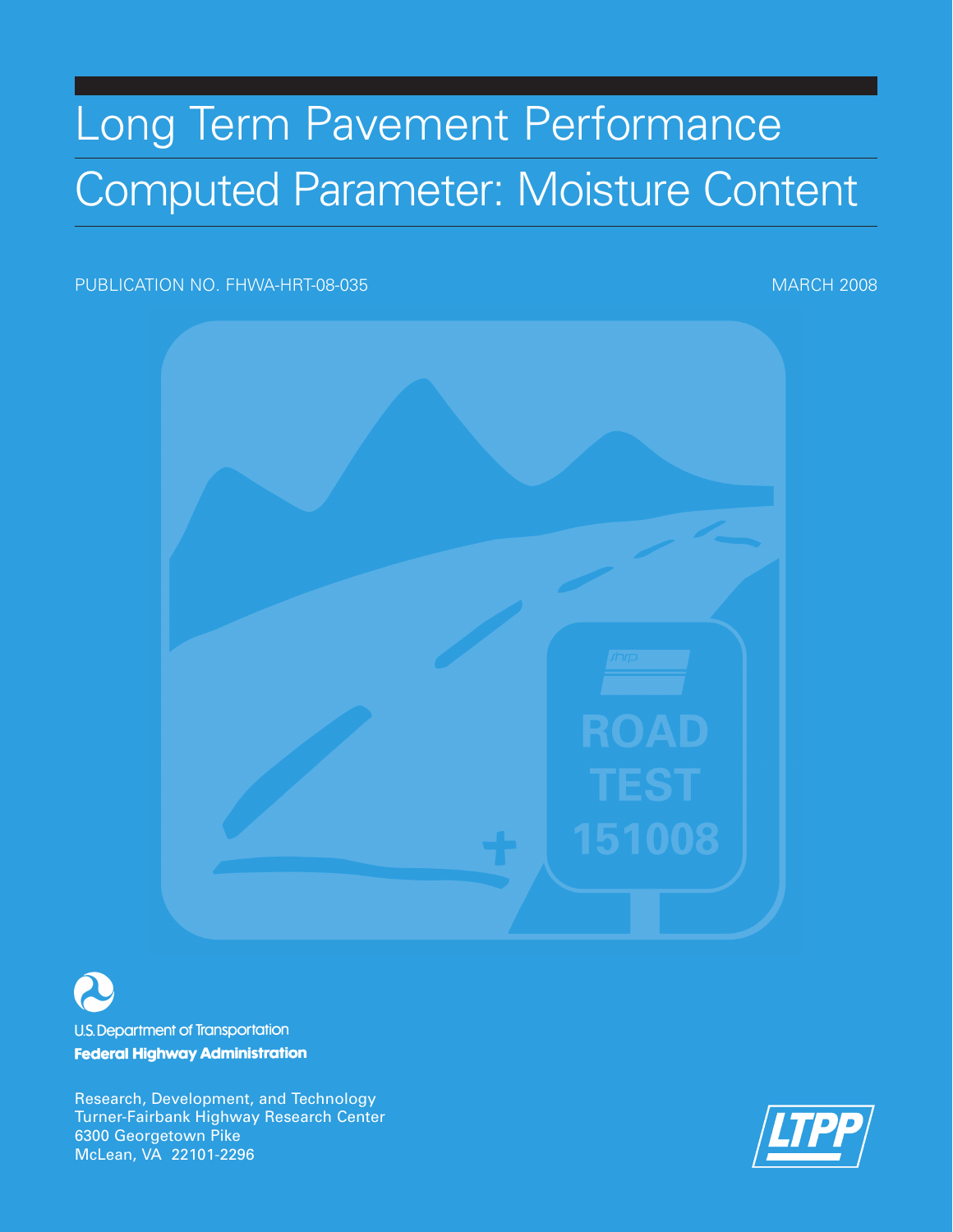#### **FOREWORD**

The ability to accurately monitor subsurface soil parameters on a continuous basis is extremely beneficial in pavement design, evaluation, and performance prediction. The time domain reflectometry (TDR) data collected as part of the Long Term Pavement Performance seasonal monitoring program (SMP) can be used to estimate moisture content, conductivity, reflectivity, and density. This report provides valuable information on calculating these parameters utilizing TDR traces and documents the process of interpreting over 270,000 TDR traces taken at SMP sites across North America.

In situ data availability is critical to pavement engineering, particularly as the process moves toward mechanistic-empirical techniques. This study not only provides useful information from in-service pavements, but also provides a method that can be utilized by State highway agencies interested in monitoring subsurface conditions and analyzing their effect on pavement response.

> Gary Henderson Director, Office of Infrastructure Research and Development

#### **Notice**

This document is disseminated under the sponsorship of the U.S. Department of Transportation in the interest of information exchange. The U.S. Government assumes no liability for the information contained in this document. This report does not constitute a standard, specification, or regulation.

The U.S. Government does not endorse products or manufacturers. Trademarks or manufacturers' names appear in this report only because they are considered essential to the objective of the document.

#### **Quality Assurance Statement**

The Federal Highway Administration (FHWA) provides high-quality information to serve Government, industry, and the public in a manner that promotes public understanding. Standards and policies are used to ensure and maximize the quality, objectivity, utility, and integrity of its information. FHWA periodically reviews quality issues and adjusts its programs and processes to ensure continuous quality improvement.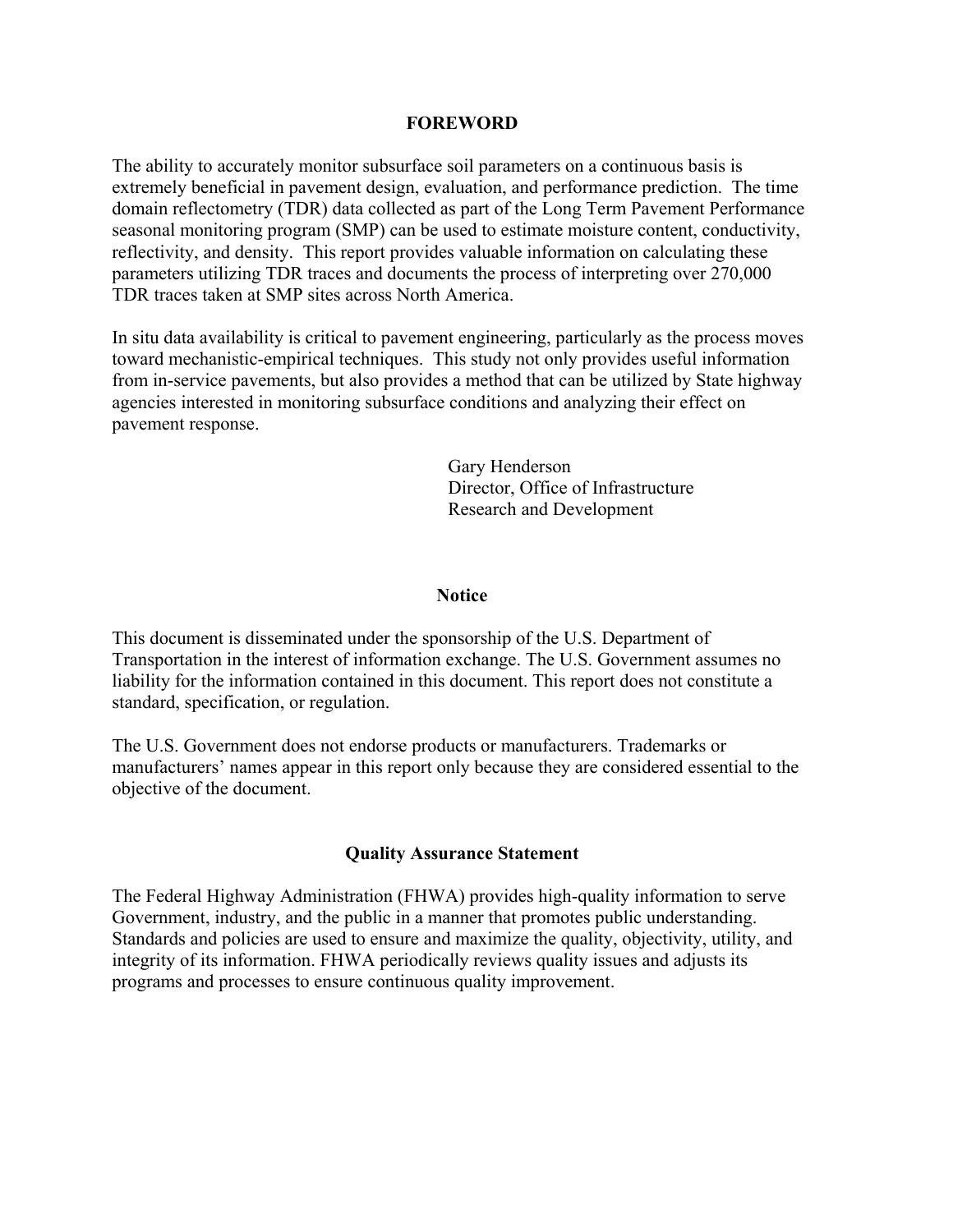# **TECHNICAL REPORT DOCUMENTATION PAGE**

| 1. Report No.<br>FHWA-HRT-08-035                                                                                                                                                                                                                                                                                                                                                                                                                                                                                                                                                                                                                                                                                                                                                                                                                                                                                                                                                                                                                                                                                                                                                                                                                                                                                                                                                                                                                                                                                                                                                                    | 2. Government Accession No. |                                            |                                                                                         | 3. Recipient's Catalog No.                                            |           |
|-----------------------------------------------------------------------------------------------------------------------------------------------------------------------------------------------------------------------------------------------------------------------------------------------------------------------------------------------------------------------------------------------------------------------------------------------------------------------------------------------------------------------------------------------------------------------------------------------------------------------------------------------------------------------------------------------------------------------------------------------------------------------------------------------------------------------------------------------------------------------------------------------------------------------------------------------------------------------------------------------------------------------------------------------------------------------------------------------------------------------------------------------------------------------------------------------------------------------------------------------------------------------------------------------------------------------------------------------------------------------------------------------------------------------------------------------------------------------------------------------------------------------------------------------------------------------------------------------------|-----------------------------|--------------------------------------------|-----------------------------------------------------------------------------------------|-----------------------------------------------------------------------|-----------|
| 4. Title and Subtitle<br>LTPP Computed Parameter: Moisture Content                                                                                                                                                                                                                                                                                                                                                                                                                                                                                                                                                                                                                                                                                                                                                                                                                                                                                                                                                                                                                                                                                                                                                                                                                                                                                                                                                                                                                                                                                                                                  |                             |                                            | 5. Report Date<br>January 2008                                                          |                                                                       |           |
|                                                                                                                                                                                                                                                                                                                                                                                                                                                                                                                                                                                                                                                                                                                                                                                                                                                                                                                                                                                                                                                                                                                                                                                                                                                                                                                                                                                                                                                                                                                                                                                                     |                             | 6. Performing Organization Code            |                                                                                         |                                                                       |           |
| $7.$ Author(s)<br>D. Zollinger, S. Lee, J. Puccinelli, and N. Jackson                                                                                                                                                                                                                                                                                                                                                                                                                                                                                                                                                                                                                                                                                                                                                                                                                                                                                                                                                                                                                                                                                                                                                                                                                                                                                                                                                                                                                                                                                                                               |                             |                                            | No.<br>1236.10                                                                          | 8. Performing Organization Report                                     |           |
| 9. Performing Organization Name and<br>Address                                                                                                                                                                                                                                                                                                                                                                                                                                                                                                                                                                                                                                                                                                                                                                                                                                                                                                                                                                                                                                                                                                                                                                                                                                                                                                                                                                                                                                                                                                                                                      | Texas A & M                 |                                            |                                                                                         | 10. Work Unit No. (TRAIS)                                             |           |
| Zachry Department of Civil<br>Nichols Consulting Engineers<br>Engineering<br>1885 South Arlington Avenue<br>503E CE/TTI Building<br>Suite 111<br>College Station, TX 77843<br>Reno, NV 89509-3370                                                                                                                                                                                                                                                                                                                                                                                                                                                                                                                                                                                                                                                                                                                                                                                                                                                                                                                                                                                                                                                                                                                                                                                                                                                                                                                                                                                                   |                             |                                            | 11. Contract or Grant No.<br>DTFH61-02-D-00139                                          |                                                                       |           |
| 12. Sponsoring Agency Name and Address<br>Office of Infrastructure R&D<br>Federal Highway Administration<br>6300 Georgetown Pike                                                                                                                                                                                                                                                                                                                                                                                                                                                                                                                                                                                                                                                                                                                                                                                                                                                                                                                                                                                                                                                                                                                                                                                                                                                                                                                                                                                                                                                                    |                             |                                            | 13. Type of Report and Period<br>Covered<br>Final Report<br>July 2005 to September 2007 |                                                                       |           |
| McLean, VA 22101-2296                                                                                                                                                                                                                                                                                                                                                                                                                                                                                                                                                                                                                                                                                                                                                                                                                                                                                                                                                                                                                                                                                                                                                                                                                                                                                                                                                                                                                                                                                                                                                                               |                             |                                            | 14. Sponsoring Agency Code                                                              |                                                                       |           |
| 15. Supplementary Notes<br>Contracting Officer's Technical Representative (COTR): Larry Wiser, Long Term Pavement Performance Team                                                                                                                                                                                                                                                                                                                                                                                                                                                                                                                                                                                                                                                                                                                                                                                                                                                                                                                                                                                                                                                                                                                                                                                                                                                                                                                                                                                                                                                                  |                             |                                            |                                                                                         |                                                                       |           |
| 16. Abstract<br>A study was conducted to compute in situ soil parameters based on time domain reflectometry (TDR) traces obtained<br>from Long Term Pavement Performance (LTPP) test sections instrumented for the seasonal monitoring program (SMP).<br>Ten TDR sensors were installed in the base and subgrade layers at each of the 70 SMP test sites monitored as part of the<br>LTPP program. A comprehensive description of a new method developed as part of the study to estimate moisture<br>content, dry density, reflectivity, and conductivity of the soil from TDR traces is provided in the report. This new<br>method utilizes transmission line equations and micromechanics models calibrated to site-specific conditions for each<br>site/layer combination. Background information on existing empirical methodologies used to estimate subsurface<br>moisture content from TDR traces is also documented. The results were compared to previous methods as well as<br>ground truth data to evaluate the ability of the new model to predict soil parameters. The transmission line equation and<br>micromechanics method was found to provide accurate results and was used to interpret over 270,000 TDR records<br>stored in the LTPP database. A computer program (MicroMoist) was developed to aid in the computation of soil<br>parameters based on TDR trace data and calibration information. Details on the program are provided along with<br>descriptions of the tables developed to store the computed values in the LTPP Information Management System<br>database. |                             |                                            |                                                                                         |                                                                       |           |
| 18. Distribution Statement<br>17. Key Words<br>No restrictions. This document is available to the public<br>LTPP, SMP, TDR, moisture content, soil parameters, dry<br>density, reflectivity, conductivity, transmission line<br>through the National Technical Information Service,<br>equation, micromechanics, pavements<br>Springfield, VA 22161.                                                                                                                                                                                                                                                                                                                                                                                                                                                                                                                                                                                                                                                                                                                                                                                                                                                                                                                                                                                                                                                                                                                                                                                                                                                |                             |                                            |                                                                                         |                                                                       |           |
| 19. Security Classification (of this report)<br>Unclassified<br>Form DOT F 1700.7 (8-72)                                                                                                                                                                                                                                                                                                                                                                                                                                                                                                                                                                                                                                                                                                                                                                                                                                                                                                                                                                                                                                                                                                                                                                                                                                                                                                                                                                                                                                                                                                            | Unclassified                | 20. Security Classification (of this page) |                                                                                         | 21. No. of Pages<br>104<br>Reproduction of completed pages authorized | 22. Price |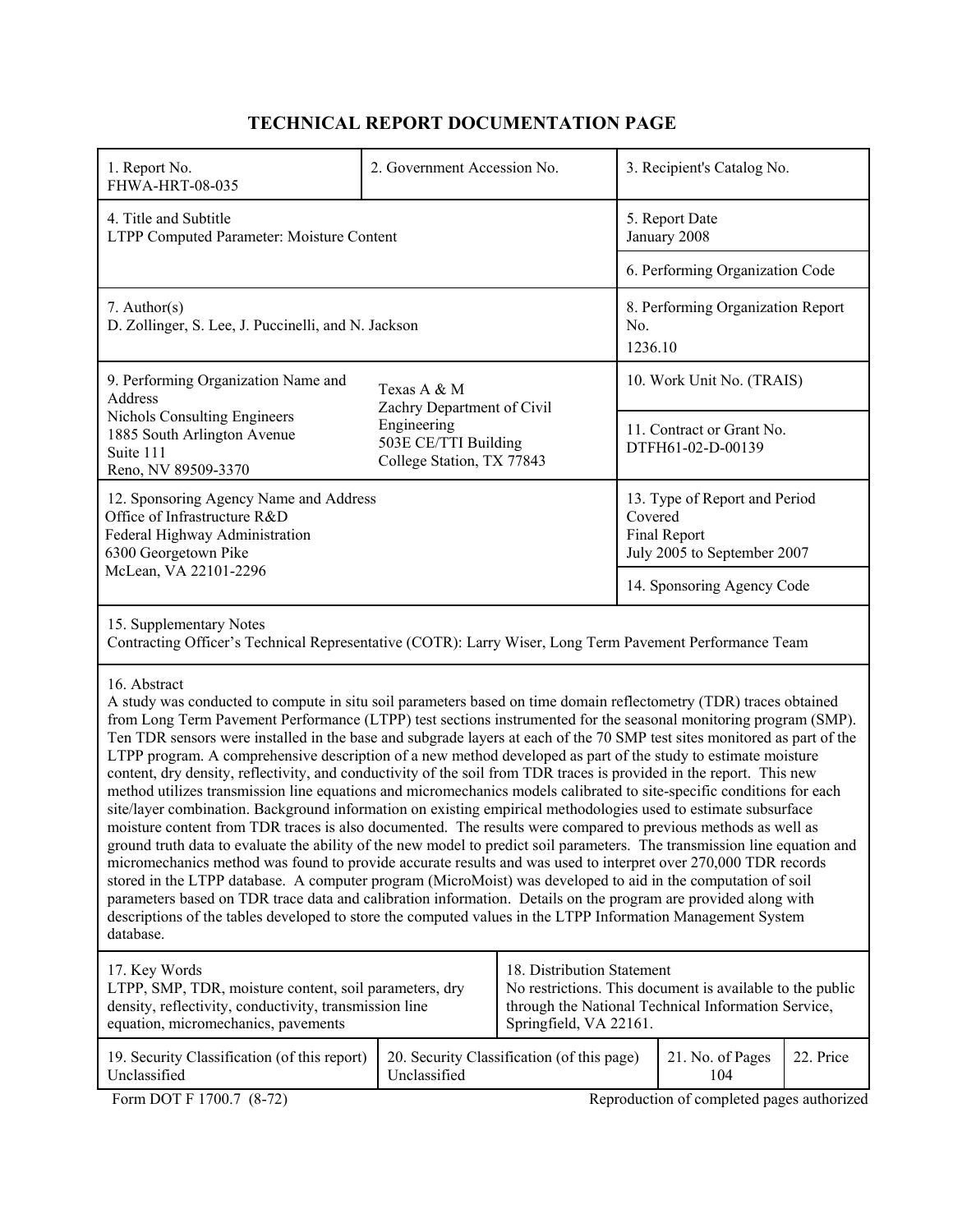|                     |                                     | SI* (MODERN METRIC) CONVERSION FACTORS                   |                                          |                            |
|---------------------|-------------------------------------|----------------------------------------------------------|------------------------------------------|----------------------------|
|                     |                                     | <b>APPROXIMATE CONVERSIONS TO SI UNITS</b>               |                                          |                            |
| <b>Symbol</b>       | <b>When You Know</b>                | <b>Multiply By</b>                                       | <b>To Find</b>                           | <b>Symbol</b>              |
|                     |                                     | <b>LENGTH</b>                                            |                                          |                            |
| in                  | inches                              | 25.4                                                     | millimeters                              | mm                         |
| ft                  | feet                                | 0.305                                                    | meters                                   | m                          |
| yd                  | yards                               | 0.914                                                    | meters                                   | m                          |
| mi                  | miles                               | 1.61                                                     | kilometers                               | km                         |
|                     |                                     | <b>AREA</b>                                              |                                          |                            |
| $in^2$              | square inches                       | 645.2                                                    | square millimeters                       | $\text{mm}^2$              |
| $\mathrm{ft}^2$     | square feet                         | 0.093                                                    | square meters                            | m <sup>2</sup>             |
| $yd^2$              | square yard                         | 0.836                                                    | square meters                            | m <sup>2</sup>             |
| ac                  | acres                               | 0.405                                                    | hectares                                 | ha                         |
| mi <sup>2</sup>     | square miles                        | 2.59                                                     | square kilometers                        | $\mbox{km}^2$              |
|                     |                                     | <b>VOLUME</b>                                            |                                          |                            |
| fl oz               | fluid ounces                        | 29.57                                                    | milliliters                              | mL                         |
| $\frac{gal}{ft^3}$  | gallons                             | 3.785                                                    | liters                                   | L.                         |
|                     | cubic feet                          | 0.028                                                    | cubic meters                             | m <sup>3</sup>             |
| $yd^3$              | cubic yards                         | 0.765                                                    | cubic meters                             | m <sup>3</sup>             |
|                     |                                     | NOTE: volumes greater than 1000 L shall be shown in $m3$ |                                          |                            |
|                     |                                     | <b>MASS</b>                                              |                                          |                            |
| 0Z                  | ounces                              | 28.35                                                    | grams                                    | g                          |
| lb                  | pounds                              | 0.454                                                    | kilograms                                | kg                         |
| Τ                   | short tons (2000 lb)                | 0.907                                                    | megagrams (or "metric ton")              | Mg (or "t")                |
|                     |                                     | <b>TEMPERATURE (exact degrees)</b>                       |                                          |                            |
| $\mathrm{P}$        | Fahrenheit                          | 5 (F-32)/9                                               | Celsius                                  | $^{\circ}$ C               |
|                     |                                     | or (F-32)/1.8                                            |                                          |                            |
|                     |                                     | <b>ILLUMINATION</b>                                      |                                          |                            |
| fc                  | foot-candles                        | 10.76                                                    | lux                                      | lx                         |
| fl                  | foot-Lamberts                       | 3.426                                                    | candela/ $m2$                            | cd/m <sup>2</sup>          |
|                     |                                     | <b>FORCE and PRESSURE or STRESS</b>                      |                                          |                            |
| Ibf                 | poundforce                          | 4.45                                                     | newtons                                  | Ν                          |
| lbf/in <sup>2</sup> | poundforce per square inch          | 6.89                                                     | kilopascals                              | kPa                        |
|                     |                                     | <b>APPROXIMATE CONVERSIONS FROM SI UNITS</b>             |                                          |                            |
|                     |                                     |                                                          |                                          |                            |
| <b>Symbol</b>       | <b>When You Know</b>                | <b>Multiply By</b>                                       | <b>To Find</b>                           | <b>Symbol</b>              |
|                     |                                     | <b>LENGTH</b>                                            |                                          |                            |
| mm                  | millimeters                         | 0.039                                                    | inches                                   | in                         |
| m<br>m              | meters<br>meters                    | 3.28<br>1.09                                             | feet<br>vards                            | ft                         |
| km                  | kilometers                          | 0.621                                                    | miles                                    | yd<br>mi                   |
|                     |                                     | <b>AREA</b>                                              |                                          |                            |
| mm <sup>2</sup>     |                                     | 0.0016                                                   | square inches                            | $in^2$                     |
| m <sup>2</sup>      | square millimeters<br>square meters | 10.764                                                   | square feet                              | $\mathrm{ft}^2$            |
| m <sup>2</sup>      | square meters                       | 1.195                                                    | square yards                             | $yd^2$                     |
| ha                  | hectares                            | 2.47                                                     | acres                                    | ac                         |
| km                  | square kilometers                   | 0.386                                                    | square miles                             | mı                         |
|                     |                                     | <b>VOLUME</b>                                            |                                          |                            |
| mL                  | milliliters                         | 0.034                                                    | fluid ounces                             | fl oz                      |
| L.                  | liters                              | 0.264                                                    | qallons                                  |                            |
| $\bar{m}^3$         | cubic meters                        | 35.314                                                   | cubic feet                               | $\frac{gal}{ft^3}$         |
| m <sup>3</sup>      | cubic meters                        | 1.307                                                    | cubic yards                              | $yd^3$                     |
|                     |                                     | <b>MASS</b>                                              |                                          |                            |
| g                   | grams                               | 0.035                                                    | ounces                                   | 0Z                         |
| kg                  | kilograms                           | 2.202                                                    | pounds                                   | lb                         |
| Mg (or "t")         | megagrams (or "metric ton")         | 1.103                                                    | short tons (2000 lb)                     | T.                         |
|                     |                                     | <b>TEMPERATURE (exact degrees)</b>                       |                                          |                            |
| $^{\circ}$ C        | Celsius                             | $1.8C + 32$                                              | Fahrenheit                               | $\mathrm{P}$               |
|                     |                                     | <b>ILLUMINATION</b>                                      |                                          |                            |
| lx                  | lux                                 | 0.0929                                                   | foot-candles                             | fc                         |
| cd/m <sup>2</sup>   | candela/ $m2$                       | 0.2919                                                   | foot-Lamberts                            | fl                         |
|                     |                                     |                                                          |                                          |                            |
|                     |                                     |                                                          |                                          |                            |
|                     |                                     | <b>FORCE and PRESSURE or STRESS</b>                      |                                          |                            |
| N<br>kPa            | newtons<br>kilopascals              | 0.225<br>0.145                                           | poundforce<br>poundforce per square inch | Ibf<br>lbf/in <sup>2</sup> |

\*SI is the symbol for the International System of Units. Appropriate rounding should be made to comply with Section 4 of ASTM E380.<br>(Revised March 2003)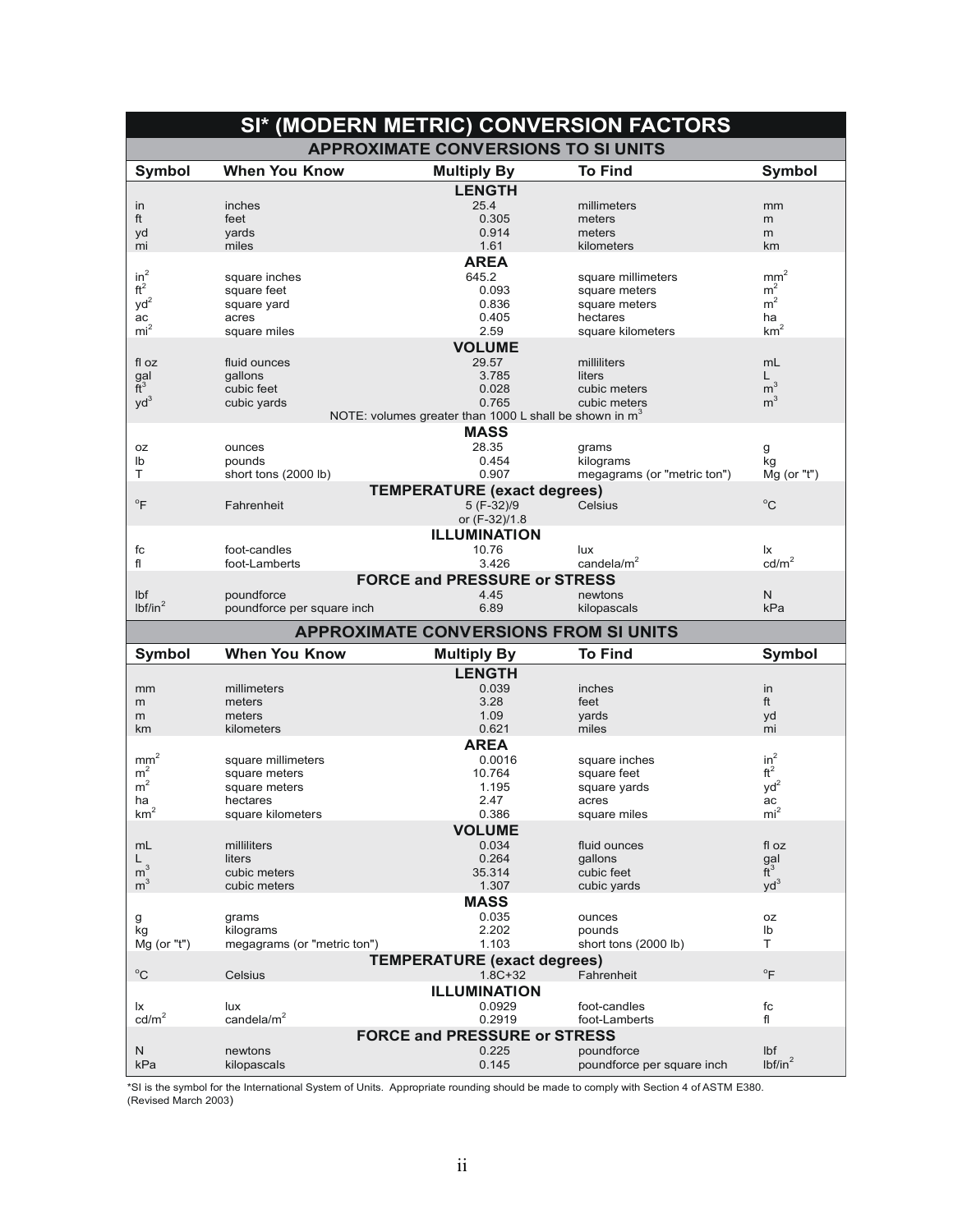# **TABLE OF CONTENTS**

| PREVIOUS METHODOLOGY FOR DETERMINATION OF IN SITU VOLUMETRIC MOISTURE CONTENT 9                                                                              |  |
|--------------------------------------------------------------------------------------------------------------------------------------------------------------|--|
|                                                                                                                                                              |  |
| DETERMINATION AND CALIBRATION OF SOIL COMPONENT DIELECTRIC CONSTANTS (STEP 2) 22                                                                             |  |
|                                                                                                                                                              |  |
| SHIFT ZONE IN TREND LINE BETWEEN DIELECTRIC CONSTANT AND MOISTURE CONTENT 57                                                                                 |  |
|                                                                                                                                                              |  |
|                                                                                                                                                              |  |
|                                                                                                                                                              |  |
|                                                                                                                                                              |  |
| INVESTIGATE THE EFFECTS OF SOIL SUCTION ON THE COMPOSITE DIELECTRIC CONSTANT 71<br>SENSITIVITY OF MICROMOIST PROGRAM OUTPUT TO VARIATION IN INPUT VALUES  72 |  |
|                                                                                                                                                              |  |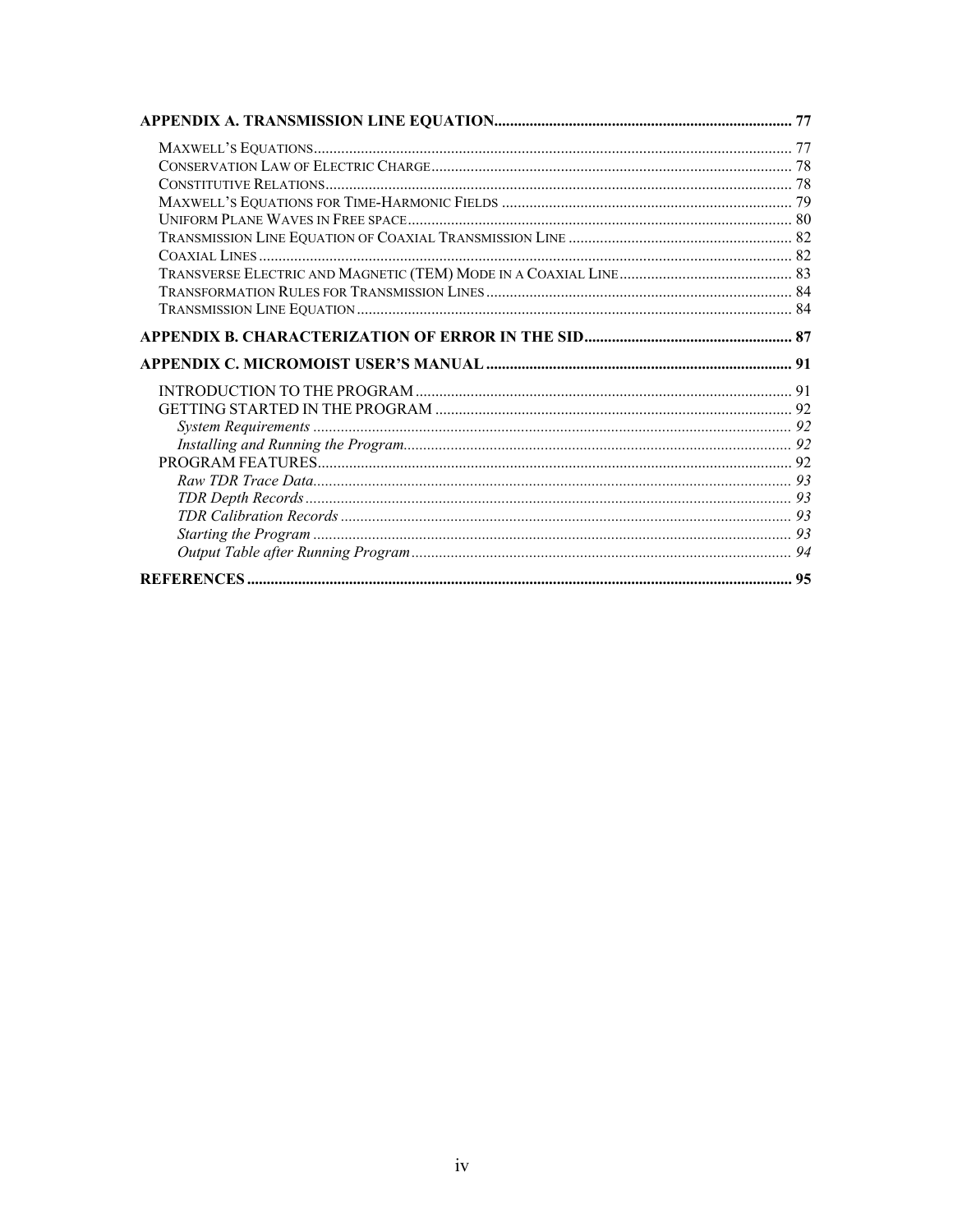# **LIST OF FIGURES**

| Figure 8. Graph. Bounding of dielectric constant as a function of the computed             |  |
|--------------------------------------------------------------------------------------------|--|
|                                                                                            |  |
| Figure 9. Bar Chart. Errors in volumetric moisture content estimates (calibration          |  |
|                                                                                            |  |
| Figure 10. Bar Chart. Errors of volumetric moisture contents on ground truth data28        |  |
| Figure 11. Bar Chart. Errors of laboratory estimated dry density on ground truth data29    |  |
| Figure 12. Bar Chart. Errors of volumetric moisture contents on ground truth data30        |  |
| Figure 13. Bar Chart. Errors of estimated dry density on ground truth data (field          |  |
|                                                                                            |  |
|                                                                                            |  |
|                                                                                            |  |
|                                                                                            |  |
| Figure 17. Flowchart. Calculation of dielectric constant, conductivity, and reflectivity38 |  |
|                                                                                            |  |
|                                                                                            |  |
|                                                                                            |  |
|                                                                                            |  |
|                                                                                            |  |
|                                                                                            |  |
|                                                                                            |  |
|                                                                                            |  |
|                                                                                            |  |
|                                                                                            |  |
|                                                                                            |  |
| Figure 29. Graph. Results from the apparent length approach for LTPP section 06304266      |  |
| Figure 30. Graph. Results from the TLE micromechanics method for LTPP section              |  |
| 063042                                                                                     |  |
| Figure 31. Graph. Results from the apparent length approach for LTPP section 31301867      |  |
| Figure 32. Graph. Results from the TLE micromechanics method for LTPP section              |  |
|                                                                                            |  |
|                                                                                            |  |
|                                                                                            |  |
|                                                                                            |  |
|                                                                                            |  |
| Figure 37. Diagram. Coaxial line developed into a parallel-plate waveguide83               |  |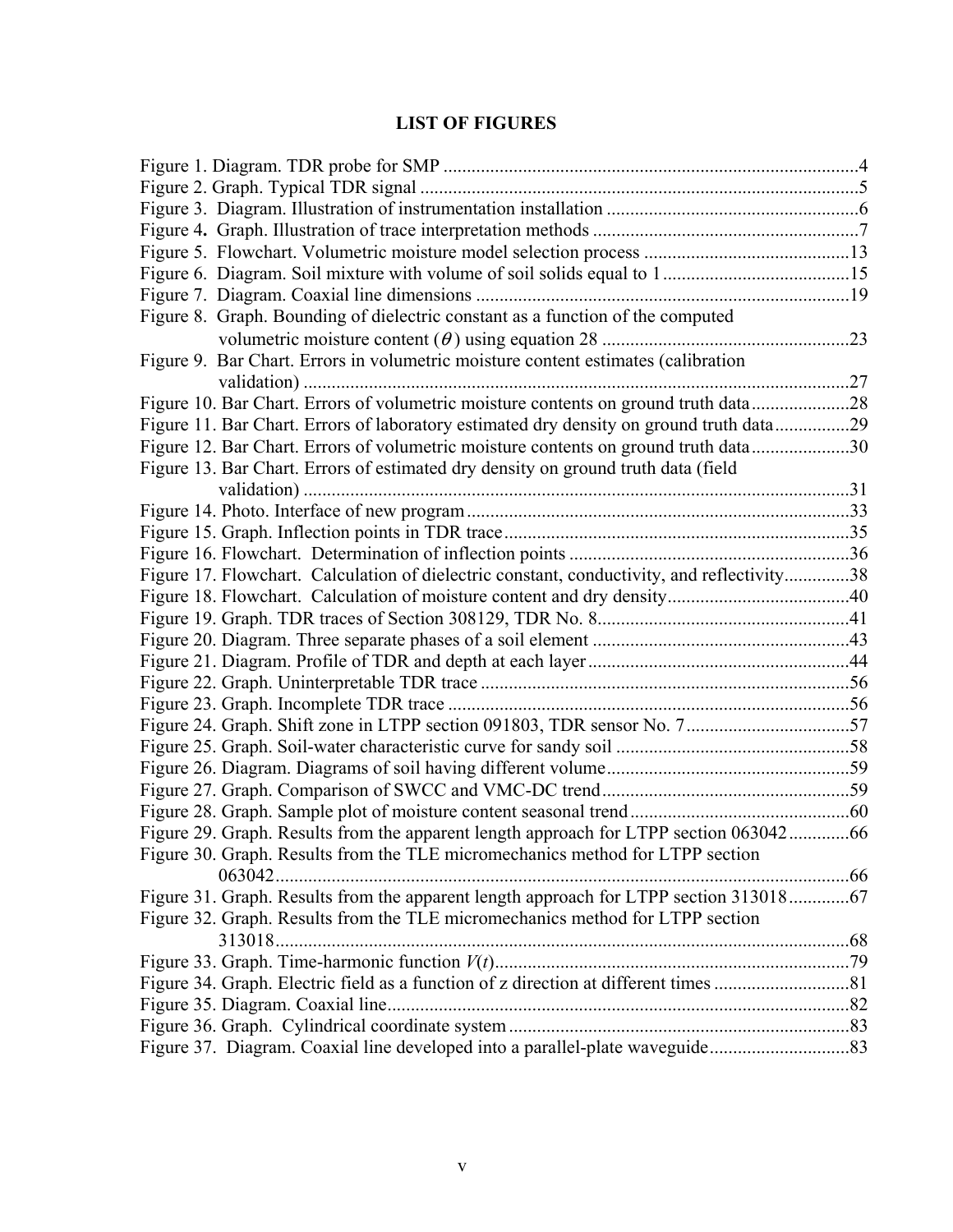# **LIST OF TABLES**

| Table 6. Comparison of volumetric moisture contents during TDR installation24    |     |
|----------------------------------------------------------------------------------|-----|
| Table 7. Calibrated and calculated values determined by micromechanics method 24 |     |
| Table 8. Calibration of dielectric constants by transmission line equation 27    |     |
|                                                                                  |     |
|                                                                                  |     |
|                                                                                  |     |
|                                                                                  |     |
|                                                                                  |     |
|                                                                                  |     |
| Table 15. Field names and description of MICROMOIST_SMP_TDR_AUTO table50         |     |
| Table 16. Field names and description of                                         |     |
|                                                                                  |     |
| Table 17. Field names and description of MICROMOIST SMP TDR CALIBRATE            |     |
| table.                                                                           | -51 |
| Table 18. Field names and description of                                         |     |
|                                                                                  |     |
| Table 19. Field names and description of                                         |     |
|                                                                                  |     |
|                                                                                  |     |
| Table 21. Description of SMP TDR CALIBRATE table for the LTPP IMS Database63     |     |
|                                                                                  |     |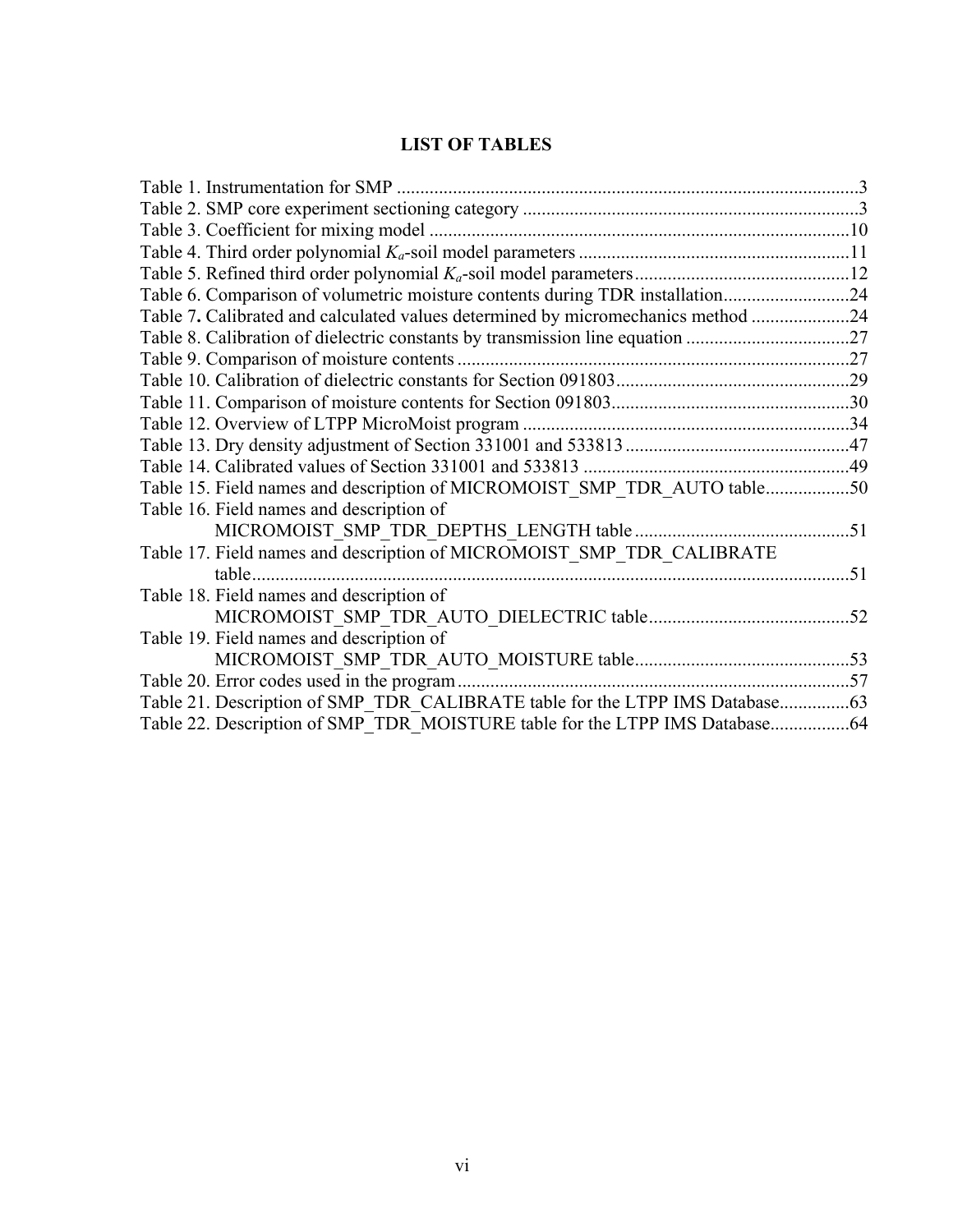# **LIST OF ACRONYMS AND ABBREVIATIONS**

| American Association of State Highway and Transportation Officials |
|--------------------------------------------------------------------|
| asphalt concrete                                                   |
| Federal Highway Administration                                     |
| <b>Information Management System</b>                               |
| Long Term Pavement Performance                                     |
| quality control                                                    |
| system identification method                                       |
| seasonal monitoring program                                        |
| Specific Pavement Study                                            |
| soil-water characteristic curve                                    |
| time domain reflectometry                                          |
| transverse electromagnetic mode                                    |
| transmission line equation                                         |
| volumetric moisture content                                        |
|                                                                    |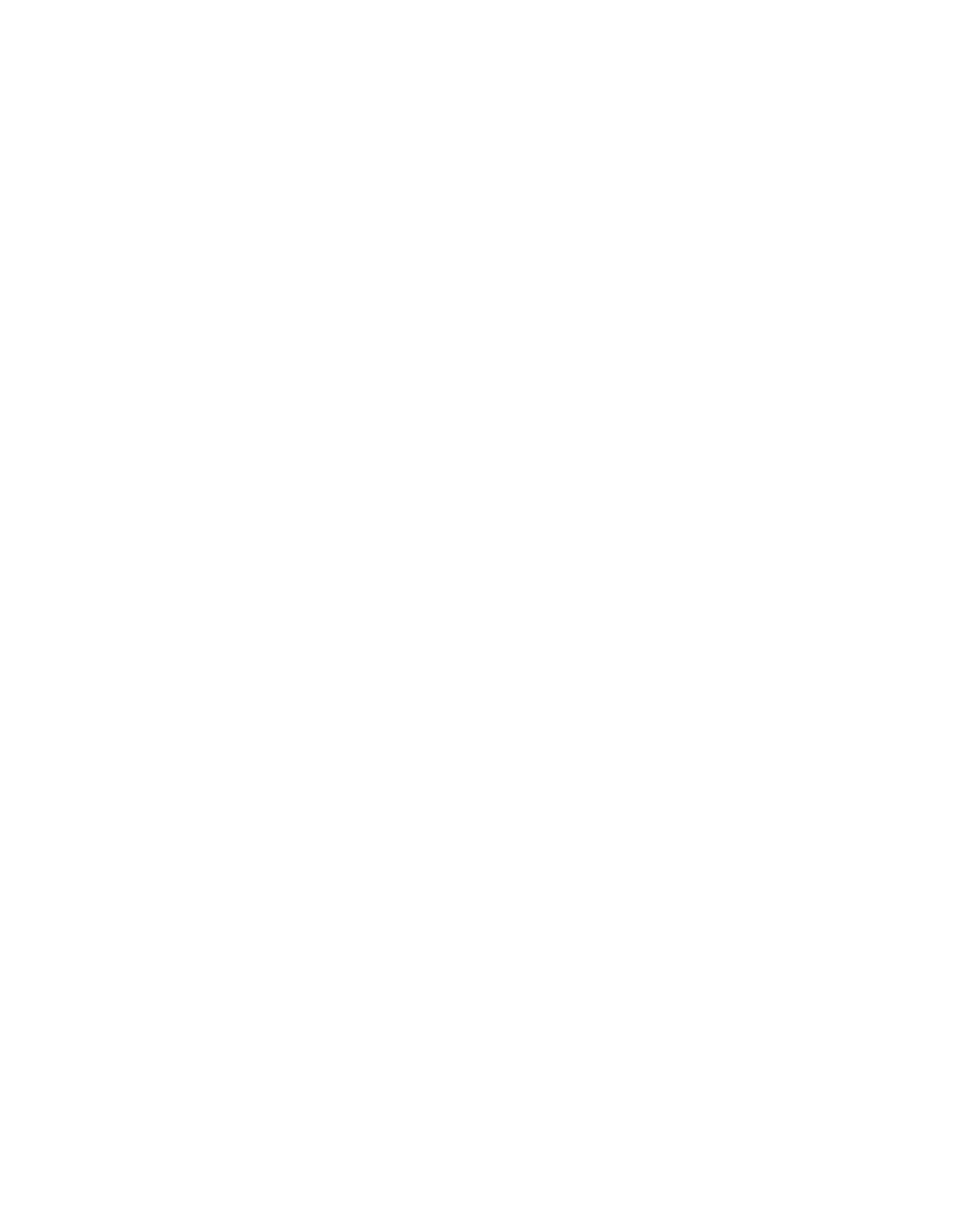## **CHAPTER 1. INTRODUCTION**

Time domain reflectometry (TDR) information has been collected as a key component of the Long Term Pavement Performance (LTPP) program's seasonal monitoring program (SMP) to monitor subsurface moisture conditions in pavement structures. The TDR waveform data do not provide in situ moisture contents directly. Rather, the data must be analyzed to determine parameters—such as volumetric moisture content (VMC)—that are of use in pavement design and performance prediction.

Interpretation that included the development of empirical-based methodologies to convert waveform characteristics and in situ soil properties to moisture parameters was performed on a portion of these TDR data under previous analysis.<sup>(1)</sup> The computed parameter data from this effort are currently available in the LTPP Pavement Performance database. Since then, approximately 175,000 more automated TDR measurements have been added to the database but have not been interpreted. The current study was performed to not only compute the moisture parameters for these additional TDR measurements but also to assess other feasible computational procedures.

The objectives of the current study were to:

- Investigate the differences between the automated and manual TDR trace interpretation methods.
- Investigate the adequacy of the models used to estimate VMC from the TDR interpreted dielectric constant.
- Investigate the adequacy of data used to compute gravimetric moisture content from VMC.
- Determine adequacy of data to support computation of other moisture-related indices such as degree of saturation.

A significant portion of the analysis was focused on alternative computational processes, wherein previously uninterpretable traces could be utilized. Based on this investigation, a new approach was recommended that computed the soil dielectric constant using a solution of the transmission line equation (TLE) for each TDR trace and the computation of the dry density and the moisture content using a micromechanics model. The new approach eliminated many of the issues related to the trace interpretations and provided a relatively accurate assessment of the in situ moisture content.

In phase 1 of this project, the basic procedures of the new approach were developed and evaluated using measured moisture contents from the SMP Installation Reports and other sources.<sup> $(2)$ </sup> The new approach was shown to work and to produce reasonable estimates of the in situ moisture contents compared with ground truth measurements in both field and laboratory settings. Phase 2 of the project entailed the development of a new computer program to automate the computation process, the computation of the moisture content for 274,000 TDR traces, and the uploading of this data into the LTPP database. Quality control (QC) checks were developed and performed on all of the computed data.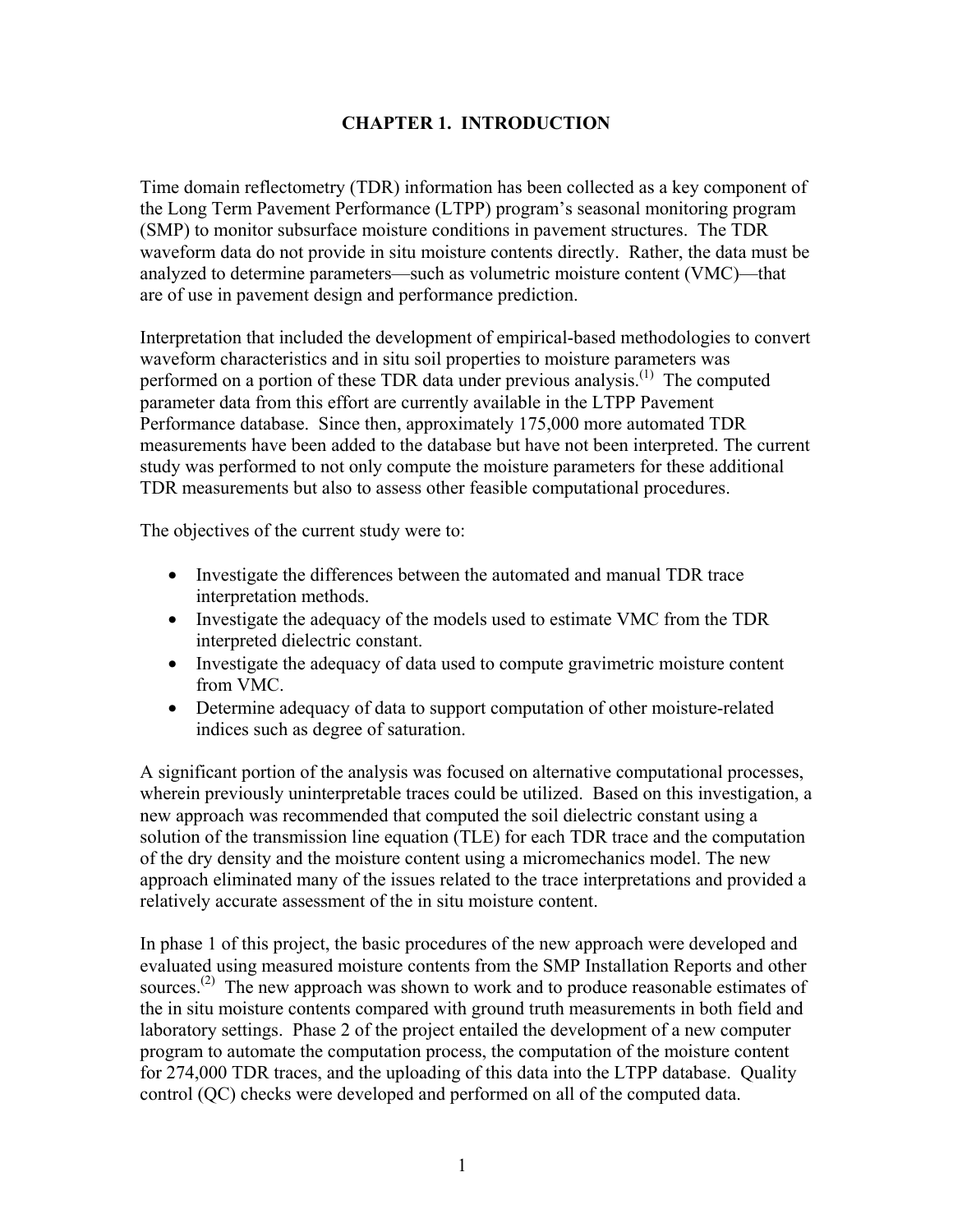This report presents the development of the new computational procedures, evaluation of results from the new approach, development of the computer program automating the process, and the QC initiatives implemented to ensure data reported in the LTPP database are of research quality.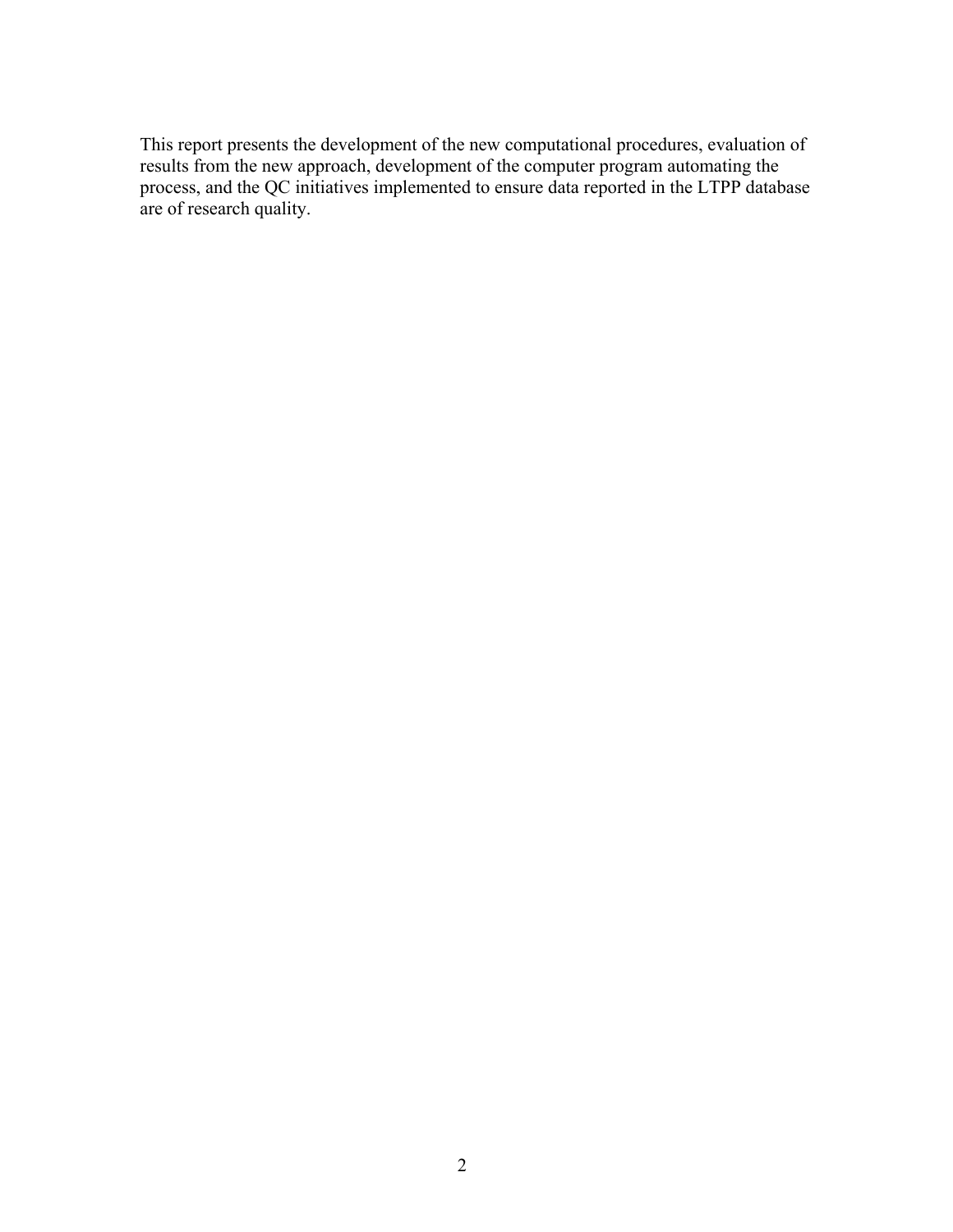## **CHAPTER 2. BACKGROUND AND LITERATURE REVIEW**

Environmental factors such as moisture content, temperature gradient, and depth of frost penetration have a significant effect on pavement performance. Understanding the effect of these factors on performance is crucial to the optimal design of pavement structures and involves consideration of not only seasonal variations but also changes throughout the day.

To provide a means for studying the contribution of environmental factors on pavement structures, SMP was initiated within LTPP. This program was designed to provide (1) the means to link pavement response data obtained at random points in time relative to critical design conditions, (2) the means to validate models for relationships between environmental conditions and in situ structural properties of pavement materials, and (3) expanded knowledge of the magnitude and impact of the changes involved. To accomplish this, SMP sites were instrumented with the equipment in table 1.

| <b>Instruments</b>              | <b>Measurement</b>                                 |  |  |  |
|---------------------------------|----------------------------------------------------|--|--|--|
| TDR (time domain reflectometry) | Moisture content of subsurface                     |  |  |  |
| Thermistor sensors              | Pavement temperature gradients and air temperature |  |  |  |
| Electrical resistivity probes   | Depth of frost/thaw                                |  |  |  |
| Piezometer                      | Depth of ground water table                        |  |  |  |
| Tipping-bucket rain gauge       | Precipitation                                      |  |  |  |

**Table 1. Instrumentation for SMP. (3)**

The design of SMP was a two-tiered approach including the core experiment and supplemental studies. The core experiment included 64 LTPP test sections selected by the categories listed in table 2. An additional six test sections were included as supplemental studies to the original SMP experimental design. To capture seasonal and diurnal changes, pavement response data were collected more frequently than routine LTPP monitoring. The supplemental studies were carried out in response to highway agencies' desire to collect data on LTPP test sections not included in the core sites.

| Table 2. Sivil core experiment secubiling category. |                                                                  |  |  |
|-----------------------------------------------------|------------------------------------------------------------------|--|--|
|                                                     | Flexible-thin asphalt concrete (AC) surface $($ 127 mm $(5)$     |  |  |
| inches))                                            |                                                                  |  |  |
|                                                     | Flexible-thick AC surface $(>127 \text{ mm} (5 \text{ inches}))$ |  |  |
|                                                     | Rigid-jointed plain concrete                                     |  |  |
| Rigid-jointed reinforced concrete                   |                                                                  |  |  |
| Fine grained                                        | Coarse grained                                                   |  |  |
| Wet-freeze                                          | Wet-no freeze                                                    |  |  |
| Dry-freeze                                          | Dry-no freeze                                                    |  |  |
|                                                     |                                                                  |  |  |

|  |  | Table 2. SMP core experiment sectioning category. <sup>(3)</sup> |  |
|--|--|------------------------------------------------------------------|--|
|--|--|------------------------------------------------------------------|--|

## **OVERVIEW OF TIME DOMAIN REFLECTOMETRY (TDR)**

The collection of TDR waveforms from subsurface materials is of particular interest in this study. Although the importance of in situ moisture content of subsurface layers in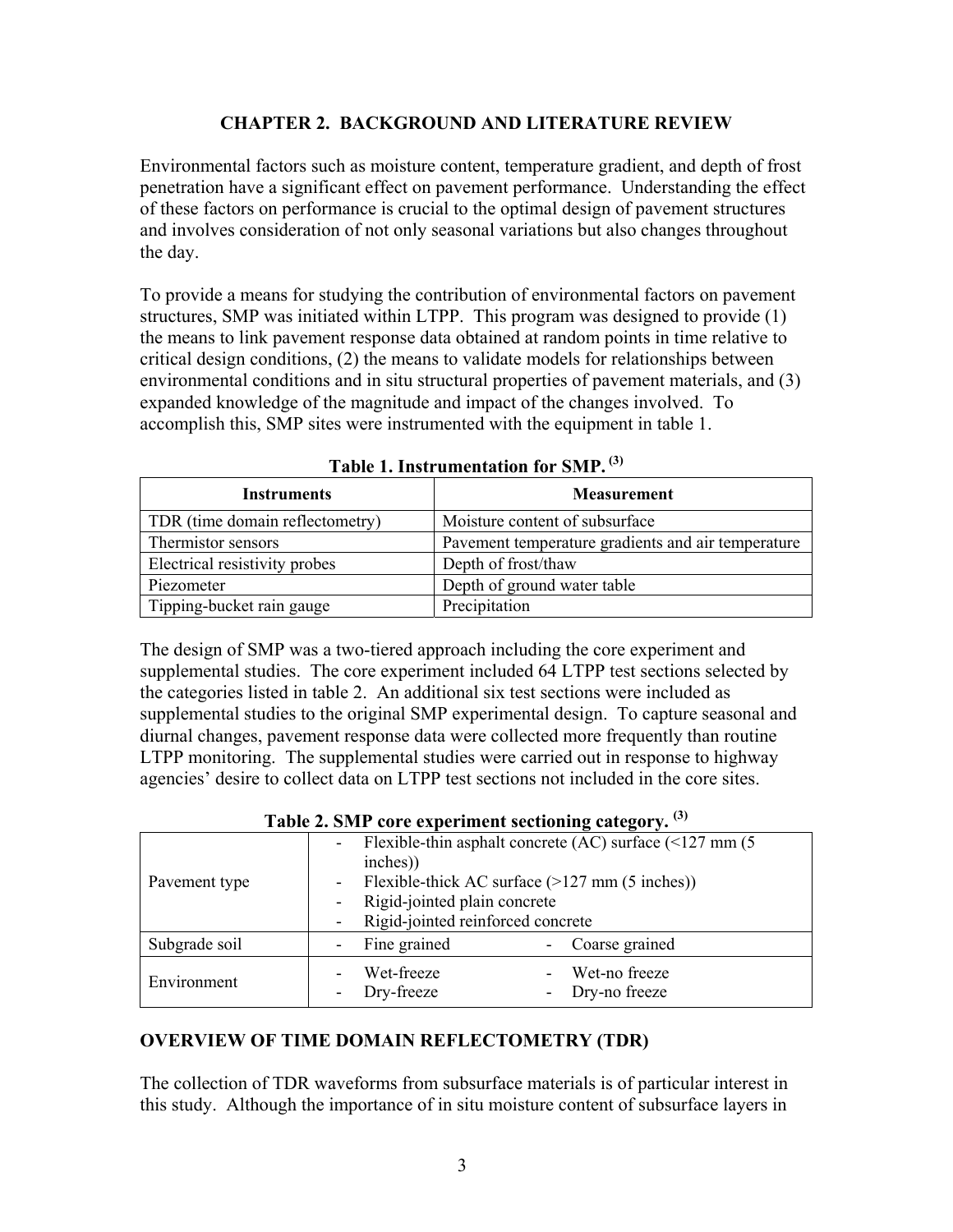pavement structures has been well recognized, moisture measurement has sometimes been difficult because of the limitations of existing measurement and computational methods.



**Figure 1. Diagram. TDR probe for SMP. (3)**

The TDR method was selected for use in the SMP core experiment. TDR equipment was originally developed for measuring electromagnetic wave travel times to detect breaks or shorts in electrical conductors and subsequently was adapted to collect sufficient data to allow for soil moisture to be estimated. The TDR system records an electromagnetic waveform that can be analyzed as it is transmitted and reflected to characterize the nature of objects that reflect the waves. The waveform pulse is transmitted along a coaxial metallic cable shielded by a waveguide at a velocity that is influenced by the dielectric constant  $(\epsilon)$  of material surrounding the conductors. This dielectric constant is a dimensionless ratio of a material's dielectric permittivity to the permittivity of free space. Changes in the dielectric constant of the surrounding material occur as its moisture content or conductivity (the reciprocal of resistance) changes. Signal reflectivity also varies (from 1 to -1) as a function of the degree of open to short circuitry, respectively, and exists in the wave reflections as evidenced by slope changes in the return wave pulse recorded by the TDR readout unit. A full short circuit eliminates any additional return signals, while varying degrees of an open circuit results in a variety of return signals.<sup>(3)</sup>

The Federal Highway Administration (FHWA) TDR moisture probe is shown in figure 1. The coaxial lead cable (signal lead) is connected to the center of the three stainless steel rods, which are inserted horizontally into the soil at the point of monitoring. The cable's outer shield is connected to the outer rods, which serve as the waveguide. The recorded TDR signal rises to a peak (initial inflection point), as the electromagnetic wave enters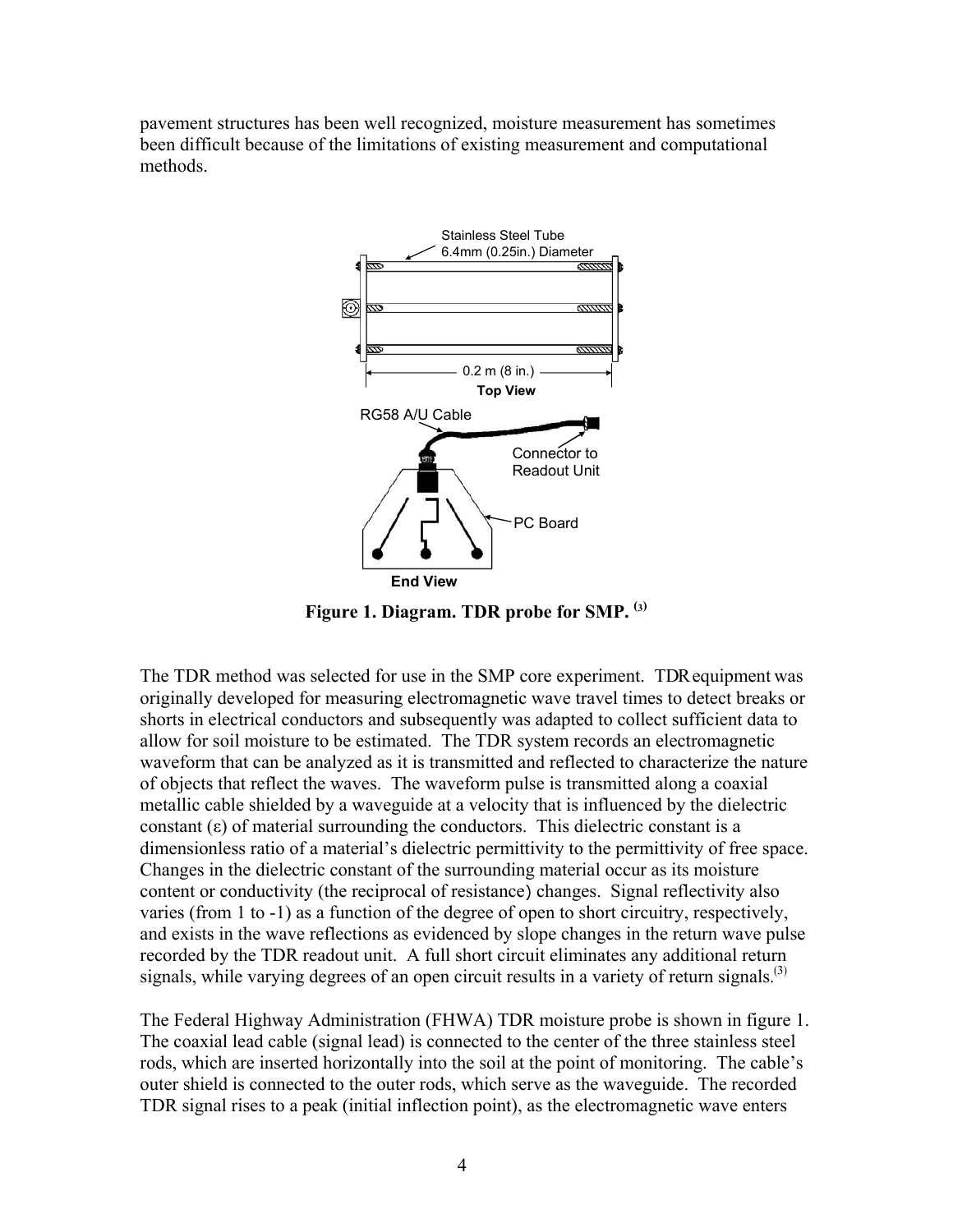the probe rods, followed by a fall in the return signal to a second inflection point as the wave hits the end of the probes as illustrated in figure 2. The distance between the first inflection point (point  $D_1$ ) and final inflection point (point  $D_2$ ) is known as the "apparent" length of the probe,  $L_a$ . (3)

Ten TDR probes were used to measure in situ moisture content of pavement sublayers at SMP test sections that were placed in one hole located in the outer wheel path. <sup>(4)</sup> At most sites, the TDR installation hole was located at approximately 0.76 m (2.5 ft) from the outside edge of the white stripe and at least 1.2 m (4 ft) away from joints and/or cracks to avoid unrepresentative surface moisture infiltration. Figure 3 provides a schematic of the instrumentation.



**Figure 2. Graph. Typical TDR signal. (3)**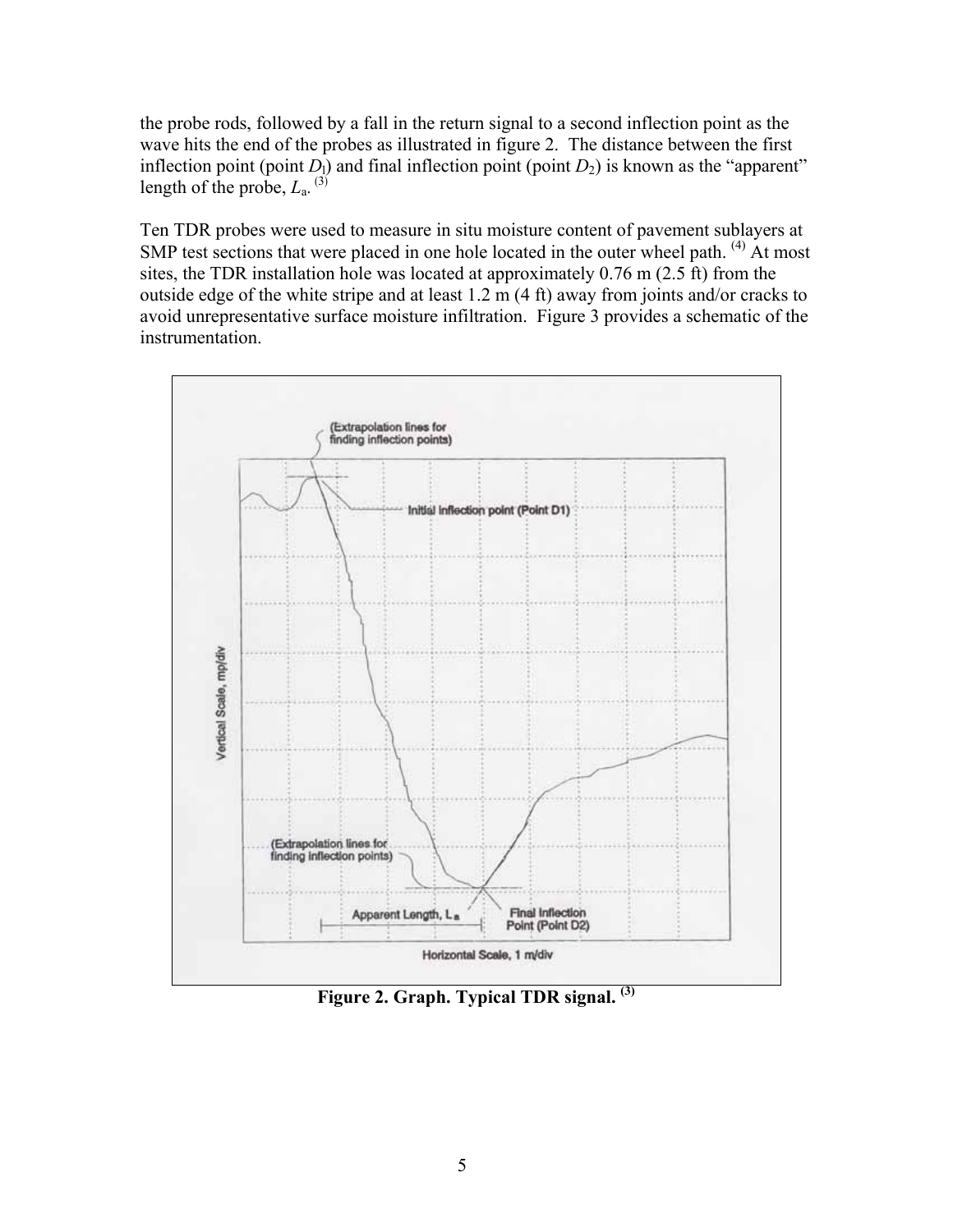

**Figure 3. Diagram. Illustration of instrumentation installation. (3)** 

The TDR probes were placed at specified depths as the type of sublayer and its thickness varied. If the top granular base (or subbase) layer was greater than 305 mm (12 in), the first TDR probe was placed 152 mm (6 in) below the surface layer and/or bottom of the lowest stabilized layer; otherwise, the probe was placed at mid depth of the top granular base (or subbase) layer. The next seven TDR probes were placed at 152 mm (6 in) intervals and the last two probes were placed at 305 mm  $(12 \text{ in})$  intervals. <sup>(3)</sup>

# **INTERPRETATION OF TDR TRACE**

The waveform obtained from the TDR sensor must be analyzed to determine in situ soil parameters. Existing procedures for the interpretation of TDR data have included determining the apparent length  $(L_a)$  so as to compute the dielectric constant and the VMC for the material surrounding the TDR probe.

The initial inflection point  $(D_1)$  is located where the signal enters the probe rods while the final inflection point  $(D_2)$  occurs at the end of the probes. Both are displayed in the TDR readout device. The distance between Point  $D_1$  and  $D_2$  is the  $L_a$  value used to determine the dielectric constant of surrounding material. The  $L_a$  value can be determined using a variety of methods. Klemunes studied ways to find the most accurate methodology to determine the  $L_a$  value of the TDR signal response. <sup>(5)</sup> The study investigated and compared five methods: (1) Method of Tangents, (2) Method of Peaks, (3) Method of Diverging Lines, (4) Alternate Method of Tangents, and (5) the Campbell Scientific Method.

Differences among the methods are centered on the procedure of locating the initial and final inflection points of the TDR trace. From the study, the method of tangents was found to be the most accurate while the least accurate methods are the alternate method of tangents and the method of diverging lines.

The method of tangents employs the tangent lines at the local values of the TDR traces to isolate the inflection points.  $D_1$  is located at the intersection of the horizontal and negatively sloped tangents (i.e., local maximum) of the TDR trace, and  $D_2$  is located at the intersection of the horizontal and positively sloped tangents (i.e., local minimum) as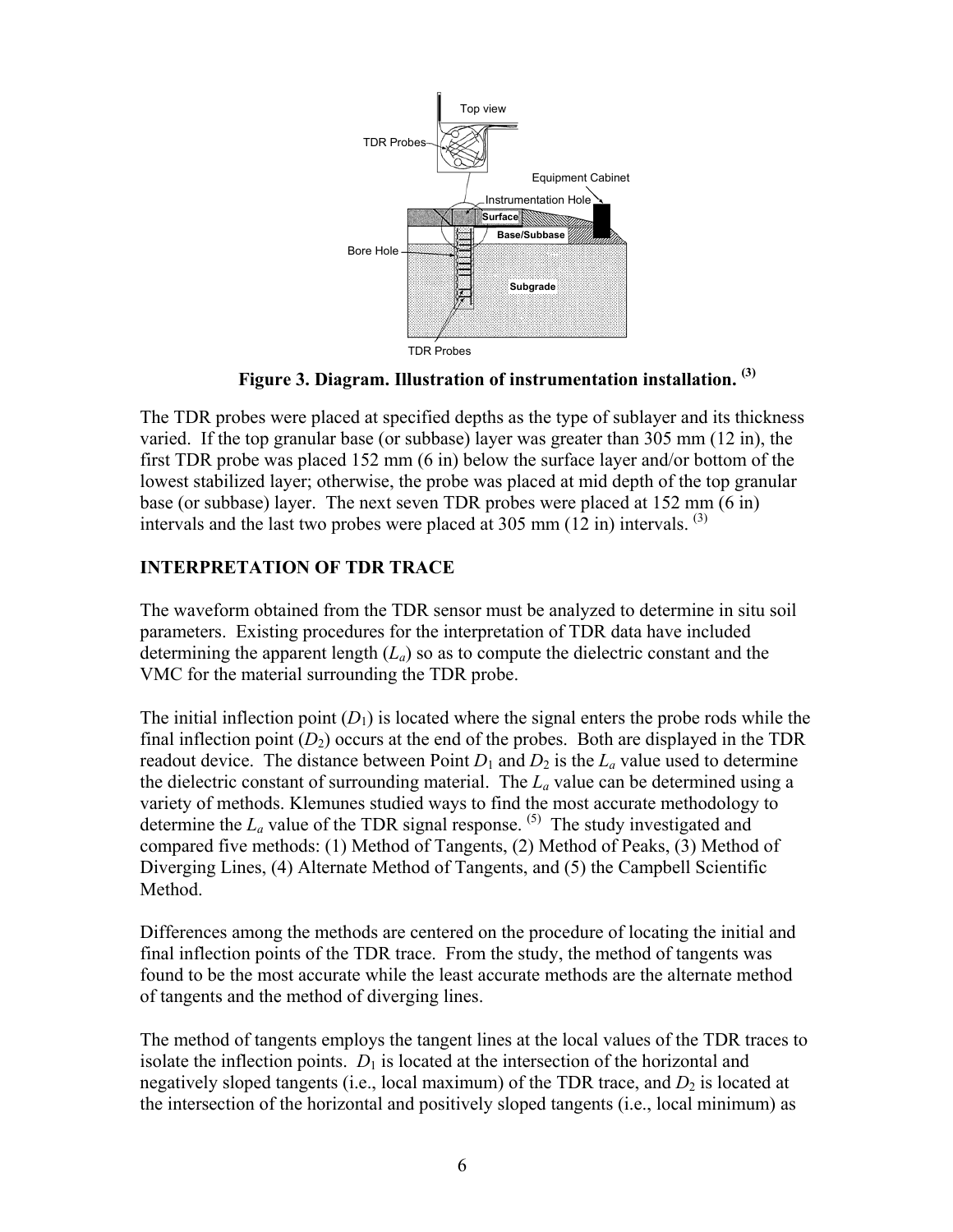shown in figure  $4(a)$ . However, the method cannot be applied to very dry or partially frozen soils, so the method of peaks is used for those soil type situations. (6) In the Method of Peaks,  $D_1$  is determined by locating the intersection of the tangents drawn on both sides of the initial inflection point, and  $D_2$  is at the intersection of the tangents drawn of both sides of the final inflection point, as shown in figure 4(b).



**Figure 4. Graph. Illustration of trace interpretation methods. (5, 6)**

#### **PREVIOUS COMPUTATION METHODOLOGY OF DIELECTRIC CONSTANT**

An electromagnetic signal is transmitted along the TDR probe. When the signal reaches the end of the probe, it is reflected back to the data acquisition unit and the reflected signal is recorded. The velocity of this reflected electromagnetic wave in the probe depends on the dielectric constant and magnetic permeability of the surrounding material (relative to the speed of light in a vacuum) and is given in equation 1 as:  $(7)$ 

$$
c = \frac{1}{\sqrt{\varepsilon\mu}} c_0 \tag{1}
$$

Where:

- $c =$  velocity of electromagnetic wave,
- $\varepsilon$  = dielectric constant, (approximately 1.0 for air, 80 for water, and 3–5 for dry soil)
- $\mu$  = relative magnetic permeability of the soil
- $c_0$  = speed of light in vacuum

Assuming the effects of ferromagnetic components in soils are not significant, the magnetic permeability of soil can be set to unity ( $\mu$  = 1). <sup>(8)</sup> By substituting the velocity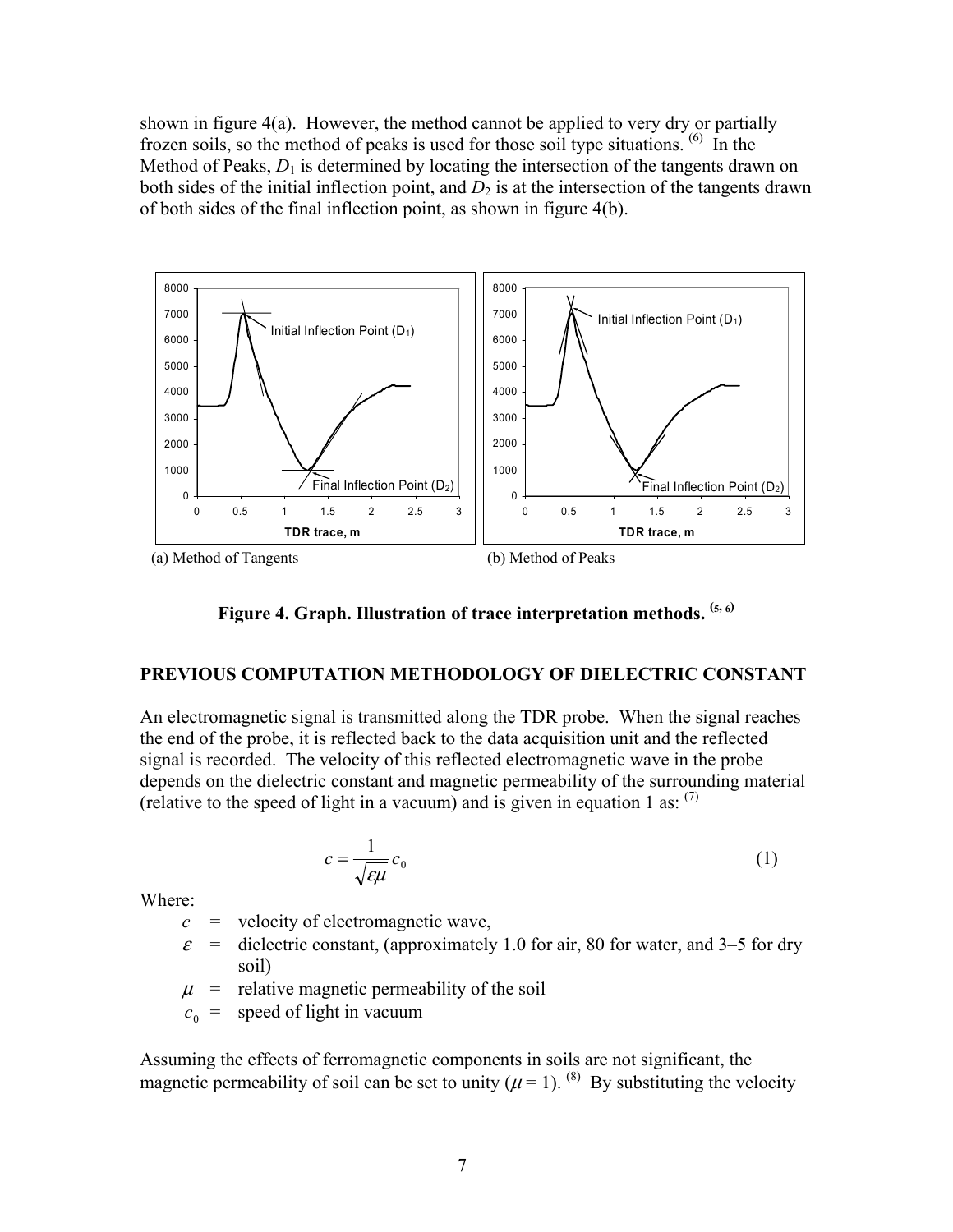of electromagnetic wave with the travel time and the length of probe  $(c = 2L/\Delta t)$ , the dielectric constant is:

$$
\varepsilon = \left(\frac{\Delta t \cdot c_0}{2L}\right)^2 \tag{2}
$$

Where:

 $\Delta t$  = the travel time of the TDR signal

 $L = \text{actual length of TDR probe}$ 

The travel time of the signal is also dependent on the dielectric constant, which includes signal propagation in the soil-moisture mixture; hence, the apparent probe length can be determined by the travel time of the signal if it were propagating at the speed of light:

$$
L_a = \frac{\Delta t \cdot c_0}{2} \tag{3}
$$

Therefore, the dielectric constant of soil can be expressed as the ratio of apparent length to actual length of TDR probe from equations 2 and 3:

$$
\varepsilon = \left(\frac{L_a}{L}\right)^2\tag{4}
$$

Where:

 $L_a$  = apparent length of probe, m

The dielectric constant can be determined with the phase velocity considering the propagation as follows:  $(5)$ 

$$
\varepsilon = \left(\frac{L_a}{L \cdot V_p}\right)^2 = \left(\frac{D_2 - D_1}{L \cdot V_p}\right)^2\tag{5}
$$

Where:

 $L =$  actual length of TDR probe, 0.203 m (8 inches) for FHWA probes

 $V_p$  = phase velocity setting on TDR cable tester (usually 0.99); this is the ratio of the actual propagation velocity to the speed of light.

In short, the dielectric constant is derived from the relationship between the speed of light and the wave velocity (delayed due to wave propagation caused by the dielectric properties of the soil surrounding the TDR probe).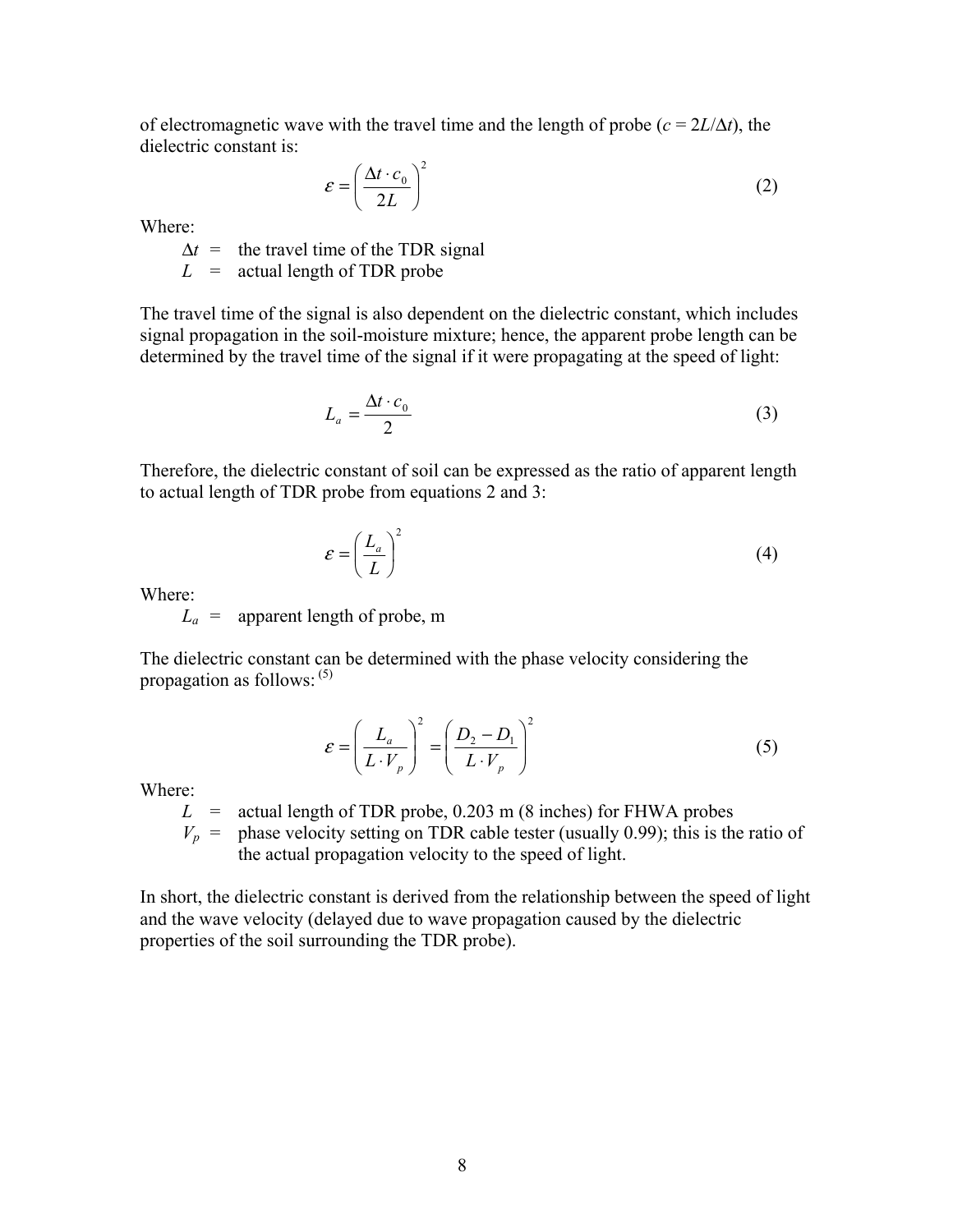## **PREVIOUS METHODOLOGY FOR DETERMINATION OF IN SITU VOLUMETRIC MOISTURE CONTENT**

The methods currently used to determine soil VMC from dielectric constants are mainly based on empirical approaches:

(1) Topp's equation

- (2) Klemunes' model
- (3) Third-order polynomial  $K_a$  soil gradation model

Topp's equation employs empirical regression functions to relate the dielectric constant to the VMC. <sup>(8)</sup> The third-order polynomial function developed by Topp is widely used for calculating moisture content of soil materials. Topp's equation can be applied to all types of soils but is inaccurate for certain scenarios:  $(1,8)$ 

$$
\theta = -5.3 + 2.923 \varepsilon - 0.055 \varepsilon^{2} + 0.00043 \varepsilon^{3}
$$
 (6)

Where:

 $\theta$  = volumetric moisture content (%)

Klemunes developed calibrated mixing models for soil samples obtained from 28 LTPP sites.  $(5, 6)$  TDR traces were obtained from the soil samples prepared at various combinations of moisture content and compaction levels. The moisture content and dry density of each combination was determined by laboratory testing after the TDR trace was obtained. A total of 415 data points were obtained; however, outliers and TDR traces that were impossible to interpret were removed from the dataset. Consequently, 397 data points were available and used to develop Klemunes' moisture models, which employ a hierarchal methodology (i.e., level 1 to level 4) relative to the level of information available and the desired accuracy.

At level 1, the moisture content would be determined without any information about the properties of the soil, such as coarse-/fine-grained or American Association of State Highway and Transportation Officials (AASHTO) classification. Therefore, level 1 has the lowest explained variance and the highest standard error. At level 2, moisture content is determined on the basis of the soil being identified as either coarse- or fine-grained. The accuracy of this level is better than that of level 1. At level 3, the VMC is based on the AASHTO soil classification, accounting for the soil's gradation and the characteristics of fraction passing No. 40.

The most accurate level of Klemunes' model is level 4 since this involves testing the soil at various moisture and density levels in the laboratory and correlating the results with the TDR recordings. Accordingly, a calibration curve is developed for a range of VMC expected in the field. The following equation is used to predict the VMC for each of the four levels. Table 3 provides the specific regression coefficients for each level.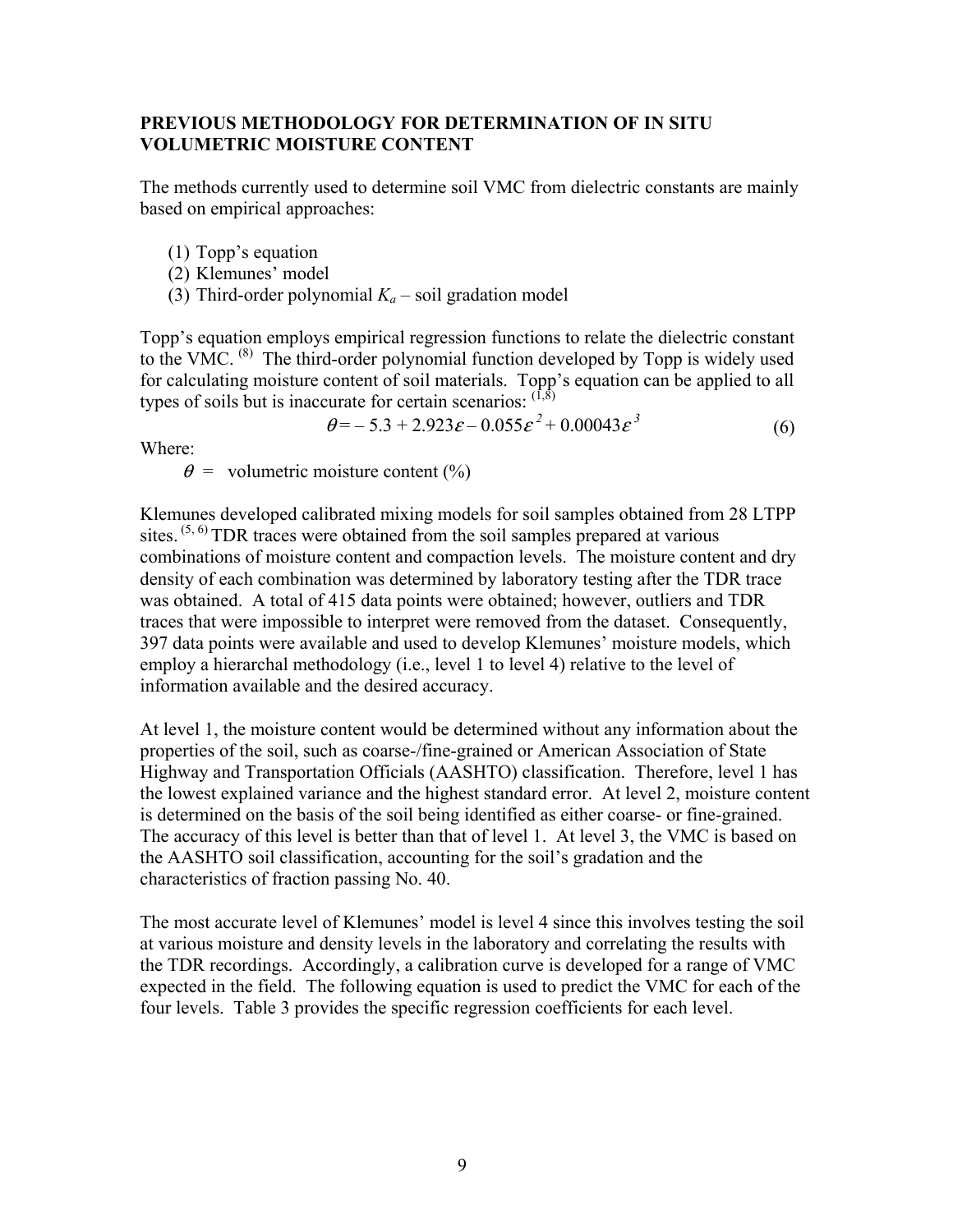$$
\theta(\%) = \frac{(5L_a - 1) - B_0 \frac{\gamma_d}{G_s \gamma_w}}{B_1} \tag{7}
$$

Where:

 $\gamma_d$ ,  $\gamma_w$  = unit weight of the soil and water  $G_s$  = specific gravity of the soil<br> $B_0, B_1$  = regression coefficients regression coefficients

| Level   | <b>Soil Type</b> | $B_{\theta}$                                    | B <sub>I</sub> |
|---------|------------------|-------------------------------------------------|----------------|
| Level 1 | All-type         | 1.41                                            | 7.98           |
| Level 2 | Coarse           | 1.06                                            | 9.30           |
|         | Fine             | 1.50                                            | 7.56           |
| Level 3 | $A-1-b$          | 1.43                                            | 7.69           |
|         | $A-2-4$          | 1.00                                            | 9.57           |
|         | $A-3$            | 1.11                                            | 9.02           |
|         | $A-4$            | 1.77                                            | 6.25           |
|         | $A-6$            | $-1.56$                                         | 12.26          |
|         | $A-7-5$          | 1.04                                            | 8.49           |
|         | $A-7-6$          | 1.02                                            | 10.31          |
| Level 4 |                  | Determined based on a site-specific calibration |                |

## **Table 3. Coefficient for mixing model. (5, 6)**

As part of the third-order polynomial  $K_a$ -soil gradation approach, four models were developed for the VMC computation. The first three models take the third-order polynomial *Ka* model based on soil type while the fourth model applies to only finegradation soils and incorporates the contribution of the gradation into the model.  $^{(1)}$  A computer program entitled MOISTER incorporates all four of the third-order polynomial *Ka* models to determine the VMC of soil, the method of tangents, and the method of peaks to determine the apparent length (and dielectric constant) of the TDR trace.

The third-order polynomial  $K_a$  models were developed based on the regression of dielectric constants and VMC from the dataset obtained in Klemunes' study. The coarsegrained soil has a different trend compared with fine- grained soil, but both of them show a third-order polynomial functional form. Hence, in order to provide a more accurate model, data for coarse-grained soil and fine-grained soil were modeled separately. The models are valid only within the dielectric constant range or the inference space that was used to develop the model.<sup>(1)</sup> The three empirical regression equations developed using the dielectric constant as the sole independent variable are given below with the regression coefficients shown in table 4.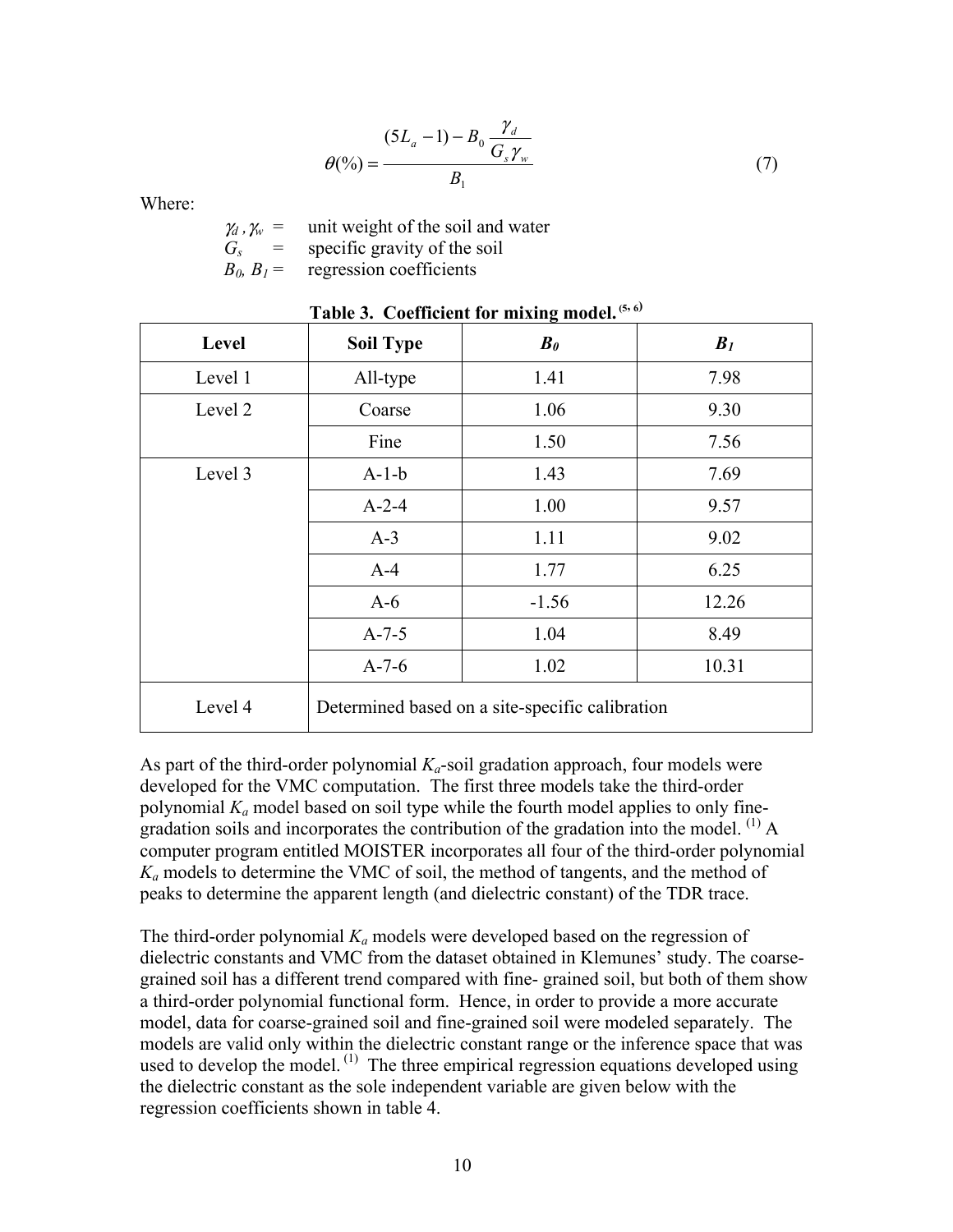$$
\theta\left(\frac{\%}{\theta}\right) = a_0 + a_1 \varepsilon + a_2 \varepsilon^2 + a_3 \varepsilon^3 \tag{8}
$$

Where:

 $\varepsilon$  = dielectric constant  $a_0, a_1, a_2, a_3$  = regression coefficients

| <b>Model type</b>     | a <sub>0</sub> | a <sub>1</sub> | a <sub>2</sub> | $a_3$    |
|-----------------------|----------------|----------------|----------------|----------|
| Coarse- $K_a$ model   | $-5.7875$      | 3.41763        | $-0.13117$     | 0.00231  |
| Fine- $K_a$ model     | 0.4756         | 2.75634        | $-0.061667$    | 0.000476 |
| All soil- $K_a$ model | $-0.8120$      | 2.38682        | $-0.04427$     | 0.000292 |

Table 4. Third order polynomial  $K_a$ -soil model parameters.<sup>(1)</sup>

To refine the regression model and to increase the  $R^2$  for fine-grained soil, another model was developed using gradation, plastic limit, and liquid limit as independent variables. Equation 9 provides the VMC model for fine-grained soil with variables:  $<sup>(1)</sup>$ </sup>

$$
\theta(\%) = a_0 + a_1 \varepsilon + a_2 \varepsilon^2 + a_3 \varepsilon^3 + a_4 G I I_2 + a_5 G I_2 + a_6 N o 4 + a_7 N o 10 + a_8 N o 200 + a_9 PL + a_{10} LL
$$
\n(9)

Where:

 $\theta$  = volumetric moisture content  $\varepsilon$  = dielectric constant  $a_0, a_1, \ldots, a_{10}$  = regression coefficients (see table 5)

This model was used for computing the VMC for the fine-grained soils where gradation and other parameters were available and within the inference region of the model. Table 5 shows the descriptions, values, and inference ranges of these variables.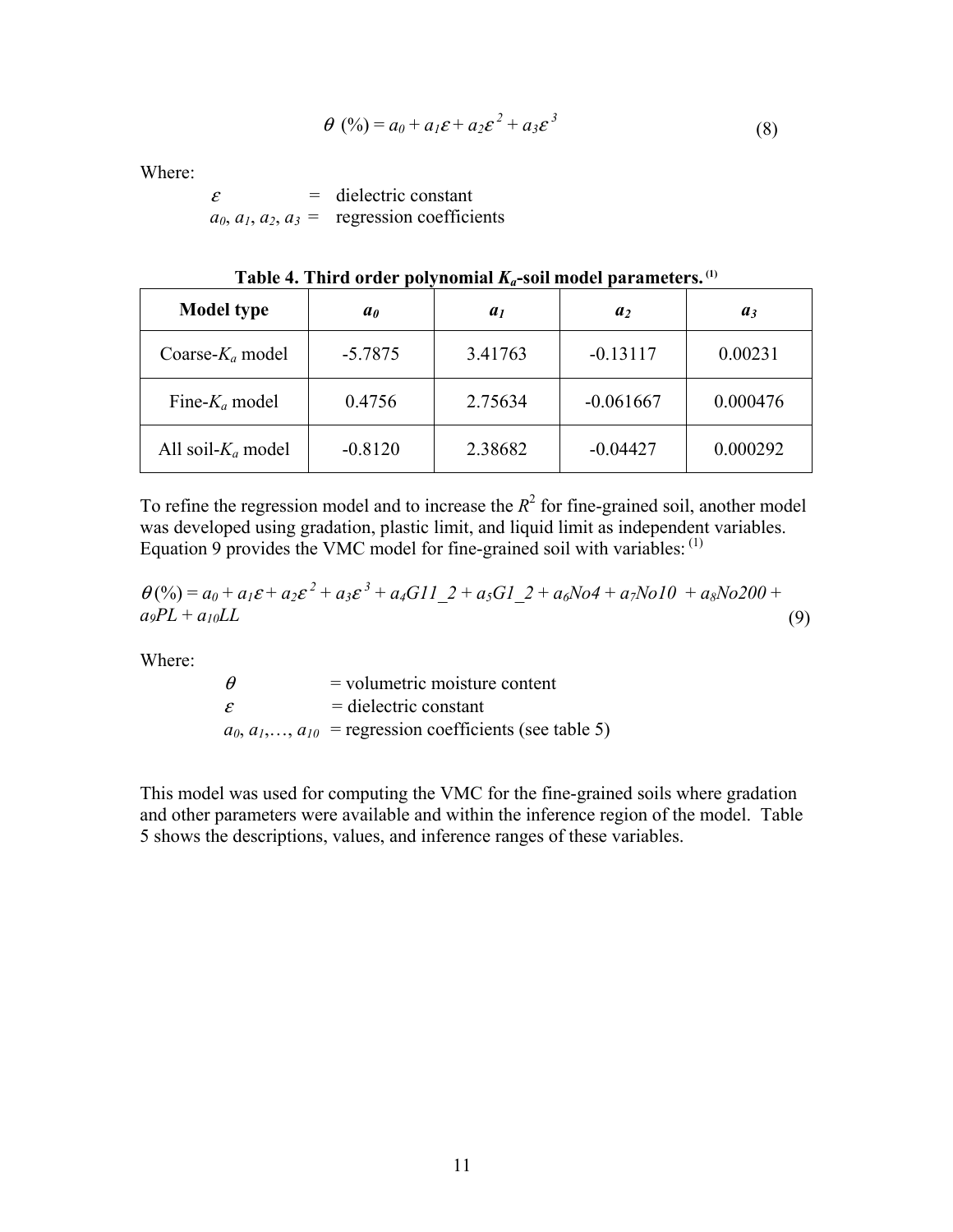| Variable          | <b>Description</b>                                | Coef.          | Value      | <b>Inference Range</b> |
|-------------------|---------------------------------------------------|----------------|------------|------------------------|
| Intercept         |                                                   | a <sub>0</sub> | 1761.78    |                        |
| $K_a$             | Dielectric constant                               | $a_1$          | 2.9145     | $3 - 58.4$             |
| $K_a{}^2$         |                                                   | $a_2$          | $-0.07674$ |                        |
| $K_a{}^3$         |                                                   | $a_3$          | 0.000722   |                        |
| G11 2             | $\%$ passing 1 <sup>1</sup> / <sub>2</sub> -sieve | $a_4$          | $-19.6649$ | $99 - 100$             |
| G1 2              | $\%$ passing $\frac{1}{2}$ -sieve                 | a <sub>5</sub> | 4.3667     | $97 - 100$             |
| No4               | <i>Y</i> <sub>opassing</sub> No.4 sieve           | a <sub>6</sub> | $-5.1516$  | $90 - 100$             |
| N <sub>0</sub> 10 | %passing No.10 sieve                              | a <sub>7</sub> | 2.7737     | $84 - 100$             |
| No200             | %passing No.200 sieve                             | $a_8$          | 0.06057    | $12.6 - 94.6$          |
| PL                | Plastic limit                                     | a <sub>9</sub> | $-0.2057$  | $0 - 45$               |
| LL                | Liquid limit                                      | $a_{10}$       | 0.10231    | $0 - 69$               |

Table 5. Refined third order polynomial  $K_a$ -soil model parameters.<sup>(1)</sup>

The four models are selected based on the dielectric constant and properties of soil to calculate moisture content. The flow chart of the model selection scheme is shown in figure 5.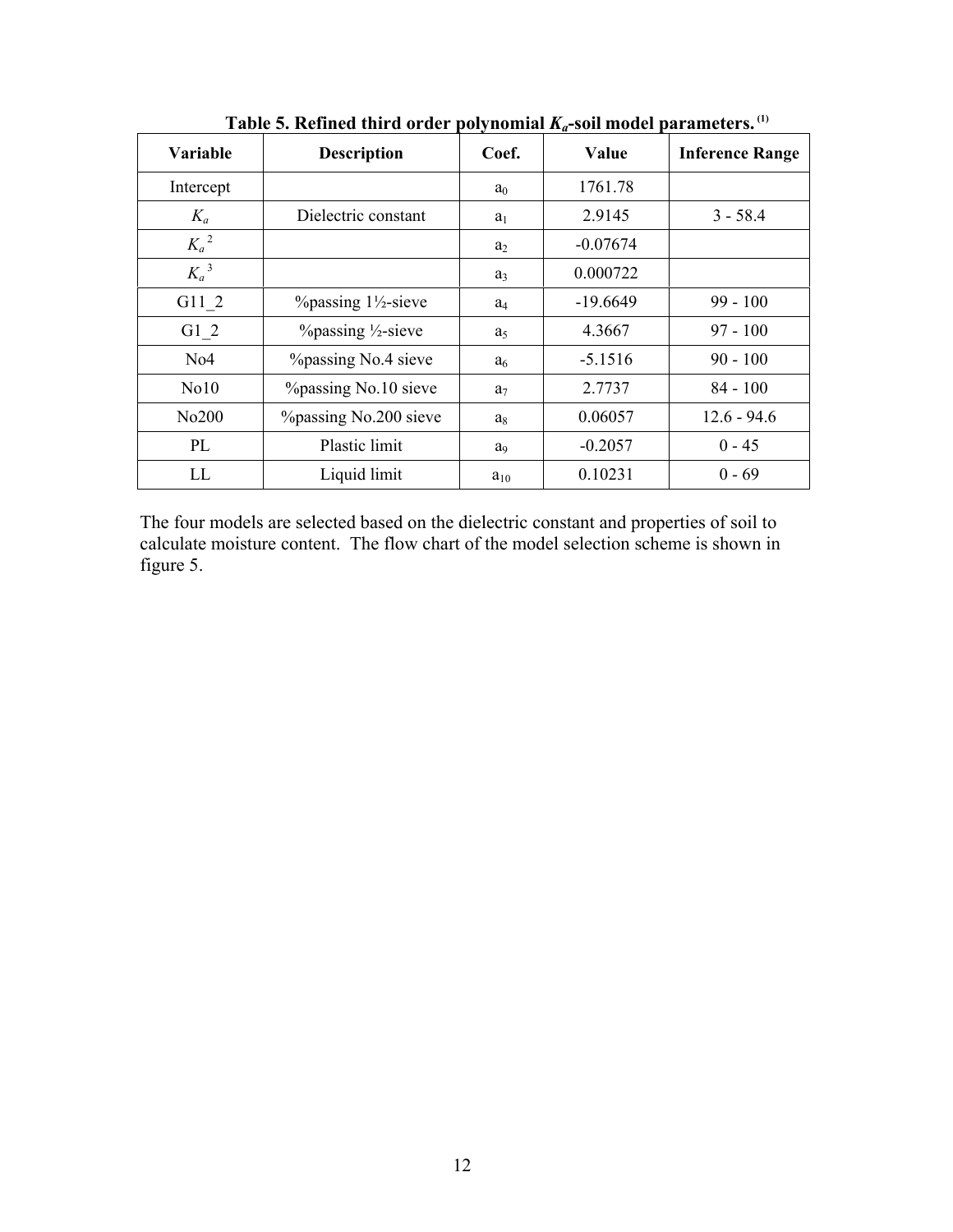

**Figure 5. Flowchart. Volumetric moisture model selection process. (9)**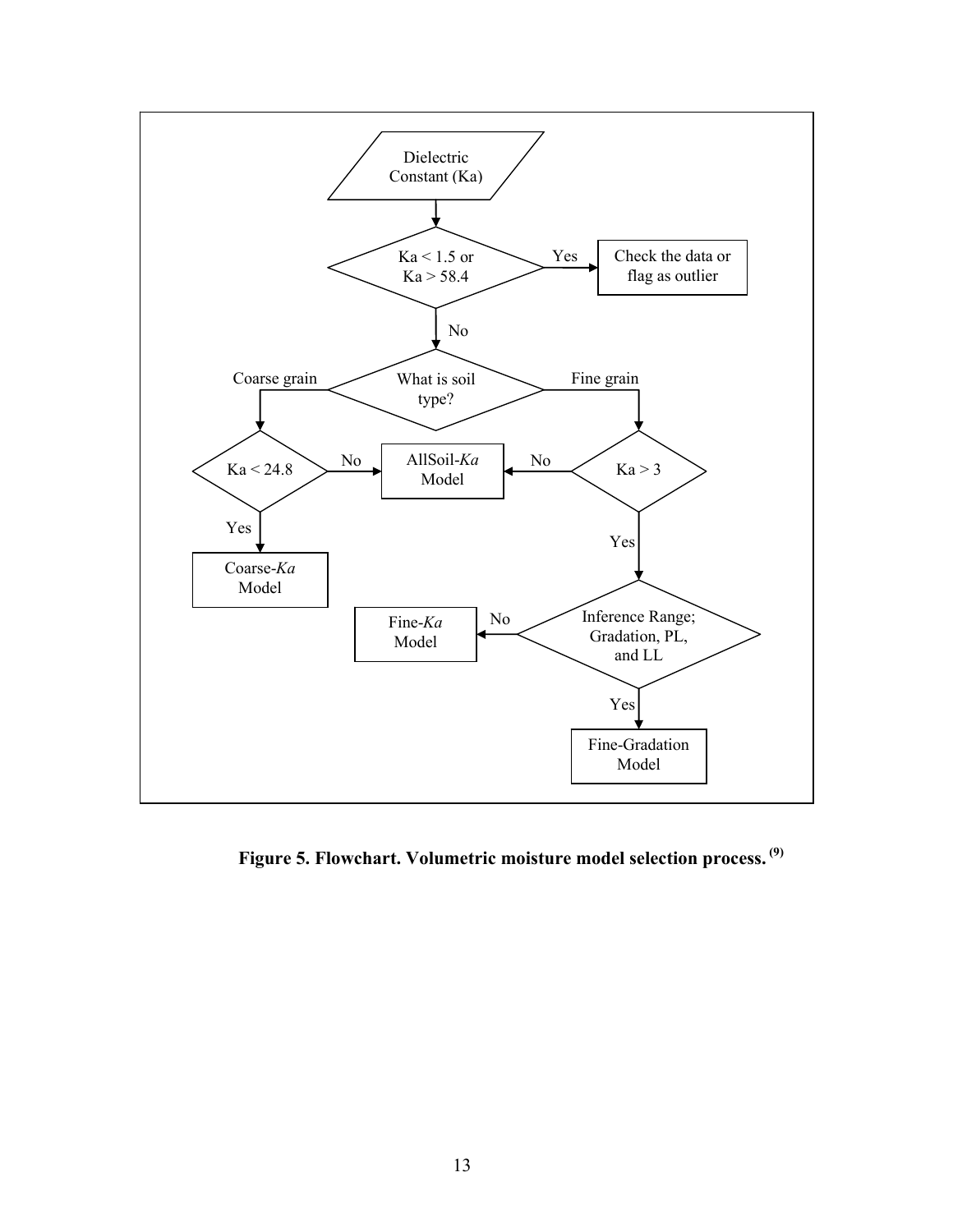#### **CALCULATION OF GRAVIMETRIC MOISTURE CONTENT**

VMC can be converted to a gravimetric basis using volume and weight relationships. The volume relationships used for soil solid-moisture-air mixture are degree of saturation, void ratio, and porosity as shown below:  $(10)$ 

$$
S = \frac{V_w}{V_v} \tag{10}
$$

$$
e = \frac{V_v}{V_s} = \frac{n}{1 - n}
$$
\n(11)

$$
n = \frac{V_v}{V} = \frac{e}{1+e} \tag{12}
$$

Where:

*S* = degree of saturation

$$
e =
$$
 void ratio

 $n =$  porosity

 $V_s$  = volume of soil solids (cm<sup>3</sup>)

 $V_w$  = volume of water (cm<sup>3</sup>)

 $V_v$  = volume of void  $(cm^3)$ 

 $V =$  total volume of mixture (cm<sup>3</sup>)

The weight relationship can be represented by moisture content and unit weight:

$$
w = \frac{W_w}{W_s} \tag{13}
$$

$$
\gamma = \frac{W}{V} \tag{14}
$$

Where:

 $w =$  gravimetric moisture content  $(\%)$  $\gamma$  = unit weight (g/cm<sup>3</sup>)  $W_w$  = weight of water (g)  $W_s$  = weight of solids (g)  $W =$  total weight of mixture (g)

To calculate gravimetric moisture content, a relationship among moisture content and unit weight can be derived from a volume of soil mixture in which the volume of the soil solids is set to 1 as shown in figure 6. The volume of water can be defined as:

$$
V_w = \frac{W_w}{\gamma_w} = wG_s \tag{15}
$$

Where:

 $\chi$ <sup>w</sup> = unit weight of water (g/cm<sup>3</sup>)

 $G<sub>s</sub>$  = specific gravity of solids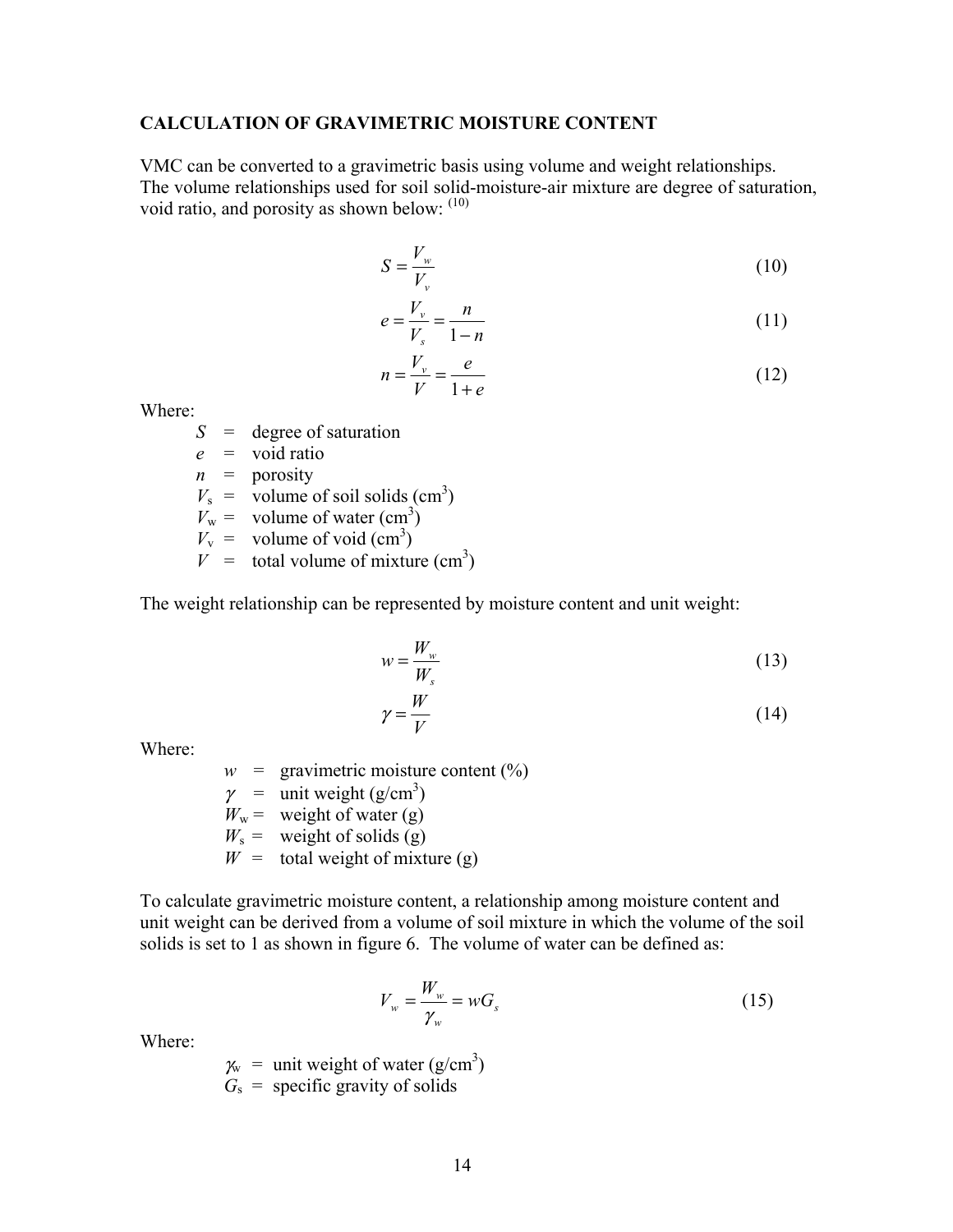The dry density of soil can be written as:

$$
\gamma_d = \frac{W_s}{V} = \frac{G_s \gamma_w}{1 + e} \tag{16}
$$

Where:

 $\gamma_d$  = dry unit weight of soil (or soil dry density, g/cm<sup>3</sup>)

Also, the degree of saturation is changed as follows:

$$
S = \frac{V_w}{V_v} = \frac{wG_s}{e} \tag{17}
$$



**Figure 6. Diagram. Soil mixture with volume of soil solids equal to 1.** 

Thus, the gravimetric moisture content can be expressed in terms of the unit weight of water, unit weight of solids, and VMC by combining equations 16 and 17:

$$
w = \frac{S \cdot e}{G_s} = \frac{V_w}{V} \frac{\gamma_w}{\gamma_d} = \theta \frac{\gamma_w}{\gamma_d} \tag{18}
$$

Where:

 $\theta$  = volumetric moisture content (%)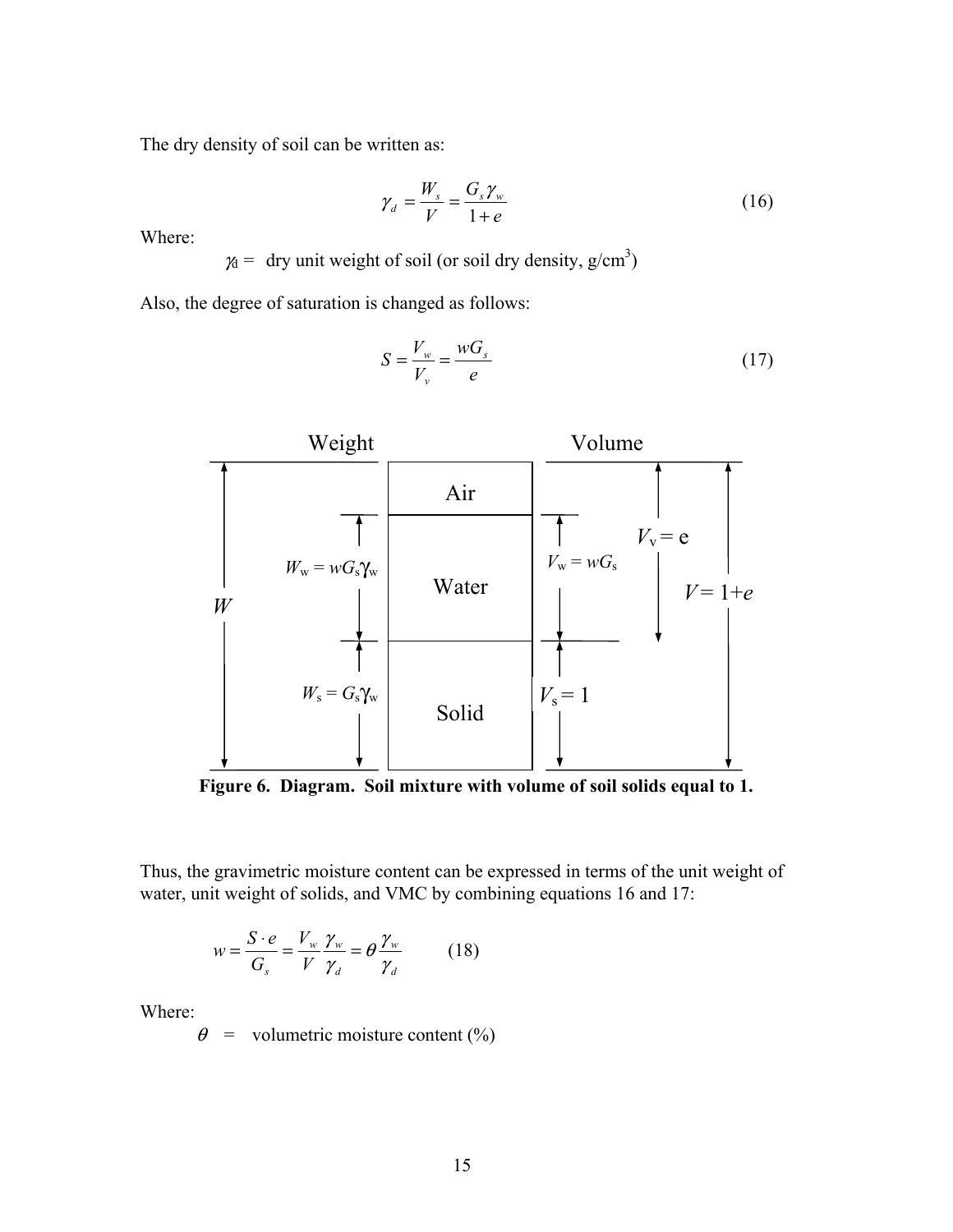Equation 18 is used to convert soil moisture from a volume to a weight basis as needed in pavement engineering applications. Reasonably accurate in situ dry density estimates of material surrounding the TDR sensors must be made for moisture conversion. During installation, field moisture measurements were performed on the material placed around TDR probes with additional material samples retained for laboratory analyses. (3)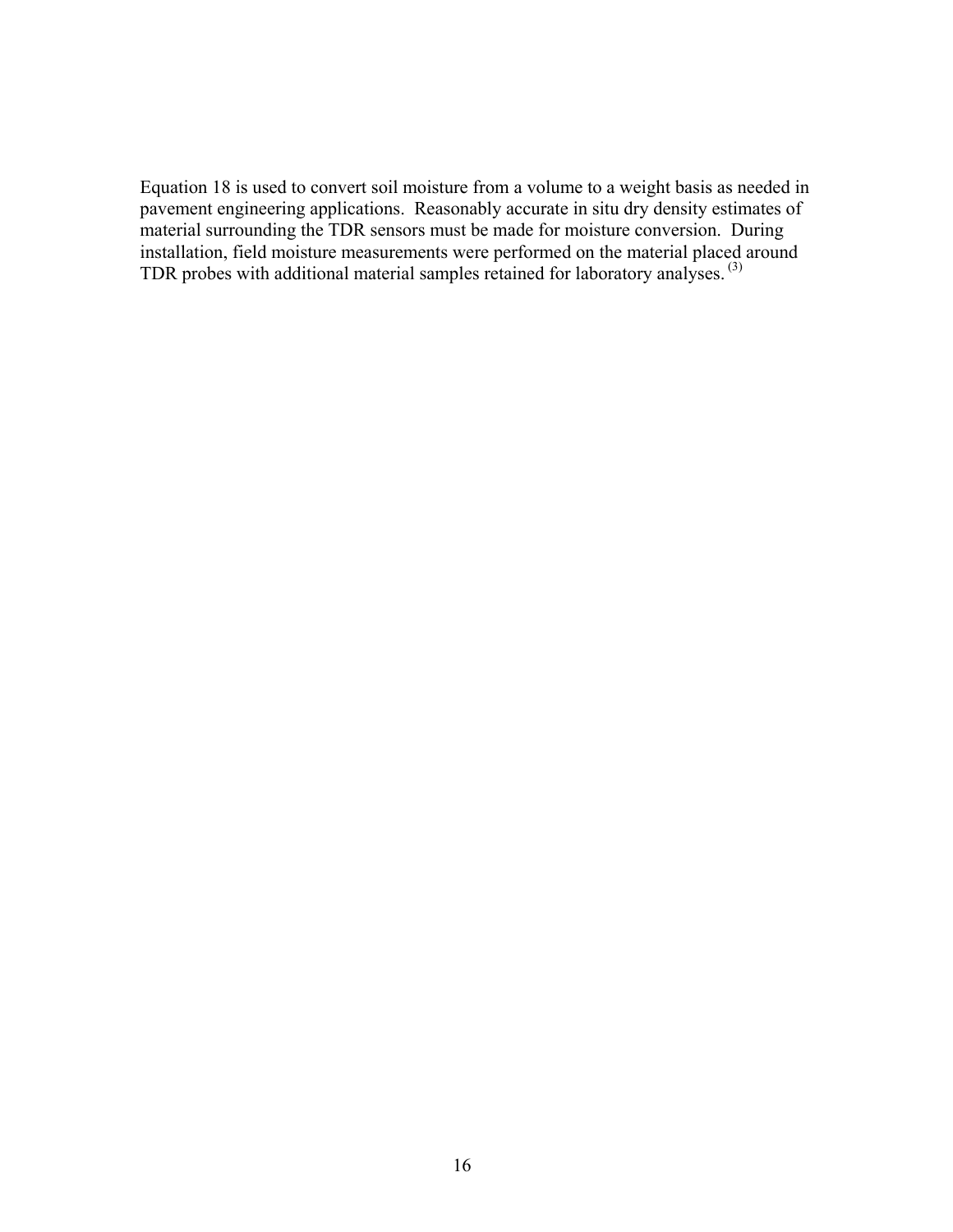## **CHAPTER 3. RESEARCH APPROACH**

The existing empirical methodology used to determine dielectric constant and VMC were evaluated along with new mechanistic-based techniques to determine to determine the best approach to use in computing TDR traces collected at LTPP SMP sites. This section provides details on the evaluation conducted and details on the methodology selected for use on SMP TDR data.

The existing methodology used in the analysis of SMP TDR traces to determine the dielectric constant is shown in equation 5. The dielectric constant for the soil-moistureair mixture has been determined by comparing the "apparent" electrical length (*L*a) of the probe from the TDR signal to its actual length. This method of determination of the dielectric constant is independent of the conducting medium's other electrical properties besides the dielectric constant, which influences the resultant computed parameters because the soil magnetic permeability is, for instance, assumed to be unity. Saline or alkaline soils can create an effective electrical short with the shielding rods due to the ions in the water, which can increase the effect of conductivity on the value of the dielectric constant. Consequently, trace interpretation difficulties and erroneous determinations result because of the soil's high electrical conductivity, suggesting that an improved method of determining the dielectric constant would involve the consideration of the effect of the soil conductivity. Furthermore, the difficult-to-interpret wave forms result from "dispersion" and "attenuation," which are directly related to the level of electrical conductivity in the medium.

The dielectric constant—or permittivity—of a soil is really a complex number, composed of a real and an imaginary part. It is assumed in the above method of analyzing TDR data that the imaginary part is negligible. The imaginary part is a measure of the ratio of the electrical conductivity of the soil to the dielectric property that is computed from TDR data. Conductivity is important in identifying corrosive soils and in indicating the presence of anions, such as sulfates, which are capable of expanding to produce large buckling movements in lime-stabilized pavement layers. Reduction in the wave form distortion over time indicates that the conductive elements in the soil are leaching out. In short, when the TDR signal is distorted and, consequently, difficult to interpret, it is providing additional information about the soil permittivity.

The wave form shown in figure 2 is typical of a soil with low conductivity. The horizontal axis in that graph is labeled as an apparent length, *L*a. However, it is a plot of the voltage measured by the TDR device versus the time of arrival of that voltage. This is a signal of voltage as a function of time exactly as is analyzed when using groundpenetrating radar signals. A distorted wave form can be further analyzed to produce both the real and the imaginary parts of the permittivity of the soil—and what has been previously considered to be a limitation of the equipment is actually a benefit.

In terms of the sources of error in TDR measurements, there is a difference between the meaning of "regular" and "distorted" waveforms. Measurement error is inherent in the instrumentation itself. This type of error is normally random and can be reduced by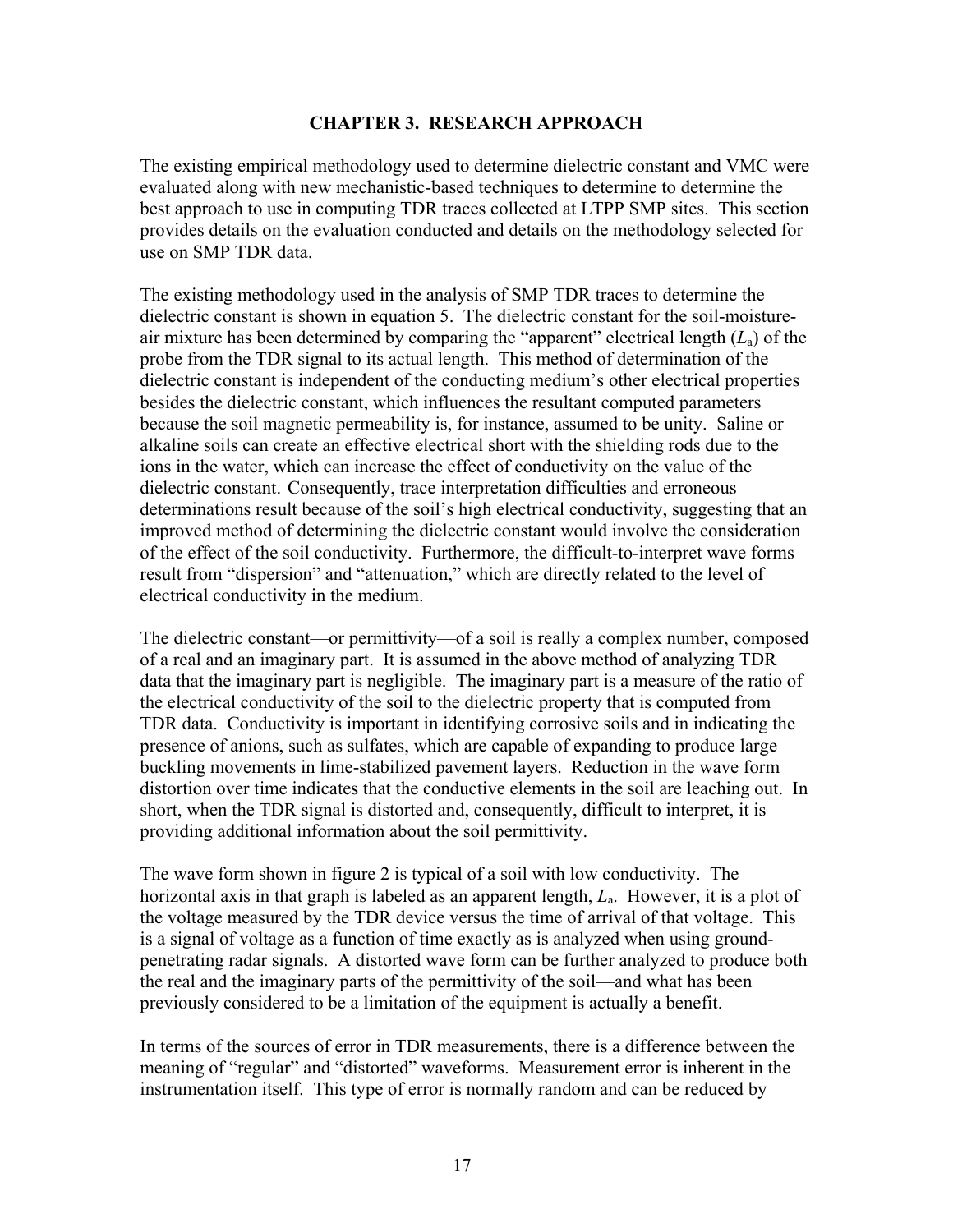repeating the measurement. (11) The other kind of error is systematic error and arises from the assumptions that are made in the analysis of the data, precisely the type of error referred to in the above discussion. Further discussion in this regard will be presented later relative to the new approach to evaluate the soil dielectric property.

The new approach for the calculation of the VMC consists of three steps:

- 1. Calculate the dielectric constant, conductivity, and reflectivity from the TLE.
- 2. Given the ground truth moisture content data recorded at the installation of each device and the above parameters, backcalculate the permittivity of the solids for the particular TDR location and calibrate the micromechanics volumetric water model to site specific conditions.<sup>(12)</sup>
- 3. Using the calibrated micromechanics volumetric water model (specific to each TDR and location), forward calculate the volumetric water content and the dry density of the soil for other times and seasons based on the TDR traces and the associated dielectric constant.

Step (1) involves the use of the TLE for voltage  $(V)$ :<sup>(12)</sup>

$$
V(z) = V_{+}e^{-jkz} + V_{-}e^{+jkz}
$$
 (19)

Where:

 $V =$ applied voltage *z* = distance along the transmission line (TDR probe), m  $\gamma_{\rm eff} = \gamma_{\rm eff} =$ 0 *c t* ε  $c =$  $_{0}$  $\mathbf{c}_0$ 1  $\mu_{\scriptscriptstyle 0}\varepsilon_{\scriptscriptstyle 0}$  $\mu_0$  = magnetic permeability of free space  $= 4\pi x 10^{-7}$  H/m  $\varepsilon_0$  = electric permittivity of free space  $=\frac{1}{2.5}x10^{-9}$ 36  $-\frac{x10^{-9}}{\pi}$  F/m  $t =$  time of travel relative to the peak relative voltage  $V_{+}$  = voltage amplitude in the positive *z* direction *V*<sub>-</sub> = voltage amplitude in the negative *z* direction<br>  $k$  = dispersion coefficient =  $k_B - jk_I$  (real and ima = dispersion coefficient =  $k_R - jk_I$  (real and imaginary components)  $=\omega\sqrt{LC}=\omega\sqrt{\mu_0\mathcal{E}}$  $= \omega \sqrt{\mu_0 \varepsilon} \left[ 1 - j \left( \frac{\sigma}{2 \omega \varepsilon} \right) \right]$  for a slightly conducting medium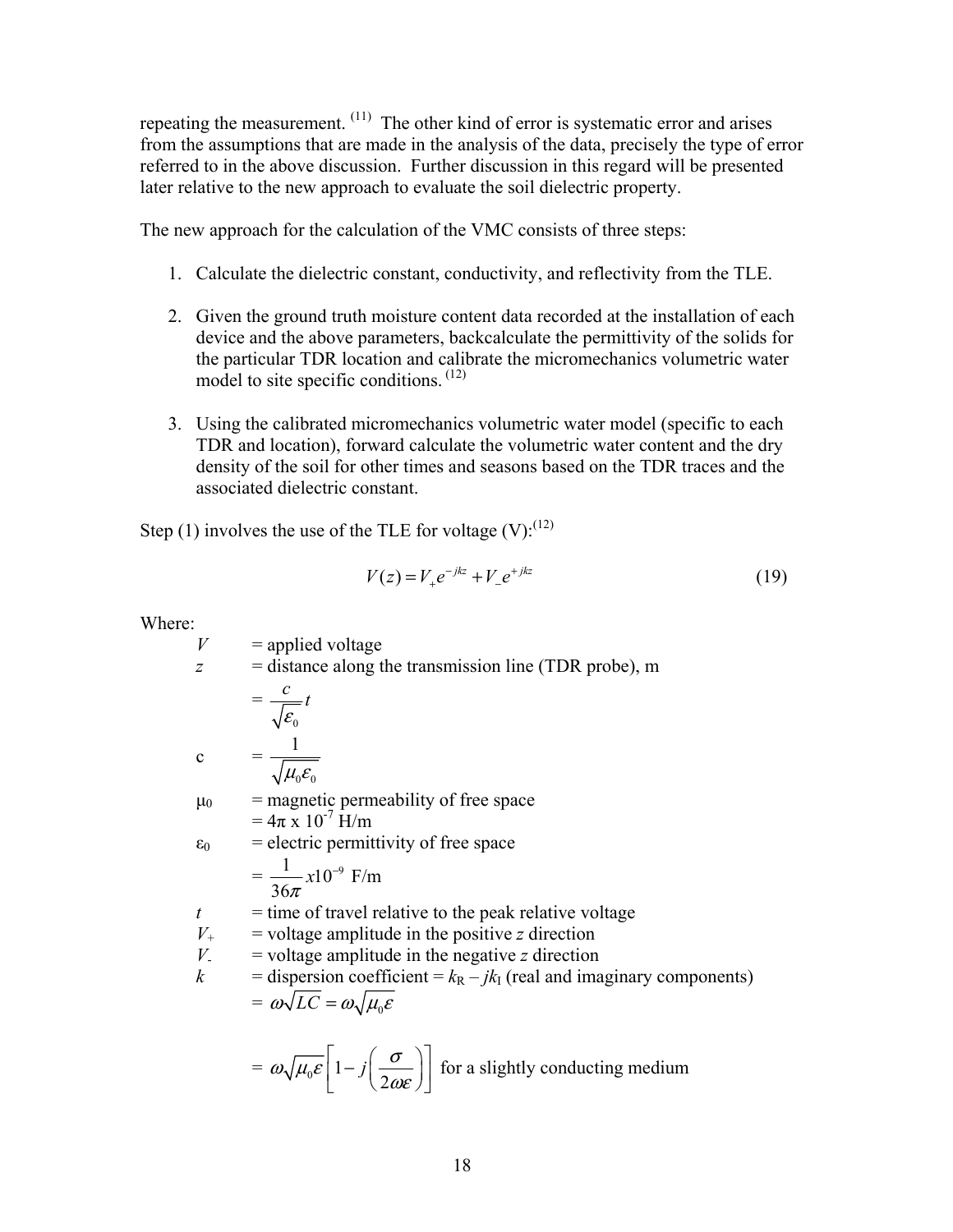(i.e., 
$$
k_r = \omega \sqrt{\mu_0 \varepsilon}
$$
;  $k_I = \frac{\sigma}{2} \sqrt{\frac{\mu_0}{\varepsilon}}$ );  $= \sqrt{\omega \mu} [1 - j]$  for a highly

conducting medium)

- $\varepsilon$  = dielectric constant of the soil
- $\omega$  = waveform frequency (Hz)
- $σ = soil conductivity (S/m)$
- $L = \text{inductance (H/m)}$  $\left( \cdot \right)$

$$
= \frac{\mu}{2\pi} \ln\left(\frac{b}{a}\right)
$$

- $a, b$  = inside and outside coaxial transmission line diameters, respectively (see figure 7)
- $μ$  = soil magnetic permeability (H/m)<br>
C = capacitance (F/m)

$$
C = capacitance (F/m)
$$

$$
= \frac{2\pi\varepsilon}{\ln\frac{b}{2}}
$$





**Figure 7. Diagram. Coaxial line dimensions. (12)** 

Developing further:

$$
V(z) = V_{+}(e^{-jkz} + \Gamma_{L}e^{+jkz})
$$
  
\n
$$
v(z) = e^{-jkz} + \Gamma_{L}e^{+jkz} = e^{-j(k_R-jk_L)z} + \Gamma_{L}e^{+j(k_R-jk_L)z}
$$
  
\n
$$
= e^{-jk_Rz-k_Lz} + \Gamma_{L}e^{+jk_R+k_Lz}
$$
\n(20)

Where:

$$
\Gamma_L = \text{reflection coefficient}
$$
\n
$$
= \frac{V_-}{V_+}
$$
\n
$$
v(z) = \text{relative voltage as a function of the dimension } z
$$
\n
$$
= \frac{V(z)}{V_+}
$$

Writing the relative voltage  $(v(z))$  in terms of time of travel  $(t)$  of the microwave: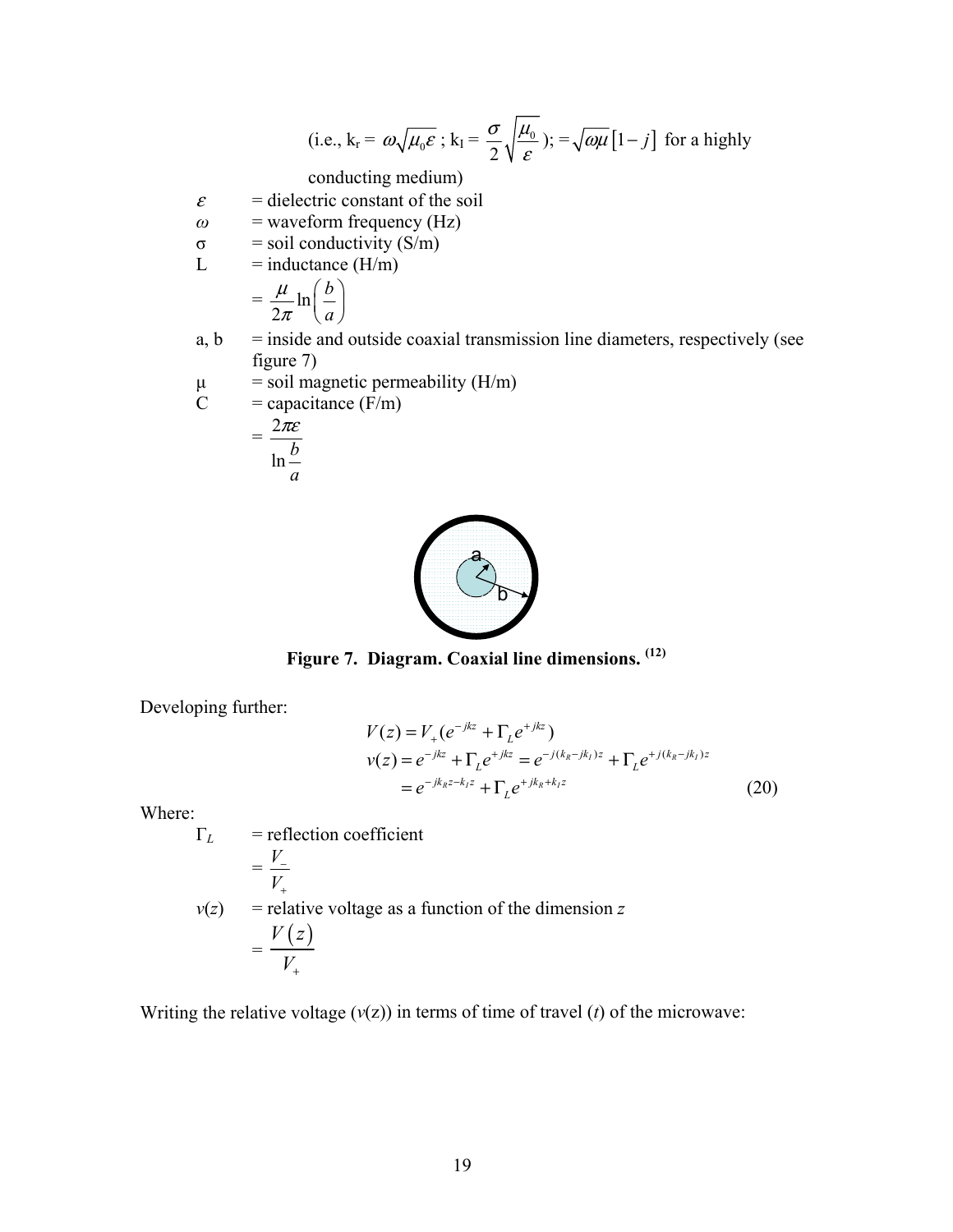$$
v(t) = e^{-j\omega c \sqrt{\mu_0}t - \frac{\sigma c \sqrt{\mu_0}}{2\varepsilon}} + \Gamma_L e^{+j\omega c \sqrt{\mu_0}t + \frac{\sigma c \sqrt{\mu_0}}{2\varepsilon}t}
$$
  
\n
$$
= Re \left[ e^{-j\omega \frac{t}{\sqrt{\varepsilon_0}} - \frac{\sigma t}{2\varepsilon \sqrt{\varepsilon_0}}} + \Gamma_L e^{+j\omega \frac{t}{\sqrt{\varepsilon_0}} + \frac{\sigma t}{2\varepsilon \sqrt{\varepsilon_0}}} \right] = e^{-\frac{\sigma t}{2\varepsilon \sqrt{\varepsilon_0}}} cos \left( \omega \frac{t}{\sqrt{\varepsilon_0}} \right) + \Gamma_L e^{+ \frac{\sigma t}{2\varepsilon \sqrt{\varepsilon_0}}} cos \left( \omega \frac{t}{\sqrt{\varepsilon_0}} \right)
$$
(21)

The above expression can be used to analyze the voltage trace that is obtained from the TDR device. Notice that the voltage is a function of not only the dielectric constant but also of the conductivity and the reflectivity. Both of these parameters affect the inferred dielectric constant, or, in other words, they influence the value as it would be deducted from the characteristics of the trace. Systematic errors that would result from not accounting for conductivity and reflectivity are corrected by accurately accounting for the actual physics of wave transmission through a dielectric medium in the model. The use of the TLE to analyze the data reduces the systematic error introduced by assuming that conductivity and reflectivity have no influence on the shape of the transmitted voltage with distance down the length of the TDR probe. The dielectric constants produced after correcting for the effects of conductivity and reflectivity more accurately and precisely reflect the actual moisture state of the soil. The concept of the TLE and electromagnetics involved in the new approach is addressed in more detail in appendix A.

The constants used to compute the dielectric constant are the voltage and relative distance, the magnetic permeability of free space, and the electric permittivity of free space. While the voltage and relative distance are obtained from the TDR trace, the magnetic permeability and electric permittivity are fixed values, which are  $4\pi \times 10^{-7}$  H/m and  $1/36\pi$  x  $10^{-9}$  F/m, respectively. The inside and outside diameters of the coaxial cable are not required to compute dielectric constant values using the TLE.

#### **SOLUTION METHODOLOGY (STEP 1)**

The method of solving for the dielectric, conductivity, and reflectivity parameters (step 1) is by use of the system identification method  $(SID)$ .<sup>(11)</sup> This method is used to fit the equation for relative voltage  $(v(z))$  to the form of the TDR trace (an example of which is shown in figure 2) by iterating  $\Delta X_i$  until it equals zero by satisfying the following expression for each point selected from the trace:

$$
\sum_{1}^{i=m} \left( \frac{\partial v(z)_i}{\partial X_i} \frac{X_i^n}{v(z)_i^n} \right) \left( \frac{\Delta X_i^n}{X_i^n} \right) = \frac{\Delta v(z)_i^n}{v(z)_i^n}
$$
(22)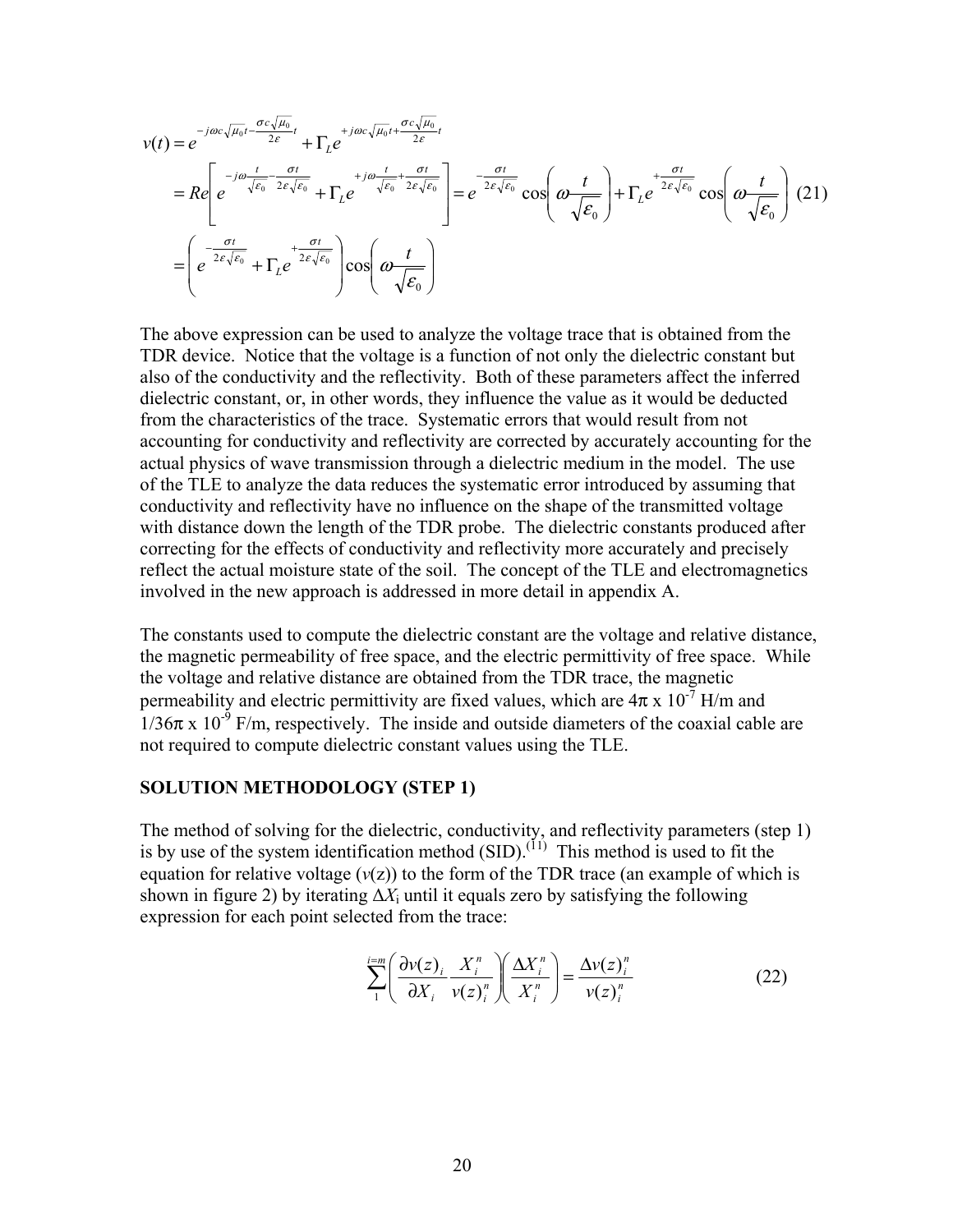Where:

$$
X_i^n = \text{conductivity } (\sigma), \text{ dielectric constant } (\varepsilon), \text{ or reflection coefficient } (I)
$$
\n
$$
m = \text{number of } X_i \text{ (in this case = 3) that are determined for each voltage}
$$
\n
$$
\Delta X_i^n = X_i^{n+1} - X_i^n
$$
\n
$$
n = \text{iteration count}
$$
\n
$$
\Delta v(z)_i^n = v(z)_i^n - v(z)_m
$$
\n
$$
v(z)_m^n = \text{the measured voltage}
$$
\n
$$
v(z)_i^n = \text{the current calculated voltage based on the current values of } X_i^n
$$

In matrix form, the iteration process is capable of solving a set of simultaneous equations developed for each set of data points taken from the TDR trace:

$$
[F]\{\beta\} = [\underline{r}] \tag{23}
$$

Where:

\n- $$
[F]
$$
 = matrix of  $\frac{\partial v(z)_i}{\partial X_i} \frac{X_i^n}{v(z)_i^n}$  elements (sensitivity matrix)
\n- $\{\beta\}$  = matrix of  $\frac{\Delta X_i^n}{X_i^n}$  elements (change vector)
\n- $[r]$  = matrix of  $\frac{\Delta v(z)_i^n}{v(z)_i^n}$  elements (residual vector)
\n

The number of recorded voltage points from the TDR trace determines the number of rows in matrices  $[F]$  and  $[r]$ ; where the number rows in  $\{\beta\}$  and the number of columns in  $[F]$  depends on the number of unknowns. Solving for  $\{\beta\}$ :

$$
\{\beta\} = \left[F^T F\right]^{-1} \left[F^T\right] \left[\underline{r}\right]
$$
\n(24)

By minimizing the  $\{\beta\}$  matrix, solutions for *X<sub>i</sub>*<sup>n</sup> (i.e., conductivity (σ), dielectric constant (ε), and the reflection coefficient (*Γ*)) are found. The minimization of error contained within the residual matrix  $[r]$  is analogous to the minimization or reduction of error employed in least squared error analysis as elaborated in appendix B. Another type of systematic error is reduced by the method of allocation inherent in the use of the SID approach. The squared error between the actual measurement and the predicted measurement (residual matrix $[r]$ ) is calculated by using the physically correct model of a mixture dielectric to determine the sensitivity of the weighting coefficients for allocating the squared error. It is possible to adjust the model coefficients until there is no squared error remaining. However, because of the presence of random error (i.e., measurement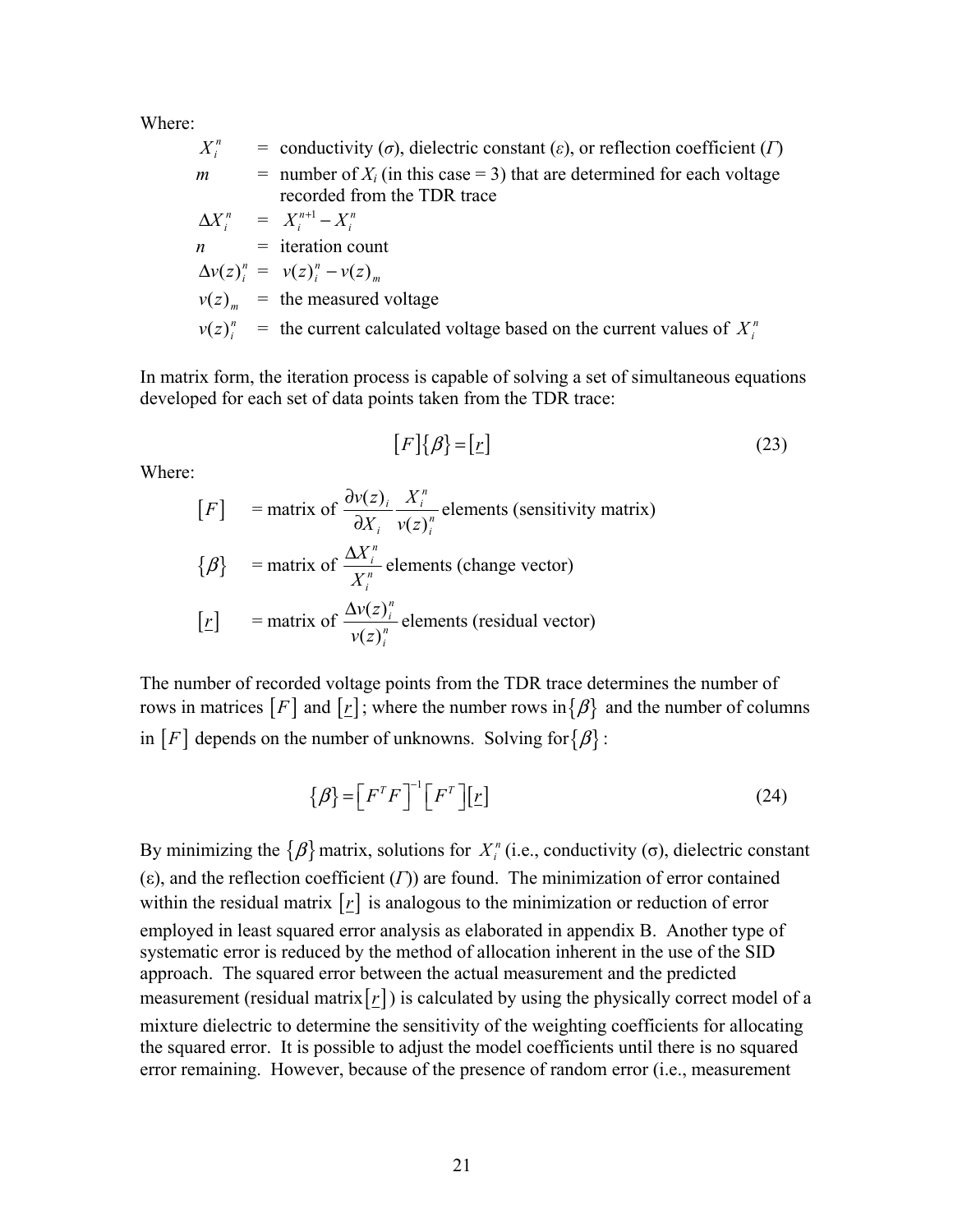error in the TDR device), the values of the residual matrix  $[r]$  should not be forced to zero.

Furthermore, the size of the random errors should be determined by statistical evaluation of repeated TDR measurements that are not presently available. Inherent in this analysis are the minimum number of points (*N*) from the TDR trace that should be used to provide a reasonably accurate estimate of the dielectric constant. Accordingly, this analysis suggests that using twice as many data points as the number of coefficients to be computed (which would be 6 in this case) would be sufficient in estimated dielectric constant, conductivity, and reflectivity assuming a measurement error of 3 percent in the TDR voltage trace. In this regard, the six points would be selected between the first and second inflection points, where the first and second inflection points are points 1 and 6, respectively, and the other four points were equally distributed between the inflection points.

This approach was used only for the calibration process (step 2) to characterize the manual TDR traces obtained from the installation reports. In the computational program, which was developed for the new approach, all data points between the inflection points were used to determine the dielectric constant because the data are readily available in the automated TDR trace format, allowing the program to interpret a large number of points relatively quickly.

### **DETERMINATION AND CALIBRATION OF SOIL COMPONENT DIELECTRIC CONSTANTS (STEP 2)**

The VMC is currently estimated in the MOISTER program from the measured dielectric constant using regression-type equations 8 or 9. It is suggested from literature that a more fundamental approach would account for the effect of individual constituent soil dielectrics on the moisture content.<sup>(12)</sup> In this regard, a theory of dielectric properties of composite materials from a micromechanics/self consistent scheme yields a general expression for the composite dielectric constant ( $\varepsilon$ -for a 2-phase system):<sup>(13)</sup>

$$
v_1 \left[ \frac{\varepsilon_1 - \varepsilon}{\varepsilon_1 + 2\varepsilon} \right] + v_2 \left[ \frac{\varepsilon_2 - \varepsilon}{\varepsilon_2 + 2\varepsilon} \right] = 0 \tag{25}
$$

Where:

 $\varepsilon_1$  = dielectric constant for phase 1

- $\varepsilon_2$  = dielectric constant for phase 2
- $v_1$  = volume fraction of phase 1
- $v_2$  = volume fraction of phase 2

The justification for a self-consistent scheme lies in the volume fractional bounds or limits in which the computed VMC fall. In other words, the computed moisture contents (based on equation 28 below) are consistent with bounded values of dielectric constants of the individual phases and their volume fractions. The upper (+) and lower (-) dielectric expressions, illustrated in figure 8, are as follows: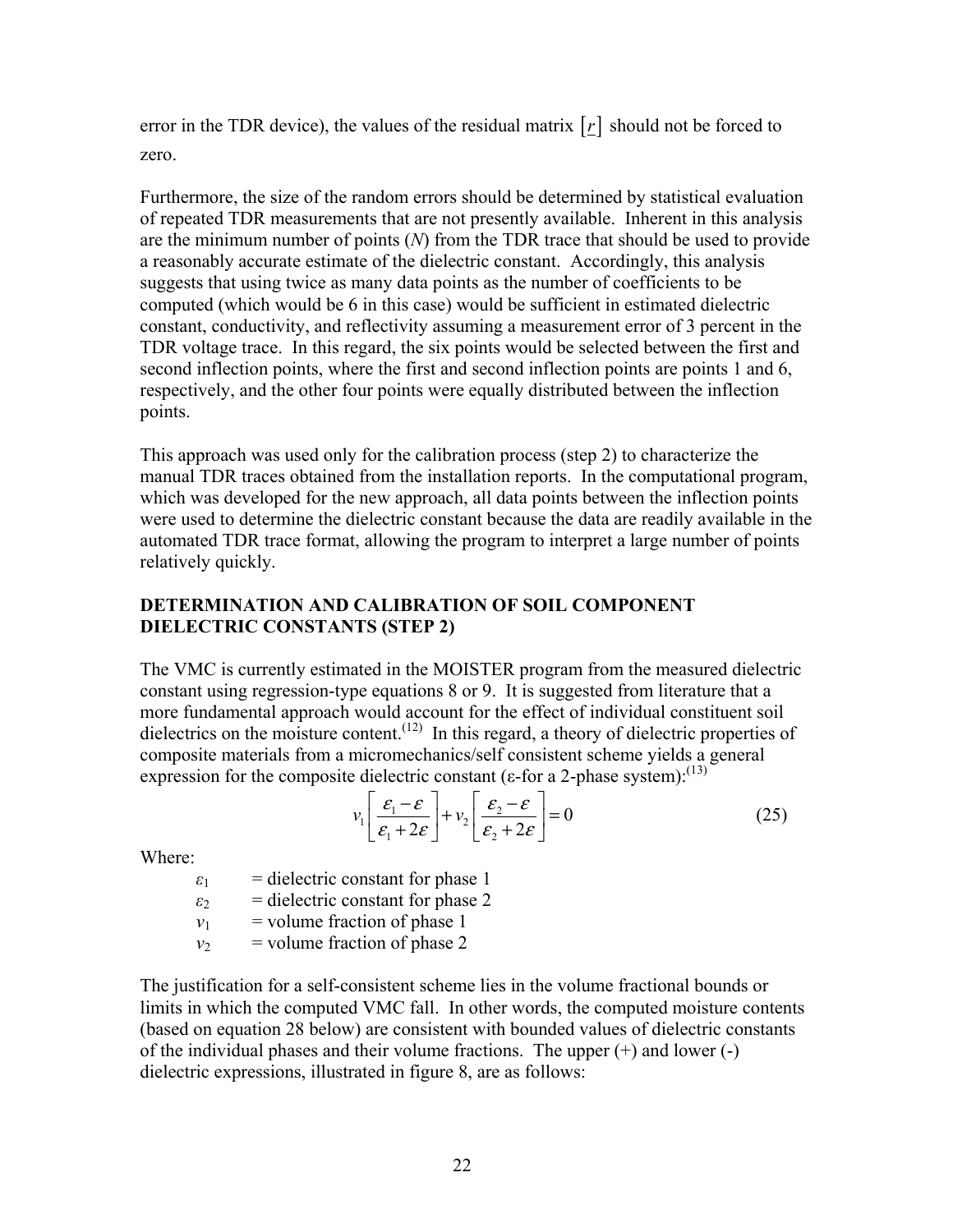$$
\varepsilon_{-} = \varepsilon_{1} + \frac{v_{2}}{\frac{1}{\varepsilon_{2} - \varepsilon_{1}} - \frac{v_{1}}{2\varepsilon_{1}}}
$$
(26)

$$
\varepsilon_{+} = \varepsilon_{2} + \frac{v_{1}}{\frac{1}{\varepsilon_{2} - \varepsilon_{1}} - \frac{v_{2}}{2\varepsilon_{2}}}
$$
\n(27)



**Figure 8. Graph. Bounding of dielectric constant as a function of the computed volumetric**  moisture content  $(\theta)$  using equation 28.

Using this concept, an expression can be written based on equation 25 for a three-phase system (air, water, and solids—such as in a soil material):

$$
\frac{\gamma_d}{G_s\gamma_w}\frac{\varepsilon_1-\varepsilon}{\varepsilon_1+2\varepsilon}+\theta\frac{\varepsilon_2-\varepsilon}{\varepsilon_2+2\varepsilon}+\left(1-\frac{\gamma_d}{G_s\gamma_w}-\theta\right)\frac{\varepsilon_3-\varepsilon}{\varepsilon_3+2\varepsilon}=0
$$
\n(28)

Where:

- $\gamma_d$  = dry density of soil, g/cm<sup>3</sup>
- $Gs =$  specific gravity of soil
- $\chi$ <sup>*w*</sup> = density of water, g/cm<sup>3</sup>
- $\varepsilon_1$  = dielectric constant of solids
- $\varepsilon_2$  = dielectric constant of water
- $\varepsilon_3$  = dielectric constant of air (= 1)
- $\varepsilon$  = dielectric constant of the soil determined from step 1
- $\theta$  = ratio of soil fraction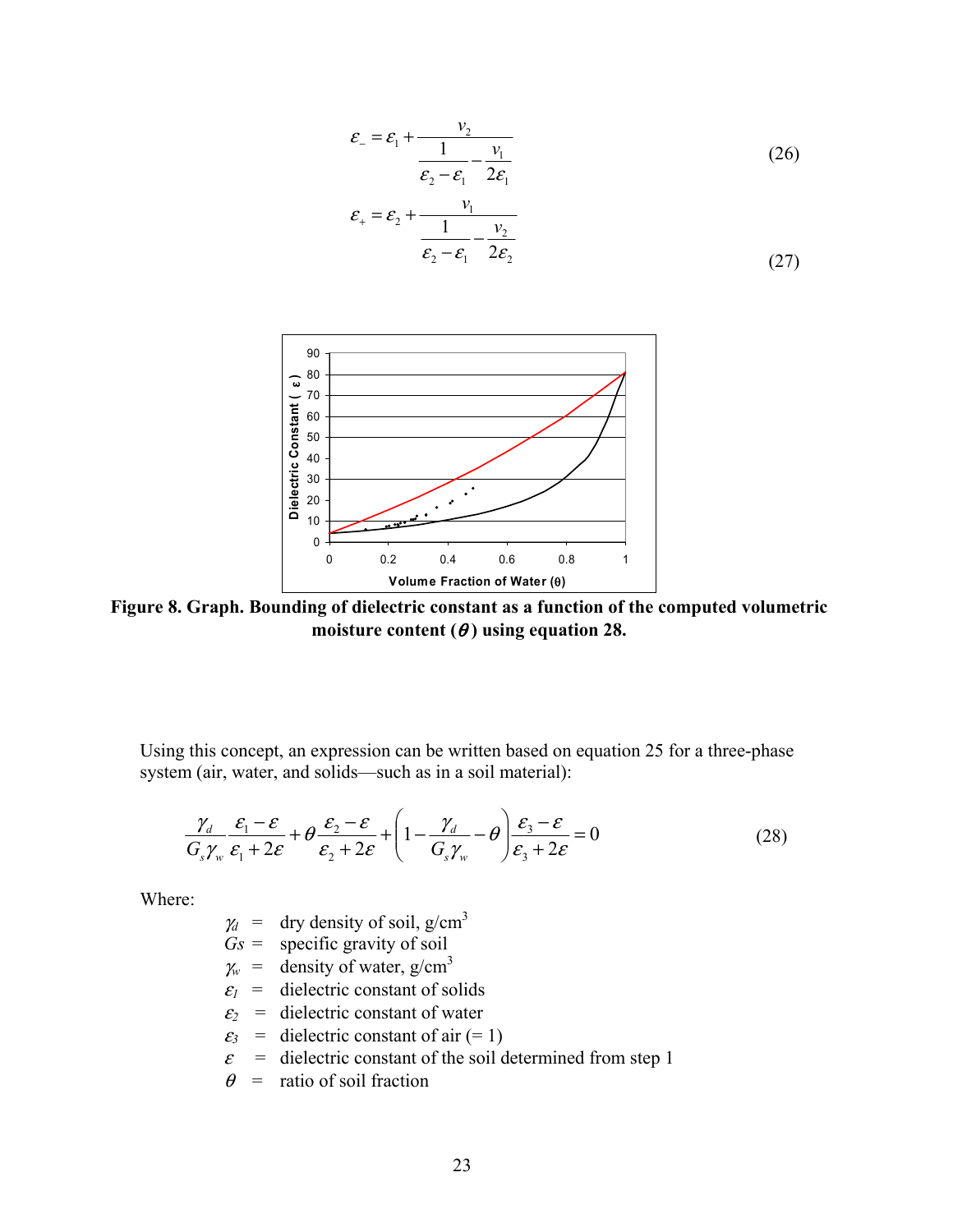With a value for  $\varepsilon$  determined from the SID analysis of a TDR trace, values of  $\varepsilon_1$ ,  $\varepsilon_2$ , and *G*s of the model are adjusted based on the ground truth data of measured values of <sup>γ</sup>*d* and <sup>θ</sup>. The dielectric constants of the water (<sup>ε</sup>*2*) and the soil solids (ε*1)* can be found by applying the SID approach to equation 28. Typical values of  $\varepsilon_l$  range between 3 and 5 while typical values of  $G_s$  range between 2.6 and 2.9. Using this approach, analysis results of selected TDR traces are shown in tables 6 and 7. Computations of the dielectric constant based on the apparent length method are headed by the notation of "L<sub>a</sub>" while the proposed determinations made by the new approach are noted by the heading "new." The calibration shown in table 7 also includes the *G*s parameter.

| Section/<br>TDR# | Soil<br><b>Type</b> | Dry<br><b>Density</b><br>(g/cm3) | Soil<br><b>Dielectric</b> |            | <b>Volumetric Moisture Contents (%)</b> |                           |                    |                                      |
|------------------|---------------------|----------------------------------|---------------------------|------------|-----------------------------------------|---------------------------|--------------------|--------------------------------------|
|                  |                     |                                  | $L_{\rm a}$               | <b>New</b> | Field<br><b>Measured</b>                | <b>MOISTER</b><br>Program |                    | Micro-<br>mechanics<br><b>Method</b> |
| 364018/9         | Gravel              | 2.24                             | 9.83                      | 10.04      | 26.12                                   | 17.33                     | Coarse-<br>$K_{a}$ | 25.71                                |
| 091803/4         | Sand                | 2.26                             | 14.02                     | 14.33      | 33.28                                   | 22.71                     | Coarse-<br>$K_{a}$ | 32.92                                |
| 131031/8         | Silt                | 1.80                             | 12.16                     | 18.40      | 40.75                                   | 20.53                     | Coarse-<br>$K_{a}$ | 39.86                                |
| 421606/6         | Clay                | 1.94                             | 7.34                      | 5.76       | 19.01                                   | 17.57                     | Fine- $K_a$        | 18.75                                |

**Table 6. Comparison of volumetric moisture contents during TDR installation.\*** 

\* All information used was obtained from Installation Reports.

|  |  |  | Table 7. Calibrated and calculated values determined by micromechanics method. |
|--|--|--|--------------------------------------------------------------------------------|
|  |  |  |                                                                                |

| <b>Section</b> | <b>Dielectric Constant</b>       | <b>Specific Gravity</b>    |                          |      |
|----------------|----------------------------------|----------------------------|--------------------------|------|
|                | <b>Soil</b><br>$(\mathcal{E}_1)$ | Water<br>$(\mathcal{E}_2)$ | Air<br>$(\mathcal{E}_3)$ | (Gs) |
| 364018         | 3.70                             | 79.7                       | 1.0                      | 2.70 |
| 091803         | 3.65                             | 80.4                       | 1.0                      | 2.74 |
| 131031         | 3.47                             | 79.9                       | 1.0                      | 2.77 |
| 421606         | 3.38                             | 80.0                       | 1.0                      | 2.78 |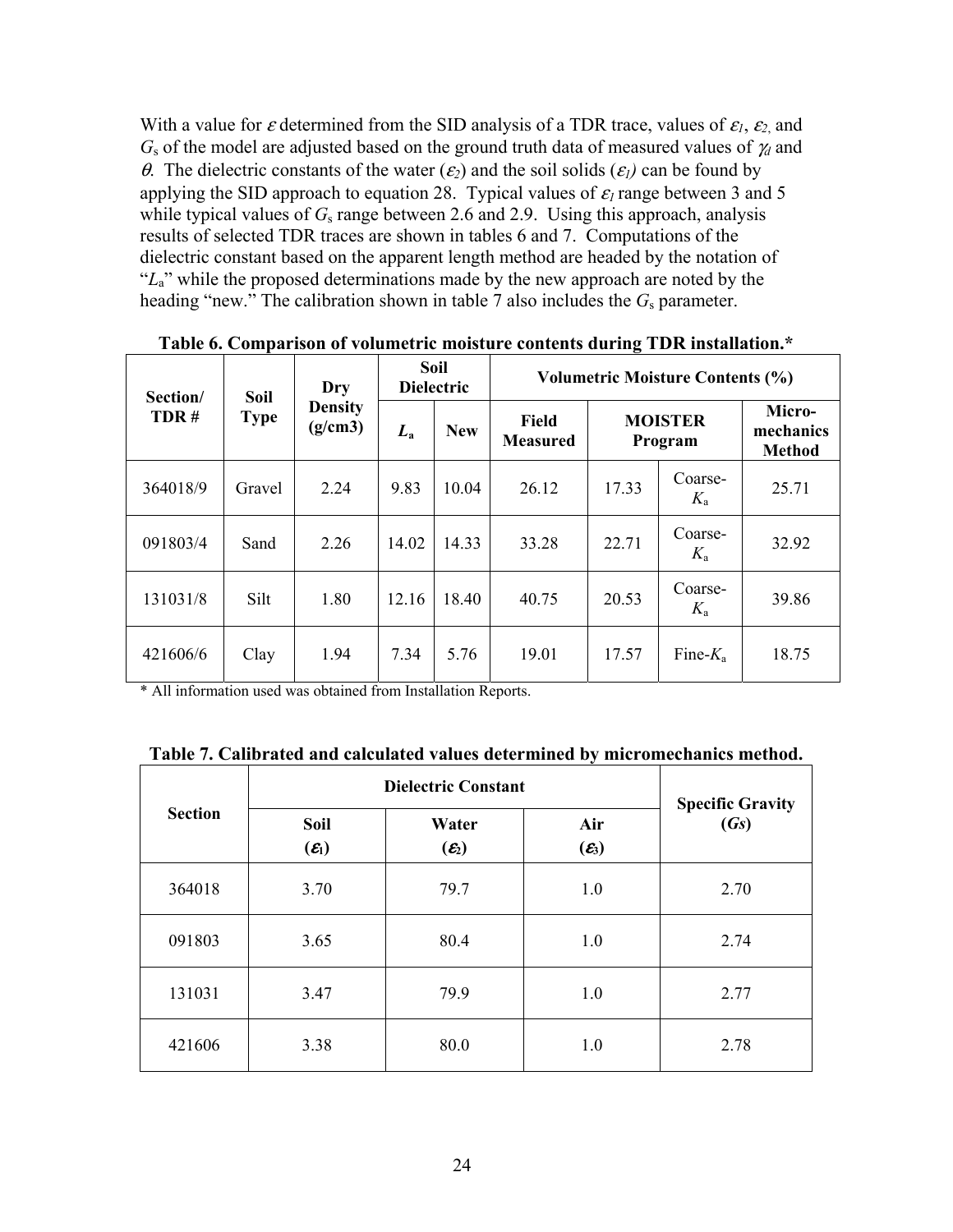## **FORWARD COMPUTATION OF WATER CONTENT AND DRY DENSITY (STEP 3)**

In the forward calculation of volumetric water content and dry density that is performed in step 3, the self-consistent model in equation 28 is used together with the calibration constants  $\varepsilon_1$ ,  $\varepsilon_2$  and  $G_s$  to determine the new values of  $\gamma_d$  and  $\theta$  from values of the dielectric constant for the soil mixture derived from subsequent TDR data collection records. These new dielectric values are determined by analysis of the TDR traces obtained at different times throughout the monitoring period. Thus, once particular soil characteristics  $\varepsilon_1$ ,  $\varepsilon_2$  and  $G_s$  are "identified" by step 2, all future calculations of  $\gamma_d$  and  $\theta$ can be determined from the SID in step 3 using a new soil mixture dielectric constant measured in step 1. Along with the calculation of  $\gamma_d$  and  $\theta$ , the volume relationship of degree of saturation (*S*), porosity (*n*), and void ratio (*e*) can be redefined from step 3:

$$
S = \frac{\theta}{1 - \frac{\gamma_d}{G_s \gamma_w}} = \frac{\theta}{n}
$$
(29)  

$$
n = 1 - \frac{\gamma_d}{G_s \gamma_w}
$$
(30)

$$
e = \frac{n}{1 - n} \tag{31}
$$

It is important to note that two additional sources of systematic error are countered in this approach. First, the three-phase model accounts for the dielectric effect of the air in the soil. Additionally, dry unit weights are obtained from each TDR trace and not assumed to be constant over time.

#### **VALIDATION**

The new procedures' effectiveness was analyzed by comparing the moisture content computed both from the MOISTER program and the micromechanics method to laboratory moisture content tests from representative SMP sites. Ground truth data that are linked to specific TDR traces for SMP soils were identified from three sources.

- 1. Calibration validation Data captured during the equipment installation at the SMP sites. As part of this process, in situ soil samples were matched to the TDR installation location and tested for moisture content. These data were used in the calibration process previously described.
- 2. Laboratory validation Data obtained from Klemunes<sup> $(5)$ </sup> study of collecting TDR data in a laboratory setting where soil moisture content and density are known.
- 3. Field validation Available information from sites in which forensic evaluations were performed. TDR traces were taken in the field just prior to removal of the equipment and soil sampling.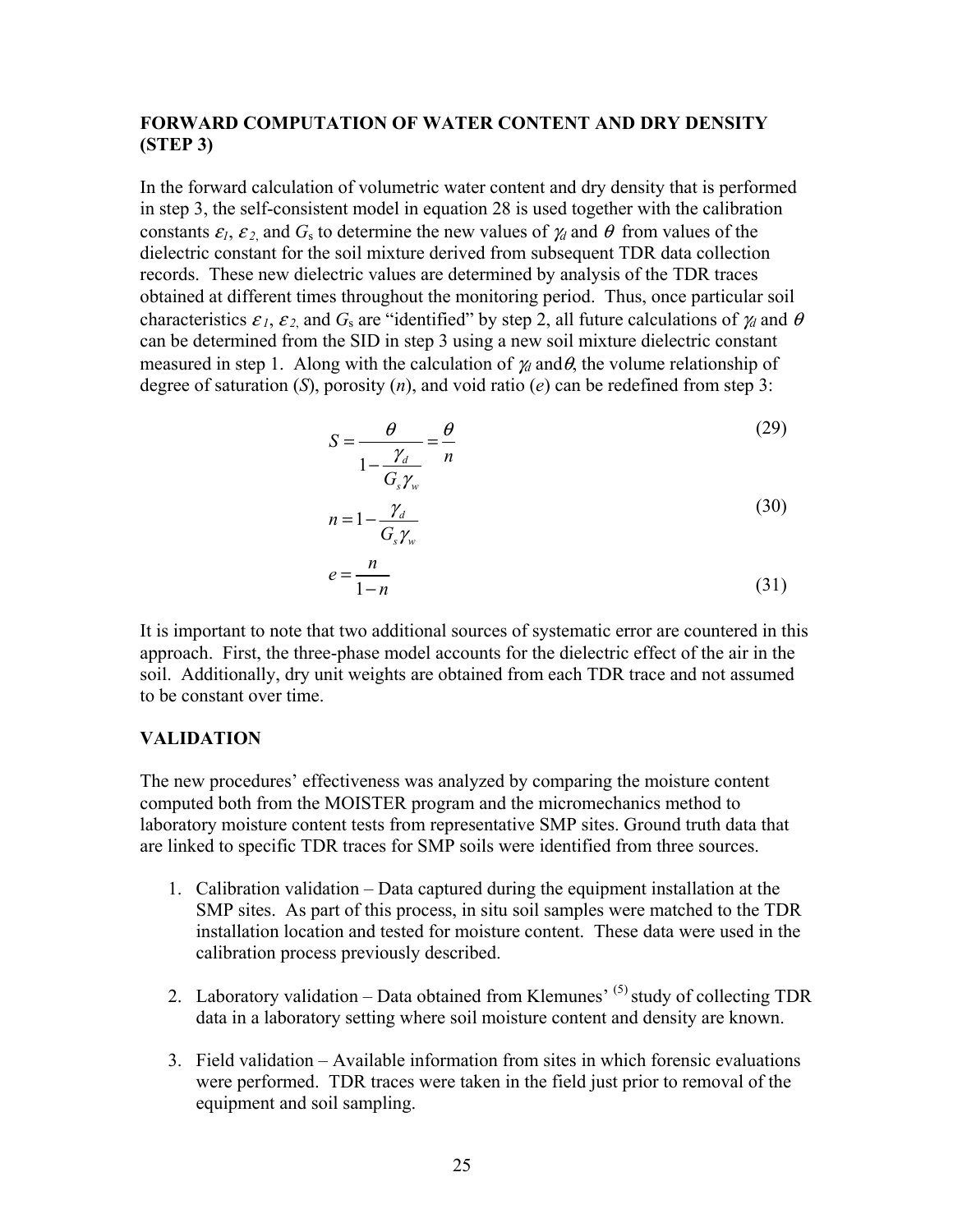All three of these sources provide important reference moisture contents to evaluate the capabilities of the micromechanics model. These sources provided the only data available to conduct validation specific to the LTPP equipment and protocols.

The first validation consisted of comparing the moisture content from the laboratory tests in various installation reports to that indicated by the MOISTER program and the micromechanics method. This was presented as part of the calibration process and in table 6. Figure 9 further demonstrates how the calibration of the micromechanics method provides accurate estimates of the ground truth data. While promising, it was necessary to verify the accuracy of the methodology against both laboratory and field data to establish confidence in the micromechanics method.

A second verification effort consisted of computing the moisture content and dry density for the test data noted in Klemunes' thesis work.<sup>(5)</sup> Data from four of the 28 SMP sections used in the study were selected to provide a range of soil types (i.e., gravel, sand, silt, and clay). For each SMP section, one TDR trace obtained during installation (and corresponding moisture content/dry density) was used to calibrate the micromechanics model. Calibration information relative to the soil and water dielectric constants can be found in table 8. Using this information and the TDR traces obtained at different moisture contents, estimates of moisture content and dry densities were computed and can be found in table 9 along with estimates from the MOISTER program and the laboratory test results. Figure 10 provides the associated difference of each method for all trials. As can be seen, the micromechanics method provides relatively accurate estimates of actual moisture conditions with the majority of estimates falling within 5 percent of the laboratory derived data. Given the circumstances surrounding the collection of the different types of moisture data involved in this analysis, the degree of comparability is remarkable. The evaluation of estimated dry densities was performed through a comparison to measured values obtained from laboratory testing. Figure 11 shows the relatively high capability and accuracy of the micromechanics model in estimating dry density with a maximum resulting difference of less than 6 percent. This verification was considered to be laboratory verification as the soil mixtures and TDR traces were obtained in a laboratory setting where the sampling and data collection were more controlled.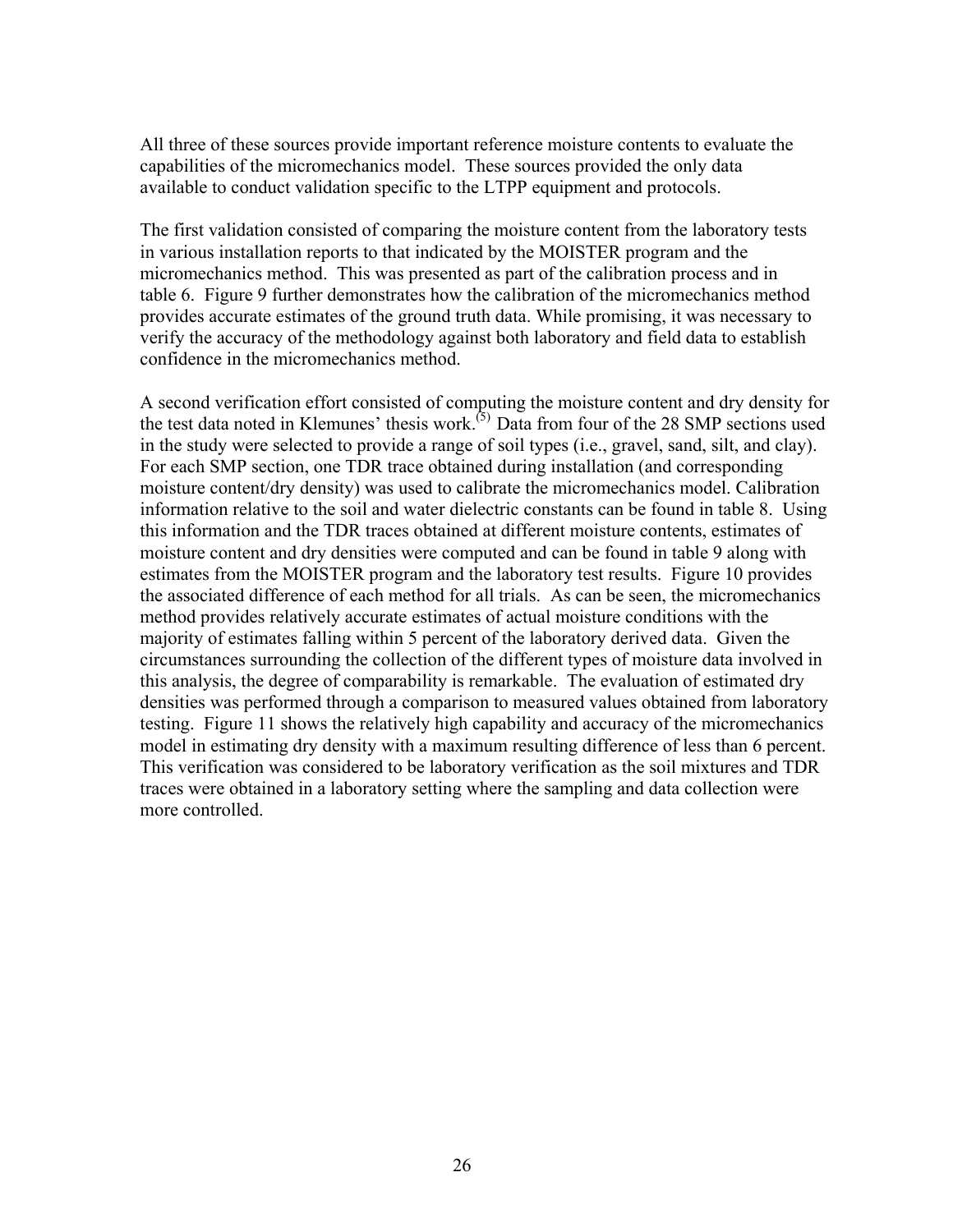

**Figure 9. Bar Chart. Errors in volumetric moisture content estimates (calibration validation).** 

|         |           | Spec.   | Dry                   | Dielectric Constant    | Volumetric              |                             |
|---------|-----------|---------|-----------------------|------------------------|-------------------------|-----------------------------|
| Section | Soil Type | Gravity | Density<br>$(g/cm^3)$ | Soil $(\mathcal{E}_1)$ | Water $(\mathcal{E}_2)$ | Moisture<br>Content $(\% )$ |
| 271028  | Gravel    | 2.724   | 2.017                 | 3.79                   | 80.6                    | 7.06                        |
| 231026  | Sand      | 2.782   | 1.960                 | 3.79                   | 80.0                    | 19.35                       |
| 091803  | Silt      | 2.864   | 2.264                 | 3.89                   | 81.0                    | 20.38                       |
| 081053  | Clay      | 2.890   | 1.634                 | 3.79                   | 80.0                    | 21.57                       |

**Table 8. Calibration of dielectric constants by transmission line equation.** 

**Table 9. Comparison of moisture contents (continued on next page).** 

|         |   | Soil   |       | Dry Density<br>$(g/cm^3)$ |                                 | Volumetric Moisture Contents (%)                  |               |                   |
|---------|---|--------|-------|---------------------------|---------------------------------|---------------------------------------------------|---------------|-------------------|
| Section |   | Type   | Lab.  | M.M. <sup>1</sup>         | Ground<br>Truth<br>(Lab Result) | Moister Program<br>$(3rd$ Polynomial<br>Equation) |               | M.M. <sup>1</sup> |
| 271028  |   | Gravel | 1.730 | 1.810                     | 7.09                            | 9.36                                              | Coarse- $K_a$ | 7.79              |
|         | F |        | 1.712 | .700                      | 12.50                           | 13.92                                             | Coarse- $K_a$ | 12.17             |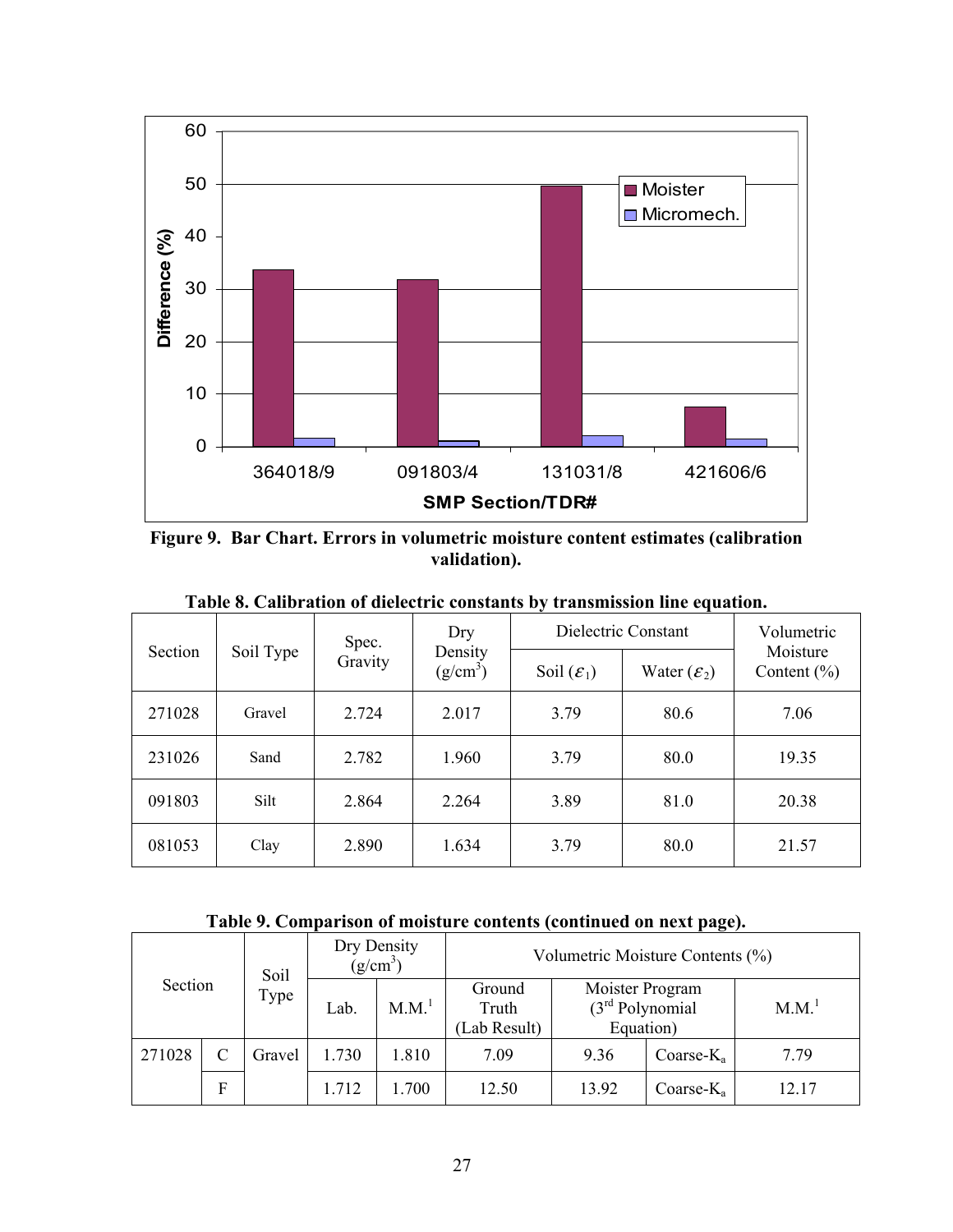|        |                | Soil |                                          | Dry Density<br>$(g/cm^3)$ | Volumetric Moisture Contents (%) |       |                                                   |       |  |  |
|--------|----------------|------|------------------------------------------|---------------------------|----------------------------------|-------|---------------------------------------------------|-------|--|--|
|        | <b>Section</b> |      | Lab.                                     | M.M. <sup>1</sup>         | Ground<br>Truth<br>(Lab Result)  |       | Moister Program<br>$(3rd$ Polynomial<br>Equation) |       |  |  |
|        | K              |      | 1.766                                    | 1.869                     | 18.98                            | 20.06 | Coarse- $K_a$                                     | 19.78 |  |  |
|        | B              |      | 1.574                                    | 1.558                     | 14.88                            | 15.40 | Coarse- $K_a$                                     | 14.25 |  |  |
| 231026 | F              | Sand | 1.635                                    | 1.610                     | 22.98                            | 21.78 | Coarse- $K_a$                                     | 21.95 |  |  |
|        | M              |      | 1.605                                    | 1.569                     | 7.54                             | 8.34  | Coarse- $K_a$                                     | 7.18  |  |  |
|        | $\mathcal{C}$  |      | 0.976                                    | 0.989                     | 38.45                            | 29.63 | Fine- $K_a$                                       | 38.05 |  |  |
| 091803 | I              | Silt | 0.965                                    | 0.924                     | 27.12                            | 21.01 | Fine- $K_a$                                       | 28.07 |  |  |
|        | $\mathbf{P}$   |      | 0.965                                    | 0.927                     | 29.65                            | 20.48 | Fine- $K_a$                                       | 28.94 |  |  |
|        | W              |      | 0.973                                    | 0.923                     | 39.30                            | 32.35 | Fine- $K_a$                                       | 38.16 |  |  |
|        | G              |      | 1.406                                    | 1.350                     | 44.07                            | 51.80 | Fine-<br>Gradation                                | 44.81 |  |  |
| 081053 | K              | Clay | Fine-<br>1.321<br>48.83<br>51.80<br>1.40 |                           | Gradation                        | 48.03 |                                                   |       |  |  |
|        | U              |      | 1.377                                    | 1.440                     | 30.72                            | 29.67 | Fine-<br>Gradation                                | 31.29 |  |  |

<sup>1</sup>Micromechanics method.



**Figure 10. Bar Chart. Errors of volumetric moisture contents on ground truth data (laboratory validation).**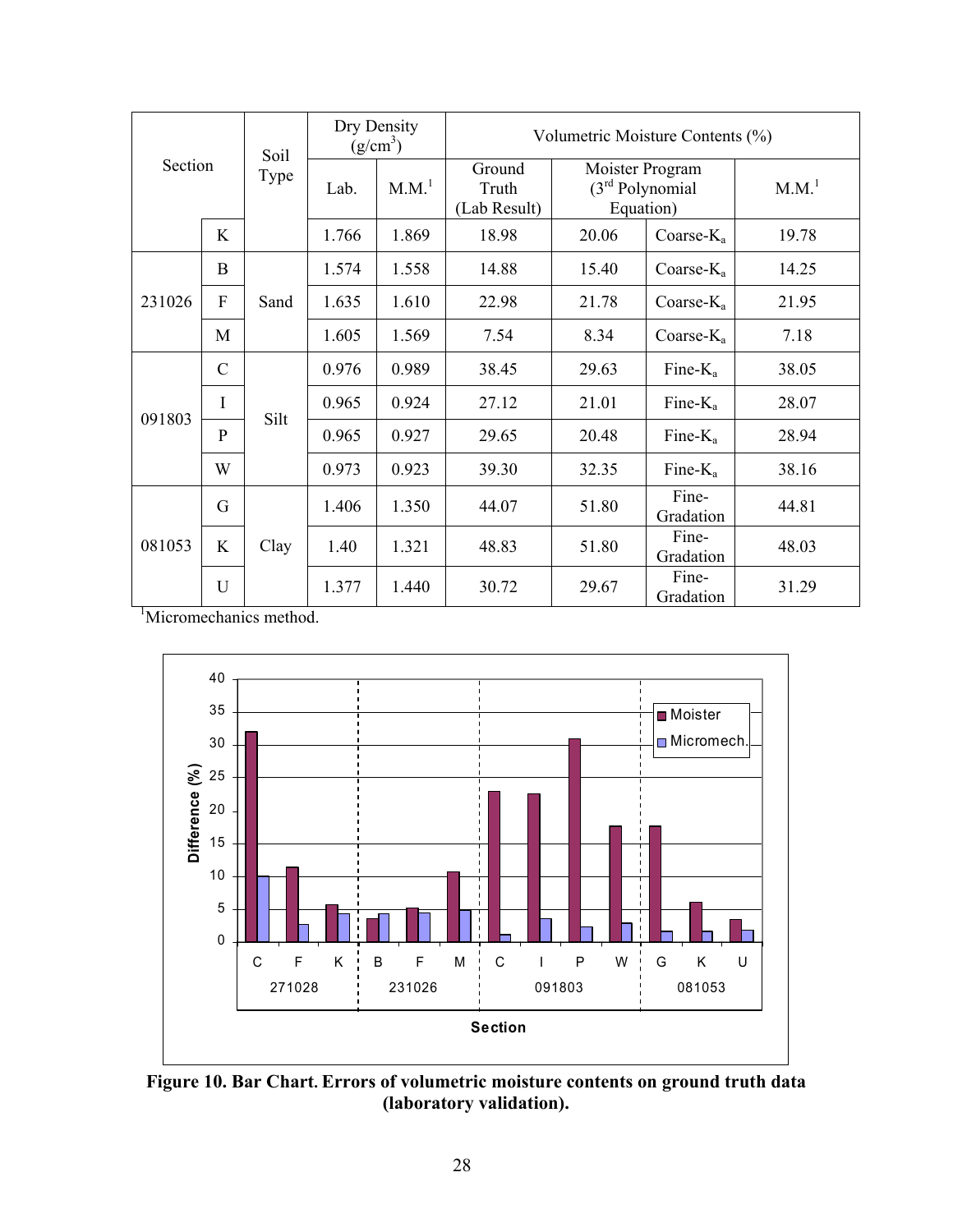

**Figure 11. Bar Chart. Errors of laboratory estimated dry density on ground truth data (laboratory validation).** 

A third evaluation was performed using the data being developed for the forensic report on LTPP-SMP site 091803. In this case, the micromechanics method was calibrated using the laboratory moisture content obtained during the equipment installation as shown in table 10. The calibrated model was used to estimate moisture content based on the TDR traces obtained during the forensic investigation. These resulting moisture estimates were compared to the laboratory test results for samples taken just after the TDR traces were obtained during the forensic activities. Those test comparisons can be seen in table 11 with the resulting difference quantities in figure 12. In general, error of the micromechanics method is very low and is under 5 percent for all but one scenario. The values of dry density estimated by the new approach were evaluated by comparing them to measured values. As shown in figure 13, the resulting differences on measured values were slightly greater than for the laboratory verification but still highly accurate at less than 7 percent.

**Table 10. Calibration of dielectric constants for Section 091803.** 

|            | Specific | Dry Density | Dielectric Constant    | Volumetric              |                             |
|------------|----------|-------------|------------------------|-------------------------|-----------------------------|
| Layer Type | Gravity  | $(g/cm^3)$  | Soil $(\mathcal{E}_1)$ | Water $(\mathcal{E}_2)$ | Moisture<br>Content $(\% )$ |
| Base       | 2.44     | 2.255       | 3.69                   | 79.8                    | 25.71                       |
| Subbase    | 2.74     | 2.260       | 3.65                   | 80.4                    | 32.92                       |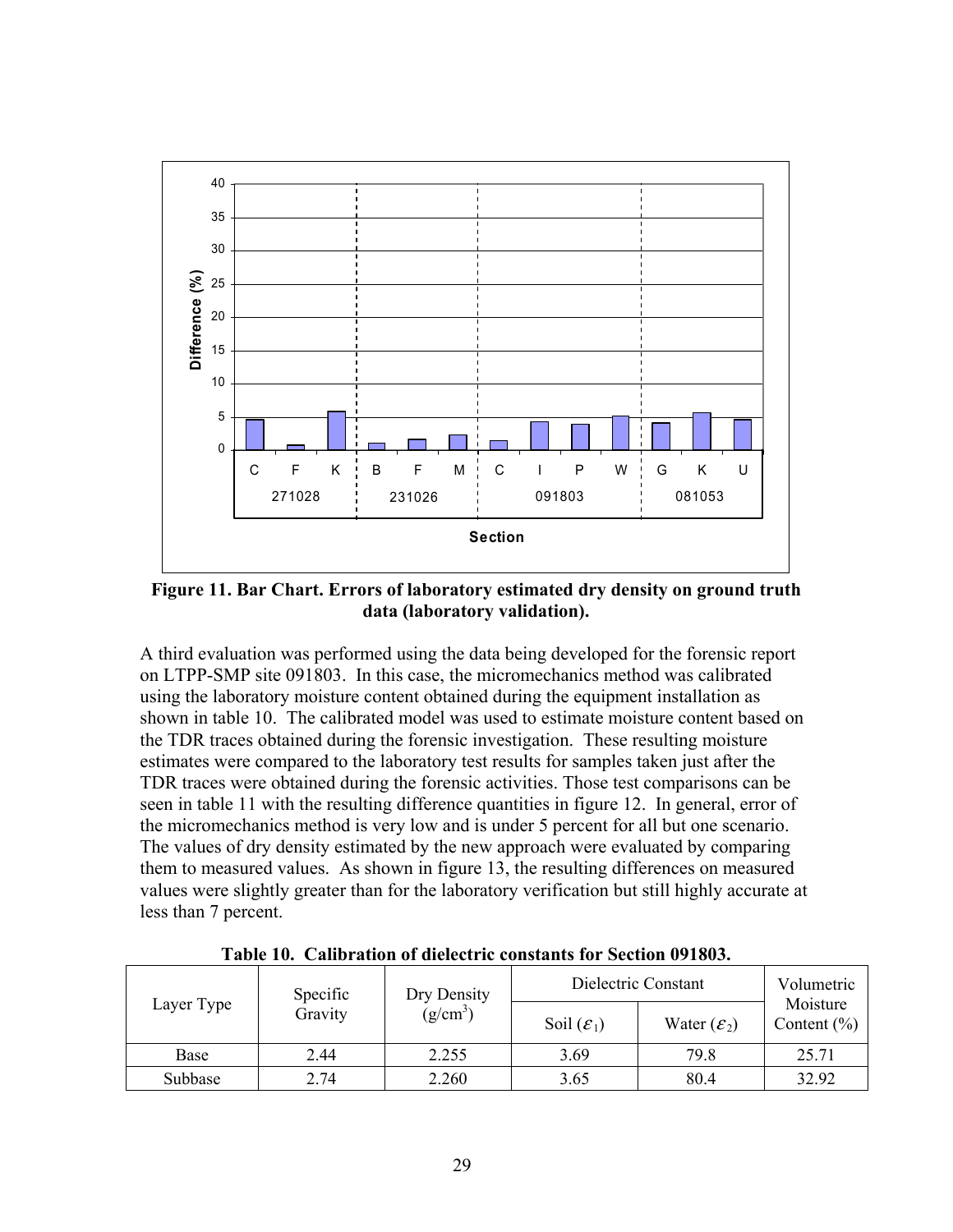| Layer Type |                              | <b>TDR</b><br>No. | Depth | Dry Density<br>$(g/cm^3)$ |                   | Volumetric Moisture Content (%) |                  |                    |                   |  |
|------------|------------------------------|-------------------|-------|---------------------------|-------------------|---------------------------------|------------------|--------------------|-------------------|--|
|            |                              |                   | (mm)  | Field                     | M.M. <sup>2</sup> | Ground<br>Truth                 | Moister Program  |                    | M.M. <sup>2</sup> |  |
| Base       | Medium<br>brown              | 1                 | 330   | 2.229                     | 2.297             | 17.39                           | 20.69            | Coarse-<br>$K_a$   | 16.25             |  |
|            | gravel                       | $\overline{2}$    | 437   | 2.255                     | N/A <sup>1</sup>  | 15.81                           | N/A <sup>1</sup> |                    | N/A <sup>1</sup>  |  |
|            |                              | 3                 | 584   | 2.163                     | 2.243             | 27.94                           | 26.96            | Coarse-<br>$K_a$   | 26.75             |  |
|            | Grayish                      | $\overline{4}$    | 737   | 2.163                     | 2.293             | 26.00                           | 22.54            | Coarse-<br>$K_a$   | 26.34             |  |
| Subbase    | brown<br>silty               | 5                 | 889   | 2.166                     | 2.021             | 19.82                           | 22.54            | Coarse-<br>$K_{a}$ | 19.19             |  |
|            | gravel<br>with large<br>rock | 6                 | 1041  | 2.192                     | 2.343             | 16.80                           | 20.69            | Coarse-<br>$K_a$   | 17.11             |  |
|            |                              | 7                 | 1194  | 2.192                     | 2.196             | 20.75                           | 21.25            | Coarse-<br>$K_a$   | 21.67             |  |
|            |                              | 8                 | 1346  | 2.091                     | 1.988             | 25.76                           | 25.94            | Coarse-<br>$K_a$   | 25.57             |  |

**Table 11. Comparison of moisture contents for Section 091803.** 

<sup>1</sup>Impossible to interpret TDR trace.

<sup>2</sup>Micromechanics method.



**Figure 12. Bar Chart. Errors of volumetric moisture contents on ground truth data (field validation).**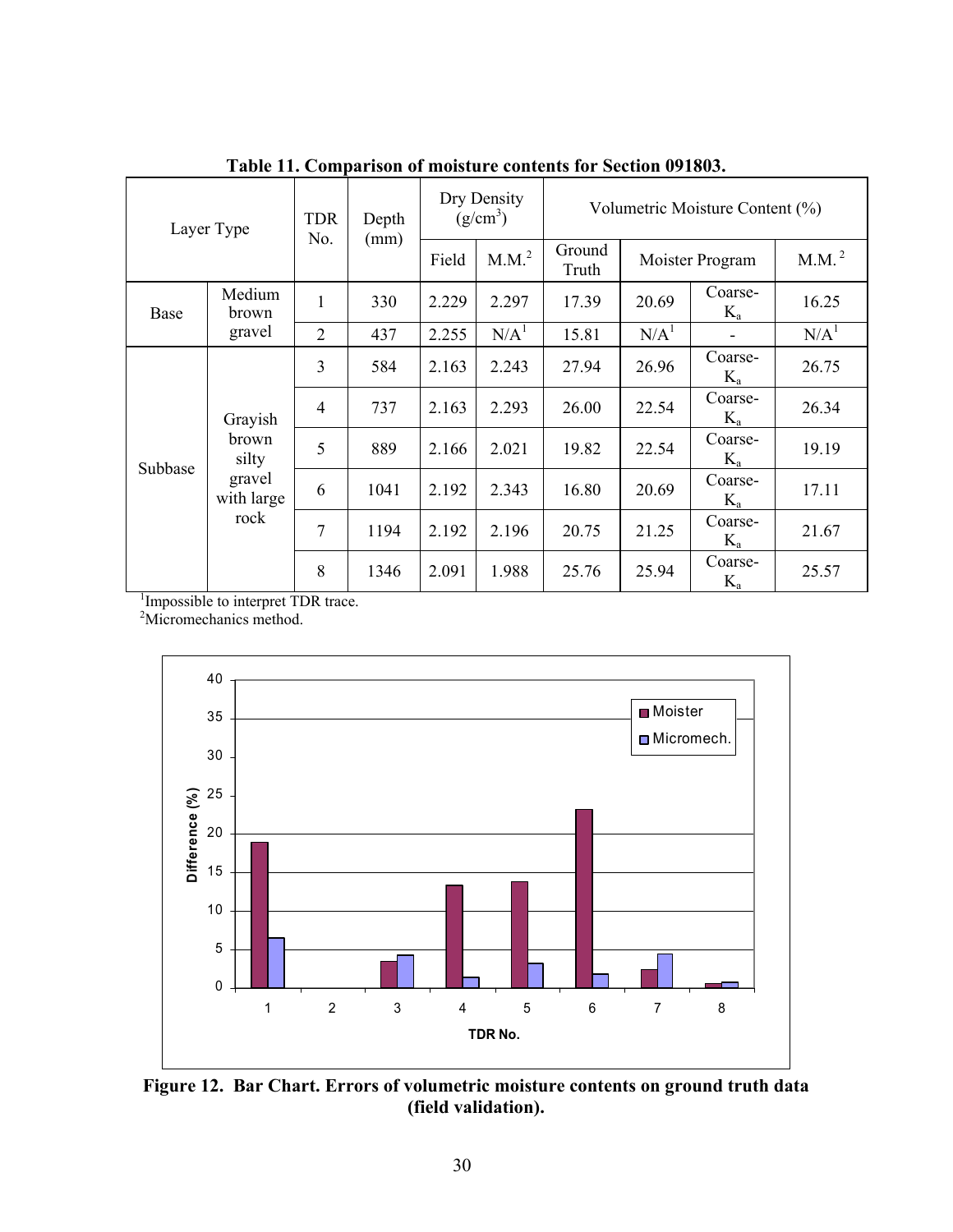

**Figure 13. Bar Chart. Errors of estimated dry density on ground truth data (field validation).** 

Through these three validation exercises, it was found that the micromechanics method is capable of predicting accurate moisture and density results. The largest variation between estimates from the micromechanics method and the measured values was under 10 percent with the vast majority falling under 5 percent.

Based on the results of this evaluation, it was proposed that the micromechanics method be used to compute moisture estimates for all interpretable TDR data in the LTPP database. This approach was approved by FHWA. Developing a computer program and methodologies necessary for computing and reviewing parameters for the LTPP database is described in the next chapter.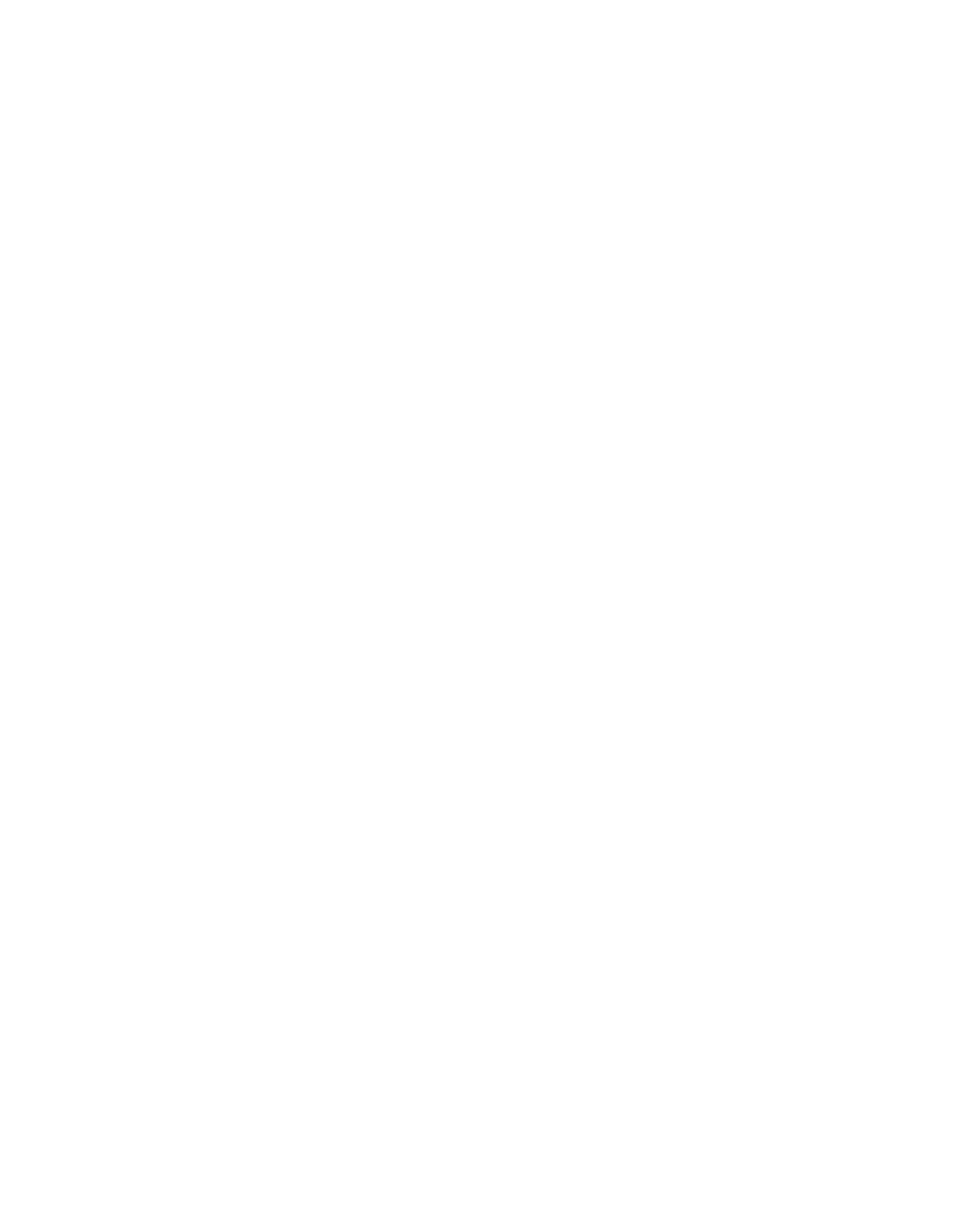#### **CHAPTER 4. COMPUTER PROGRAM DEVELOPMENT**

As a part of the study, a computational program was developed to interpret TDR traces and estimate dry density and moisture content using the TLE and micromechanics models. Due to the large differences between the former and current approaches, a new computational program named LTPP MicroMoist was developed to facilitate proper interpretation of the collected traces. However, some of the programming from the MOISTER program was utilized in developing the new program. Much of the appearance and graphical viewing features in the LTPP MicroMoist program were copied from the source code of the MOISTER program.

### **OVERVIEW OF THE LTPP MICROMOIST PROGRAM**

The program was designed to automate the interpretation process with consideration given to certain user input data to ensure the highest quality end product. The program generates output database tables that store data to be uploaded into the LTPP database. The tables can also be used to review data as part of QC processes. Figure 14 shows the main display screen of the new program. A summary of the procedures in the new program can be found in table 12. The user's manual for the program can be found in appendix C.



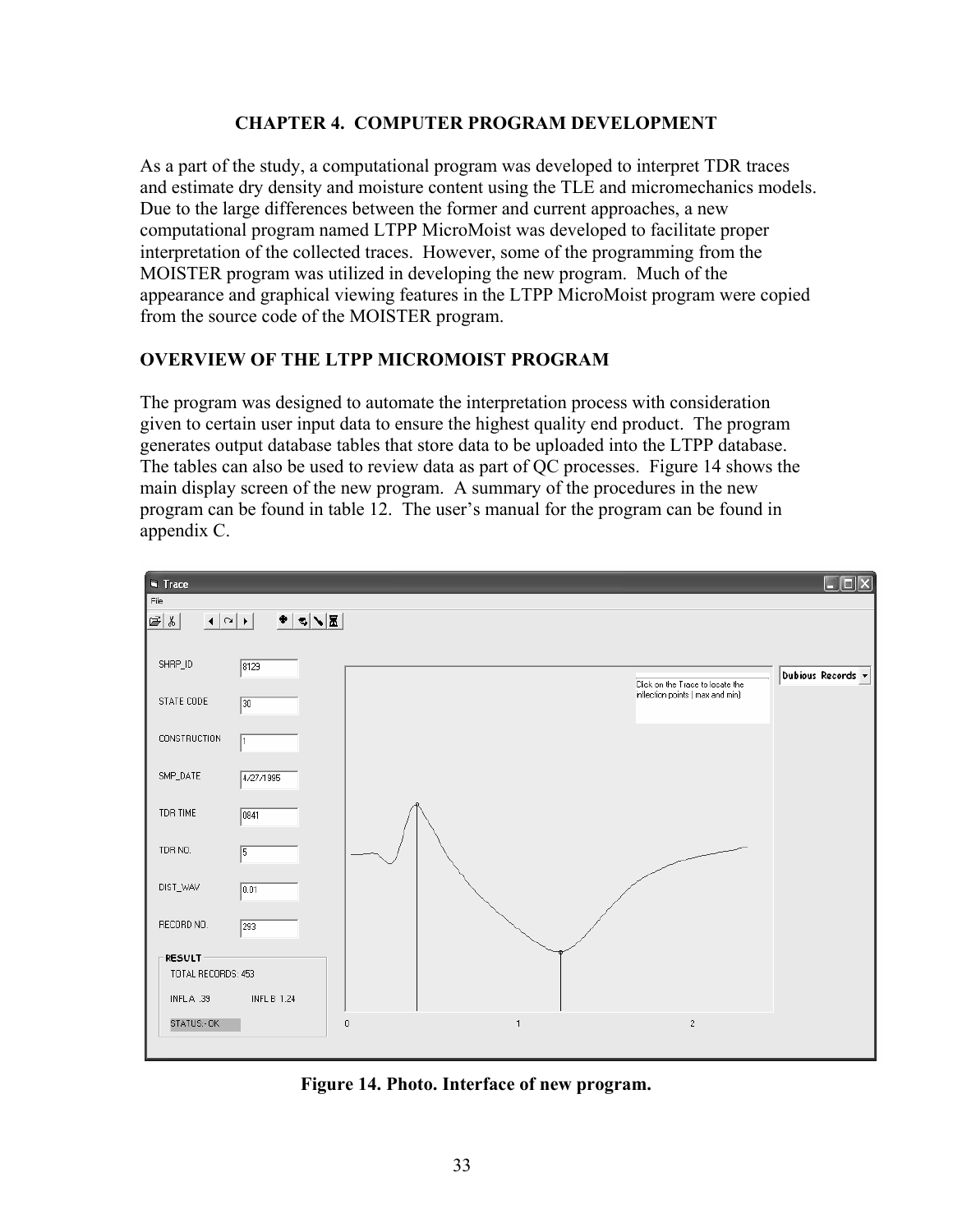| Procedures                               | MicroMoist program                                                                                                                                     |
|------------------------------------------|--------------------------------------------------------------------------------------------------------------------------------------------------------|
| Determination of<br>inflection points    | Local maxima/minima located and used as<br>beginning/ending points for the range of data<br>to be analyzed.                                            |
| Calculation of<br>dielectric<br>constant | Transmission line equation<br>(function of dielectric constant, conductivity,<br>and reflectivity of the soil composite)                               |
| Calculation of<br>moisture content       | Micromechanics/self consistent model<br>(calibrated to site-specific conditions using<br>installation data)                                            |
| Calculation of<br>dry density            | Micromechanics/self consistent model<br>(calibrated to site-specific conditions using<br>installation data)                                            |
| Input table                              | <b>SMP TDR AUTO</b><br>SMP TDR DEPTHS LENGTH<br>SMP TDR CALIBRATE (developed from<br>TDR traces and moisture contents acquired<br>during installation) |
| Output table                             | SMP TDR AUTO DIELECTRIC<br>SMP TDR MOISTURES                                                                                                           |

**Table 12. Overview of LTPP MicroMoist program.** 

# **PROGRAM ALGORITHM**

The program logic flow consists of three parts: (1) determination of the TDR trace inflection points, (2) calculation of the soil dielectric constant, and (3) computation of the soil moisture content and dry density. These steps are automatically performed with logical checks and user input incorporated, where applicable.

### **Inflection Point Determination**

A local peak in the TDR trace is created as the electromagnetic wave enters the TDR probe. From this point, the trace falls to a local minimum point and then rebounds upward at a lower rate as the wave hits the end of the probe. Figure 15 depicts the inflection points on TDR traces. The descending portion of the trace represents the waveform at the TDR sensor. This is the portion of the trace that is of interest for soil parameter computation because it represents the characteristics of the in situ soil. Therefore, the inflection points were used to identify the limits for the range of points in the TLE.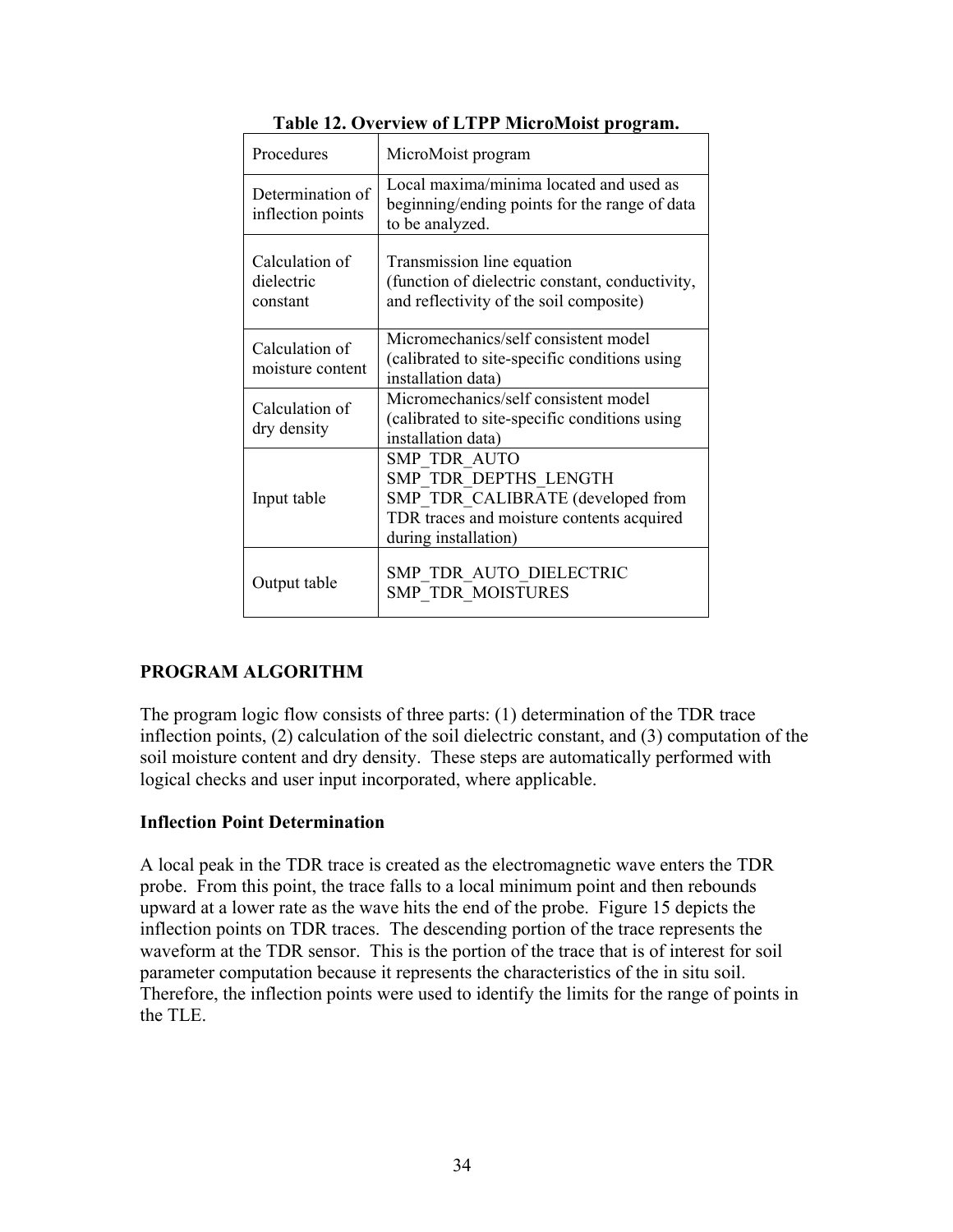

**Figure 15. Graph. Inflection points in TDR trace.** 

The inflection points are determined by the program using a step-wise routine. Depending on the distance between wave points, which usually is 0.01 m but can be 0.02 m, the local maxima search routine is limited to the left portion of the trace. A complete TDR trace consists of 245 data points. For traces with a wave point distance of 0.01 m, the maxima search routine is limited to the first 200 data points. For traces with a wave point spacing of 0.02 m, the maxima search routine only involves the first 100 data points. By doing this, the program reduces the number of iterations and accelerates the process without reducing the utility of the program.

This step-wise iteration consists of the following steps:

- 1. Identify the global maximum point  $(P_i)$  within the probable range (i.e., first 200 or 100 data points as defined above).
- 2. Find the local maximum point by starting from  $P_i$  and comparing it with the three points before and after *Pi*.
	- a. If the point is smaller than one of six points, change to the point to the left  $(p<sub>i-1</sub>)$  and compare again. Continue until the condition in b. below is satisfied.
	- b. If the point is larger than all six points, identify the point as the first inflection point.
	- c. As in the TDR trace in figure 15 (b), when a local maximum point is not found even though the changes and comparisons are carried on up to first data point  $(p_1)$ , the global maximum point is identified as the first inflection point.
- 3. Find the local minimum point (second inflection point) by a routine similar to step 2.
	- a. Run the routine from the point to the right of the established first inflection point, as the second inflection point is on the right side of the first in the TDR trace.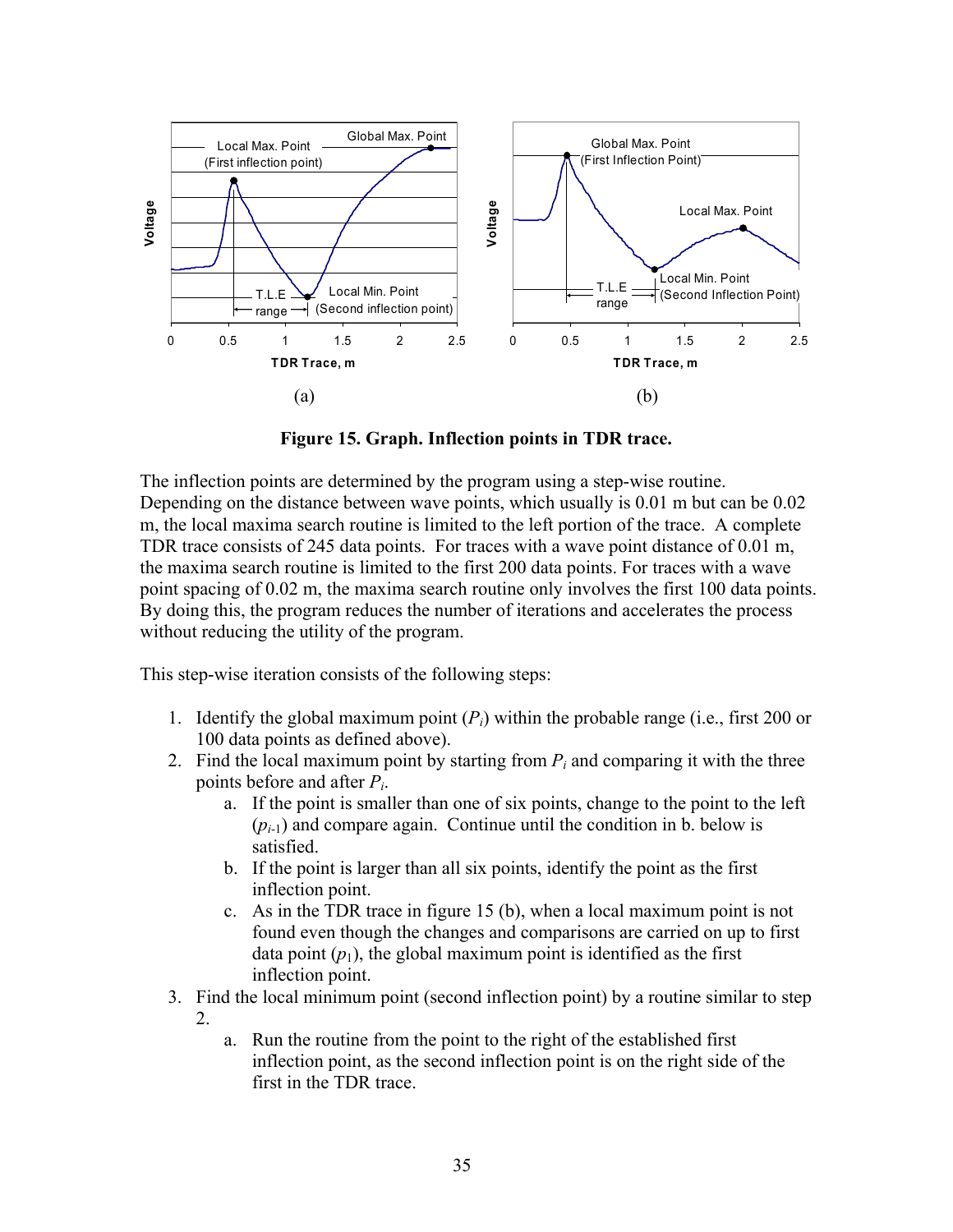4. Flag the TDR trace if the program cannot find the local maximum or minimum point (i.e., uninterpretable trace).

Along with the determination of the inflection points, the above routine helps to locate records without a negative slope. Where both points fall at the same location or the magnitude of the second point is higher than that of first point, the trace is deemed to have a positive slope between inflection points. These cases may indicate that the traces were taken in frozen soil and are flagged as suspect records. Additionally, the program allows the user to review each trace and manually adjust the inflection point locations, if necessary. Figure 16 illustrates the flow chart of the inflection point determination.



**Figure 16. Flowchart. Determination of inflection points.**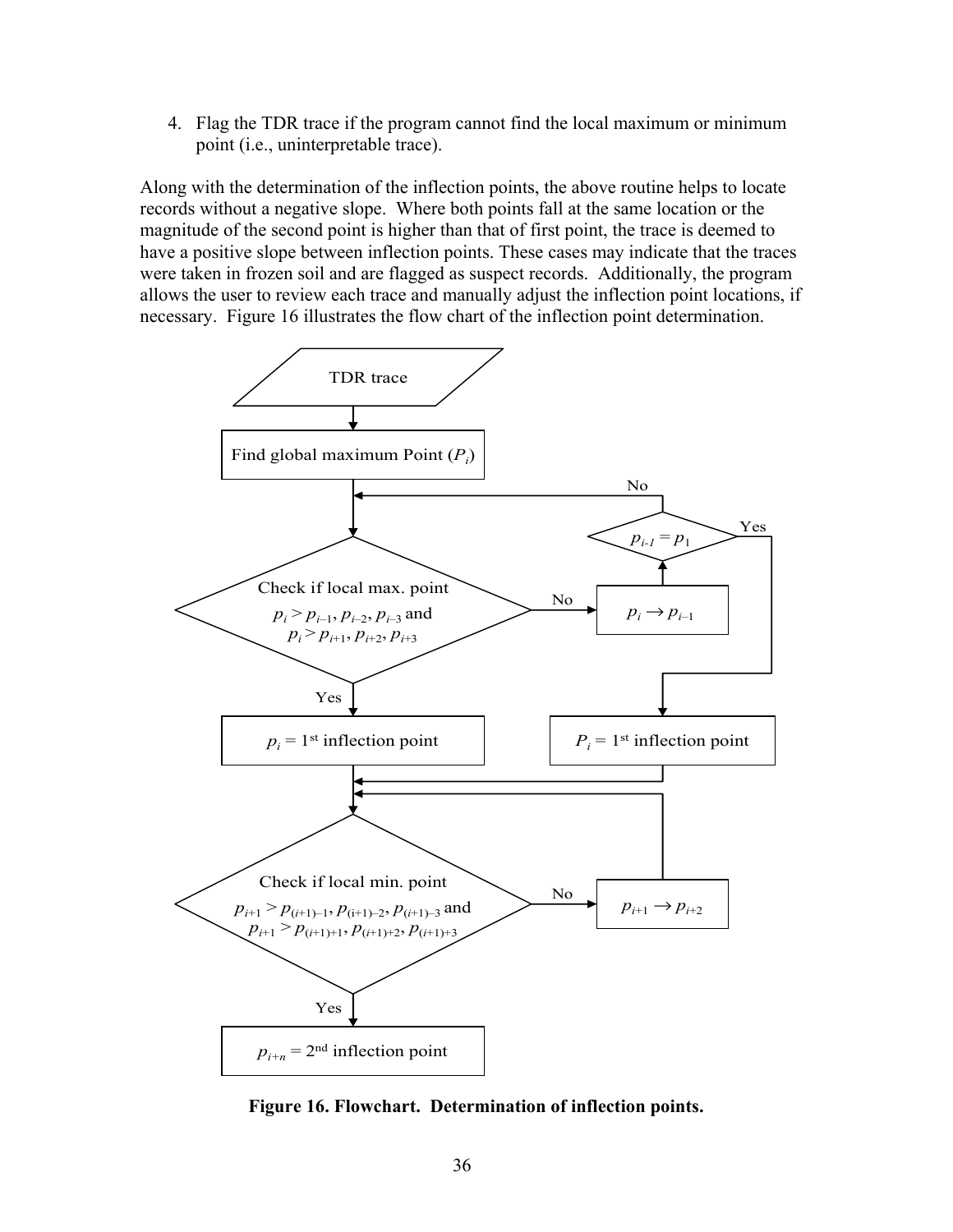### **Calculation of Dielectric Constant, Reflectivity, and Conductivity**

Once the inflection points are determined, the program calculates the dielectric constant, conductivity, and reflectivity using the TLE and the SID solution method previously defined. The calculation is conducted based on fitting the measured voltage trace between the inflection points using the iteration process described in chapter 3. While six points from the installation TDR traces were used in the calibration process, all data points between the inflection points were used in the MicroMoist program to determine the dielectric constant. The program calculates the dielectric constant, conductivity, and reflectivity using the automated TDR traces acquired from the LTPP Information Management System (IMS) database. By using all of the data points, the accuracy of the TDR interpretation is improved. The calculation process involves the following steps:

- 1. Provide initial estimates of dielectric constant, reflectivity, and conductivity as well as the range of acceptable variation.
	- a. Equation 5 is used to determine the initial value of the dielectric constant. It serves as an initial estimate and reduces the number of iterations to convergence. The soil dielectric constant ranges between 1 and 85 and is increased or decreased by a constant factor after each iteration. This factor is determined by the change vector ( $\beta$ -matrix) generated from the SID method.
	- b. Reflectivity is assigned at 0.1 as an initial value but can vary between -1 and 1. Within the SID iteration, the reflectivity varies by a factor similar to the dielectric constant and is dependent on the change vector.
	- c. Conductivity is assigned a value of 0.5 initially, but the range is not fixed. The adjustment factor applied to the conductivity is a function of the change vector.
- 2. Calculate the parameters based on the SID method.
	- a. The change vector, consisting of a 3 by 1 matrix, is determined based on the algorithm implemented in the program. The SID method calculates the relative voltage based on the assumed parameters and then compares it with the measured relative voltage obtained from the trace. The change vector is the measure of variation between each parameter.
	- b. This calculation process is contained within a loop that terminates when all elements of the change vector are less than 1.0 percent.

These steps are implemented for each trace, and the values of dielectric constant, reflectivity, and conductivity are stored in the SMP\_TDR\_AUTO\_DIELECTRIC table. The dielectric constant value is then used to calculate moisture content and dry density.

The constants used to compute the dielectric constant are the voltage and relative distance, the magnetic permeability of free space, and the electric permittivity of free space. While the voltage and relative distance are obtained from the TDR trace, the magnetic permeability and electric permittivity values are fixed values, which are  $4\pi \times 10^{-7}$  H/m and  $1/36\pi \times 10^{-9}$  F/m, respectively. Therefore, users do not need to change any constants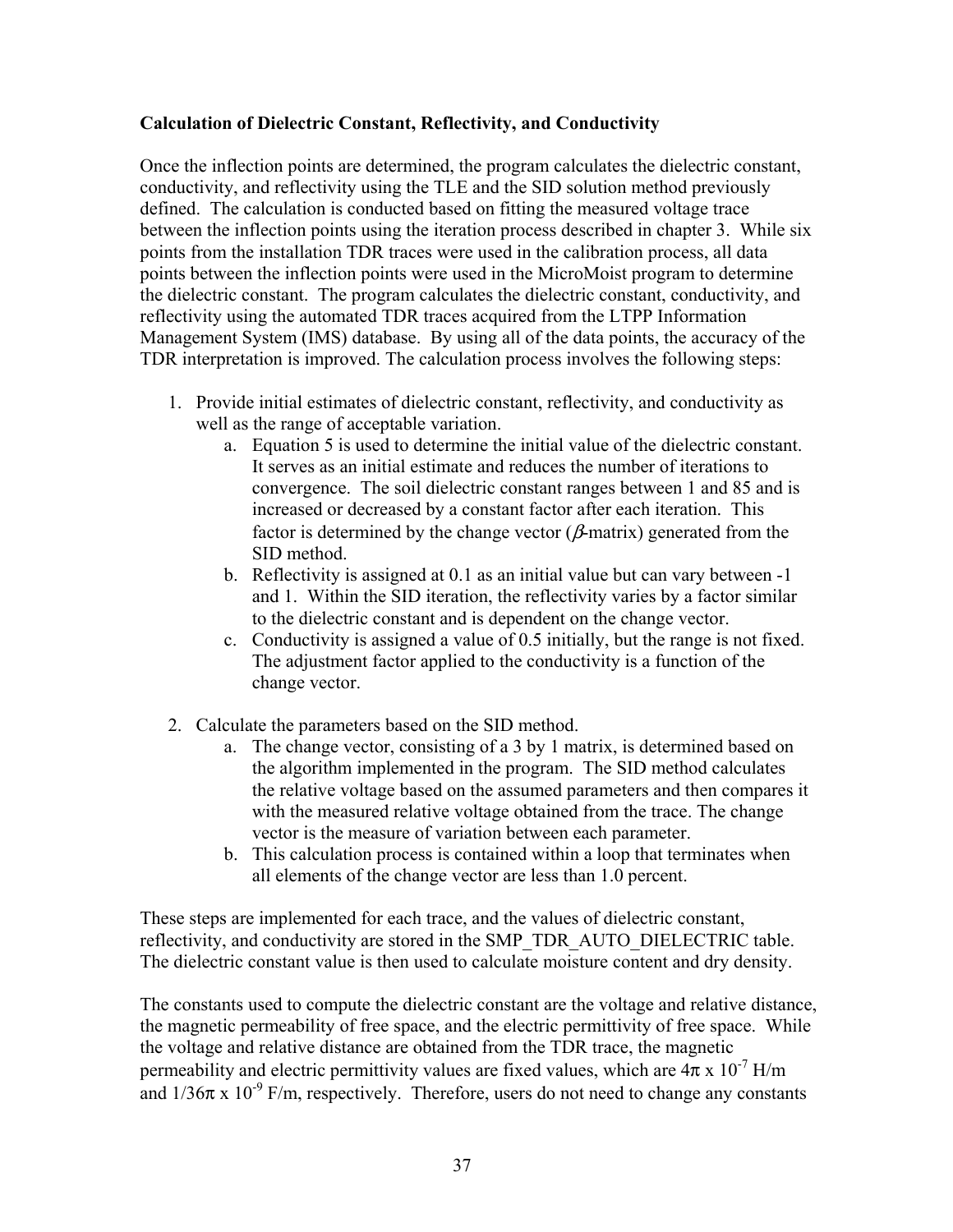for the computation of the dielectric constant in the program. Figure 17 illustrates this calculation procedure.



**Figure 17. Flowchart. Calculation of dielectric constant, conductivity, and reflectivity.**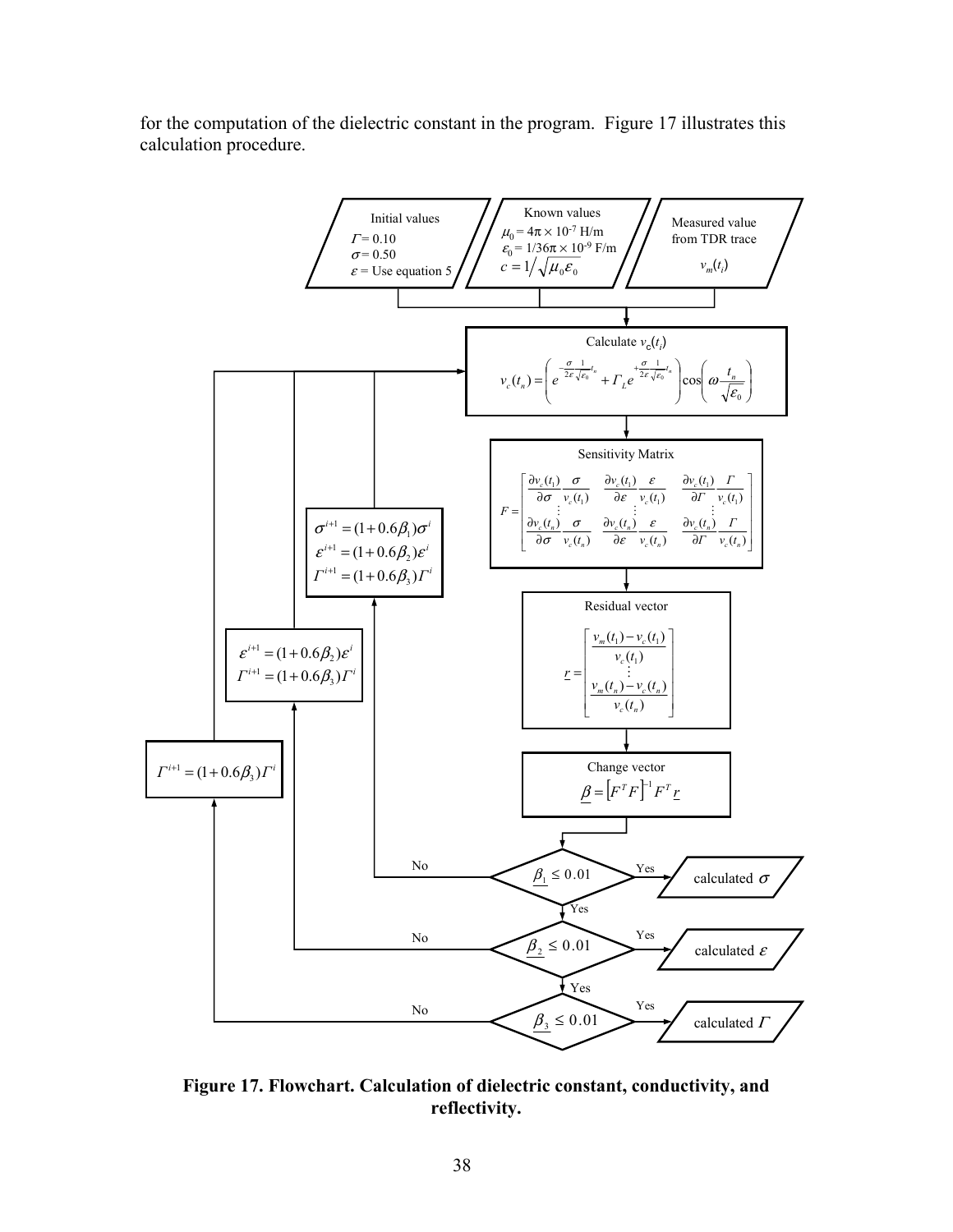#### **Calculation of Moisture Content and Dry Density**

Moisture content and dry density are calculated based on the micromechanics and self consistent models previously described. The  $\varepsilon_1$ ,  $\varepsilon_2$ , and  $G_s$  parameters in these models are calibrated to site-specific conditions based on TDR traces and moisture content testing performed during installation. The dielectric constant of the soil, determined from the SID iteration process, is also an input into the model. The following routine was used for this calculation in the program:

- 1. Assign initial values to the unknown parameters of dry density and VMC. Each TDR location has dry density and VMC data measured during the installation process, which are stored in the calibration table. These values are used as seed values for the SID method to calculate the dry density and VMC.
- 2. Calculate the dry density and moisture content based on the SID method.
	- a. The algorithm implemented in the program is a loop system which calculates  $\varepsilon_c$  using the inputted parameters and then compares it with  $\varepsilon_m$ . The following equation is used to calculate  $\varepsilon_c$ .

$$
\frac{\gamma_d}{G_s\gamma_w}\frac{\varepsilon_1-\varepsilon_c}{\varepsilon_1+2\varepsilon_c}+\theta\frac{\varepsilon_2-\varepsilon_c}{\varepsilon_2+2\varepsilon_c}+\left(1-\frac{\gamma_d}{G_s\gamma_w}-\theta\right)\frac{\varepsilon_3-\varepsilon_c}{\varepsilon_3+2\varepsilon_c}=0
$$
(32)

- b. The change vector  $(2\times1$  matrix) is the measure of variation in dry density and moisture content calculated from  $\varepsilon_c$  and the inputted parameters.
- c. Once the variation is less than 1 percent, the loop terminates and the values of dry density and moisture content are reported.

The VMC and dry density calculated from the above procedure are presented in the output table, MICROMOIST\_SMP\_TDR\_MOISTURES, and are also used to compute the gravimetric moisture contents.

In this step, the calibrated dielectric constants of solid and water as well as the specific gravity are used as constants. The density of water and the dielectric constant of air are also needed, but they are fixed as  $1.0 \text{ g/cm}^3$  and  $1.0$ , respectively. In the micromechanics method, the physical properties of the TDR probe, such as length of TDR, are not considered in the computation process. Therefore, the program can be used to interpret other types of TDR probes as long as calibration data are available. Figure 18 illustrates the procedure for calculating the dry density and moisture content values.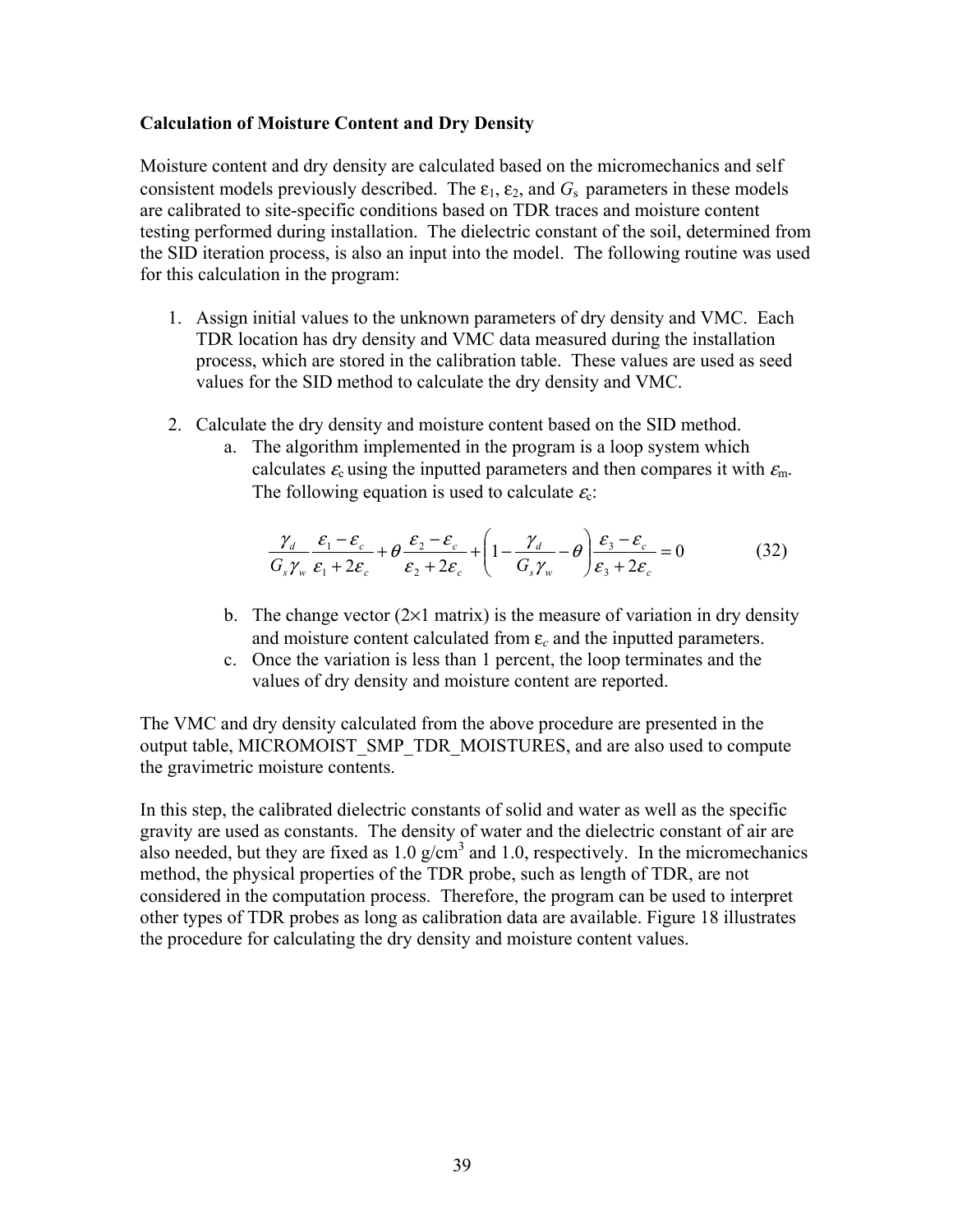

**Figure 18. Flowchart. Calculation of moisture content and dry density.** 

### **DEVELOPMENT OF THE CALIBRATION TABLE**

In order to calculate the moisture content and dry density using the new approach, the program requires the following calibration values for each SMP site and each layer:

- Dielectric constant of solids  $(\varepsilon_1)$
- Dielectric constant of water  $(\varepsilon_2)$
- Dielectric constant of air  $(\varepsilon_3)$
- Specific gravity  $(Gs)$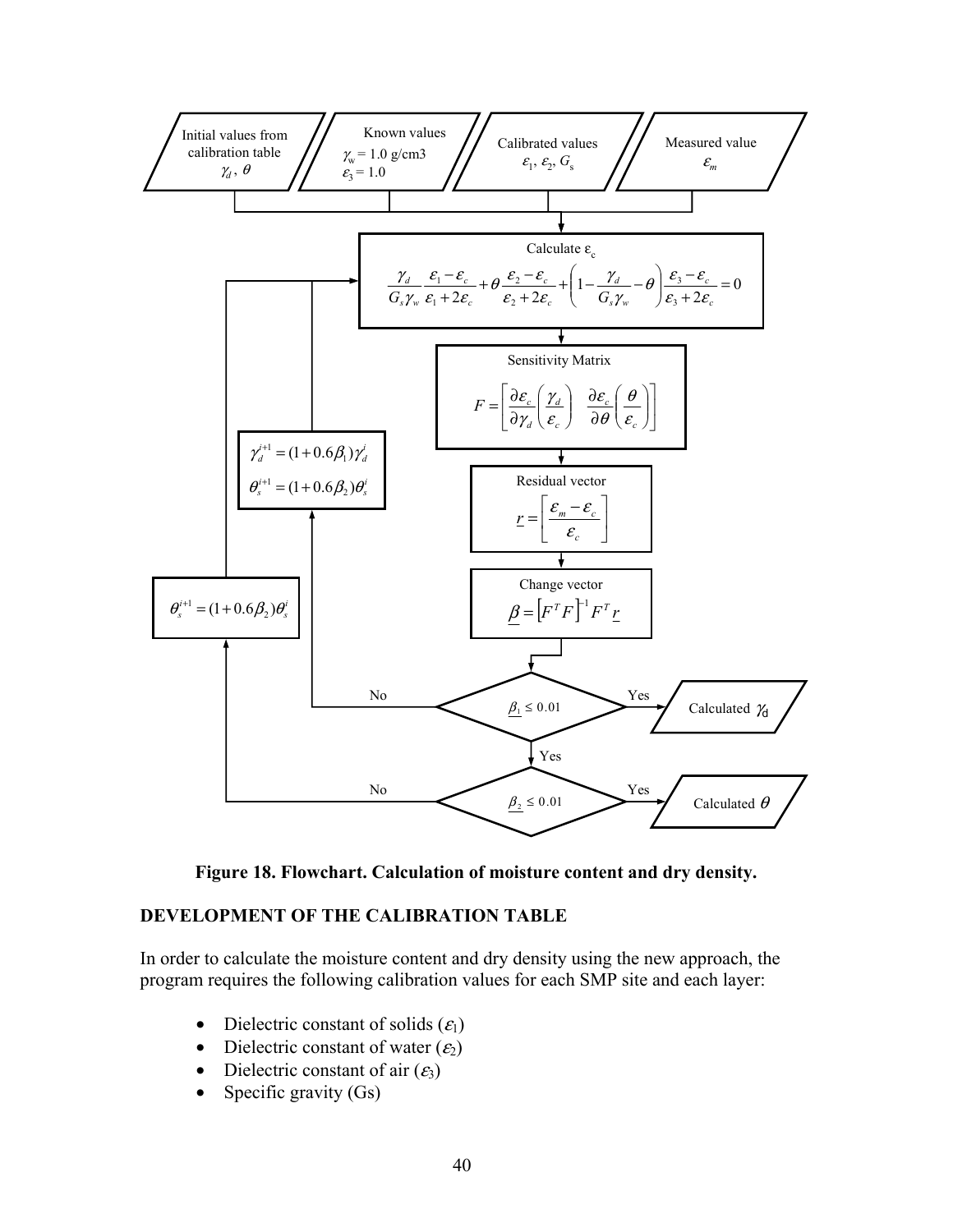These values are calibrated using the ground truth data obtained from the LTPP SMP Site Installation and Initial Data Collection reports for each SMP test section. (2) The ground truth data consisted of measured moisture content and manual TDR traces recorded during the installation process as well as dry density values available in the LTPP database. This calibration data are stored in the MICROMOIST\_SMP\_TDR\_ CALIBRATE table.

#### **Calculation of Dielectric Data from Manual TDR Traces**

The manual trace taken during installation is used to determine dielectric constant of the soil using the TLE and routine. This dielectric constant is used in the micromechanics equation to determine moisture content and dry density. The micro-mechanics equation is calibrated to each site and layer by adjusting the dielectric constant of solids, dielectric constant of water, and the specific gravity. Adjustments are made to these parameters so that the predicted moisture content and dry density (from manual TDR traces) are equivalent to the measured ground truth moisture content (taken at installation) and the measured ground truth dry density (reported in the LTPP database).

The adjusted values for dielectric of solids, dielectric of water, and specific gravity are then used for subsequent moisture and density estimates for the site/layer combination. In essence, the micromechanics model is calibrated to every site/layer combination before it is used to generate moisture estimates for subsequent TDR traces.

Because the TDR traces obtained during installation were measured manually, they required digitization to obtain actual data points for use in the routine. Data Thief Ш was used to digitize the manual TDR traces into engineering data points.  $(14)$  The digitized TDR trace provided easily identifiable data points including the inflection data points in which to calculate the dielectrics. Figure 19 shows an example of a manually measured TDR trace and its corresponding digitized TDR trace.



**Figure 19. Graph. TDR traces of Section 308129, TDR No. 8.** 

Based on the digitized data points, the dielectric constant, conductivity, and reflectivity were calculated using the TLE and the SID method.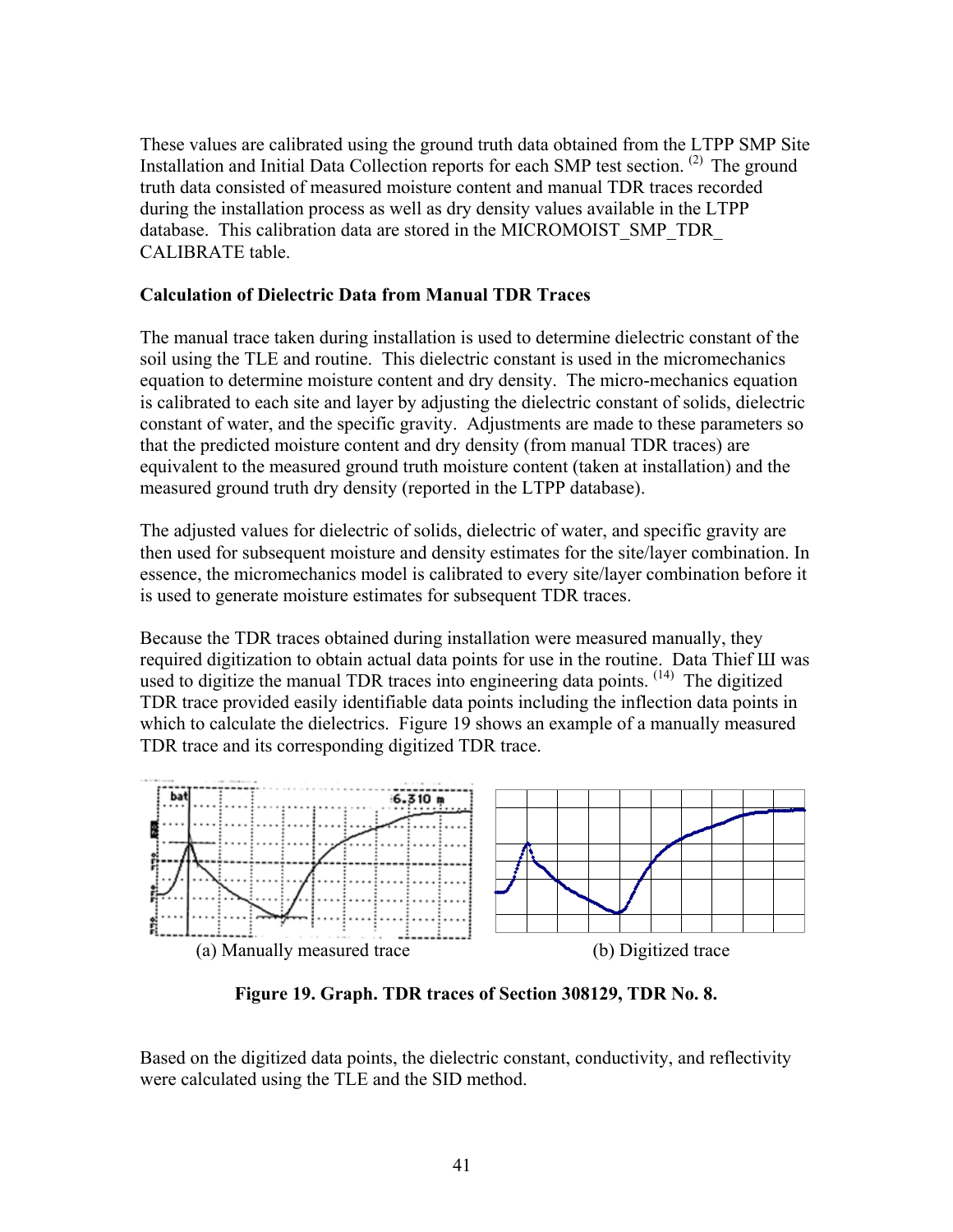#### **Sources of Ground Truth Dry Density and Moisture Content**

To calibrate the dielectric contents of soil components and specific gravity, the measured dry density and VMC were required at each TDR location for all the SMP sites.

Moisture content measured during installation was reported in the SMP Installation Reports and was given in terms of gravimetric moisture content. Equation 18 was used to convert the gravimetric values to VMC for use in the calibration process.

Because in situ dry density data was not always available from the SMP Installation Reports, information was taken from multiple locations within the LTPP database. The following sources were queried to acquire the information:

- SMP Installation Report (priority 1)
- SMP Installation Report I07 form (priority 2)
- SMP Installation Report S04 form (priority 3)
- SMP Installation Report I05 form (priority 4)
- LTPP database table TST\_ISD\_MOIST (priority 4)
- LTPP database table TST SS08 (priority 5)
- LTPP database table INV SUBGRADE (priority 6)
- Appendix C of "Analysis of Time Domain Reflectometry Data From LTPP Seasonal Monitoring Program Test Sections – Final Report<sup> $(1)$ </sup> (priority 7)

The dry density of the highest priority source was used if more than one source provided dry density information.  $^{(7)}$  Additionally, these dry densities were adjusted based on depth, as described in the following section.

#### **Adjustment of Dry Density**

Although the in situ gravimetric moisture contents were measured for each TDR depth, only a single dry density was reported for each layer type. It is known that dry density is influenced by the depth below the surface. Therefore, adjustments to the reported dry density values were required to reflect conditions at each TDR depth. Additionally, it was observed that dry densities and measured moisture contents resulted in unreasonable phase diagram volumetrics. In these cases, adjustments were made to correct for negative air voids in the soil. The following procedure was followed to adjust the reported dry densities:

#### *Step 1. Soil Component Volume and Porosity Calculation*

Using the measured gravimetric moisture content and reported dry density, the volume of each component and porosity of soil was calculated using equations 32, 34, and 35.

$$
\theta_{w} = w \frac{\gamma_{d}}{\gamma_{w}}
$$
\n(33)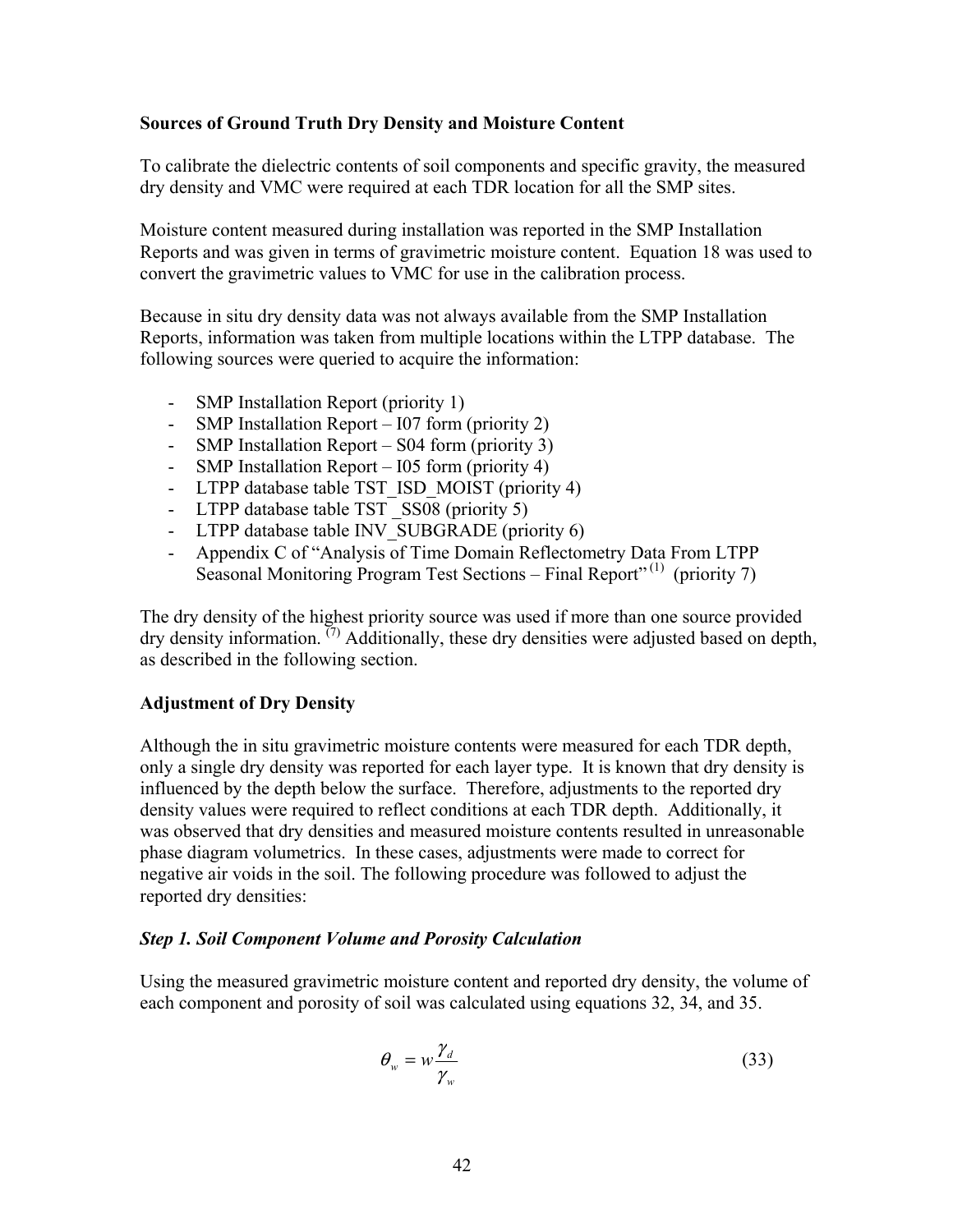$$
\theta_s = \frac{\gamma_d}{G_s \gamma_w} \tag{34}
$$

$$
\theta_a = 1 - \theta_w - \theta_s \tag{35}
$$

Where:

 $\theta_w$  = volumetric moisture content (%)  $\theta_s$  = volumetric solid content (%)  $\theta_a$  = volumetric air content (%)

Porosity, defined in figure 20, can be calculated as:

$$
n = 1 - \theta_s = 1 - \frac{\gamma_d}{G_s \gamma_w} \tag{36}
$$

Where:

 $n =$  porosity of soil



**Figure 20. Diagram. Three separate phases of a soil element.** 

#### *Step 2. Adjust Porosities, Densities, Volumes of Soil Components Based on Depth*

Each layer has a single porosity, but due to the assumption that dry density varies as a function of depth, the values of porosity will also vary accordingly within each layer. Therefore, all porosities were adjusted based on vertical location using the following equation.

$$
n'_{i} = n_{i} \left( 1 - 0.1 \frac{z_{i}}{Z_{0}} \right)
$$
 (37)

Where:

*i* = number of TDR placed at each layer

 $n'_i$  = recomputed porosity of  $i^{\text{th}}$  TDR depth at each layer (%)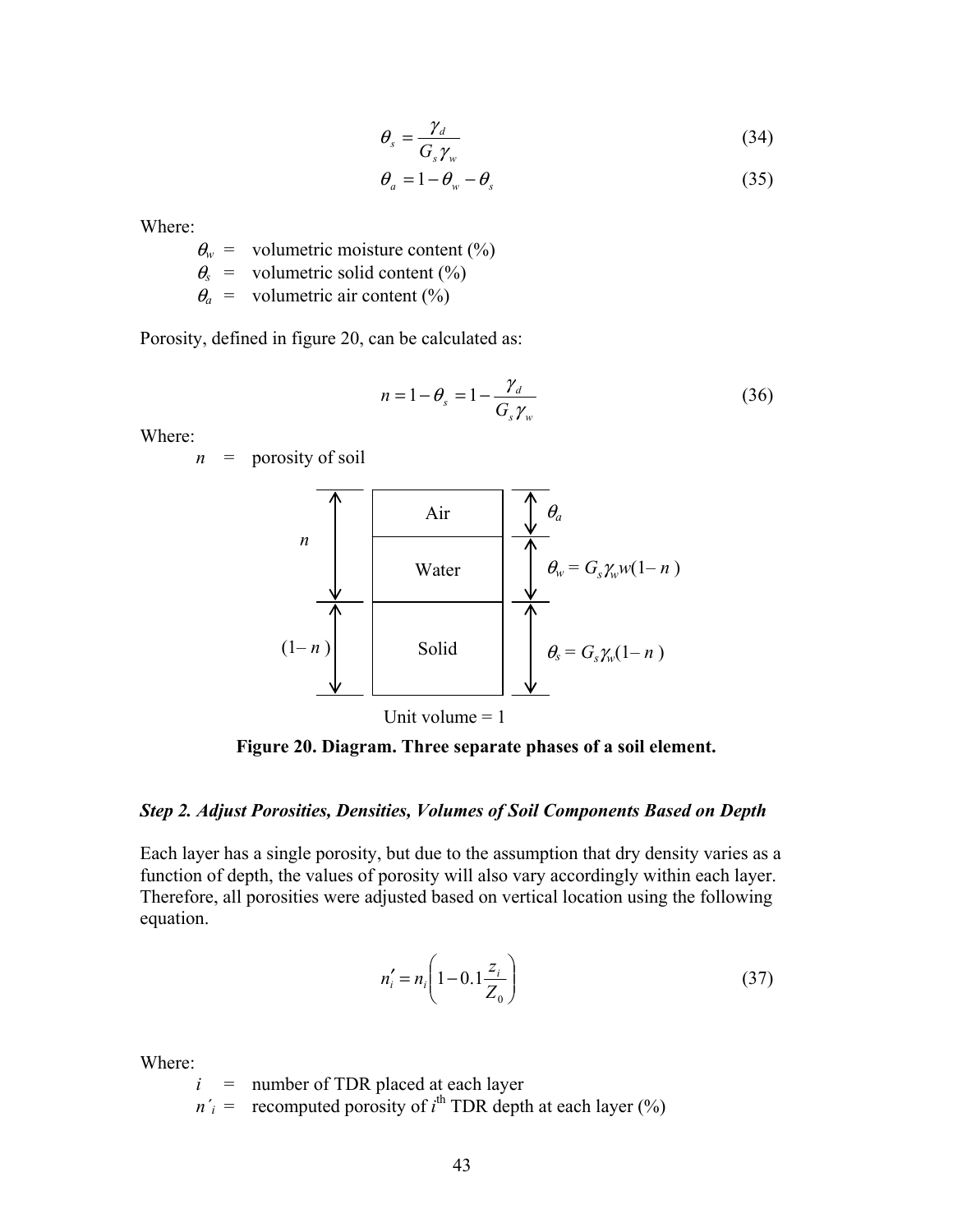$$
z_i
$$
 = depth of  $i^{\text{th}}$  for each layer TDR from surface  
\n $Z_0$  = depth of last TDR for each layer from surface  $(Z_0 > z_i)$ 

Equation 37 is a general rule useful for checking the consistency of 10 densities and moisture contents based on the assumption porosities should decrease with depth. Figure 21 is provided to illustrate  $Z_0$  and  $z_i$  in this adjustment process.

Using the recomputed porosity values, the dry density and volumetric contents of solids, water, and air were recalculated for each TDR using the following equations.

$$
\gamma'_{d_i} = G_s \gamma_w (1 - n'_i) \tag{38}
$$

$$
\theta'_{w_i} = w_i \frac{\gamma'_{d_i}}{\gamma_w} \tag{39}
$$



**Figure 21. Diagram. Profile of TDR and depth at each layer.** 

$$
\theta'_{s_i} = \frac{\gamma'_{d_i}}{G_{s_i}\gamma_w} \tag{40}
$$

$$
\theta'_{a_i} = 1 - \theta'_{w_i} - \theta'_{s_i}
$$
\n<sup>(41)</sup>

Where:

$$
\gamma'_{d_i}
$$
 = recalculated dry density using  $n'_i$   
\n $\theta'_{w_i}, \theta'_{s_i}, \theta'_{a_i}$  = recalculated volume of water, solids, and air (%)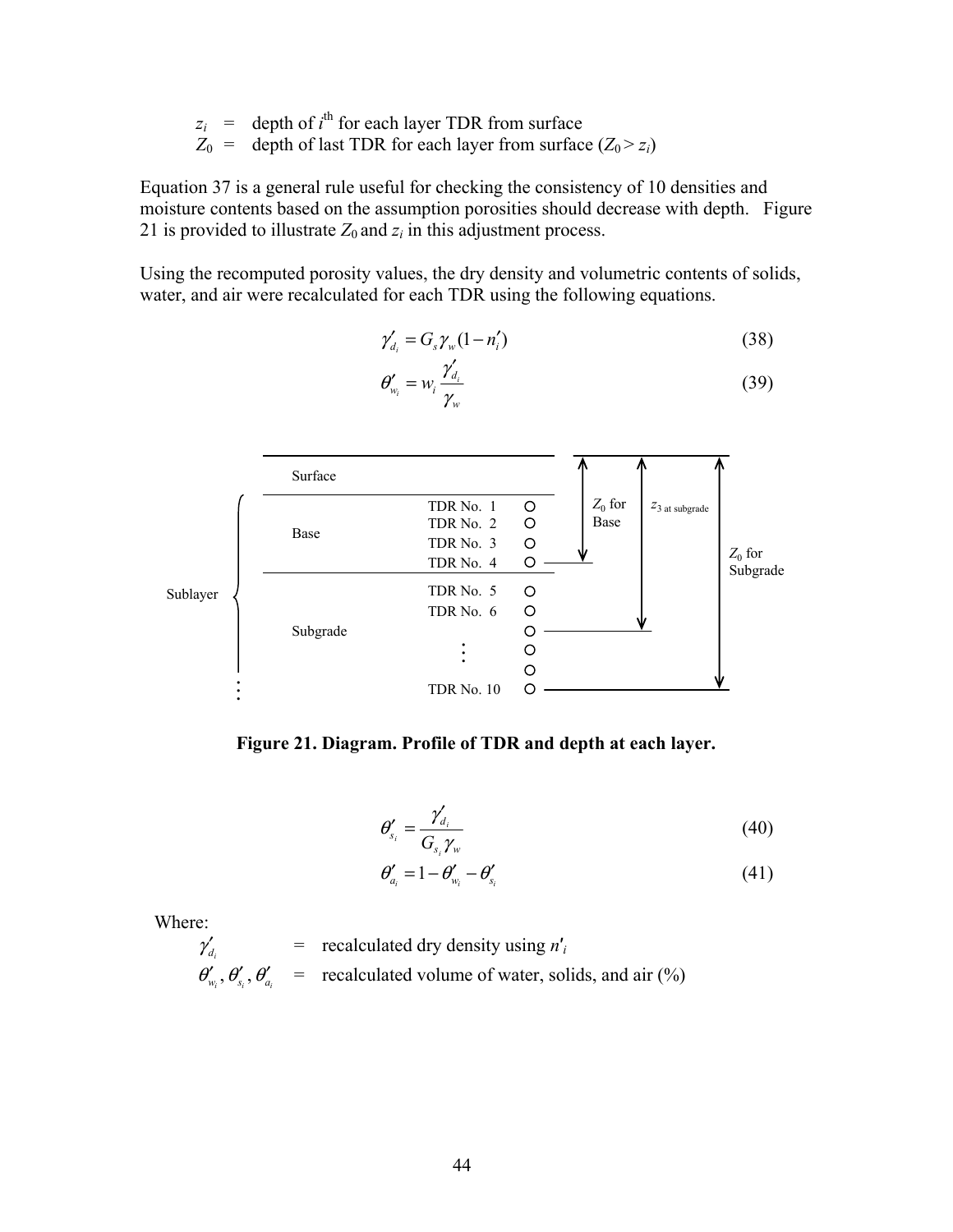#### *Step 3. Air volume check and dry density adjustment*

The air volume in a soil mixture cannot be less than zero but could be equal to zero if the soil is fully saturated. This condition is defined in terms of the porosity, gravimetric moisture content, and specific gravity:

$$
\theta'_a = 1 - \theta'_w - \theta'_s = 1 - (1 - n')(1 + wG_s) \ge 0
$$
\n(42)

Which can be defined as:

$$
1 - \frac{1}{1 + wG_s} \le n' \tag{43}
$$

If the air volume recalculated in step 2 was less than zero, it was assumed that the soil was fully saturated and that the air volume was zero:

$$
\theta'_a = 1 - (1 - n')(1 + wG_s) = 0 \tag{44}
$$

Thus, the porosity was adjusted with equation 43 to achieve an air volume of zero:

$$
n'' = 1 - \frac{1}{1 + wG_s} \tag{45}
$$

Where:

 $n''$  = adjusted porosity for soil having negative air volume

Using the adjusted porosity, the dry density was also adjusted using equation 46.

$$
\gamma''_d = G_s \gamma_w (1 - n'')
$$
\n(46)

Where:

 $\gamma''_d$  = adjusted dry density for soil having negative air volume

The volumes of water and solid were also recomputed using the adjusted dry density value  $(\gamma''_d)$ :

$$
\theta''_w = w \frac{\gamma''_d}{\gamma_w} \tag{47}
$$

$$
\theta_s'' = \frac{\gamma_d''}{G_s \gamma_w} \tag{48}
$$

$$
\theta''_w + \theta''_s + \theta''_a = \theta''_w + \theta''_s = 1 \tag{49}
$$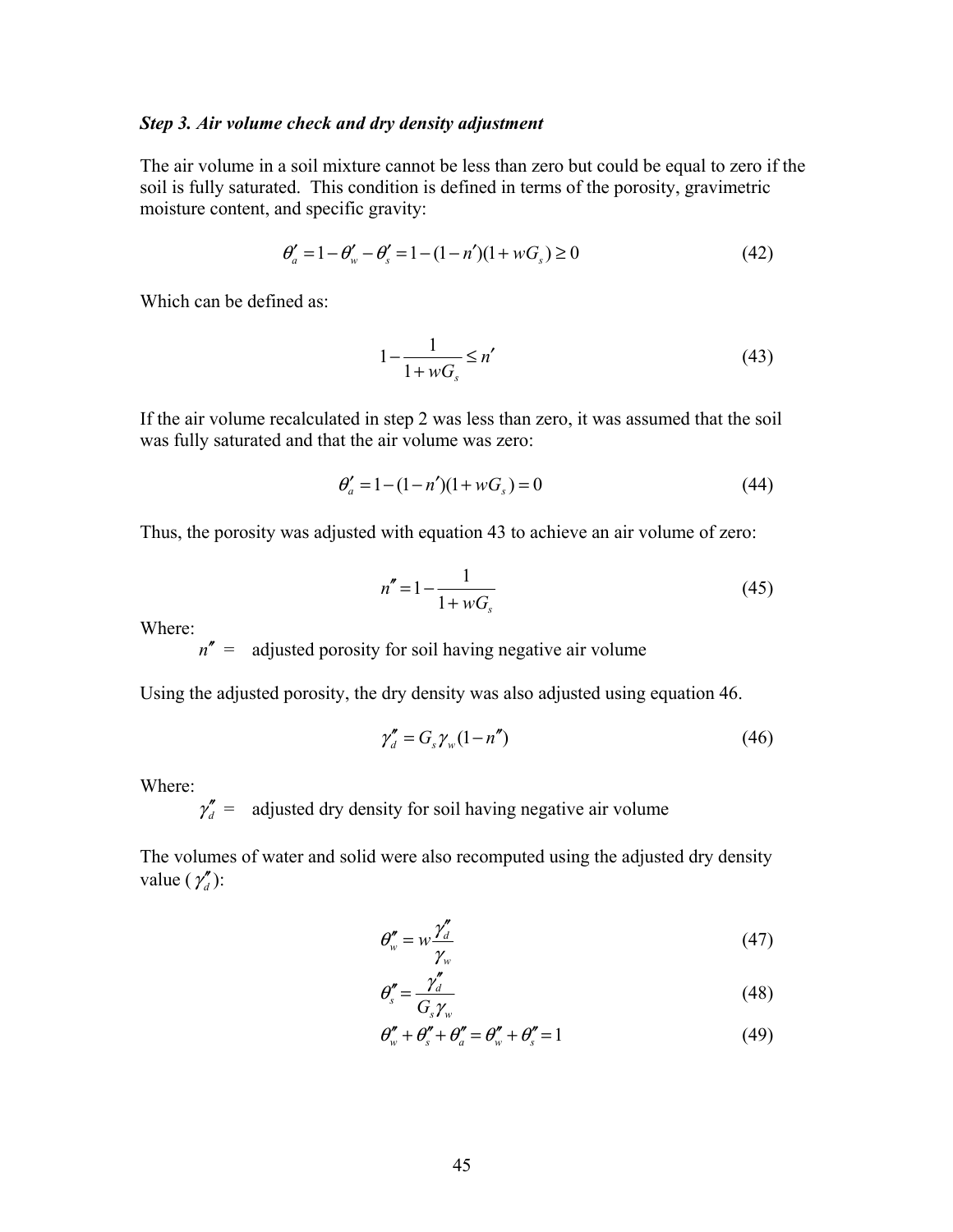Where:

$$
\theta''_w
$$
,  $\theta''_s$ ,  $\theta''_a$  = adjusted volume of water, solids, and air

This adjustment was only performed if the air volume was found to be less than zero. If the air volumes at TDR probes were larger than zero, the porosity and dry density determined from step 2 were utilized in the calibration process.

As an example, table 13 shows the adjustment process of sections 331001 and 533813. TDR sensor numbers 4 and 5 for section 331001 and numbers 3, 4, and 5 of section 533813 had negative values of air volume based on step 2 calculations. After applying equation 44 and 45, the dry densities were adjusted and the volumes of air were converted to zero. The dry densities of all other TDR sensors remained at the values calculated in step 2 because their air volumes were larger than zero. The final dry densities and VMC were placed in the fields of DRY\_DENSITY and VOLUMETRIC\_MOISTURE\_CONTENT, respectively, in the MICROMOIST SMP TDR CALIBRATE table.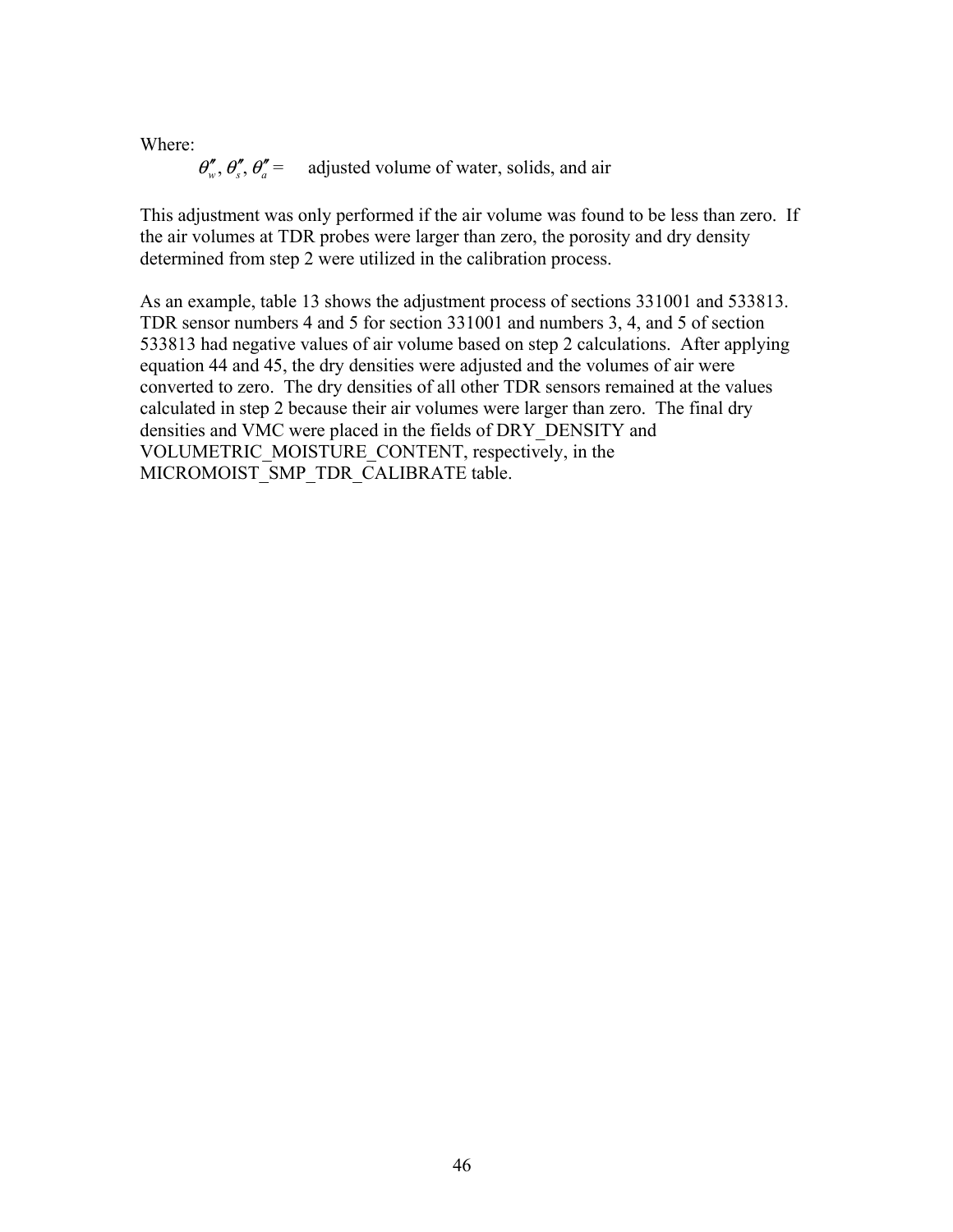| Section | <b>TDR</b>     | Layer       | w     |                        | $G_{\rm s}$ |              |              | Step 1     |                  |                    |             | Step 2      |                   |             |                    |              | Step 3       |                |              |
|---------|----------------|-------------|-------|------------------------|-------------|--------------|--------------|------------|------------------|--------------------|-------------|-------------|-------------------|-------------|--------------------|--------------|--------------|----------------|--------------|
|         | N <sub>o</sub> | Type        |       | $\gamma_d$             |             | $\theta_{w}$ | $\theta_{s}$ | $\theta_a$ | $\boldsymbol{n}$ | $n^{\prime\prime}$ | $\gamma_d'$ | $\theta'_w$ | $\theta_{\rm s}'$ | $\theta_a'$ | $n^{\prime\prime}$ | $\gamma''_d$ | $\theta''_w$ | $\theta''_{s}$ | $\theta''_a$ |
|         |                | <b>Base</b> | 2.55  |                        |             | 0.05         | 0.80         | 0.15       | 0.20             | 0.19               | 2.18        | 0.06        | 0.81              | 0.13        | 0.19               | 2.18         | 0.06         | 0.81           | 0.13         |
|         | $\overline{2}$ | Base        | 2.16  | 2.15<br>$\overline{3}$ | 2.695       | 0.05         | 0.80         | 0.15       | 0.20             | 0.19               | 2.19        | 0.05        | 0.81              | 0.14        | 0.19               | 2.19         | 0.05         | 0.81           | 0.14         |
|         | 3              | Base        | 3.75  |                        |             | 0.08         | 0.80         | 0.12       | 0.20             | 0.18               | 2.21        | 0.08        | 0.82              | 0.10        | 0.18               | 2.21         | 0.08         | 0.82           | 0.10         |
|         | $\overline{4}$ | Subbase     | 10.75 | 2.10                   | 2.647       | 0.23         | 0.80         | 0.02       | 0.20             | 0.20               | 2.13        | 0.23        | 0.80              | $-0.03$     | 0.22               | 2.06         | 0.22         | 0.78           | 0.00         |
| 331001  | 5              | Subbase     | 11.00 | 5                      |             | 0.23         | 0.80         | 0.03       | 0.20             | 0.20               | 2.13        | 0.23        | 0.80              | $-0.04$     | 0.23               | 2.05         | 0.23         | 0.77           | 0.00         |
|         | 6              | Subgrade    | 9.73  |                        |             | 0.18         | 0.70         | 0.12       | 0.30             | 0.28               | 1.90        | 0.19        | 0.72              | 0.10        | 0.28               | 1.90         | 0.19         | 0.72           | 0.10         |
|         | 7              | Subgrade    | 6.16  |                        |             | 0.11         | 0.70         | 0.18       | 0.30             | 0.28               | 1.91        | 0.12        | 0.72              | 0.16        | 0.28               | 1.91         | 0.12         | 0.72           | 0.16         |
|         | 8              | Subgrade    | 5.85  | 1.85<br>8              | 2.647       | 0.11         | 0.70         | 0.19       | 0.30             | 0.28               | 1.91        | 0.11        | 0.72              | 0.17        | 0.28               | 1.91         | 0.11         | 0.72           | 0.17         |
|         | 9              | Subgrade    | 6.99  |                        |             | 0.13         | 0.70         | 0.17       | 0.30             | 0.27               | 1.93        | 0.13        | 0.73              | 0.14        | 0.27               | 1.93         | 0.13         | 0.73           | 0.14         |
|         | 10             | Subgrade    | 7.89  |                        |             | 0.15         | 0.70         | 0.15       | 0.30             | 0.27               | 1.94        | 0.15        | 0.73              | 0.12        | 0.27               | 1.94         | 0.15         | 0.73           | 0.12         |
|         | 1              | Subbase     | 12.20 |                        |             | 0.23         | 0.69         | 0.08       | 0.31             | 0.30               | 1.91        | 0.23        | 0.70              | 0.07        | 0.30               | 1.91         | 0.23         | 0.70           | 0.07         |
|         | $\overline{2}$ | Subbase     | 12.90 |                        |             | 0.24         | 0.69         | 0.07       | 0.31             | 0.30               | 1.92        | 0.25        | 0.70              | 0.05        | 0.30               | 1.92         | 0.25         | 0.70           | 0.05         |
|         | $\overline{3}$ | Subbase     | 16.00 | 1.88                   |             | 0.30         | 0.69         | 0.01       | 0.31             | 0.29               | 1.94        | 0.31        | 0.71              | $-0.02$     | 0.30               | 1.90         | 0.30         | 0.70           | 0.00         |
|         | $\overline{4}$ | Subbase     | 18.90 | 5                      | 2.734       | 0.36         | 0.69         | 0.05       | 0.31             | 0.29               | 1.95        | 0.37        | 0.71              | $-0.08$     | 0.34               | 1.80         | 0.34         | 0.66           | 0.00         |
| 533813  | 5              | Subbase     | 15.70 |                        |             | 0.30         | 0.69         | 0.01       | 0.31             | 0.28               | 1.96        | 0.31        | 0.72              | $-0.02$     | 0.30               | 1.91         | 0.30         | 0.70           | 0.00         |
|         | 6              | Subbase     | 13.20 |                        |             | 0.25         | 0.69         | 0.06       | 0.31             | 0.28               | 1.97        | 0.26        | 0.72              | 0.02        | 0.28               | 1.97         | 0.26         | 0.72           | 0.02         |
|         | $\overline{7}$ | Subgrade    | 14.90 |                        |             | 0.27         | 0.67         | 0.06       | 0.33             | 0.31               | 1.88        | 0.28        | 0.69              | 0.03        | 0.31               | 1.88         | 0.28         | 0.69           | 0.03         |
|         | 8              | Subgrade    | 14.80 | 1.82                   | 2.717       | 0.27         | 0.67         | 0.06       | 0.33             | 0.31               | 1.88        | 0.28        | 0.69              | 0.03        | 0.31               | 1.88         | 0.28         | 0.69           | 0.03         |
|         | 9              | Subgrade    | 13.20 |                        |             | 0.24         | 0.67         | 0.09       | 0.33             | 0.30               | 1.90        | 0.25        | 0.70              | 0.05        | 0.30               | 1.90         | 0.25         | 0.70           | 0.05         |
|         | 10             | Subgrade    | 14.90 |                        |             | 0.27         | 0.67         | 0.06       | 0.33             | 0.30               | 1.91        | 0.28        | 0.70              | 0.01        | 0.30               | 1.91         | 0.28         | 0.70           | 0.01         |

**Table 13. Dry density adjustment of Sections 331001 and 533813.**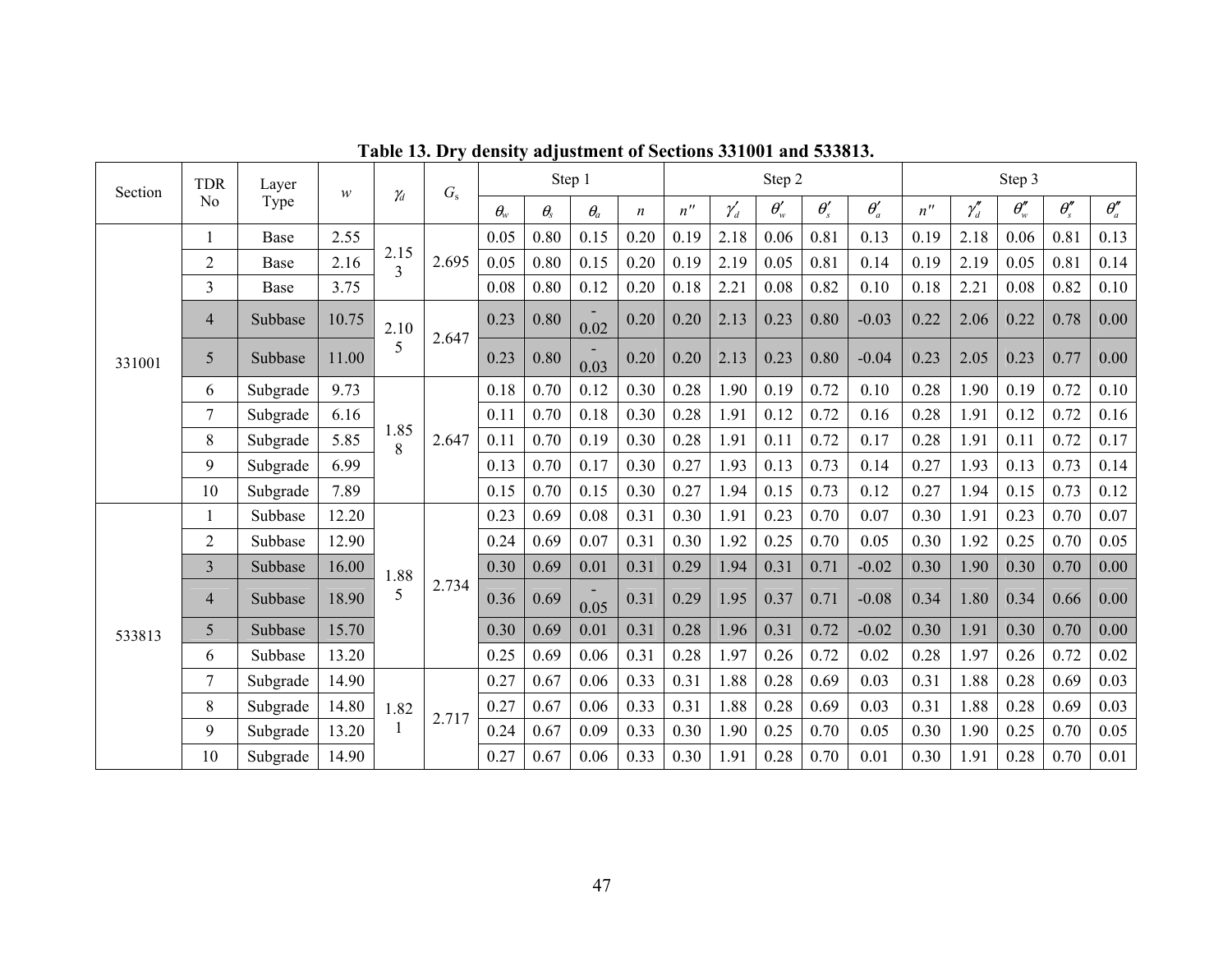#### **Calculation of Calibrated Values**

Using the dielectric constant (determined from the manual TDR trace taken at installation) and the ground truth measured moisture content and dry density,  $\varepsilon_1$ ,  $\varepsilon_2$ , and  $G<sub>s</sub>$  values were calculated. The value of  $\varepsilon_3$  was defined as 1.0. The calibrated dielectric constants of solids and water ranged between 3 and 4.5 and 78 and 82, respectively.

The fundamental assumption associated with the micromechanics and self consistent scheme is that each layer is statistically homogeneous. Therefore, one set of  $\varepsilon_1$ ,  $\varepsilon_2$ , and  $G_s$  values were used for each test section/layer combination. That is, the same  $\varepsilon_1$ ,  $\varepsilon_2$ , and *G*s values were utilized to calculate moisture content and dry density for all TDR probes placed in the same layer. The  $\varepsilon_1$ ,  $\varepsilon_2$ , and  $G_s$  values used were averages from all TDR traces in the layer. Table 14 shows the calibrated values and average values at each layer for LTPP sections 331001 and 533813 as an example.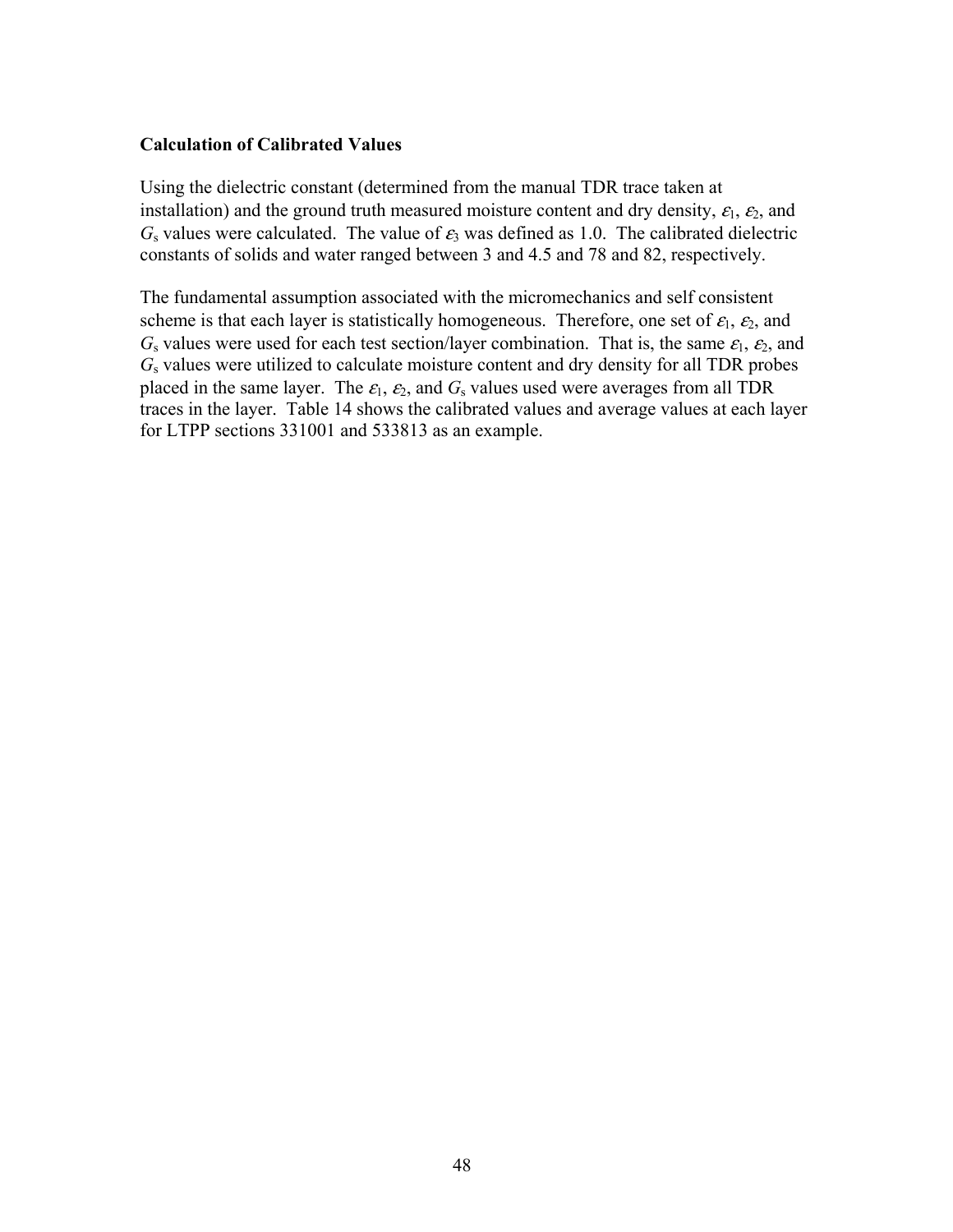| Section | <b>TDR</b>     | <b>TDR</b> | Layer    | Soil   |       | <b>Measured Values</b> |          |              | <b>Calibrated Values</b> |              |             |              | <b>Average Values</b> |              |             |
|---------|----------------|------------|----------|--------|-------|------------------------|----------|--------------|--------------------------|--------------|-------------|--------------|-----------------------|--------------|-------------|
|         | N <sub>o</sub> | Depth      | Type     | Type   | W     | $\gamma_d$             | $\theta$ | $\epsilon_1$ | $\varepsilon_2$          | $\epsilon_3$ | $G_{\rm s}$ | $\epsilon_1$ | $\varepsilon_2$       | $\epsilon_3$ | $G_{\rm s}$ |
|         |                | 0.362      | Base     | Gravel | 2.55  | 2.153                  | 5.49     | 3.90         | 80.06                    | 1.0          | 2.695       |              |                       |              |             |
|         | $\overline{2}$ | 0.518      | Base     | Gravel | 2.16  | 2.153                  | 4.65     | 3.89         | 80.06                    | 1.0          | 2.694       | 3.90         | 80.06                 | 1.0          | 2.695       |
|         | $\overline{3}$ | 0.683      | Base     | Gravel | 3.75  | 2.153                  | 8.07     | 3.92         | 80.07                    | 1.0          | 2.695       |              |                       |              |             |
|         | $\overline{4}$ | 0.819      | Subbase  | Sand   | 10.75 | 2.105                  | 22.63    | 4.08         | 80.02                    | 1.0          | 2.647       | 4.08         | 80.02                 | 1.0          | 2.647       |
| 331001  | 5              | 0.953      | Subbase  | Sand   | 11.00 | 2.105                  | 23.16    | 4.07         | 80.02                    | 1.0          | 2.647       |              |                       |              |             |
|         | 6              | 1.121      | Subgrade | Sand   | 9.73  | 1.858                  | 18.08    | 4.05         | 80.01                    | 1.0          | 2.647       |              |                       |              |             |
|         | $\overline{7}$ | 1.276      | Subgrade | Sand   | 6.16  | 1.858                  | 11.45    | 4.03         | 80.00                    | 1.0          | 2.647       |              |                       |              | 2.647       |
|         | 8              | 1.438      | Subgrade | Sand   | 5.85  | 1.858                  | 10.87    | 4.03         | 79.97                    | 1.0          | 2.646       | 4.03         | 79.98                 | 1.0          |             |
|         | 9              | 1.740      | Subgrade | Sand   | 6.99  | 1.858                  | 12.99    | 4.03         | 79.96                    | 1.0          | 2.646       |              |                       |              |             |
|         | 10             | 2.045      | Subgrade | Sand   | 7.89  | 1.858                  | 14.66    | 4.01         | 79.96                    | 1.0          | 2.647       |              |                       |              |             |
|         |                |            |          |        |       |                        |          |              |                          |              |             |              |                       |              |             |
|         |                | 0.357      | Subbase  | Sand   | 12.20 | 1.885                  | 23.00    | 4.03         | 80.12                    | 1.0          | 2.735       |              |                       |              |             |
|         | $\overline{2}$ | 0.505      | Subbase  | Sand   | 12.90 | 1.885                  | 24.32    | 4.04         | 80.12                    | 1.0          | 2.734       |              |                       |              | 2.734       |
|         | $\overline{3}$ | 0.660      | Subbase  | Sand   | 16.00 | 1.885                  | 30.16    | 4.07         | 80.11                    | 1.0          | 2.735       | 4.05         | 80.12                 | 1.0          |             |
|         | $\overline{4}$ | 0.810      | Subbase  | Sand   | 18.90 | 1.885                  | 35.63    | 4.06         | 80.14                    | 1.0          | 2.735       |              |                       |              |             |
| 533813  | 5              | 0.962      | Subbase  | Sand   | 15.70 | 1.885                  | 29.59    | 4.05         | 80.13                    | 1.0          | 2.732       |              |                       |              |             |
|         | 6              | 1.116      | Subbase  | Sand   | 13.20 | 1.885                  | 24.88    | 4.05         | 80.11                    | 1.0          | 2.734       |              |                       |              |             |
|         | 7              | 1.255      | Subgrade | Sand   | 14.90 | 1.821                  | 27.13    | 4.07         | 80.12                    | 1.0          | 2.717       |              |                       |              | 2.717       |
|         | 8              | 1.415      | Subgrade | Sand   | 14.80 | 1.821                  | 26.95    | 4.09         | 80.13                    | 1.0          | 2.717       | 4.08         | 80.13                 | 1.0          |             |
|         | 9              | 1.721      | Subgrade | Sand   | 13.20 | 1.821                  | 24.04    | 4.10         | 80.13                    | 1.0          | 2.715       |              |                       |              |             |
|         | 10             | 2.020      | Subgrade | Sand   | 14.90 | 1.821                  | 27.13    | 4.06         | 80.13                    | 1.0          | 2.718       |              |                       |              |             |

**Table 14. Calibrated values of Sections 331001 and 533813.**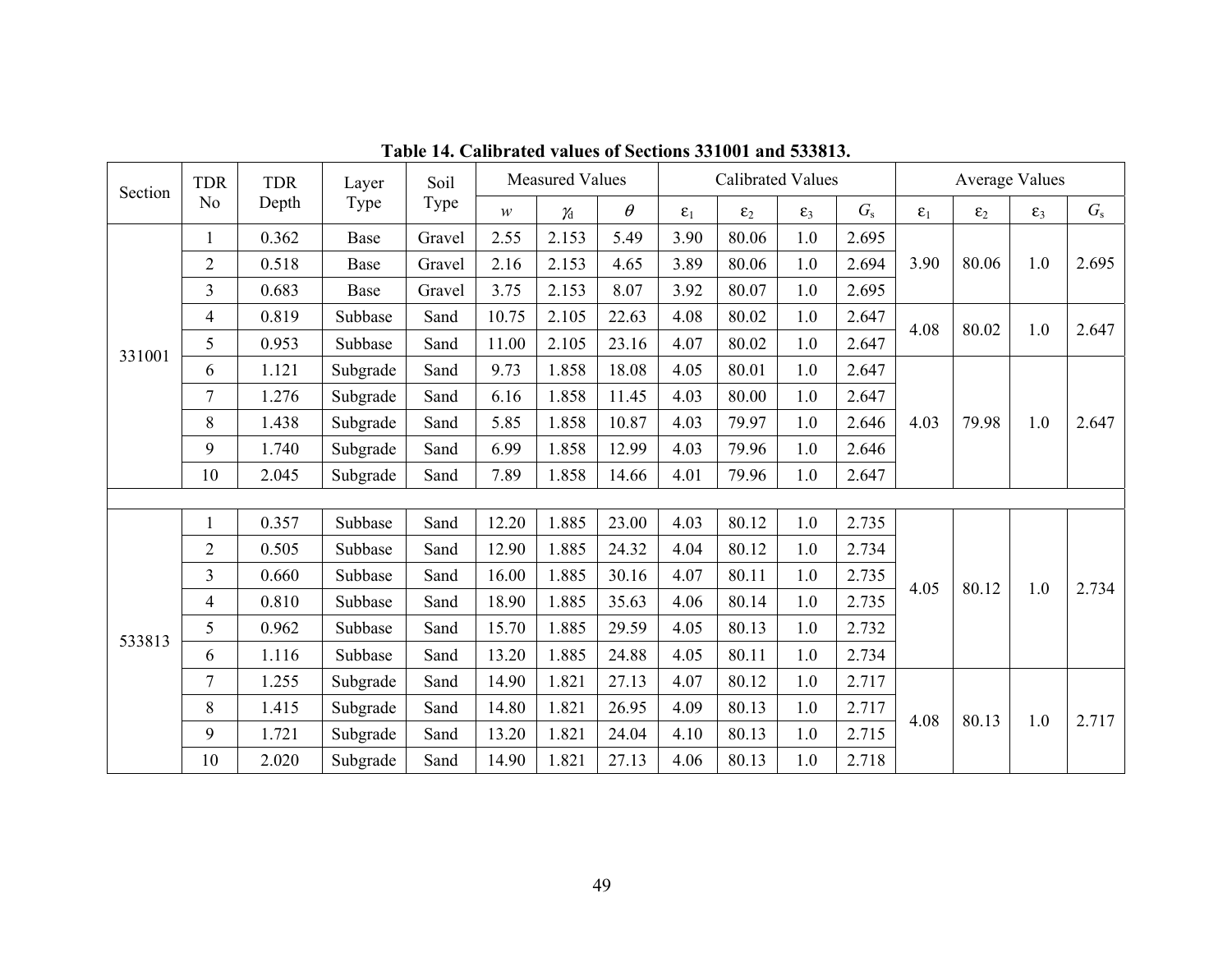### **MICROMOIST INPUT AND OUTPUT DATA TABLE**

As with all computational programs, a specific format of input data is required to process the TDR traces and compute the soil dry density and moisture content.

#### **Input Tables**

The program needs the following three input tables: MICROMOIST\_SMP\_TDR\_AUTO for TDR trace reading, MICROMOIST\_SMP\_TDR\_DEPTHS\_LENGTH for TDR depth information, and MICROMOIST\_SMP\_TDR\_CALIBRATE for calibrated soil data. The first two tables are available directly from the LTPP database while the third was developed as part of this study.

The program extracts the TDR trace point data from the

MICROMOIST\_SMP\_TDR\_AUTO table containing TDR sensor response waveforms. The measured waveform consists of 245 intervals and stored in the WAVP\_1 through WAVP 245 fields. The distance interval between data points is recorded in the DIST\_WAV\_POINTS field and is either 0.01 or 0.02 m. This raw TDR trace data can be acquired from the LTPP database. Table 15 shows the field information included in the table. The table structure is required to match the SMP\_TDR\_AUTO table in the LTPP IMS database.

| <b>Field Name</b> | <b>Description</b>                                                                                   |
|-------------------|------------------------------------------------------------------------------------------------------|
| <b>SHRP ID</b>    | Test section identification number                                                                   |
| <b>STATE CODE</b> | Numerical code for state or province                                                                 |
| CONSTRUCTION NO   | Event number used to relate changes in pavement structure with<br>other time dependent data elements |
| <b>SMP DATE</b>   | Measurement date                                                                                     |
| TDR TIME          | TDR measurement time (HHMM)                                                                          |
| TDR NO            | ID number of TDR probe                                                                               |
| DIST WAV POINTS   | Distance between waveform points (meters)                                                            |
| WAVP $1 \sim 245$ | 245 data points defining TDR waveform                                                                |

**Table 15. Field names and description of MICROMOIST\_SMP\_TDR\_AUTO table.** 

As shown in table 16, the MICROMOIST\_SMP\_TDR\_DEPTHS\_LENGTH table contains the physical characteristics of the TDR probes, including the installed depth below the pavement surface and probe length for each TDR probe at each site. The table links to the SMP\_TDR\_AUTO table using SHRP\_ID, STATE\_CODE, TDR\_NO and CONSTRUCTION\_NO to identify the depth of each TDR. This table is populated in the LTPP database. The table structure is required to match the SMP\_TDR\_DEPTHS\_LENGTH table in the LTPP IMS database.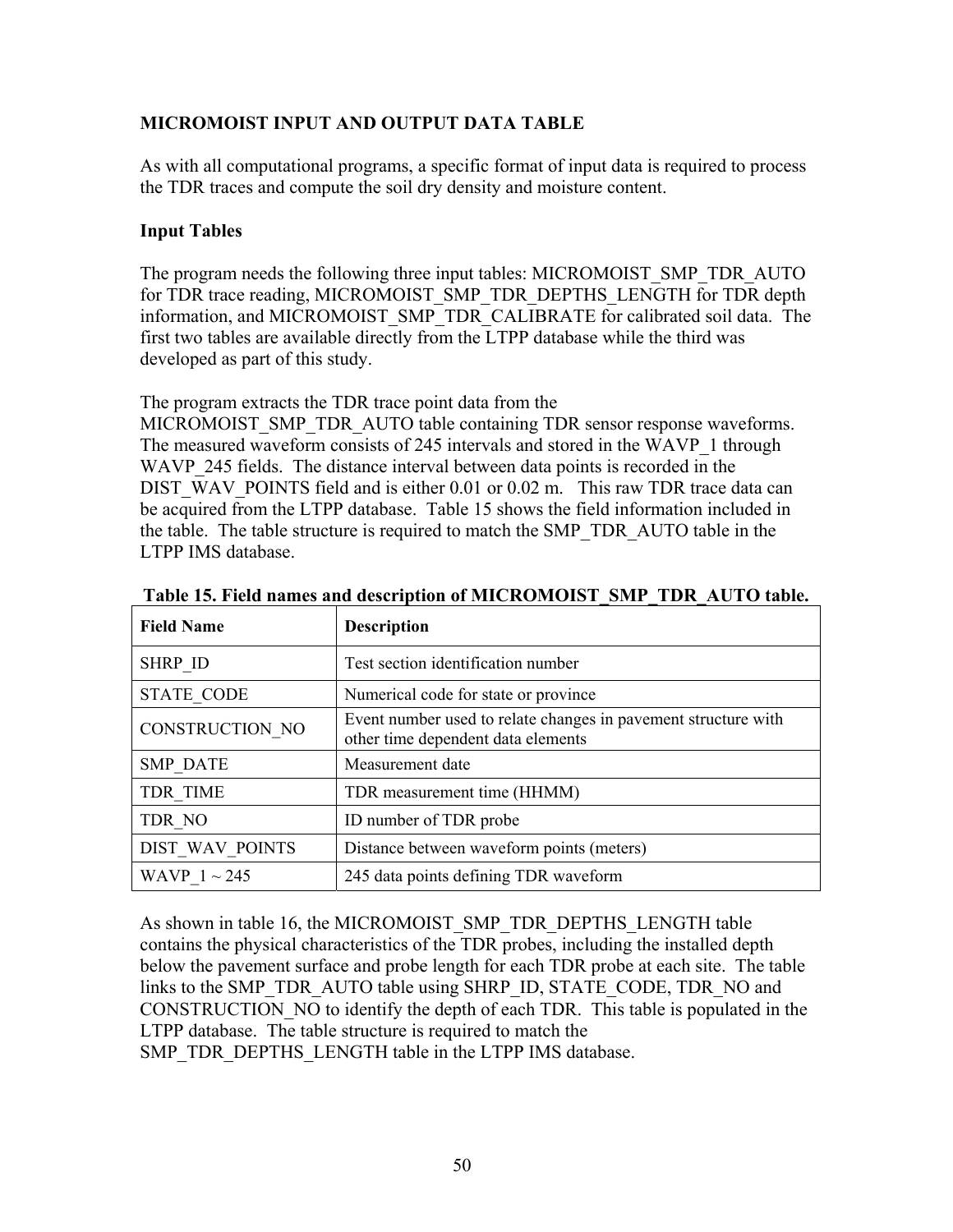| <b>Field Name</b>   | <b>Description</b>                                                                                   |
|---------------------|------------------------------------------------------------------------------------------------------|
| <b>SHRP ID</b>      | Test section identification number assigned by LTPP                                                  |
| <b>STATE CODE</b>   | Numerical code for state or province                                                                 |
| CONSTRUCTION NO     | Event number used to relate changes in pavement structure with<br>other time dependent data elements |
| <b>INSTALL DATE</b> | Instrumentation installation date                                                                    |
| TDR NO              | ID number of TDR probe                                                                               |
| <b>TDR DEPTH</b>    | Depth from pavement surface to TDR probe                                                             |
| TDR PROBE LENGTH    | Actual length of TDR probe                                                                           |

#### **Table 16. Field names and description of MICROMOIST\_SMP\_TDR\_DEPTHS\_LENGTH table.**

The data contained in the MICROMOIST\_SMP\_TDR\_CALIBRATE table are the calibrated dielectric constants of the soil components and specific gravity. The calibration was accomplished using the micromechanics and self-consistent scheme and the SID approach previously described. The calibrated values are used to calculate moisture content by linking SMP\_TDR\_CALIBRATE by STATE\_CODE, SHRP\_ID and TDR\_NO fields. The installation date, TDR depth, and layer and soil types are obtained from the SMP installation report. Information included in this table is shown in table 17.

**Table 17. Field names and description of MICROMOIST\_SMP\_TDR\_CALIBRATE table.** 

| <b>Field Name</b>                     | <b>Description</b>                                                                                   |
|---------------------------------------|------------------------------------------------------------------------------------------------------|
| SHRP ID                               | Test section identification number assigned by LTPP                                                  |
| <b>STATE CODE</b>                     | Numerical code for state or province                                                                 |
| <b>INSTALL DATE</b>                   | Instrumentation installation date                                                                    |
| TDR NO                                | ID number of TDR probe                                                                               |
| TDR DEPTH                             | Depth from pavement surface to TDR probe at installation                                             |
| <b>LAYER TYPE</b>                     | Type of sublayer at TDR probe installation                                                           |
| <b>SOIL TYPE</b>                      | Soil type of layer at TDR probe installation                                                         |
| DRY DENSITY                           | Measured dry density of soil at installation $(g/cm3)$                                               |
| <b>VOLUMETRIC</b><br>MOISTURE CONTENT | Measured volumetric moisture content of soil at installation                                         |
| CONSTRUCTION NO                       | Event number used to relate changes in pavement structure with<br>other time dependent data elements |
| DIELECTRIC_SOILDS                     | Calibrated dielectric constant value of solid                                                        |
| DIELECTRIC WATER                      | Dielectric constant value of water $(= 1.0)$                                                         |
| DIELECTRIC AIR                        | Calibrated dielectric constant value of air                                                          |
| SPECIFIC GRAVITY                      | Calibrated specific gravity of soil                                                                  |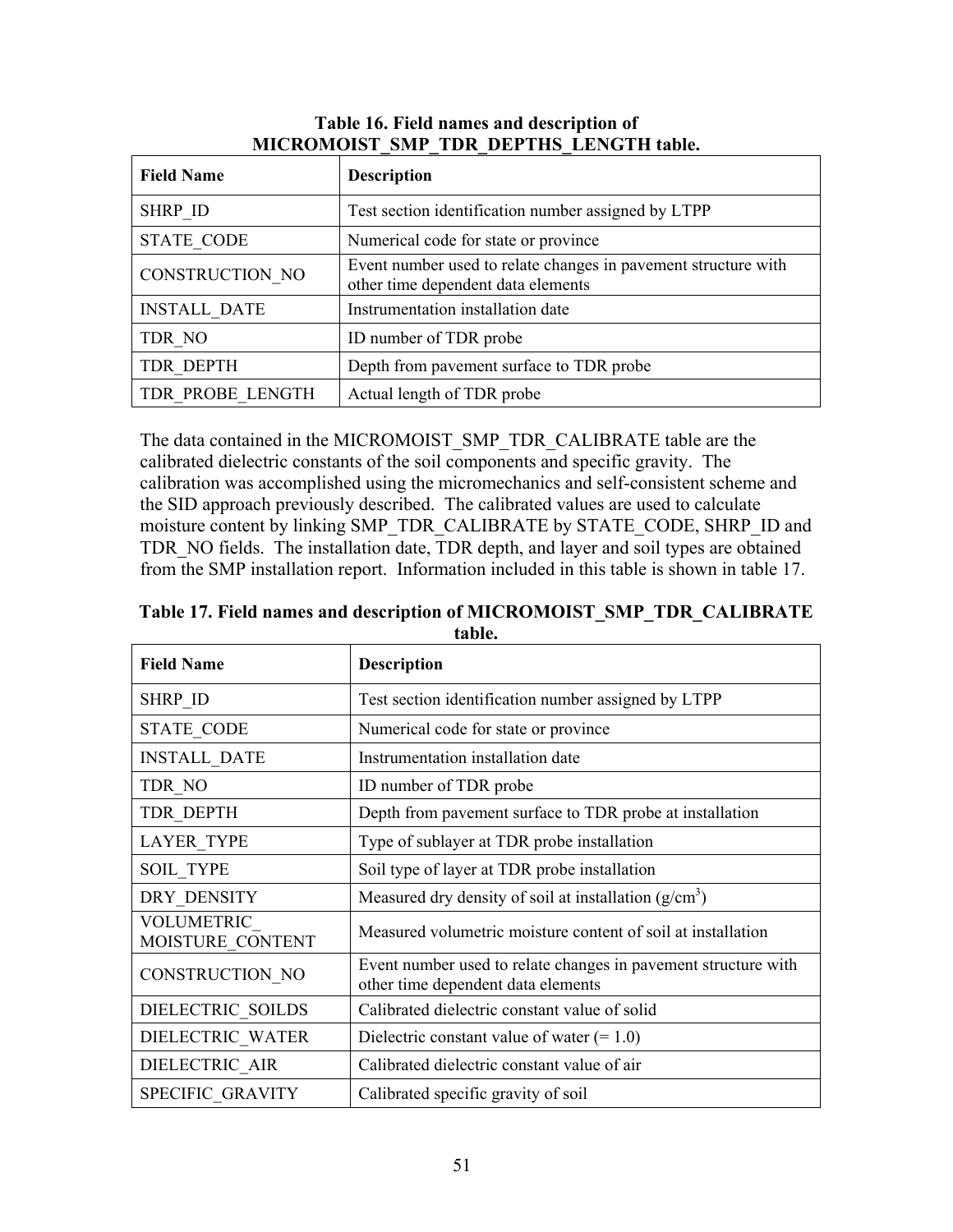## **Output Tables**

Two tables are generated upon running the program: MICROMOIST\_SMP\_TDR\_AUTO\_DIELECTRIC and MICROMOIST\_SMP\_TDR MOISTURE.

The dielectric constant, conductivity, and reflectivity parameters determined from the analysis of automated TDR traces are stored in the

MICROMOIST\_SMP\_TDR\_AUTO\_DIELECTRIC table. The table structure is summarized in table 18. The dielectric constant values reported in this table are used to compute moisture content and dry density values.

| <b>Field Name</b>        | <b>Description</b>                                                                                   |
|--------------------------|------------------------------------------------------------------------------------------------------|
| SHRP_ID                  | Test section identification number                                                                   |
| <b>STATE CODE</b>        | Numerical code for state or province                                                                 |
| CONSTRUCTION NO          | Event number used to relate changes in pavement<br>structure with other time dependent data elements |
| <b>SMP DATE</b>          | Measurement date                                                                                     |
| <b>TDR TIME</b>          | TDR measurement time (HHMM)                                                                          |
| TDR NO                   | ID number of TDR probe                                                                               |
| <b>INFLEC A</b>          | First inflection point in TDR trace (meters)                                                         |
| <b>INFLEC B</b>          | Second inflection point in TDR trace (meters)                                                        |
| SOIL DIELECTRIC CONSTANT | Computed dielectric constant of soil                                                                 |
| SOIL CONDUCTIVITY        | Computed conductivity of soil                                                                        |
| <b>SOIL REFLECTIVITY</b> | Computed reflectivity of soil                                                                        |

## **Table 18. Field names and description of MICROMOIST\_SMP\_TDR\_AUTO\_DIELECTRIC table.**

The MICROMOIST\_SMP\_TDR\_MOISTURE table contains dry density, VMC, and gravimetric moisture content data computed from TDR traces. The dry density is used to convert moisture content from volumetric to gravimetric using equation 18. Table 19 shows the field name and descriptions in SMP\_TDR\_MOISTURE.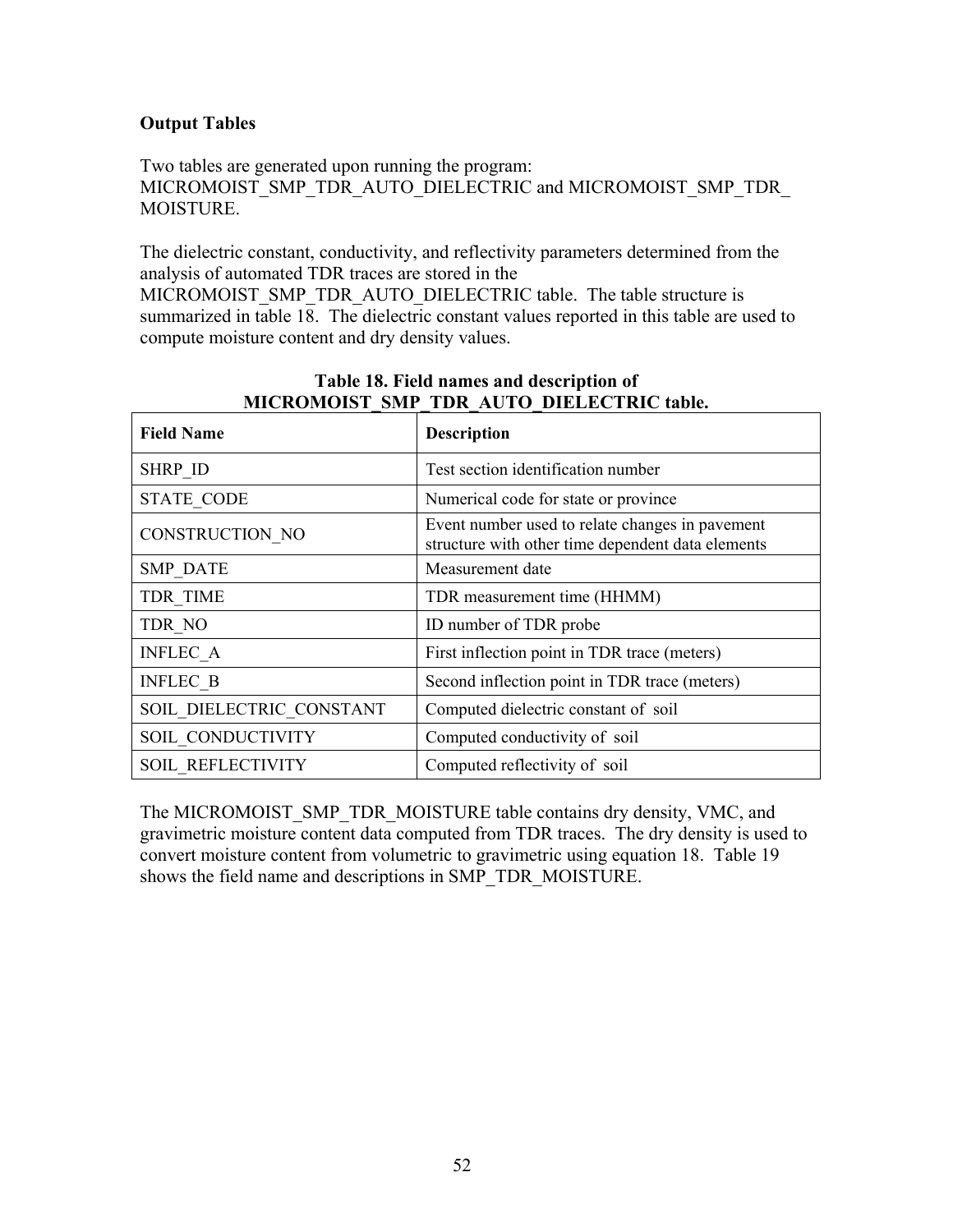| <b>Field Name</b>                     | <b>Description</b>                                                                                   |
|---------------------------------------|------------------------------------------------------------------------------------------------------|
| <b>SHRP ID</b>                        | Test section identification number                                                                   |
| <b>STATE CODE</b>                     | Numerical code for state or province                                                                 |
| CONSTRUCTION NO                       | Event number used to relate changes in pavement structure with<br>other time dependent data elements |
| <b>SMP DATE</b>                       | Measurement date                                                                                     |
| TDR TIME                              | TDR measurement time (HHMM)                                                                          |
| TDR NO                                | ID number of TDR probe                                                                               |
| TDR DEPTH                             | Depth from pavement surface to TDR probe at installation                                             |
| <b>LAYER TYPE</b>                     | Type of sublayer at TDR probe installation                                                           |
| <b>SOIL TYPE</b>                      | Soil type of layer at TDR probe installation                                                         |
| SOIL DIELECTRIC<br><b>CONSTANT</b>    | Computed dielectric constant of soil                                                                 |
| DRY DENSITY                           | Computed dry density of soil                                                                         |
| <b>VOLUMETRIC</b><br>MOISTURE CONTENT | Computed volumetric moisture content                                                                 |
| GRAVIMETRIC<br>MOISTURE CONTENT       | Computed gravimetric moisture content                                                                |
| <b>ERROR COMMENT</b>                  | Assigned error code                                                                                  |

## **Table 19. Field names and description of MICROMOIST\_SMP\_TDR\_AUTO\_MOISTURE table.**

The program was developed to produce quality data for the LTPP database. To this end, features were incorporated into the program to ensure quality. Additional measures were implemented for manual review, including a thorough program testing process during development. This will be described in the following chapter.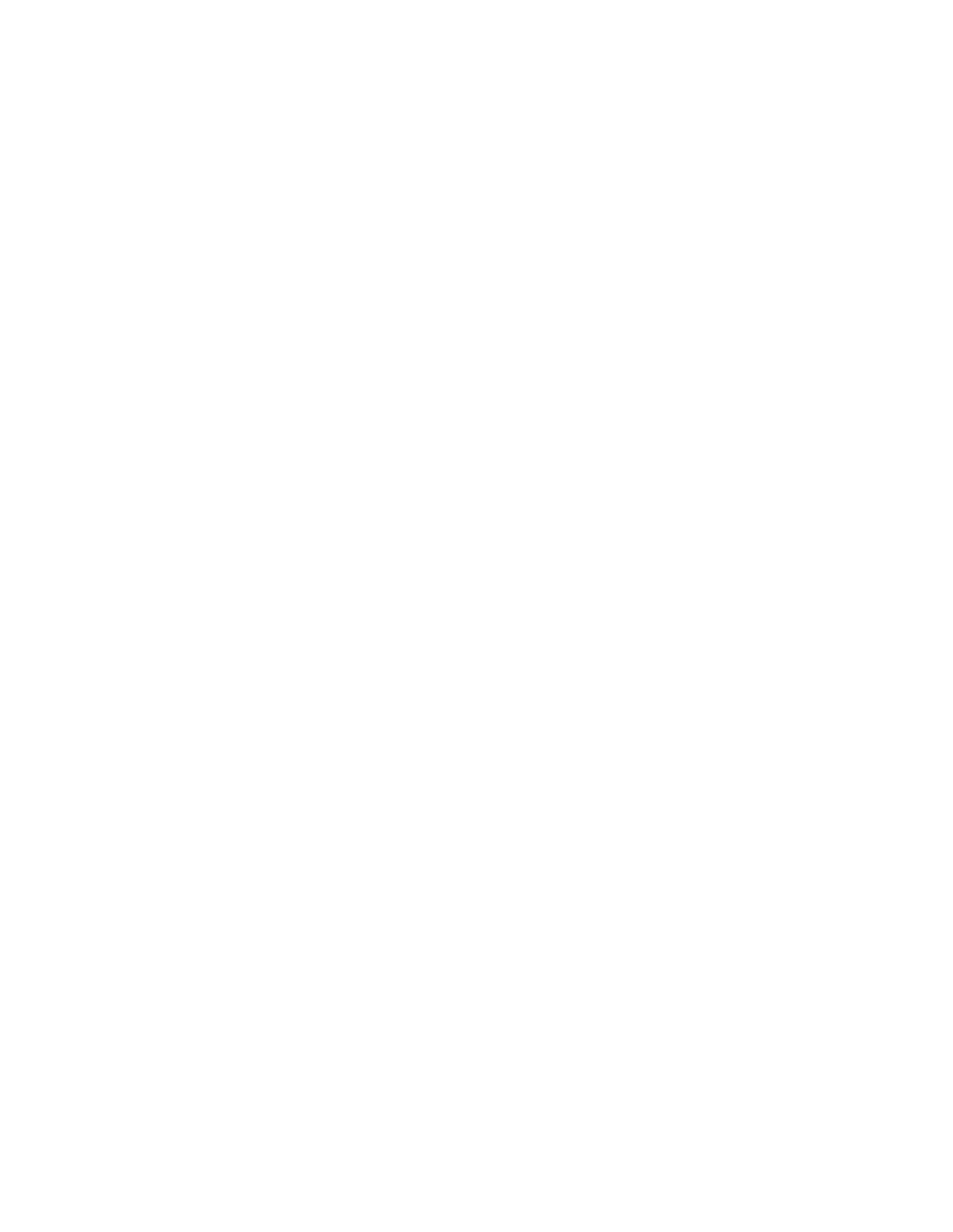#### **CHAPTER 5. PARAMETER COMPUTATION AND QUALITY REVIEW**

To ensure the highest quality data were provided to FHWA for inclusion into the LTPP database, various QC measures were incorporated into the MicroMoist program. Manual review procedures were also developed and implemented as part of the data processing activities. This chapter provides details on all of the QC and quality assurance tools used in this process.

## **INTERNAL PROGRAM QUALITY CONTROL FEATURES**

Due to the large quantity of data analyzed, MicroMoist was developed to process all TDR traces and compute parameters automatically, but additional consideration was given to unique data requiring user input to ensure the highest quality end product. For example, TDR traces not exhibiting a negative slope could not be analyzed using the proposed method. Also, some computed parameters, especially dry density, could be unreasonable. Therefore, a flagging function was developed to assign comment codes to the TDR traces exhibiting suspect characteristics and/or resulting in questionable computed parameters. The error codes are assigned in the ERROR\_COMMENT field of the SMP\_TDR\_MOISTURE output table.

An example of an uninterpretable TDR trace that did not exhibit a negative slope between the inflection points is shown in figure 22. These traces may be caused by abnormal TDR device operation or the environmental effects near TDR probes, such as temperature or very high salinity of the soil.

Figure 23 provides an example of a TDR trace in which the first inflection point was not captured. The TLE can still be used to estimate dielectric constant from these traces. While the method can interpret dielectric constant using only a small portion of the TDR trace, the prediction error is greatly reduced as the portion of the TDR trace utilized in the computation increases.

A check for these types of traces was included in the program. If the program could not capture a negative slope between the inflection points, the traces were flagged as uninterpretable TDR traces in the program. The number of the questionable TDR trace is displayed as "Dubious Trace" in the program display. Also, a comment code of "TDR\_ERR" is assigned to the ERROR\_COMMENT field in the SMP\_TDR\_MOISTURE table.

The program was also designed with a visual feature to allow user review of all TDR traces. Every trace in the input tables can be visually reviewed by a user. This feature allows users to identify unique traces not detected by the automated checks, while also providing a visual verification of those traces that were flagged. As part of the viewing function, the user has the capability of modifying the ranges used in the TLE for cases where they were improperly identified by the program.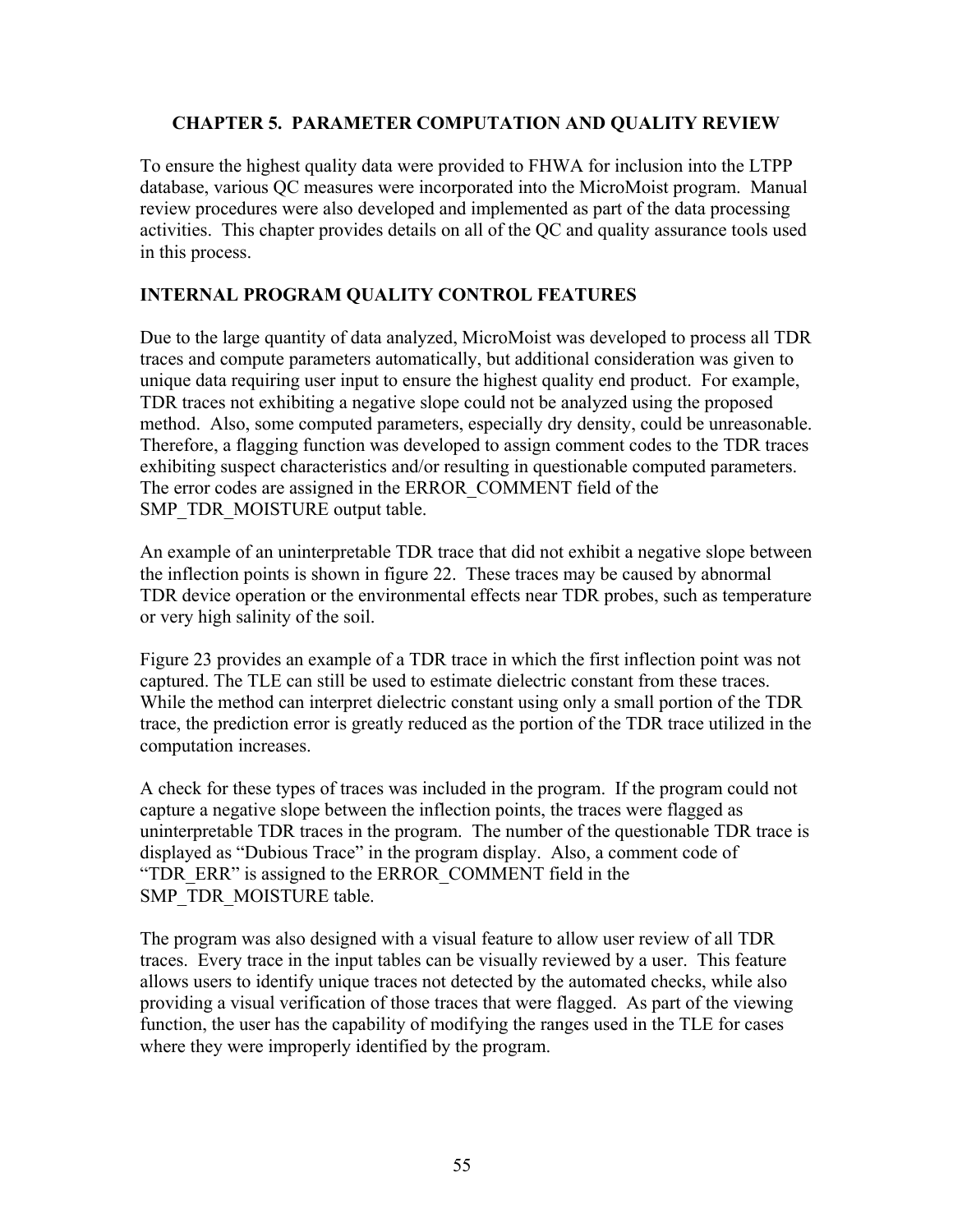

Non-negative slope

**Figure 22. Graph. Uninterpretable TDR trace.** 



**Figure 23. Graph. Incomplete TDR trace.** 

The measured ground truth values of dry density reported in the LTPP database were in the range of 1.3 to 2.5  $g/cm<sup>3</sup>$ . Most of the dry densities calculated from the program were also within this range as well. However, the dry density values of some TDR traces were calculated to be less than 1.3  $g/cm<sup>3</sup>$ , most likely due to unreasonably high moisture content or frozen soil material. In these instances, the program assigns a comment of "DD\_ERR" in the SMP\_TDR\_MOISTURE table.

One of the key advantages of this computation process over previous methods is the calibration of the micromechanics model to site specific conditions and equipment. In order to calibrate the micromechanics model, ground truth measured moisture content and dry density were required. Without this information, the model could not be calibrated and accurate computations could not be generated. It was discovered that ground truth data were unavailable at five SMP sites installed on the Specific Pavement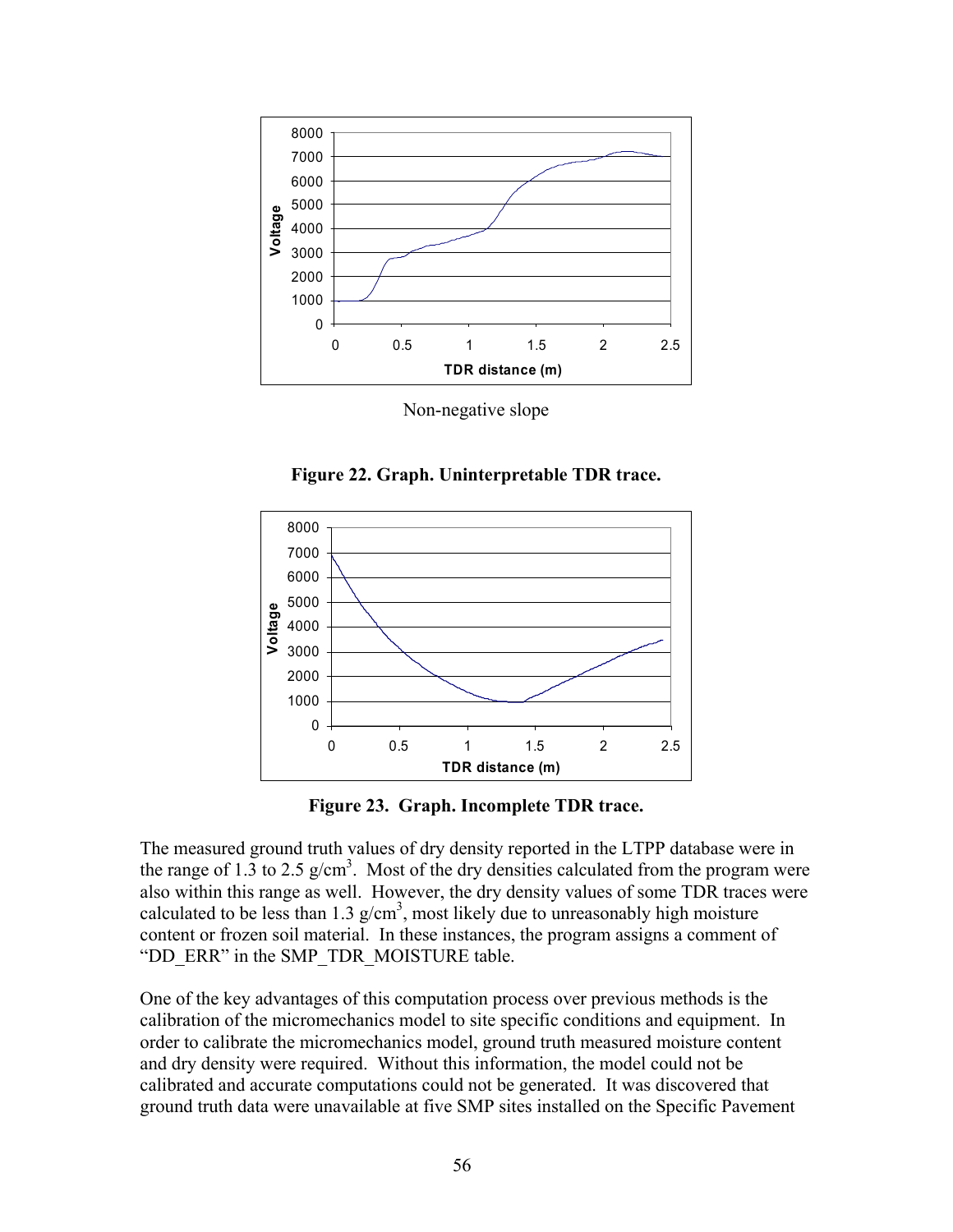Study (SPS)-5 and SPS-9 in New Jersey. For these cases, a comment code of "CALI\_ERR" is assigned to ERR\_COMMENT field. The error codes used to identify TDR trace inconsistencies are listed in table 20.

| Error Code | Description                                                    |
|------------|----------------------------------------------------------------|
| ' TDR ERR  | TDR trace does not have a negative slope.                      |
| DD ERR     | Calculated dry density is less than 1.3 $g/cm3$ .              |
| CALI ERR   | Calibration data from installation activities are unavailable. |

**Table 20. Error codes used in the program.** 

#### **SHIFT ZONE IN TREND LINE BETWEEN DIELECTRIC CONSTANT AND MOISTURE CONTENT**

Moisture content is expected to decrease as the dielectric constant is reduced. However, in a few TDR sensors, a shift in the VMC occurs even though the dielectric constant decreases, as illustrated in figure 24. The data trends in this figure are from LTPP section 091803. TDR sensor number 7 exhibits a shift in the relationship for dielectric constant values between 3 and 5. Also, the dry density values of the left side of the shift were a little higher than those of the right side. The shift is associated with the circumstances related to the calibration for the soil moisture content. This shift occurred on other sections as well.



**Figure 24. Graph. Shift zone in LTPP section 091803, TDR sensor No. 7.**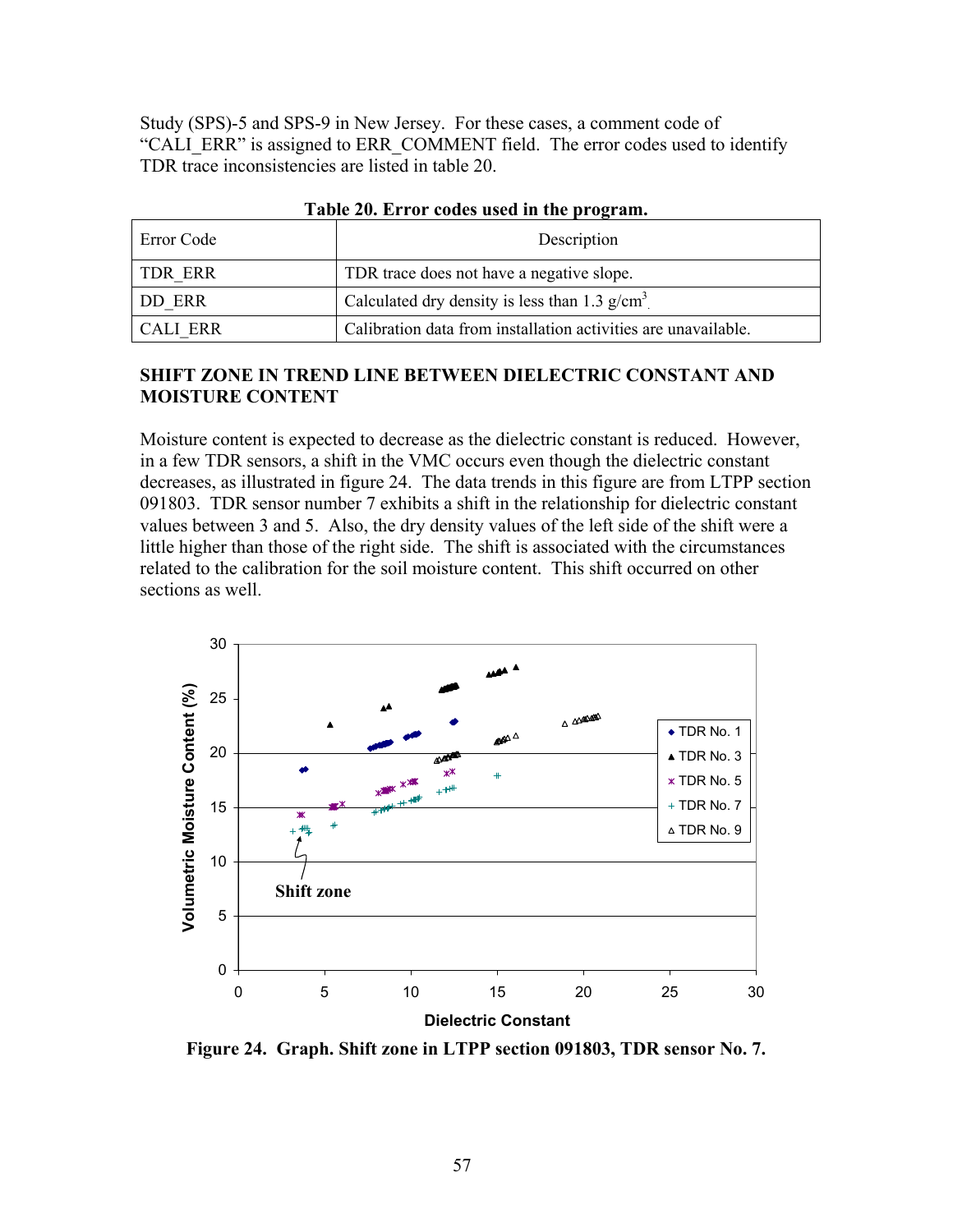#### **Soil-Water Characteristic Curve**

As the water content of the soil is reduced, the matric suction is increased as a result of the change of pore-water pressure in the soil-moisture system. The relationship between the matric suction and the water content of a soil is called the soil-water characteristic curve (SWCC) as shown in figure 25.



**Figure 25. Graph. Soil-water characteristic curve for sandy soil.** 

As seen in figure 25, the SWCC has a transition zone at which the volumetric water content rapidly drops compared to the matric suction variation. This is particularly prevalent in sandy soils.

The TDR sensors located in soils associated with a shift zone most likely have been calibrated with moisture data on the wet side of the SWCC. Figure 26 illustrates two density-moisture conditions in the same soil. The wet condition shown in figure 26 (b) has higher VMC and lower dry density values than the dry condition, but the weight of solids is the same.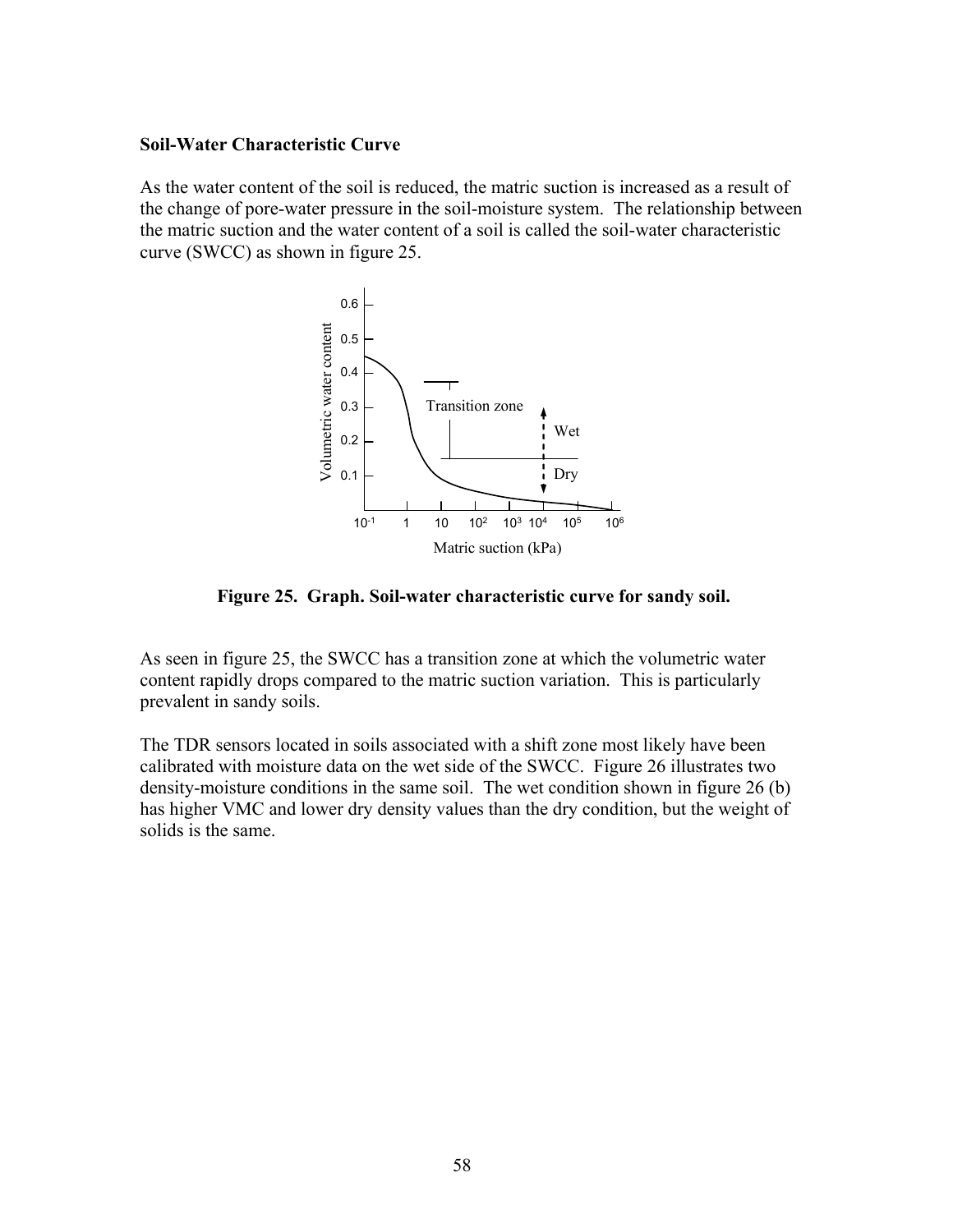

**Figure 26. Diagram. Diagrams of soil having different volume.** 

Figure 27 also shows the relationship between the SWCC and the VMC trend.



**Figure 27. Graph. Comparison of SWCC and VMC-DC trend.** 

#### **Recalibration for Shift Zone**

As seen in figure 27, when the calibration of a TDR sensor was carried out on the wet side, the higher dry density soil exhibits a lower dielectric constant but similar VMC because the volume of water was smaller (on a percentage basis) in the higher density material.

As a consequence, any TDR trace containing a shift in the moisture content-dielectric constant trend indicates that an additional calibration needs to be carried out in order to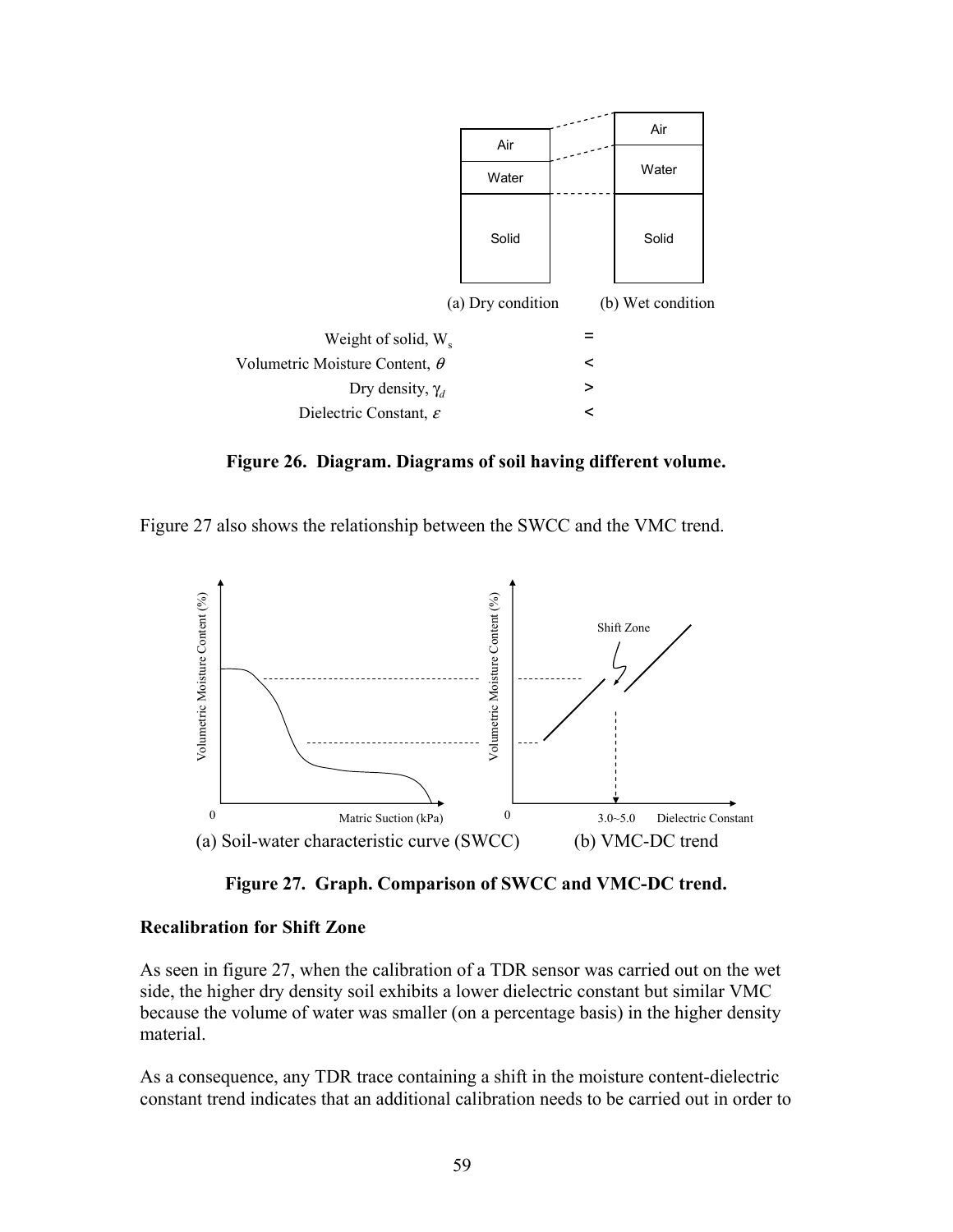determine the correct interpretation of the TDR trace over the full range of moisture contents. Because the LTPP database did not have additional ground truth data to perform further calibrations, the values in the transition zone were adjusted (and flagged) accordingly.

# **POST-PROCESSING QUALITY CONTROL REVIEW**

Moisture content and dry density estimates generated from the program were plotted to review seasonal trends and variation with depth using pivot tables in Microsoft Excel. An example of moisture content seasonal trends can be found in figure 28.



**Figure 28. Graph. Sample plot of moisture content seasonal trend.** 

The pivot table configuration allowed large quantities of data to be reviewed relatively quickly, while the graphical nature made questionable or anomalous data readily identifiable. Problematic or frequently occurring trends in the data could also be easily recognized through the process.

During the program development phase of the project, the pivot tables served as a critical part of the beta testing. The review provided valuable insight, identified issues with the software, and was an integral part of the debugging process. Multiple programming and testing iterations were conducted in completing the MicroMoist program.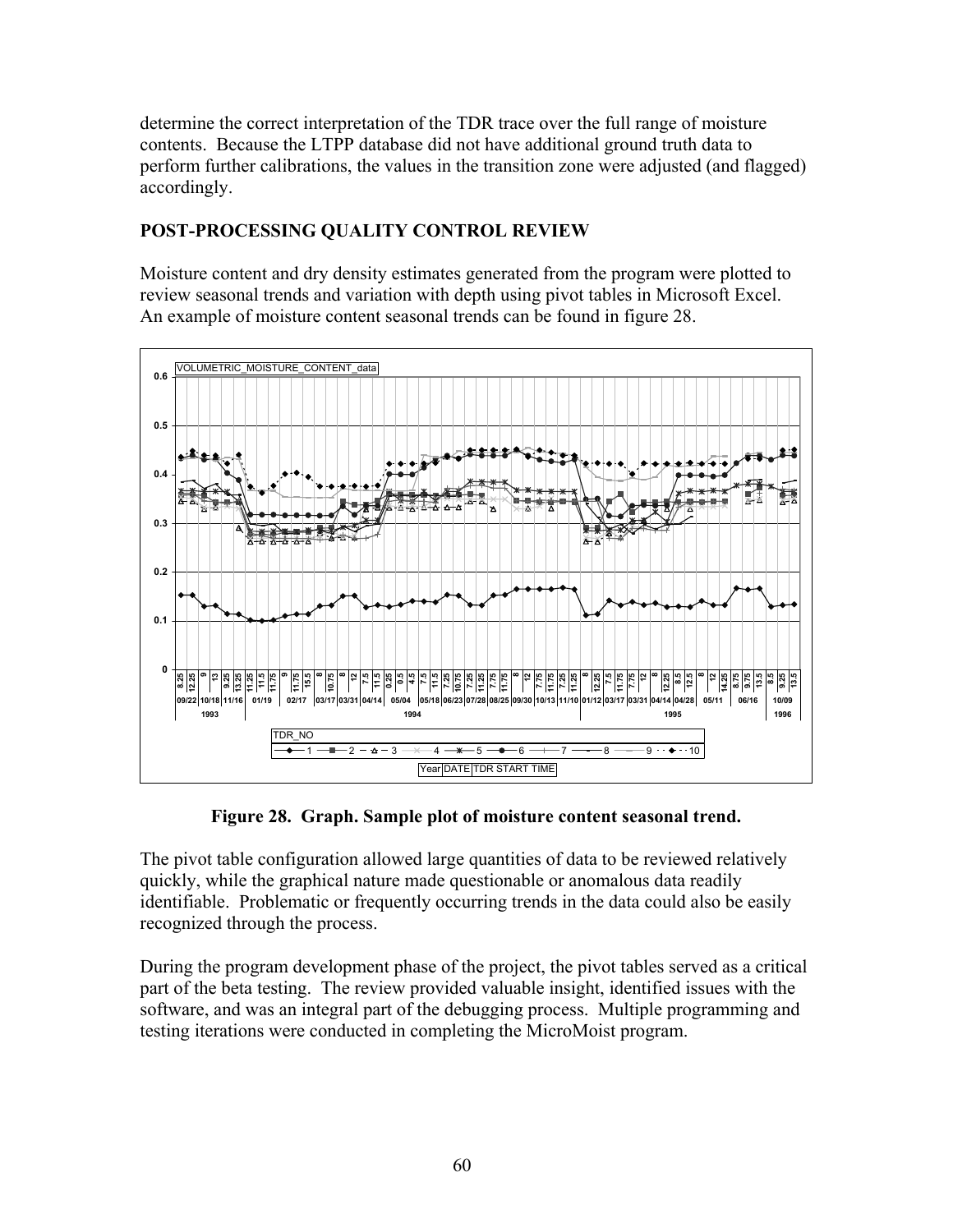The pivot tables were also used after MicroMoist was finalized to perform a 100 percent review on all computed moisture content and dry density estimates. Outliers and anomalous data identified were manually flagged in the final data submittal to FHWA.

The QC measures incorporated into the program and the post-processing reviews were designed as a supplement to the LTPP database QC checks. Coupling the LTPP checks with the reviews conducted by the analysis team, the data provided to FHWA for inclusion into the LTPP database underwent a very rigorous QC process.

## **ESTIMATE OF ERROR**

Unlike an empirical approach, which provides an error of estimate based on the fit of the regression equation, the micromechanics approach provides no such comparison. The micromechanics model is solved through an iterative process, which closes on a solution with an error of less than one percent. This, however, does not give a realistic error estimate on the resultant moisture content and dry density because there are multiple steps involved in the computation process (i.e., TLE and micromechanics model).

The best estimate of error for this type of approach is achieved by comparing the computed moisture content solutions to those obtained from both the laboratory and field moisture tests. This was described in chapter 3 as part of the validation discussion. Data from Klemunes' work with TDR data in soils from SMP sites were considered from laboratory tests. The field moisture tests used in this validation were obtained during a forensic analysis of LTPP-SMP test section 091803. The differences between the micromechanics solution and the laboratory tests are shown in figure 10, while those from the field tests are shown in figure 12.

For most of the test results, the differences were less than five percent, with one set of test results indicating a difference of 10 percent. Based on this information, a conservative estimate of the possible error in the computations of the micromechanics approach is approximately 10 percent.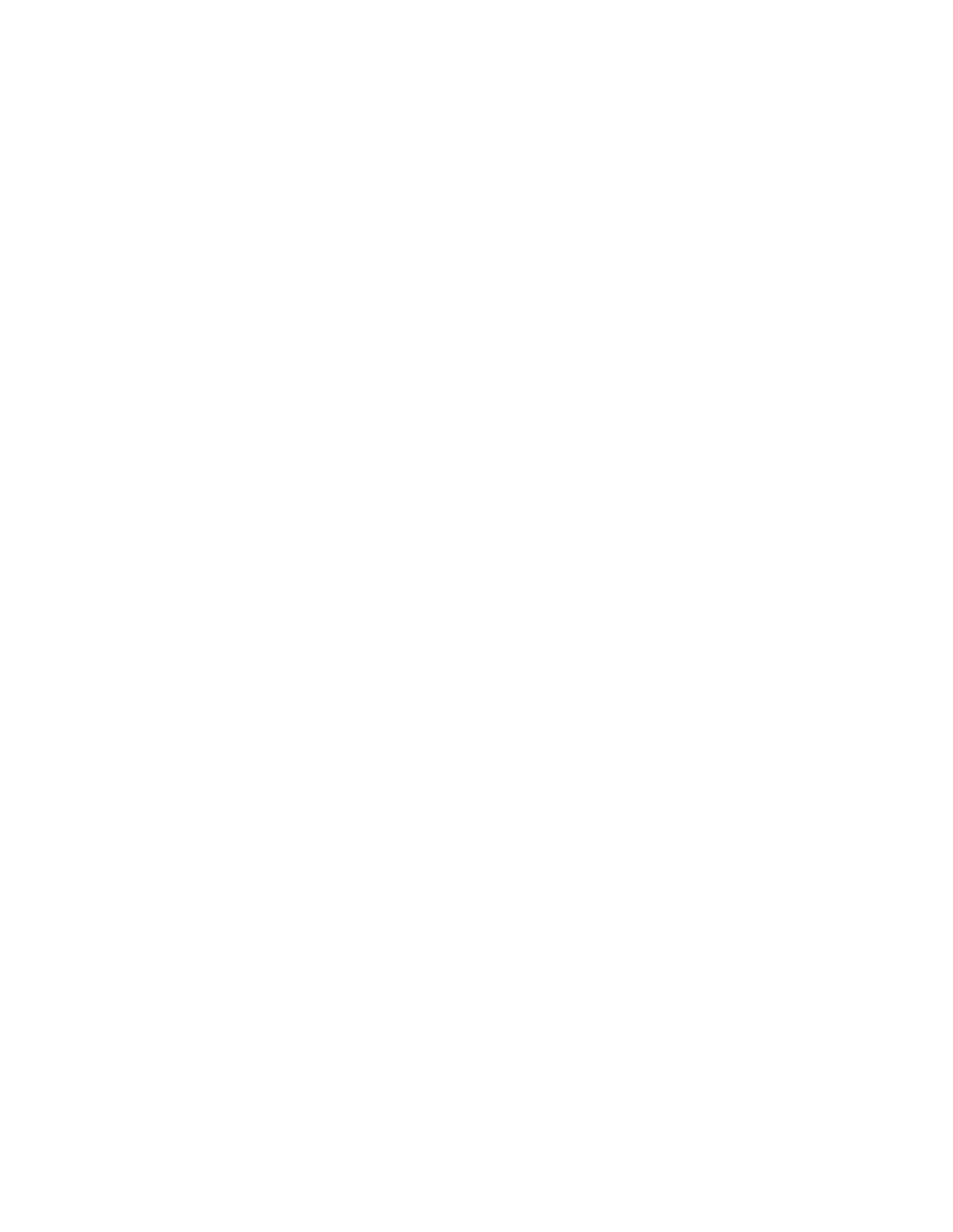# **CHAPTER 6. LTPP DATABASE DELIVERY**

This chapter provides details on the data delivered for upload into the LTPP IMS database. Two tables were developed specifically to store data from this study: SMP\_TDR\_CALIBRATE and SMP\_TDR\_MOISTURE.

| Field                                | Comment                                                                                                                                                                                                                                                                                                                                                                                                                                     |
|--------------------------------------|---------------------------------------------------------------------------------------------------------------------------------------------------------------------------------------------------------------------------------------------------------------------------------------------------------------------------------------------------------------------------------------------------------------------------------------------|
| <b>STATE CODE</b>                    | Numerical code for State or Province.                                                                                                                                                                                                                                                                                                                                                                                                       |
| <b>SHRP ID</b>                       | Test section identification number assigned by LTPP.                                                                                                                                                                                                                                                                                                                                                                                        |
| TDR NO                               | TDR sensor number.                                                                                                                                                                                                                                                                                                                                                                                                                          |
| <b>CAL DRY DENSITY</b>               | Retrieved from other LTPP tables or assumed.                                                                                                                                                                                                                                                                                                                                                                                                |
| SOURCE DRY DENSITY T<br><b>DR</b>    | Code indicating source of CAL DRY DENSITY.<br>1-SMP installation report<br>2-SMP installation report - I07 form<br>3-SMP installation report - S04 form<br>4-SMP installation report - I05 form<br>5-IMS table TST ISD MOIST<br>6-IMS table TST SS08<br>7-IMS table INV SUBGRADE<br>8-From Appendix C of "Analysis of Time Domain<br>Reflectometry Data From LTPP Seasonal Monitoring<br>Program Test Sections-Final Report" FHWA-RD-99-115 |
| CAL DRY DENSITY<br>ADJUSTMENT METHOD | Code indicating type of adjustment made to<br>CAL DRY DENSITY.<br>1-Adjustment based on vertical variation<br>2-Adjustment based on vertical variation and air volume                                                                                                                                                                                                                                                                       |
| CAL VOLUMETRIC<br>MOISTURE CONTENT   | Measured VMC from samples taken during installation.                                                                                                                                                                                                                                                                                                                                                                                        |
| CAL SOIL DIELECTRIC                  | Dielectric constant estimated from manual TDR trace taken at<br>installation (from SMP Installation Report).                                                                                                                                                                                                                                                                                                                                |
| CAL DIELECTRIC<br><b>SOLIDS</b>      | Computed using measured VMC and TDR trace taken during<br>installation. This is used to calibrate the micromechanics<br>equation to the specific TDR sensor for subsequent VMC<br>computations.                                                                                                                                                                                                                                             |
| CAL DIELECTRIC<br><b>WATER</b>       | Computed using measured VMC and TDR trace taken during<br>installation. This is used to calibrate the micromechanics<br>equation to the specific TDR sensor for subsequent VMC<br>computations.                                                                                                                                                                                                                                             |
| CAL DIELECTRIC AIR                   | Computed using measured VMC and TDR trace taken during<br>installation. This is used to calibrate the micromechanics<br>equation to the specific TDR sensor for subsequent VMC<br>computations.                                                                                                                                                                                                                                             |
| CAL SPECIFIC GRAVITY                 | Computed using dry density and TDR trace taken during<br>installation. This is used to calibrate the micromechanics<br>equation to the specific TDR sensor for subsequent density<br>computations.                                                                                                                                                                                                                                          |

# **Table 21. Description of SMP\_TDR\_CALIBRATE table for the LTPP IMS Database.**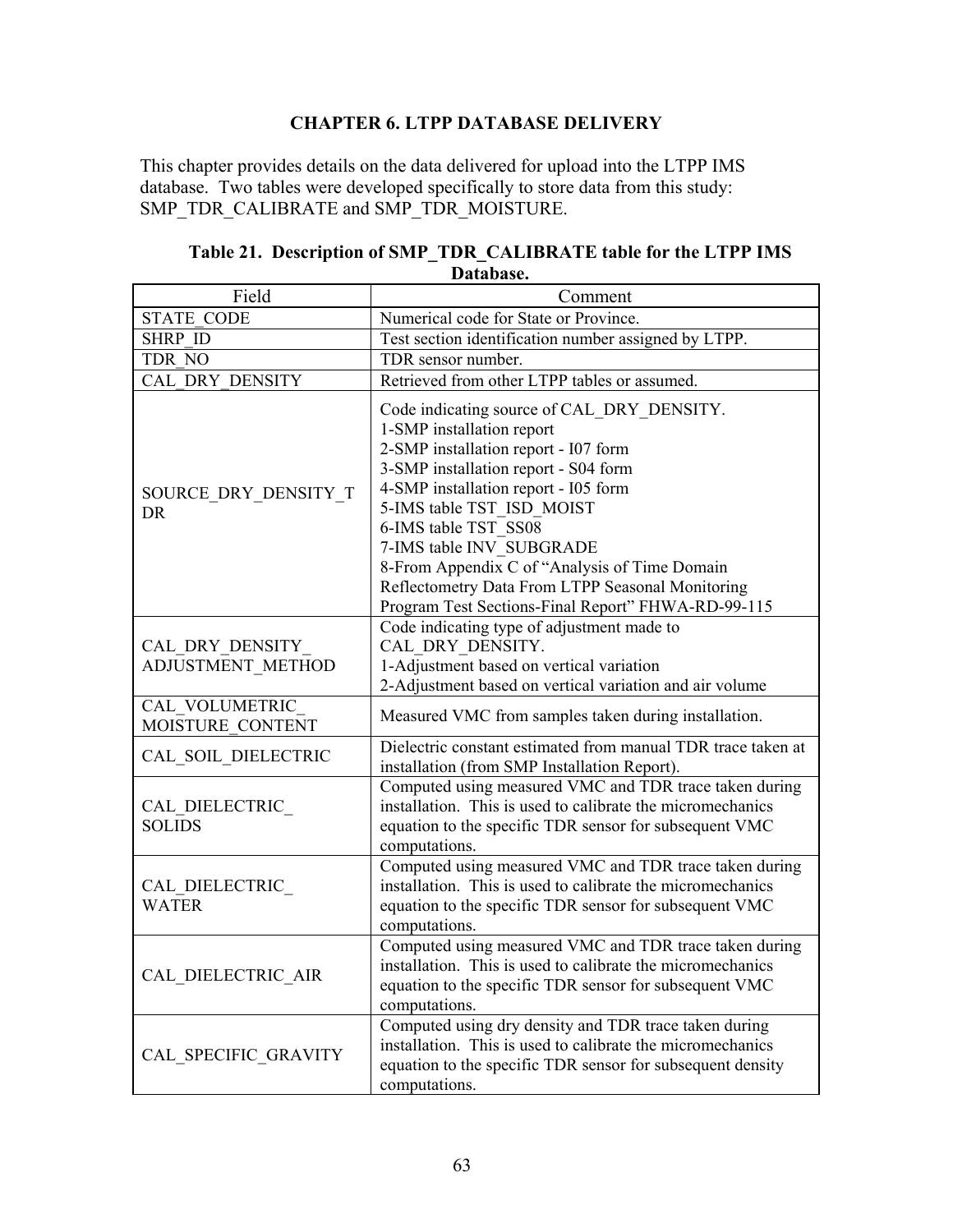The SMP\_TDR\_MOISTURE table contains dielectric constant, moisture, conductivity, and reflectivity data estimated from automated TDR traces. A description of each field can be found in table 22.

| Field                                  | Comment                                                                                                                                                                                                                                                                                                                                                                 |
|----------------------------------------|-------------------------------------------------------------------------------------------------------------------------------------------------------------------------------------------------------------------------------------------------------------------------------------------------------------------------------------------------------------------------|
| <b>STATE CODE</b>                      | Numerical code for State or Province.                                                                                                                                                                                                                                                                                                                                   |
| <b>SHRP ID</b>                         | Test section identification number assigned by LTPP.                                                                                                                                                                                                                                                                                                                    |
| <b>SMP DATE</b>                        | Date TDR trace was obtained.                                                                                                                                                                                                                                                                                                                                            |
| <b>TDR TIME</b>                        | Time TDR trace was obtained.                                                                                                                                                                                                                                                                                                                                            |
| TDR NO                                 | TDR sensor number.                                                                                                                                                                                                                                                                                                                                                      |
| TLE_BEGIN                              | Starting point of interval on TDR trace captured for use in the<br>Transmission Line Equation.                                                                                                                                                                                                                                                                          |
| TLE END                                | Ending point of interval on TDR trace captured for use in the<br>Transmission Line Equation.                                                                                                                                                                                                                                                                            |
| SOIL DIELECTRIC                        | Dielectric constant estimated from TDR trace (from<br>SMP TDR AUTO).                                                                                                                                                                                                                                                                                                    |
| SOIL CONDUCTIVITY                      | Conductivity estimated from TDR trace (from<br>SMP TDR AUTO).                                                                                                                                                                                                                                                                                                           |
| <b>SOIL REFLECTIVITY</b>               | Reflectivity estimated from TDR trace (from<br>SMP TDR AUTO).                                                                                                                                                                                                                                                                                                           |
| DRY DENSITY                            | Dry density estimated from SOIL DIELECTRIC and calibrated<br>micromechanics equation.                                                                                                                                                                                                                                                                                   |
| VOLUMETRIC<br>MOISTURE CONTENT         | VMC estimated from SOIL DIELECTRIC and calibrated<br>micromechanics equation.                                                                                                                                                                                                                                                                                           |
| <b>GRAVIMETRIC</b><br>MOISTURE CONTENT | GMC estimated from VMC and DRY DENSITY.                                                                                                                                                                                                                                                                                                                                 |
| TDR COMPUTATION<br><b>COMMENT CODE</b> | Codes to describe traces that could not be interpreted.<br>1-TDR trace uninterpretable due to lack of negative slope<br>2-Questionable data due to low dry density value<br>3-Calibration data from installation activities are unavailable<br>4-Outlier data based on time series analysis<br>5-Volumetric moisture content was in transition zone and was<br>adjusted |

**Table 22. Description of SMP\_TDR\_MOISTURE table for the LTPP IMS Database.**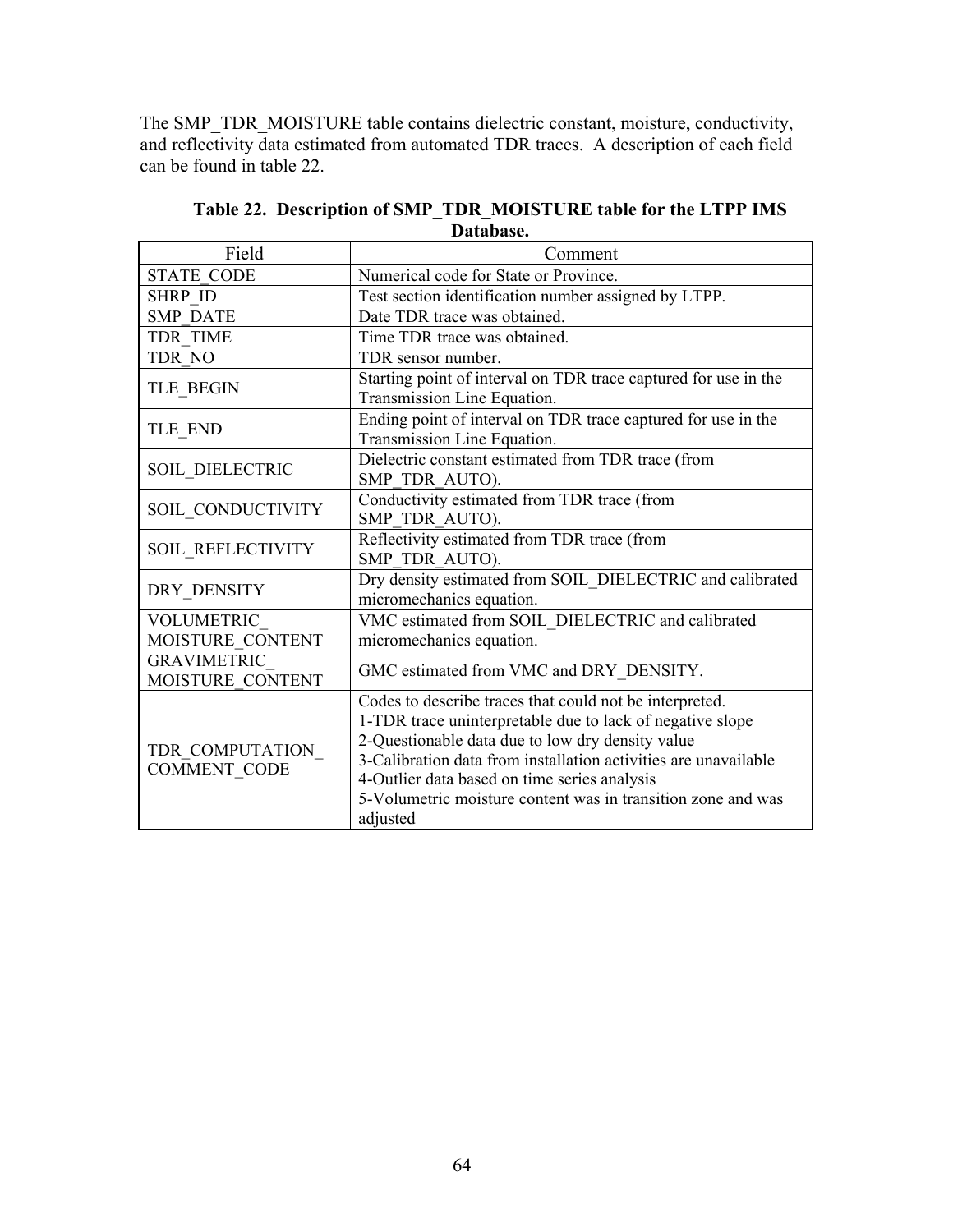## **CHAPTER 7. DATA OBSERVATIONS**

As discussed in previous parts of this report, TDR trace data as well as computed parameters developed under this project were thoroughly reviewed. Observations discovered during the project are described in this chapter.

## **COMPARISON BETWEEN NEW AND EXISTING DATA**

Limited comparisons were made between data computed using the TLE micromechanics method and the moisture estimates computed previously using the apparent length method. A series of comparisons (discussed in chapter 3 of this report) were performed to validate the new procedure.

Additional comparisons were made during the development phase to ensure that the MicroMoist program was working properly. In many cases, the same trends show up for both computational processes and the resultant estimates are very similar. However, in some cases, significant differences are present, typically in higher moisture content settings. In these situations, the TLE/micromechanics method results in a moisture content that is closer to the in situ moisture content (acquired during equipment installation) as compared with the apparent length method. This is expected because the micromechanics model was calibrated to the in situ moisture content at each site/layer.

As an example, results for LTPP section 063042 from the apparent length approach and the TLE/micromechanics method can be found in figures 29 and 30, respectively. Also included in the figures are the in situ VMC obtained during equipment installation. As can be seen in figure 29, VMC from the apparent length approach ranged from 35 to 55 percent (with the majority of values falling between 35 and 39 percent). For some of the TDR sensors, the predictions are drastically higher than the measured in situ moisture content. The results from the TLE/micromechanics method shown in figure 30 correlate more closely with the measured in situ moisture content trends.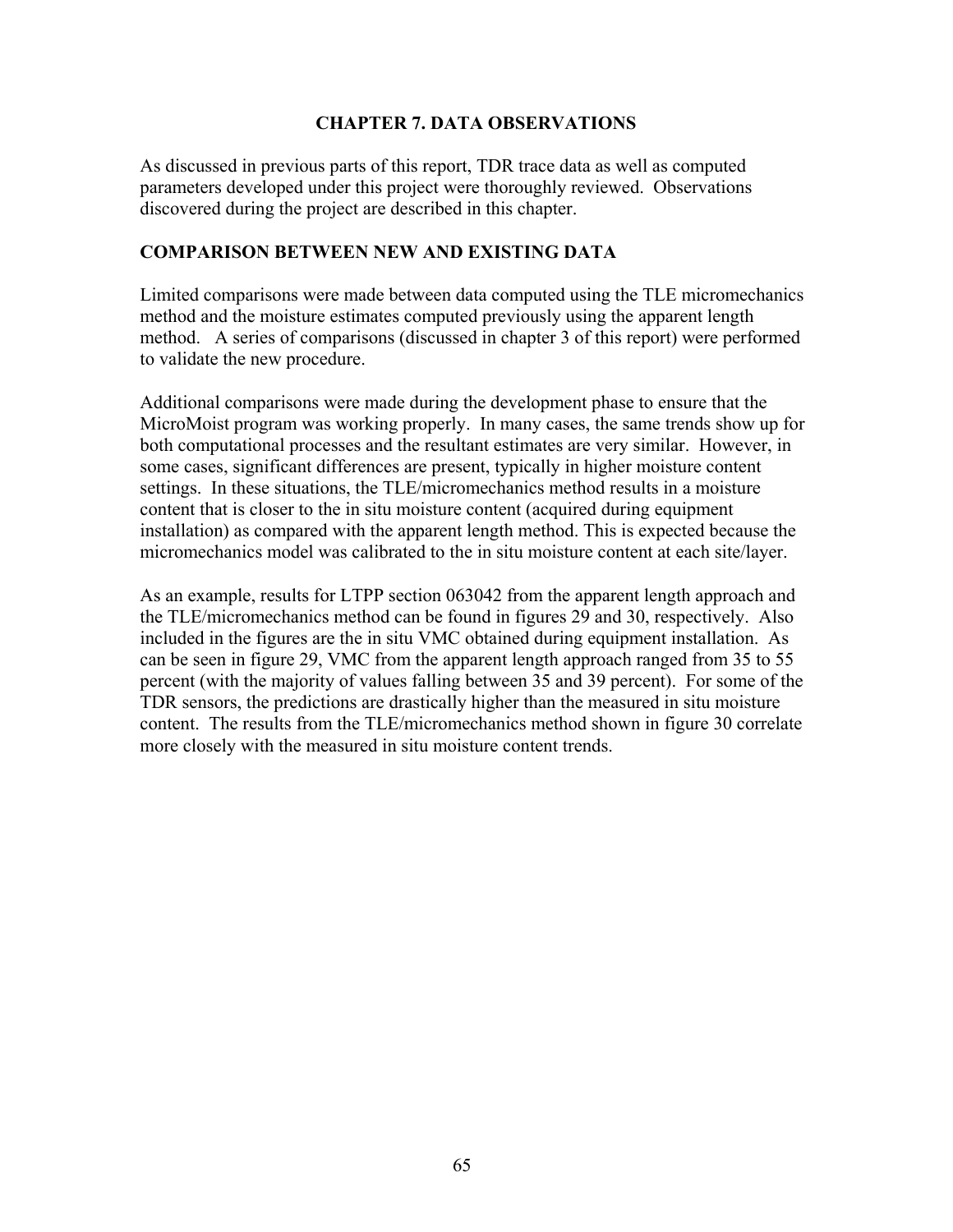

**Figure 29. Graph. Results from the apparent length approach for LTPP section 063042.**



**Figure 30. Graph. Results from the TLE micromechanics method for LTPP section 063042.**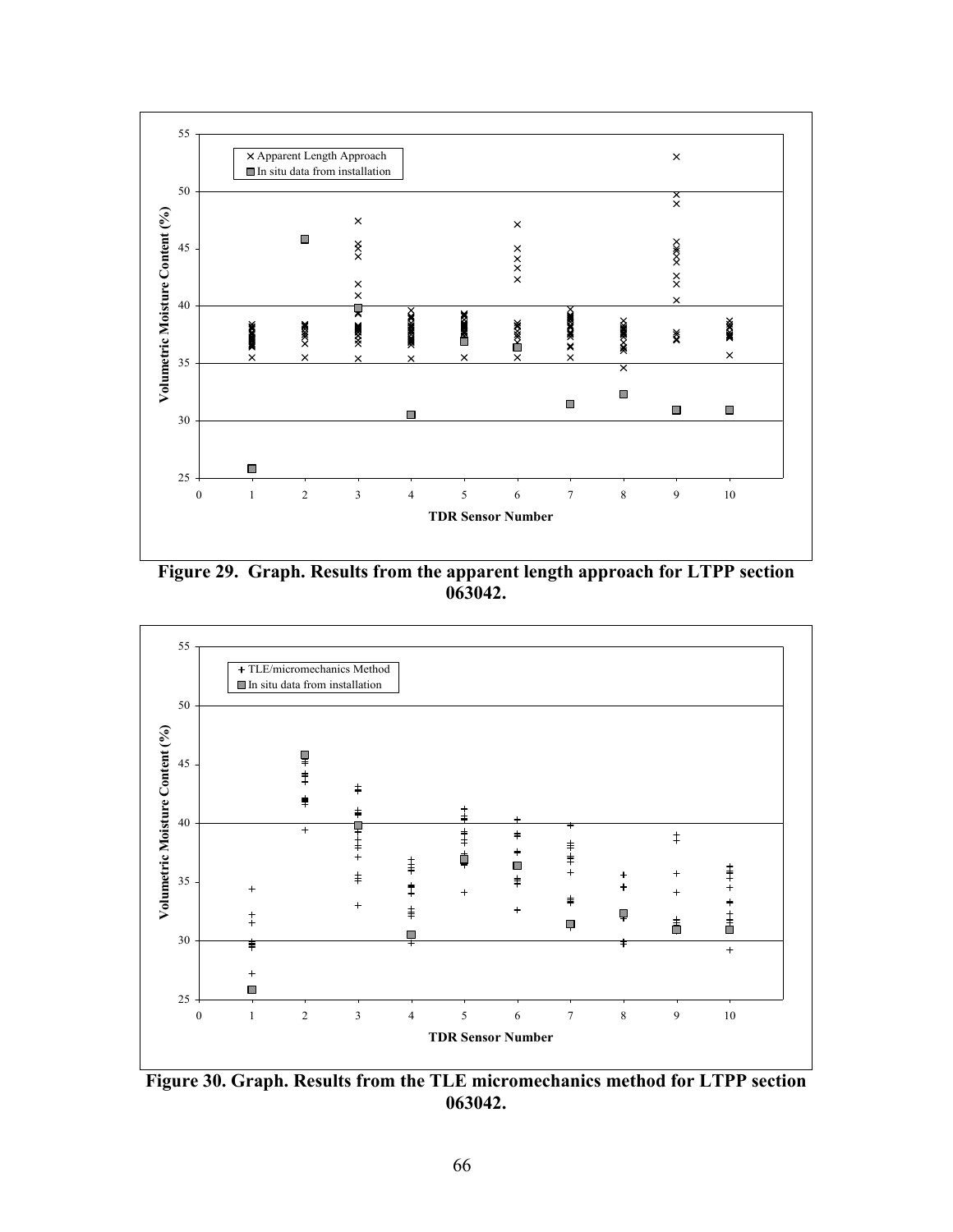Figures 31 and 32 provide similar information for LTPP site 313018. The data for both computational processes range from 5 to 22 percent with similar distributions.



**Figure 31. Graph. Results from the apparent length approach for LTPP section 313018.**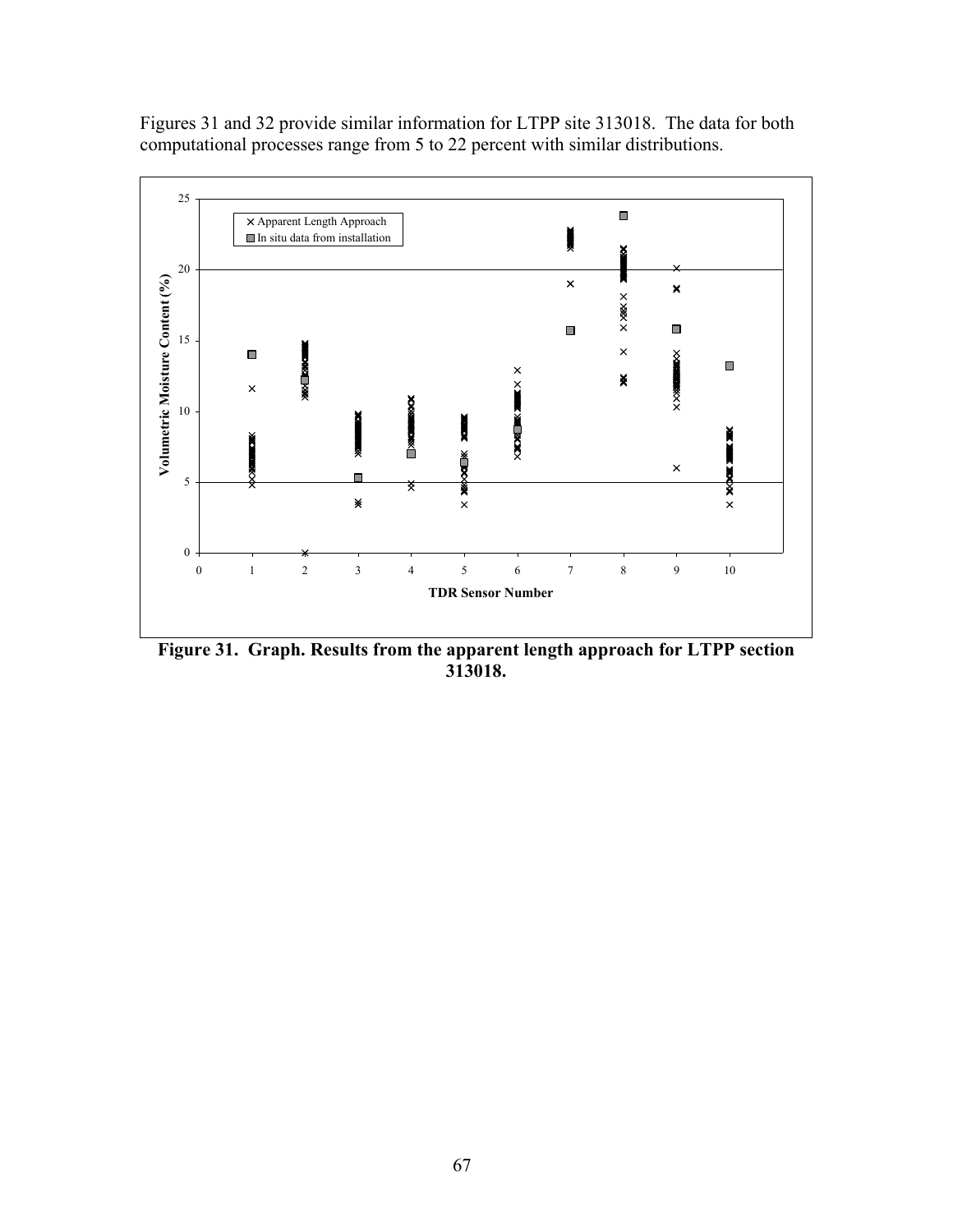

**Figure 32. Graph. Results from the TLE micromechanics method for LTPP section 313018.** 

Differences between the two approaches are generally site specific and largely dependent on the measured in situ data. The TLE/micromechanics method is calibrated to the measured data and, therefore, yields estimates that are closer to the measured data as compared with the apparent length approach. The apparent length approach is a general empirical regression model that can vary significantly from ground truth data under certain circumstances.

# **FROST EFFECTS**

Limited frost effects show up in the new data. In general, there is an expectation that the VMC values will decrease as the moisture in the ground freezes in both the wet and dry freeze regions. This can be seen in the values computed for site 274040. Where there is a distinct reduction in the volumetric moisture values during the winter months of 1993- 1994, 1994-1995 and 1996-1997. There were no measurements recorded during the winter of 1996 at that location. It has been documented that frozen ground results in a TDR trace that does not have a negative slope between inflection points (i.e., an "open trace").  $^{(15)}$  These traces cannot be interpreted using the TLE/micromechanics method. Therefore, TDR traces flagged as uninterpretable during the winter months are indicative of frost effects.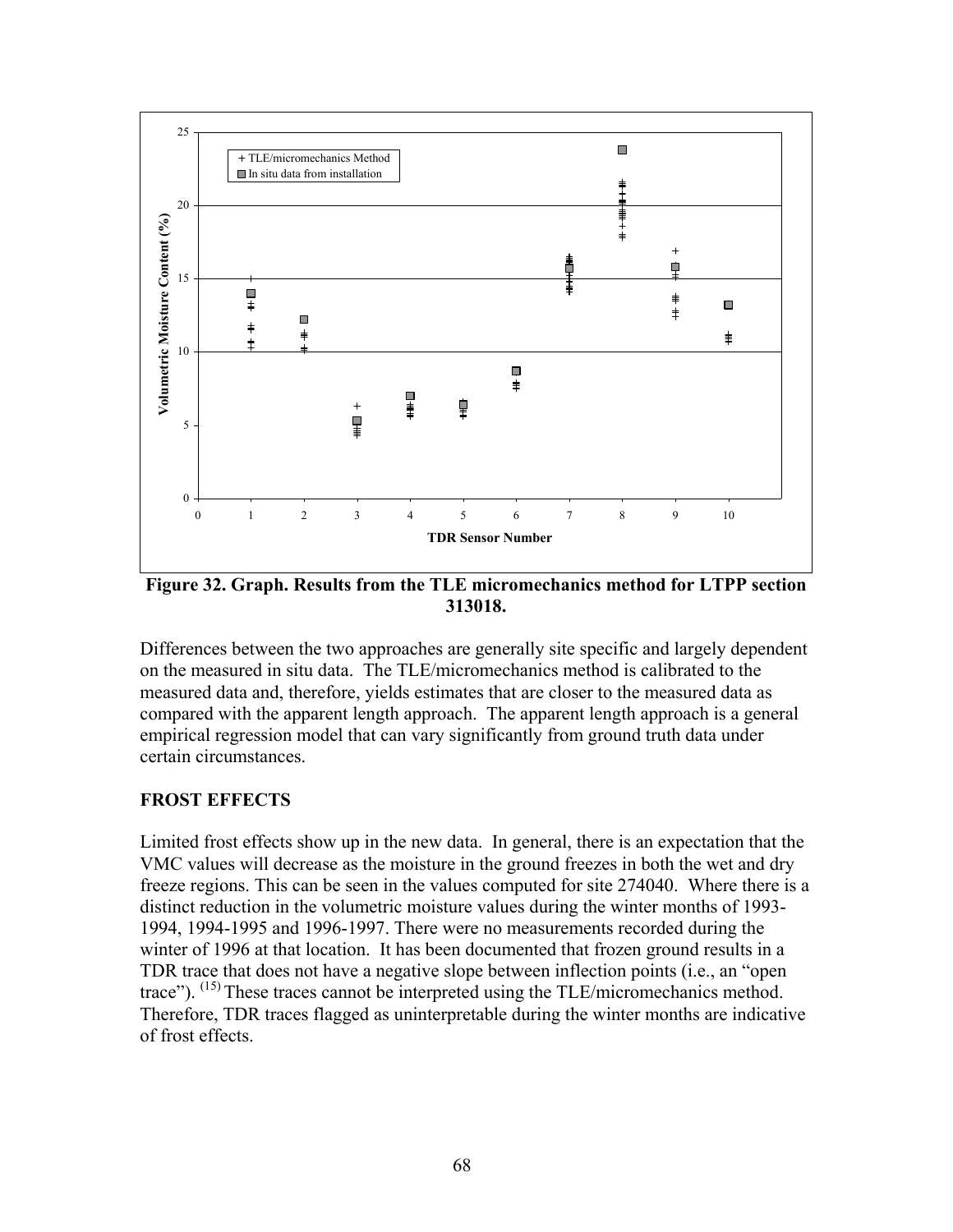# **SOURCES OF ERROR IN CALIBRATION DATA**

The ability to calibrate to measured in situ data is one of the key advantages of the TLE/micromechanics method. Computed parameter estimates are directly affected by measurement errors in the ground truth data.

The in situ information came from limited soil tests performed during equipment installation. At that time, the apparent length approach was the accepted method for interpreting TDR traces to determine moisture estimates and was independent of the ground truth data. The soil was tested for in situ moisture content for general background information regarding the installation, not for calibration of moisture estimate algorithms. The procedure established for collection of the in situ moisture consisted of heating samples in an open pan over a propane stove in the field. The in situ dry density values were determined for each soil type based on a one point proctor test. Both of these tests have errors associated with them that directly affect soil parameters developed in this study.

A very likely source of error associated with moisture content testing in the field is soil loss due to either exploding aggregate (caused by rapid heating) or loss of fines (blown away during heating and stirring). Loss of soil during the drying process will produce moisture content results that can be up to five percent higher than the actual moisture content.

The dry density values used to calibrate the MicroMoist program often came from the one point proctor test performed on the soil samples taken during installation (when available). While the results from the one point proctor test provide reasonably accurate estimates of in situ densities, the findings are derived from disturbed samples, which can be another source of error. For some sites, dry density values reported were extremely high and not physically possible as they would result in a negative percentage of air voids. These cases were discussed in chapter 4 along with details on an adjustment procedure used to mitigate the problem. However, no correction was made for densities that were relatively low. These results were likely from deeper depths, where standard proctor densities would likely have provided more reasonable density values.

Future endeavors utilizing TDR equipment to monitor in situ conditions should focus on obtaining more accurate ground truth moisture and density data for use in the calibration of the TLE/micromechanics method. As such, soil from each layer should be sampled from a second hole and taken to the laboratory for testing. The moisture content could then be determined using a standard moisture test. The density could be estimated for each layer from a standard proctor test based on the moisture content established for each layer. For the deeper layers the density used may be 90 to 95 percent of the standard proctor density, assuming the in situ densities were below the influence area of the normal construction process. The ideal approach would be to dig test pits and perform nuclear density tests on each layer as it is excavated. However, the costs of this approach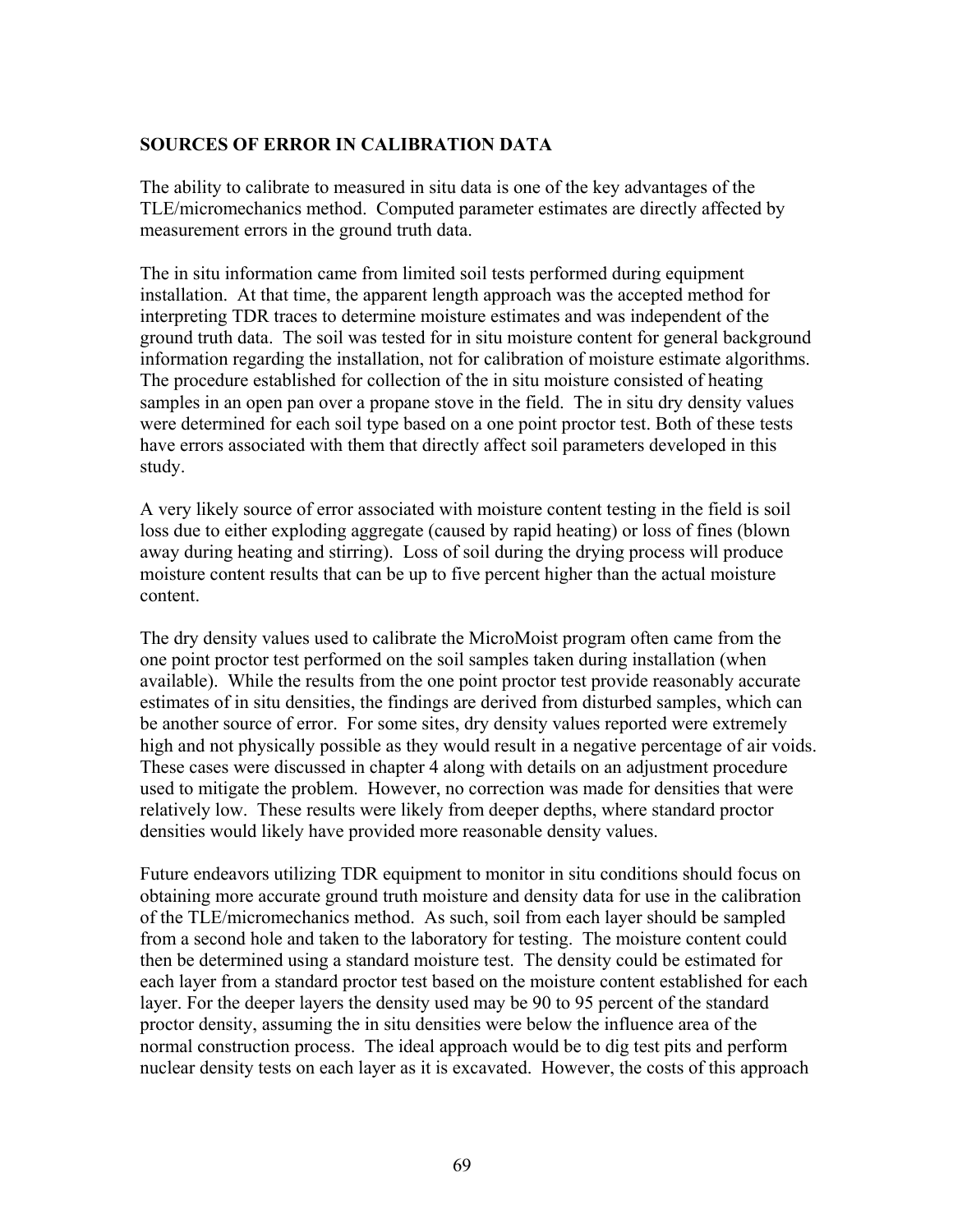may be prohibitive and could require placement of the TDR probes in the shoulder next to the traveled lane.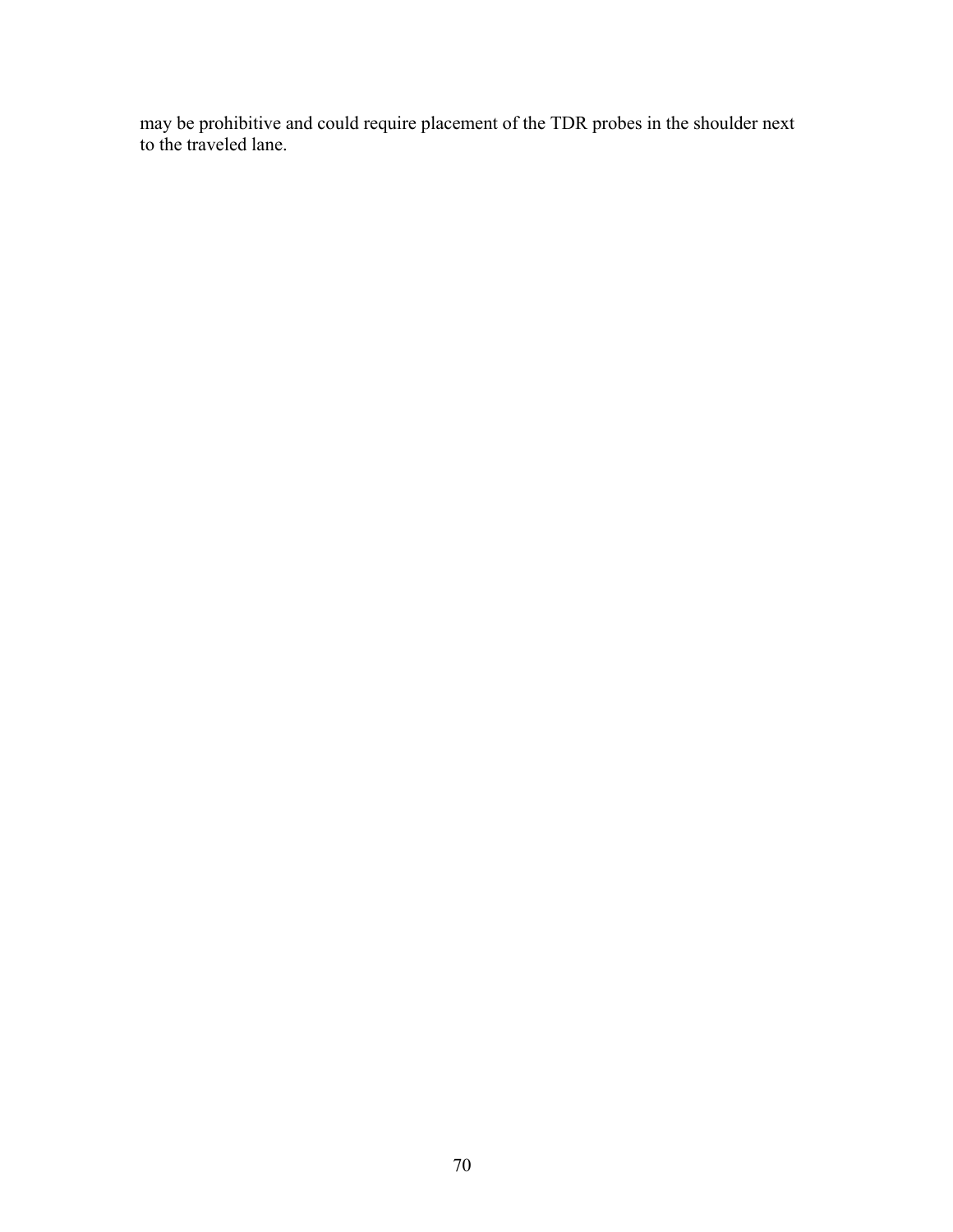## **CHAPTER 8. RECOMMENDATIONS FOR FUTURE RESEARCH**

This section provides recommendations on future research needed to improve and/or further the TLE/micromechanics approach to estimating soil parameters. These recommendations would provide complete validation of the process and improve the overall accuracy while reducing variability in the estimates.

# **INVESTIGATE THE EFFECTS OF SOIL SUCTION ON THE COMPOSITE DIELECTRIC CONSTANT**

As discussed in chapter 5 of this report, a shift was observed in the relationship between composite dielectric constant and VMC. This shift typically occurred at dielectric constant values below five. Upon investigation, the research team believed that this phenomenon was caused by soil suction influences. However, the data needed to fully examine this issue is not currently available.

It is recommended that additional research be conducted to more fully investigate the effects of soil suction on the composite dielectric constant as it is used to compute moisture content using the micromechanics models used in this project. This would require laboratory evaluation of TDR traces in soils at different stages of the soil water characteristic curve.

# **INVESTIGATE THE USE OF CONDUCTIVITY AND REFLECTIVITY**

As a result of this project, conductivity, reflectivity, and dielectric constant were computed and reported. Only the dielectric constant was used for estimating the VMC and dry density on this project. In some cases this seemed to lead to unrealistic values for the dielectric constant relative to the moisture content. While the resulting moisture content values were reasonable as compared to the ground truth calibration moisture content, the composite dielectric constant was very low relative to the moisture content estimate. It is likely that the soil reflectivity and conductivity information obtained from TDR traces would account for these anomalous data. It is recommended that further research in this area be conducted to fully document the relationship of all components of the TDR trace on soil parameters.

# **INVESTIGATE REPEATABILITY OF TDR TRACES**

This project did not address the relative accuracy, variability, or repeatability of the computation process. Because the project dealt with existing data, there was no option available to obtain better information on the relative accuracy of the procedure other than to provide basic estimates from observations.

It is recommended that future research be conducted to investigate the accuracy and repeatability of the micromechanics-based procedure used on this project. The relative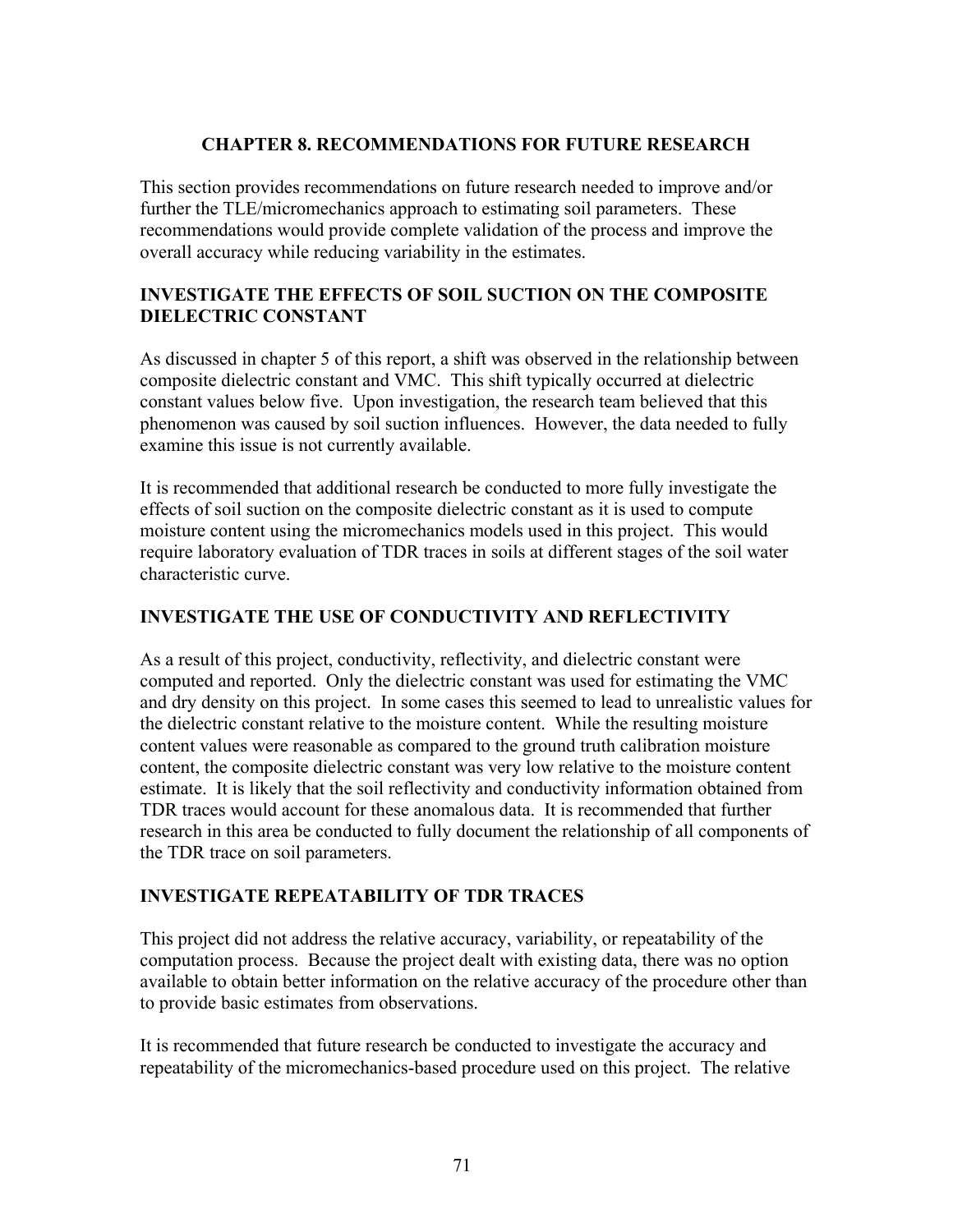accuracy of the procedure was tested against the existing data from the site installations, as well as the data from Klemune's thesis data.  $(5)$ 

It is also recommended that more in situ information be collected and utilized to quantify the repeatability of the models. One such source of information would be from additional soil samples collected at the end of the TDR data collection sequence. This information could be used to compare estimates from the last TDR trace to ground truth data at a point in time other than during installation. In addition, it is recommended that repeated TDR traces be taken to determine the resultant variation in soil parameter estimates.

# **SENSITIVITY OF MICROMOIST PROGRAM OUTPUT TO VARIATION IN INPUT VALUES**

The data needed to fully evaluate and document the sensitivity of the MicroMoist program were not available for this study. This would require a series of laboratory tests where moisture content and/or dry density is changed using a constant soil sample. The TDR traces from multiple conditions over a range of soil types and conditions could be used to fully document sensitivity. This information could also be compared to ground truth values derived from moisture content and dry density laboratory testing.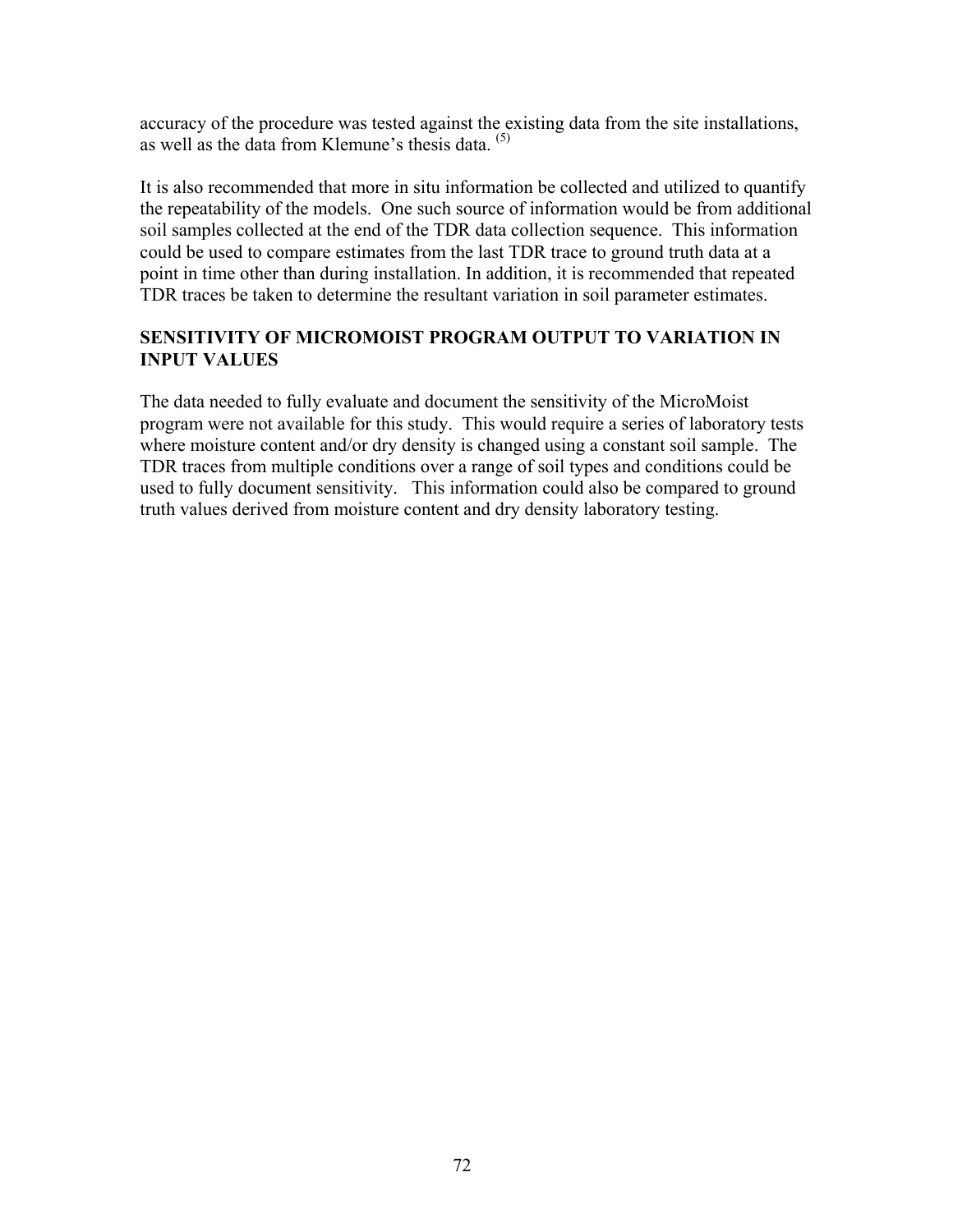#### **CHAPTER 9. SUMMARY AND CONCLUSIONS**

TDR traces have been used to estimate the subsurface moisture content for unbound layers in pavement structures. In particular, the moisture content of the various roadway sublayers at SMP test sections were monitored with TDR instrumentation because it is relatively fast and accurate and provides a nondestructive in situ measurement. The TDR waveforms, however, do not provide moisture content estimates directly. In situ conditions of interest must be derived from the TDR waveforms and are largely dependent on the methodology used. However, it is clear that interpretation of electrically induced reflectometry depends not only on the material dielectric constant but also the reflectance and conductance attributes.

Moisture parameters had been estimated from TDR traces in the LTPP database previously, but significant quantities of TDR data have been collected since the completion of the original study. Therefore, one objective of this current study was to develop soil parameter estimates from TDR waveforms not previously analyzed. An additional objective was to investigate new methodologies or improvements to existing processes for interpreting TDR waveforms.

Based on the investigation conducted in phase 1 of the study, a new approach utilizing TLEs to compute dielectric constants from the TDR waveform and micromechanic models to estimate moisture and density parameters was proposed. This approach was approved by FHWA and was used to interpret 274,000 automated TDR traces in the LTPP database.

This new approach for calculation of the VMC consists of four steps:

- *Step 1*: Calculate the dielectric constant, conductivity, and reflectivity from the TDR trace using the TLE.
	- The TLE uses the shape of the trace to provide a more complete estimate of the dielectric constant.
	- The solution method is the SID, which can minimize the error between the actual measurement and the calculated measurement.
- *Step 2:* Given the moisture content and density data from the installation reports, along with the parameters calculated at step 1, backcalculate the permittivity of the solids and calibrate the micromechanics volumetric water model
	- This backcalculation is based on a theory of dielectric properties of composite materials from the micromechanics and self consistent scheme as follows:

$$
\frac{\gamma_d}{G_s\gamma_w} \frac{\varepsilon_1 - \varepsilon}{\varepsilon_1 + 2\varepsilon} + \theta \frac{\varepsilon_2 - \varepsilon}{\varepsilon_2 + 2\varepsilon} + \left(1 - \frac{\gamma_d}{G_s\gamma_w} - \theta\right) \frac{\varepsilon_3 - \varepsilon}{\varepsilon_3 + 2\varepsilon} = 0
$$
\n(50)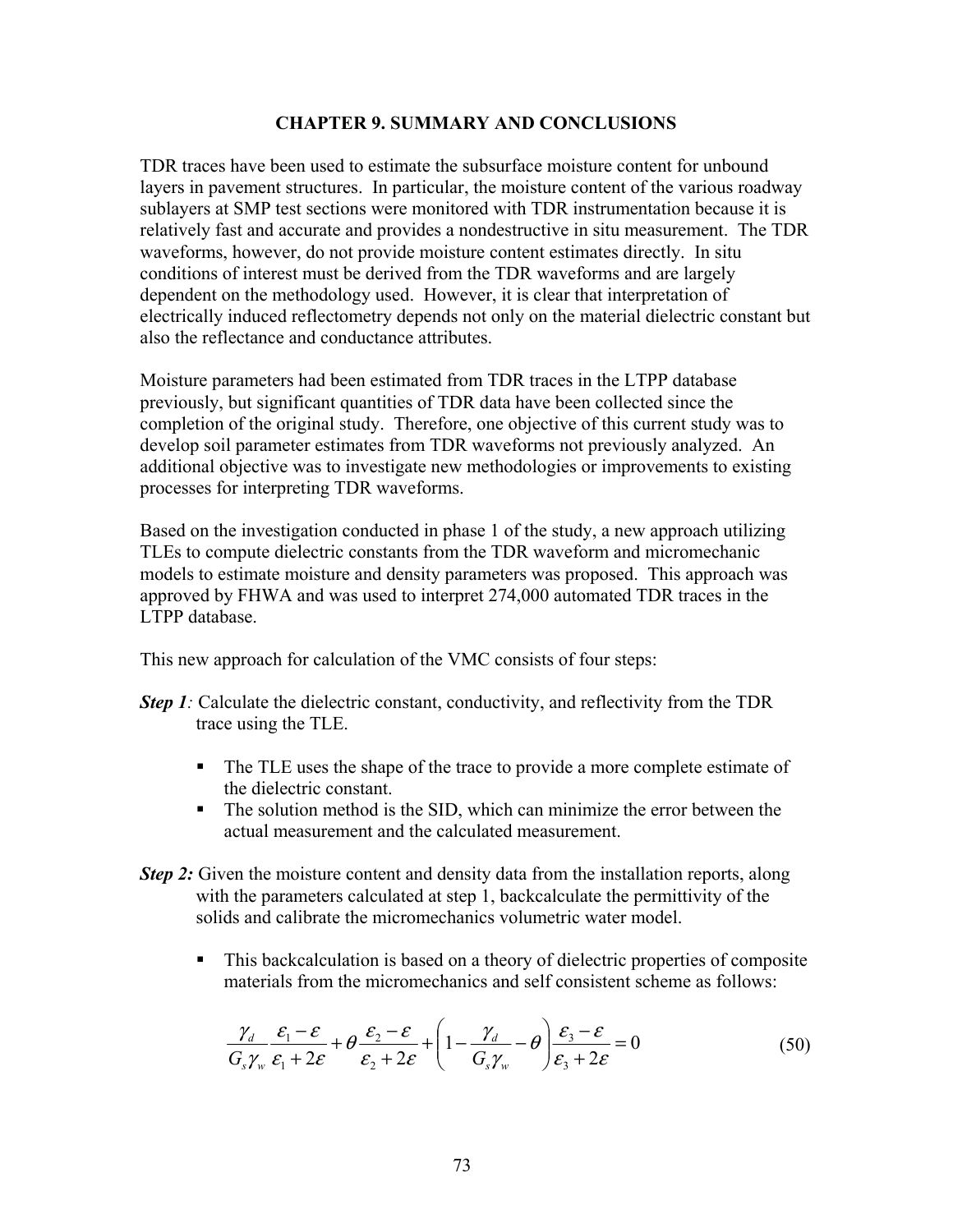- The dielectric constant of soil and water  $(\varepsilon_1, \varepsilon_2)$  and specific gravity of soil  $(G<sub>s</sub>)$  are calibrated, based on the in situ information obtained during equipment installation, using the SID approach.
- *Step 3*: Given the calibrated micromechanics volumetric water model, forward calculate the volumetric water content and the dry density of the soil for other times and seasons based on the TDR traces and the associated dielectric constant.
	- The self-consistent model was used together with the calibration constants  $\varepsilon_1$ ,  $\varepsilon_2$ , and  $G_s$  to calculate soil dry density ( $\chi_0$ ) and VMC ( $\theta$ ).
	- Systematic error was removed through consideration of the effect of individual constituent soil dielectrics.
- *Step 4:* Compute the gravimetric moisture content using the VMC and dry density from step 3.

The TLE method used to determine dielectric constant is able to consider the soil conductivity and reflectivity influence on the dielectric value. Additionally, the micromechanics models are calibrated to site-specific conditions and equipment using ground truth measured data. These two processes work together to minimize systematic errors in the resulting moisture and density estimates.

An evaluation of the new approach was conducted by comparing moisture estimates to measured values using data from SMP Installation Reports, Klemunes' thesis, and LTPP forensic studies. The estimates were relatively accurate and were all within 10 percent of the measured values. The previous LTPP interpretation procedures did not have a mechanism for estimating dry density for the soils represented by the TDR trace, but the new method provides the capability of estimating dry density values from TDR measurements.

A key advantage to the new micromechanics-based procedure is that it incorporates the engineering properties associated with the TDR measurements, as well as the mechanical properties of the soils being measured. Beyond this, it makes use of the physical and electrical properties of the materials being measured.

In order to quickly and efficiently compute soil parameters for the large quantity of records in the LTPP database, a new program, LTPP MicroMoist, was developed. The program utilized many of the same graphical and visual features as the MOISTER program. The new program was designed to calculate all components of the soil parameters automatically. Logic and reasonableness checks were incorporated into the program to ensure anomalous data were manually reviewed and verified. Data not passing established checks were flagged as part of the process. The program was designed so that quality took precedence over the computation efficiency and ensured that the highest quality data were obtained in a practical manner.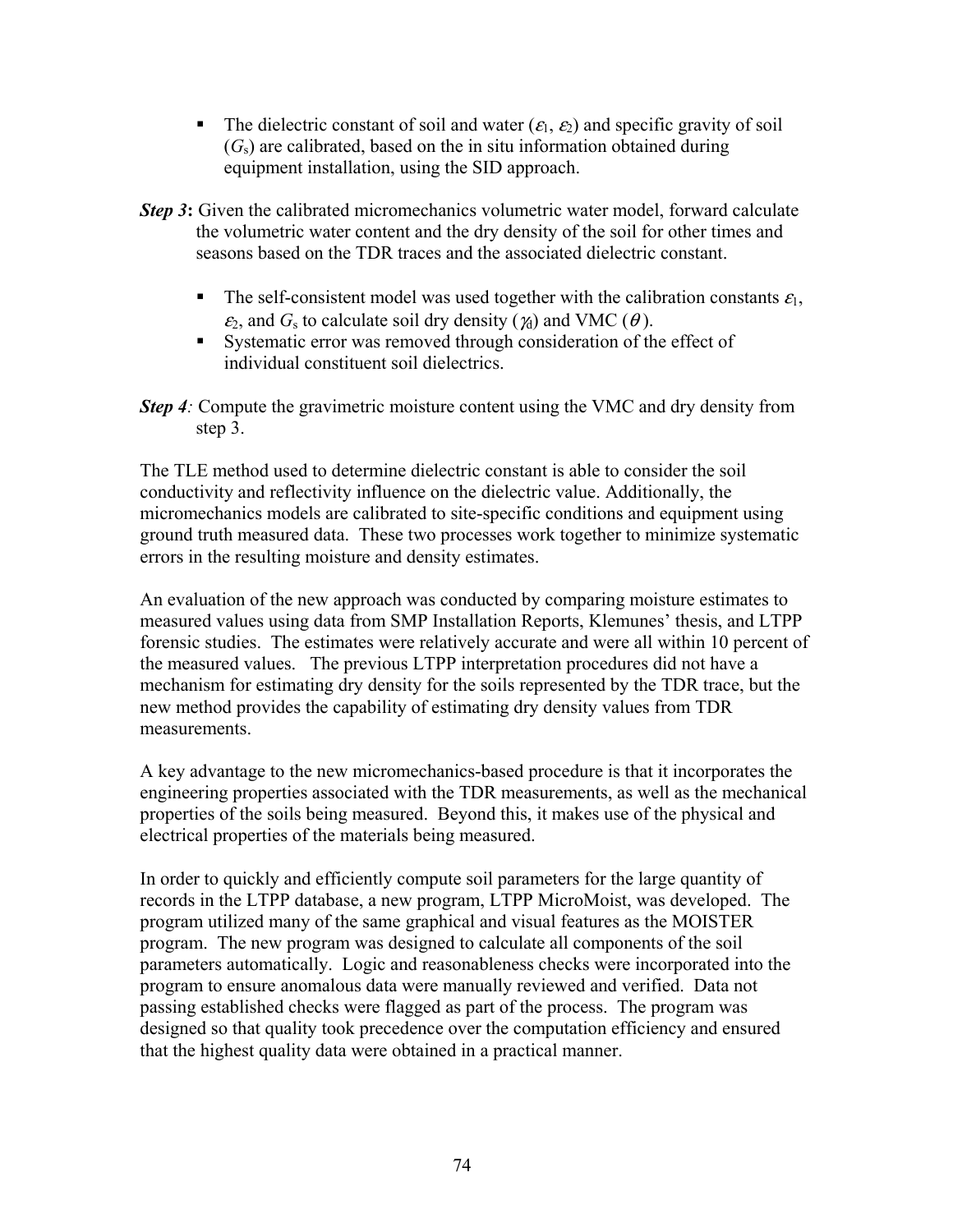External to the program, post-processing graphs were developed and used in beta testing and debugging of the program. These graphs were also used to perform a 100 percent review of the final set of computed parameters. Anomalous or outlier data were manually flagged in the dataset delivered to FHWA for inclusion into the database.

As a result of this study, approximately 274,000 automated TDR traces were analyzed. Some were not interpreted due to questionable TDR trace characteristics or questionable results. The vast majority of those not interpreted were from the five sites in New Jersey where ground truth moisture content data were unavailable.

The analysis team worked with FHWA contractors to deliver the data in the most efficient manner and provided table and field descriptions for their use. It is anticipated that the data will be available in the 2008 LTPP Standard Data Release.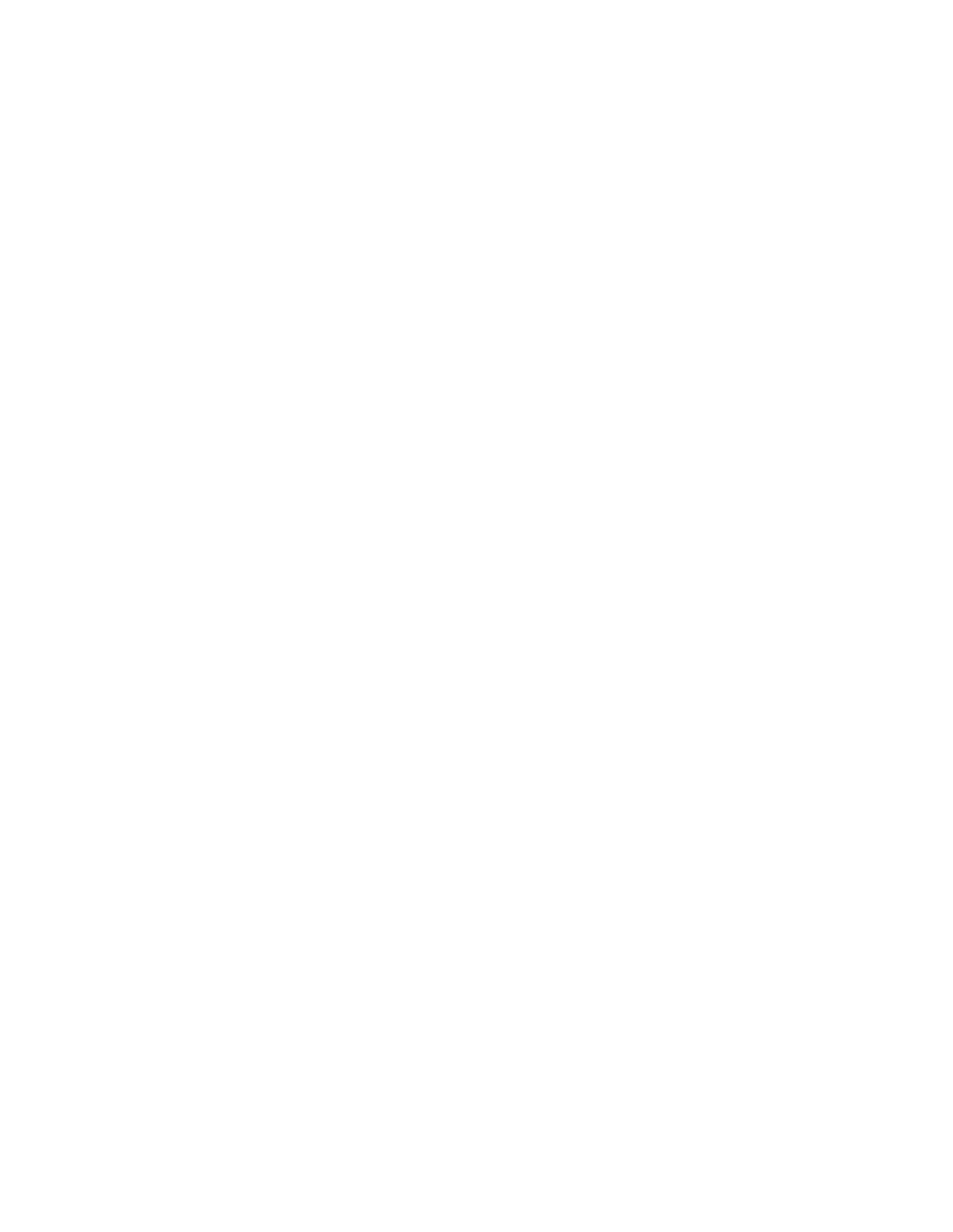#### **APPENDIX A. TRANSMISSION LINE EQUATION**

The new approach for calculating dielectric constant in this project utilizes the transmission line equation (TLE). The following describes the basic theories and concepts of electromagnetics and the TLE.

#### **MAXWELL'S EQUATIONS**

In the study of electromagnetics, the four vector quantities called electromagnetic fields, which are functions of space and time, are involved:  $(12)$ 

- $E =$  electric field strength (volts per meter,  $V/m$ )
- $D =$  electric flux density (coulombs per square meter,  $C/m^2$ )
- $H$  = magnetic field strengths (amperes per meter, Am/m)
- $B =$  magnetic flux density (webers per square meter, wb/m<sup>2</sup>)

The fundamental theory of electromagnetic fields is based on Maxwell's equations governing the fields *E*, *D*, *H*, and *B*:

$$
\nabla \times E = -\frac{\partial B}{\partial t} \tag{51}
$$

$$
\nabla \times H = J + \frac{\partial D}{\partial t} \tag{52}
$$

$$
\nabla \cdot B = 0 \tag{53}
$$

$$
\nabla \cdot D = \rho_V \tag{54}
$$

Where:

 $J =$  electric current density (Am/m<sup>2</sup>)  $\rho_{v}$  = electric charge density (C/m<sup>3</sup>)

*J* and  $\rho$ <sub>v</sub> are the sources generating the electromagnetic field. The equations express the physical laws governing the  $E$ ,  $D$ ,  $H$ , and  $B$  fields and the sources  $J$  and  $\rho$ <sub>v</sub> at every point in space and at all times.

In order to understand concepts of Maxwell's equations, some definitions and vector identities are described. The symbol  $\nabla$  in Maxwell's equations represents a vector partial-differentiation operator as following,

$$
\nabla = \hat{x}\frac{\partial}{\partial x} + \hat{y}\frac{\partial}{\partial y} + \hat{z}\frac{\partial}{\partial z}
$$
 (55)

Where  $\hat{x}$ ,  $\hat{y}$ , *and*  $\hat{z}$  = unit vectors along the x, y, and z axes

If *A* and *B* are vectors, the operation  $\nabla \times A$  is called the curl of *A*, and the operation  $\nabla \cdot B$  is called the divergence of *B*. The former is a vector and the latter is a scalar. In addition, if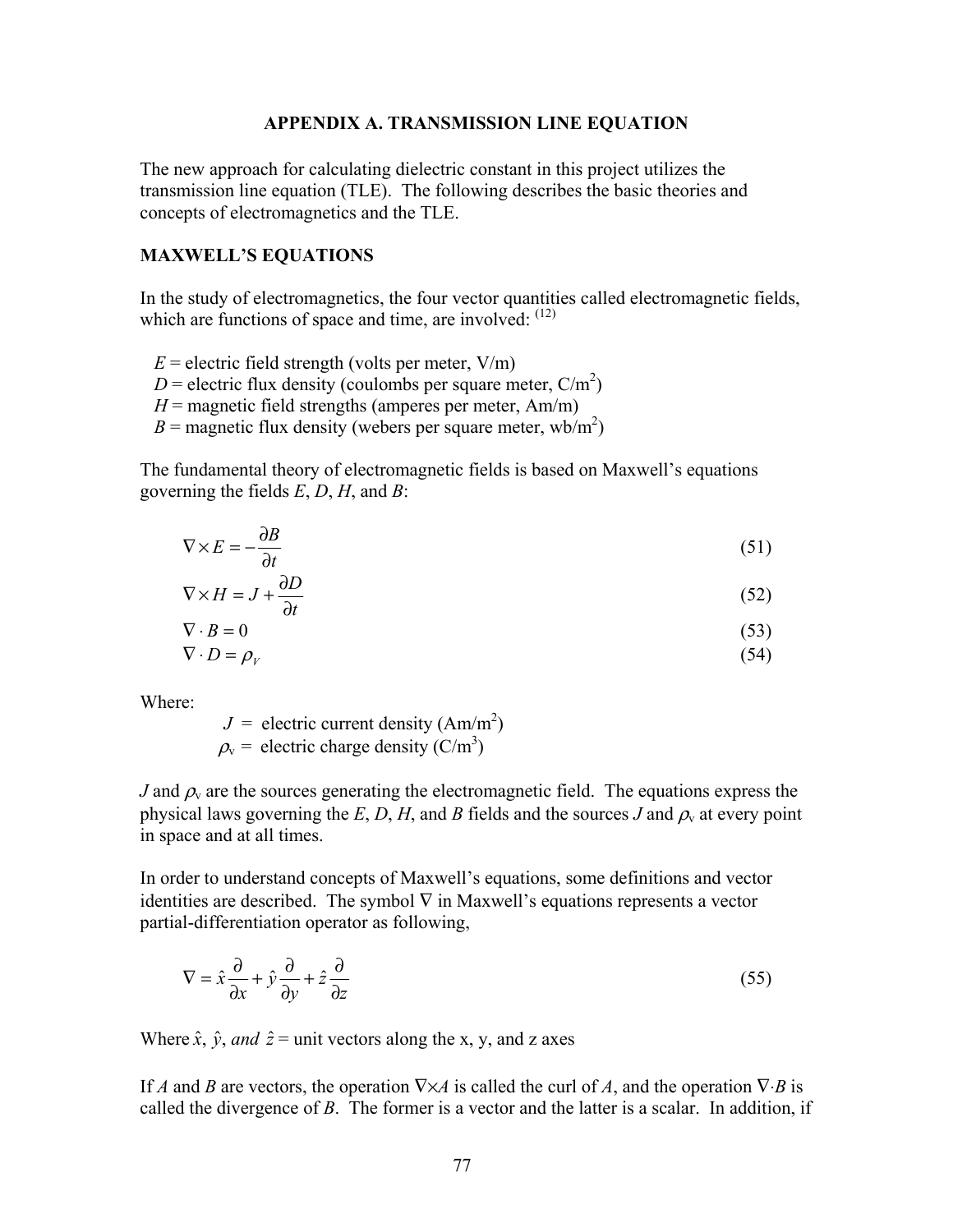$\phi(x, y, z)$  is a scalar function of the coordinates, the operation  $\nabla \phi$  is called the gradient of  $\phi$ . The operator as a vector is only permissible in rectangular coordinates. Some useful vector identities are as follows: (12)

$$
\nabla \times (\nabla \times A) \equiv \nabla (\nabla \cdot A) - \nabla^2 A,
$$
\n(56)

$$
\nabla \cdot (\nabla \times A) \equiv 0, \tag{57}
$$

$$
\nabla \times \nabla \phi \equiv 0, \text{ and } (58)
$$

$$
\nabla \cdot (A \times B) \equiv B \cdot (\nabla \times A) - A \cdot (\nabla \times B) \tag{59}
$$

Where: 
$$
\nabla^2 = \frac{\partial^2}{\partial x^2} + \hat{y} \frac{\partial^2}{\partial y^2} + \hat{z} \frac{\partial}{\partial z^2}
$$
 (60)

#### **CONSERVATION LAW OF ELECTRIC CHARGE**

The Maxwell equation (55) can be presented using the vector identity (57) and multiplying both sides by  $\nabla$  as follows:

$$
\nabla \cdot J + \frac{\partial}{\partial t} \nabla \cdot D = \nabla \cdot (\nabla \times H) = 0 \tag{61}
$$

Being replaced with equation 54, the conservation law for current and charge densities is defined as the following:

$$
\nabla \cdot J + \frac{\partial \rho_{\nu}}{\partial t} = 0 \tag{62}
$$

The conservation law means that the rate of transfer of electric charge out of any differential volume is equal to the rate of decrease of total electric charge in that volume. This law is also known as the continuity law of electric charge. In fact, to solve electromagnetic field problems, it is essential to assume that the sources *J* and  $\rho$ <sub>v</sub> are given and satisfy the continuity equation.  $(12)$ 

#### **CONSTITUTIVE RELATIONS**

Constitutive relations can provide physical information for the environment in which electromagnetic fields occur, such as free space, water, or composite media. Also, they can characterize a simple medium mathematically with a permittivity,  $\varepsilon$ , and a permeability,  $\mu$ , as follows:

$$
D = \varepsilon E \tag{63}
$$
  

$$
B = uH \tag{64}
$$

For free space such as air,  $\mu = \mu_0 = 4\pi \times 10^{-7}$  H/m and  $\varepsilon = \varepsilon_0 = 8.85 \times 10^{-12}$  F/m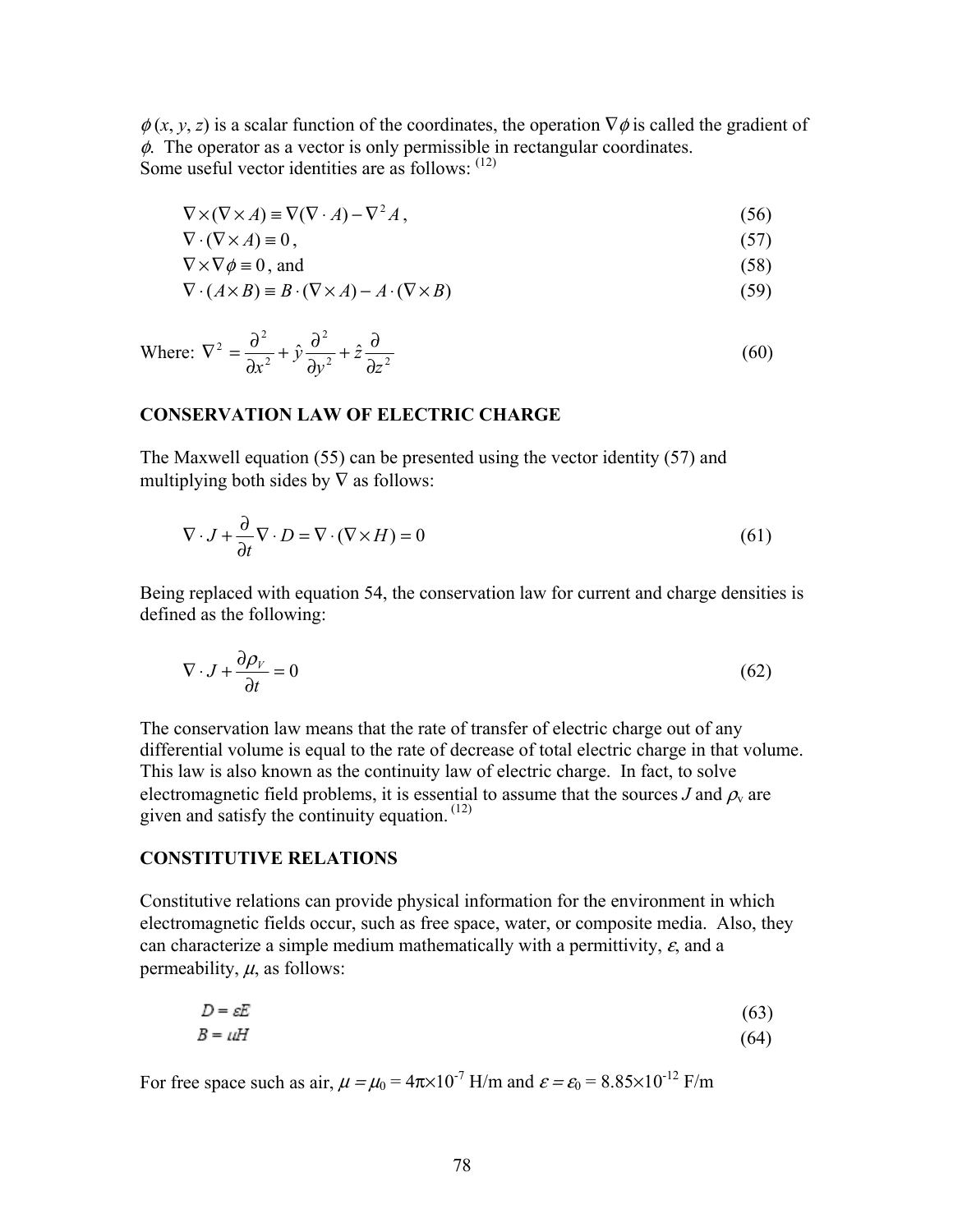#### **MAXWELL'S EQUATIONS FOR TIME-HARMONIC FIELDS**

Time-harmonic data is the large class of physical quantities that vary periodically with time. While physical quantities are usually described mathematically by real variables of space and time and by vector quantities, the time-harmonic real quantities are represented by complex variables.  $(12)$  A time-harmonic real physical quantity  $V(t)$  that varies sinusoidally with time can be expressed as follows:

$$
V(t) = V_0 \cos(\omega t + \phi) \tag{65}
$$

Where:

 $V_0$  = amplitude,  $\omega$  = angular frequency ( =  $2\pi f$ )  $f$  = frequency of  $V(t)$  $t =$  time  $\phi$  = phase of  $V(t)$ 

Figure 33 illustrates *V*(*t*) as a function of time *t*.

**Contract Contract** 

 $\sim$ 



**Figure 33. Graph. Time-harmonic function**  $V(t)$ **.**  $^{(12)}$ 

The V(t) can be expressed by using the symbol of  $\text{Re}\{\}$ , which means taking the real part of the quantity in the brace as follows:

$$
V(t) = \text{Re}\{V e^{j\omega t}\} = \text{Re}\{V_0 e^{j\phi} e^{j\omega t}\}\tag{66}
$$

Hence, the derivation with respect to time can be expressed as

$$
\frac{\partial}{\partial t}V(t) = -\omega V_0 \sin(\omega t + \phi) = \text{Re}\{j\omega V_0 e^{j\phi} e^{j\omega t}\}\tag{67}
$$

So,

$$
\frac{\partial}{\partial t}V(t) \leftrightarrow j\omega V \tag{68}
$$

As shown in equation 67, the time derivative ∂/∂t can be replaced by *j*<sup>ω</sup> in the complex representation of time-harmonic quantities.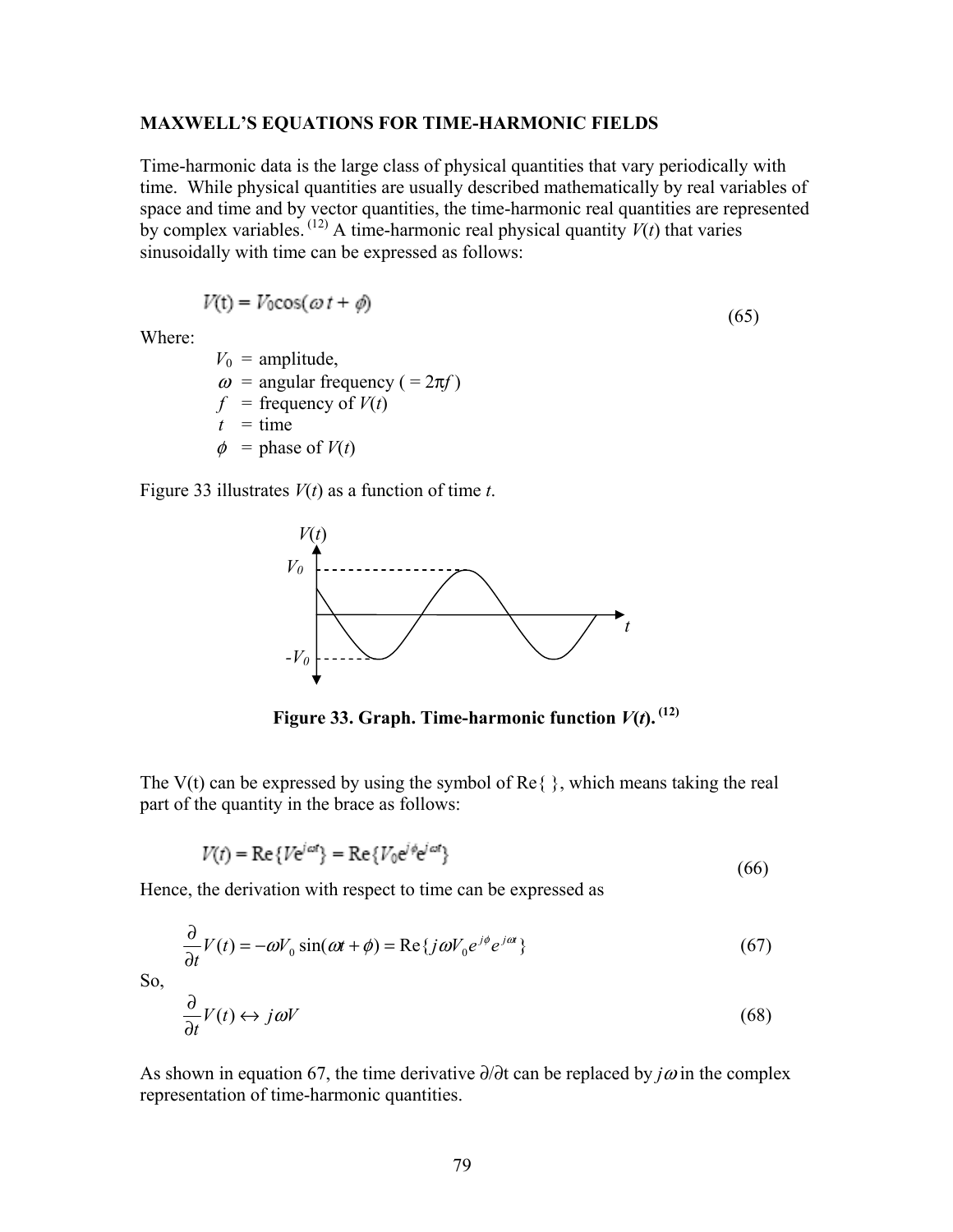Maxwell's equations can be expressed with respect to the complex representations for the time-harmonic quantities as follows:

$$
\nabla \times E = -\frac{\partial B}{\partial t} = -j\omega B\tag{69}
$$

$$
\nabla \times H = J + \frac{\partial D}{\partial t} = J + j\omega D \tag{70}
$$

$$
\nabla \cdot B = 0 \tag{71}
$$
\n
$$
\nabla \cdot D = 0 \tag{72}
$$

$$
\nabla \cdot D = \rho_V \tag{72}
$$

## **UNIFORM PLANE WAVES IN FREE SPACE**

Given that electromagnetic fields are generated in free space by source *J* and  $\rho$ <sub>v</sub> in a localized region, then, for electromagnetic fields outside the region, *J* and  $\rho<sub>v</sub>$  are equal to zero and Maxwell's equation can be expressed with free space constitutive relations of equations 63 and 64 as the following:  $(1)$ 

$$
\nabla \times E = -j\omega B = -j\omega \mu_0 H \tag{73}
$$

$$
\nabla \times H = j\omega D = j\omega \varepsilon_0 E \tag{74}
$$

$$
\nabla \cdot B = \nabla \cdot H = 0 \tag{75}
$$

$$
\nabla \cdot D = \nabla \cdot E = 0 \tag{76}
$$

By taking the curl of (73) and substituting (74), the following can be obtained:

$$
\nabla \times (\nabla \times E) = \omega^2 \mu_0 \varepsilon_0 E \tag{77}
$$

The wave equation for *E* can be obtained with regard to vector identity (56) and equation 74 as follows:

$$
\nabla^2 E + \omega^2 \mu_0 \varepsilon_0 E = 0 \tag{78}
$$

The wave equation (78) is a vector second-order differential equation. The simple solution is expressed as follows;

$$
E = \hat{x} E_0 e^{-jkz} \tag{79}
$$

From equations 78 and 79, the following is obtained;

$$
k^2 = \omega^2 \mu_0 \varepsilon_0 \tag{80}
$$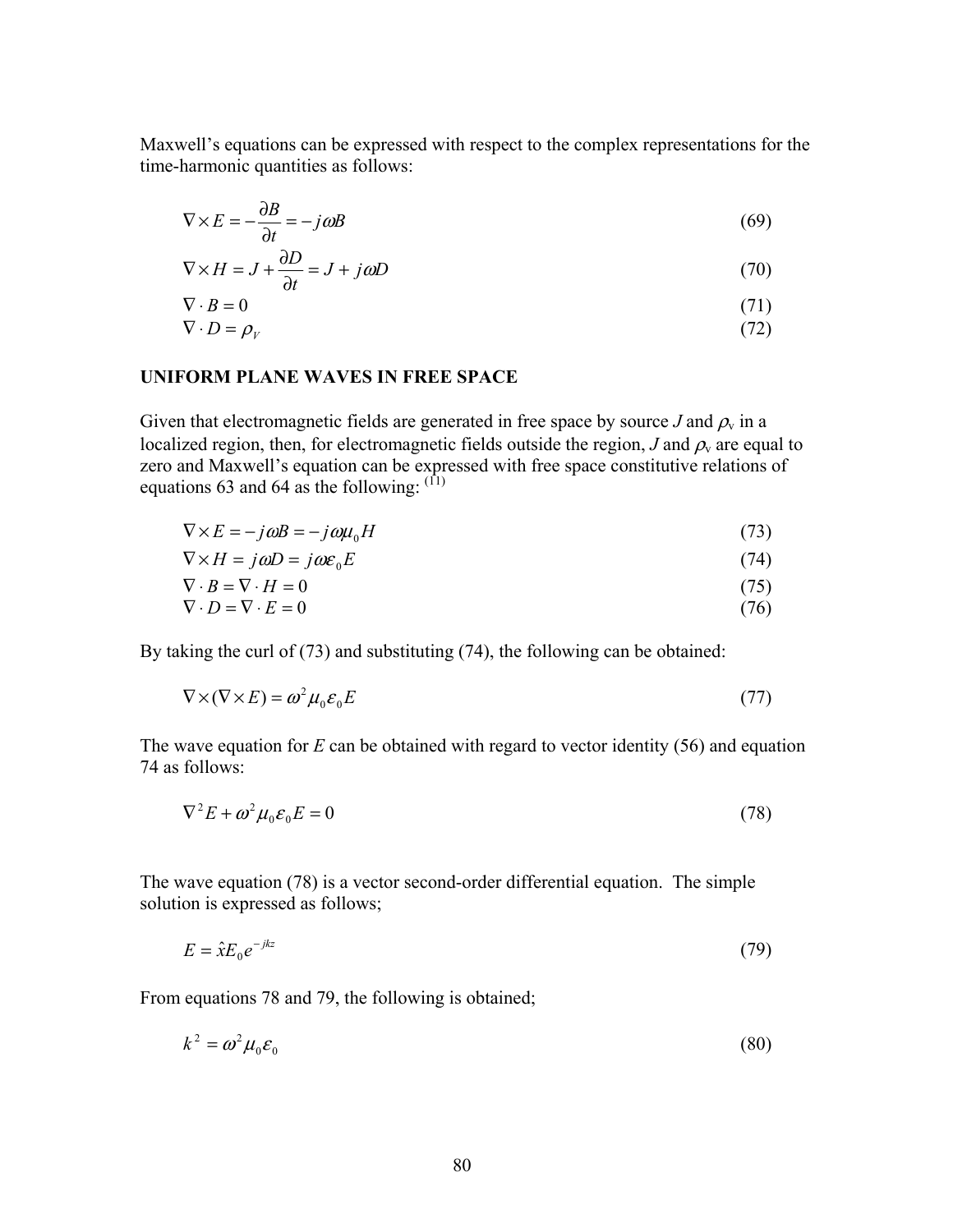The magnetic field *H* of the wave can be determined from equation 73 or 74:

$$
H = \hat{y} \sqrt{\frac{\varepsilon_0}{\mu_0}} E_0 e^{-jkz}
$$
\n(81)

In equation 81, the factor  $\sqrt{\frac{\varepsilon_0}{\mu_0}}$  is known as the intrinsic impedance of free space,

$$
\eta = \sqrt{\frac{\mu_0}{\varepsilon_0}}\tag{82}
$$

The wave has the electric field *E* in the  $\hat{x}$  -direction and the magnetic field *H* in the  $\hat{y}$  direction and propagates in the  $\hat{z}$ -direction. Figure 34 shows the velocity of propagation with time in a sinusoidal wave.



**Figure 34. Graph. Electric field as a function of z direction at different times. (12)**

Therefore, the velocity of light in free space becomes:

$$
v = \frac{\omega}{k} = \frac{1}{\sqrt{\mu_0 \varepsilon_0}}
$$
(83)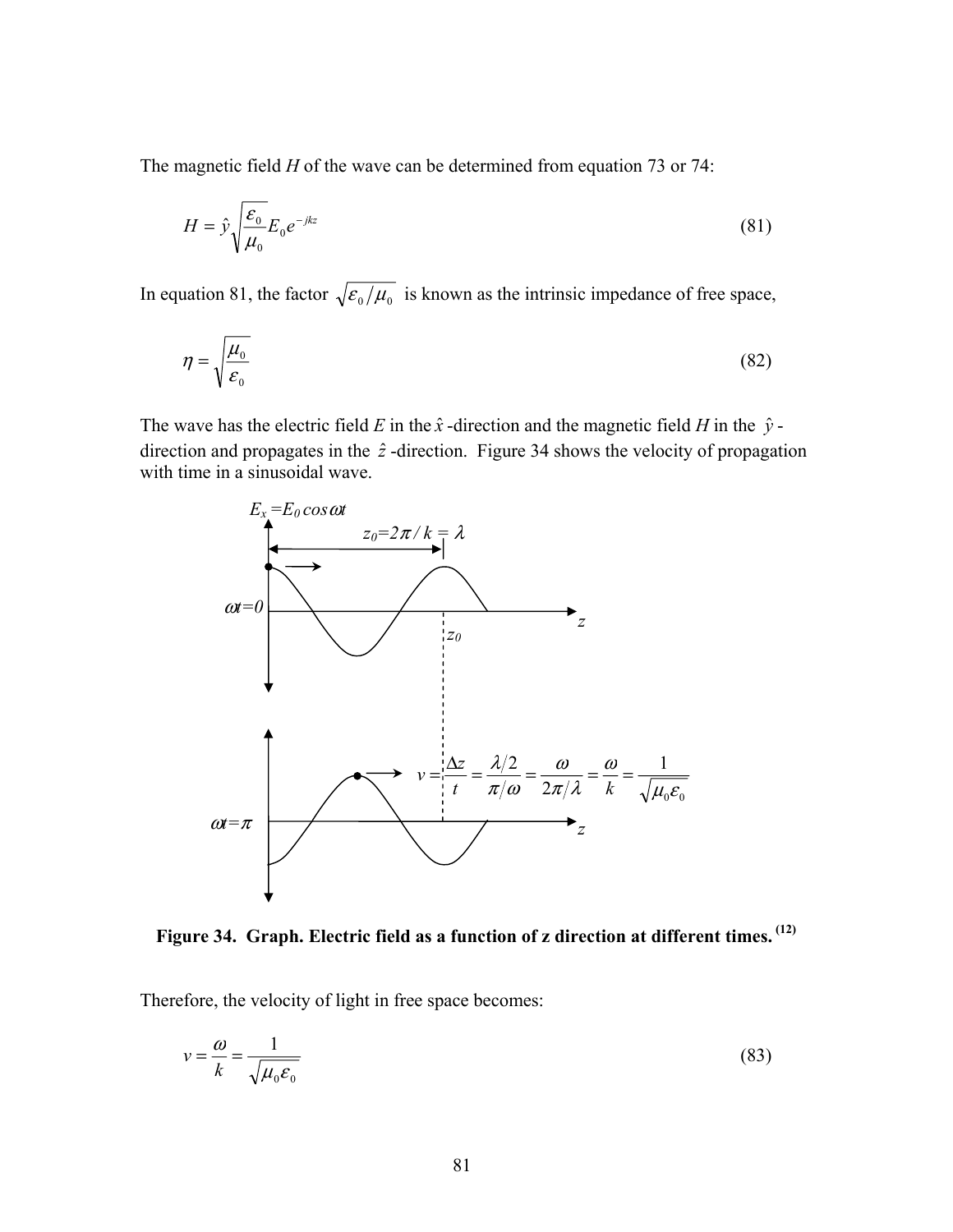Where:

 $\omega$  = angular frequency

 $k$  = propagation constant

# **TRANSMISSION LINE EQUATION OF COAXIAL TRANSMISSION LINE**

In the case that electromagnetic waves propagate in free space, the path of the wave is straight, and the intensity is uniform on the transverse plane. However, if the wave is guided along a curved and limited path, the wave is not uniform on the transverse plane and the intensity is limited to a finite cross-section. The finite structure transmitting electromagnetic waves is called a transmission line or waveguide. The wave can be transmitted along different types of waveguides: parallel-plate waveguides, rectangular waveguides, and coaxial lines. This study considers the coaxial lines, which are involved in TDR.

# **COAXIAL LINES**

The most commonly used transmission line to guide the electromagnetic wave is the coaxial line. The coaxial line consists of inner and outer conductors and an inner dielectric insulator. As shown in figure 35, a coaxial line has an inner conductor of radius, *a,* and an outer conductor of inner radius, *b*, insulated by a dielectric layer of permittivity,  $\varepsilon$ . Figure 36 presents the cylindrical coordinate system for the solution inside coaxial lines.



**Figure 35. Diagram. Coaxial line. (11)**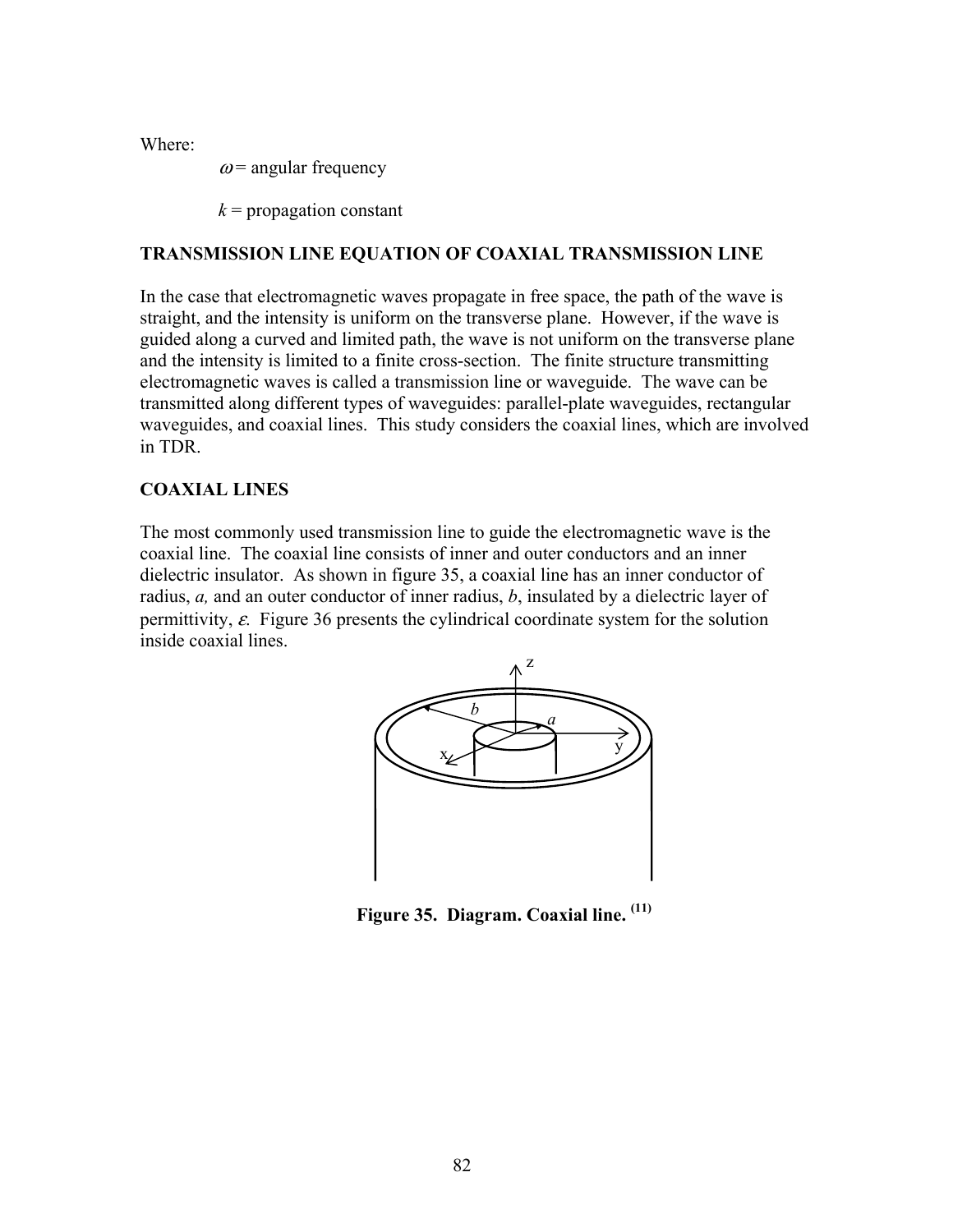

**Figure 36. Cylindrical coordinate system. (12)**

In the cylindrical coordinate system, coordinate  $\rho$  is the distance from the z-axis or length 0A,  $\phi$  is the angle between 0A and the x-axis, and z represents the distance from the *x*-*y* plane. The three coordinates,  $\rho$ ,  $\phi$ , and *z* represent the point *P* and are expressed in terms of unit vectors,  $\hat{\rho}$ ,  $\hat{\phi}$  and  $\hat{z}$ .

### **TRANSVERSE ELECTRIC AND MAGNETIC (TEM) MODE IN A COAXIAL LINE**

In order to explain the fundamental mode on the coaxial line, it is necessary to consider the case where the inner radius, *a*, is close to the outer radius, *b*. When the coaxial line is cut along the *x-y* plane and unfolded into a parallel strip, the line can be illustrated as figure 33:



**Figure 37. Diagram. Coaxial line developed into a parallel-plate waveguide. (12)**

From Figure 37, it is realized that the wave has the electric field *E* in the  $\hat{\rho}$ -direction and the magnetic field *H* in the  $\hat{\phi}$ -direction and propagates in the  $\hat{z}$ -direction. Therefore, *E* and *H* can be expressed as follows: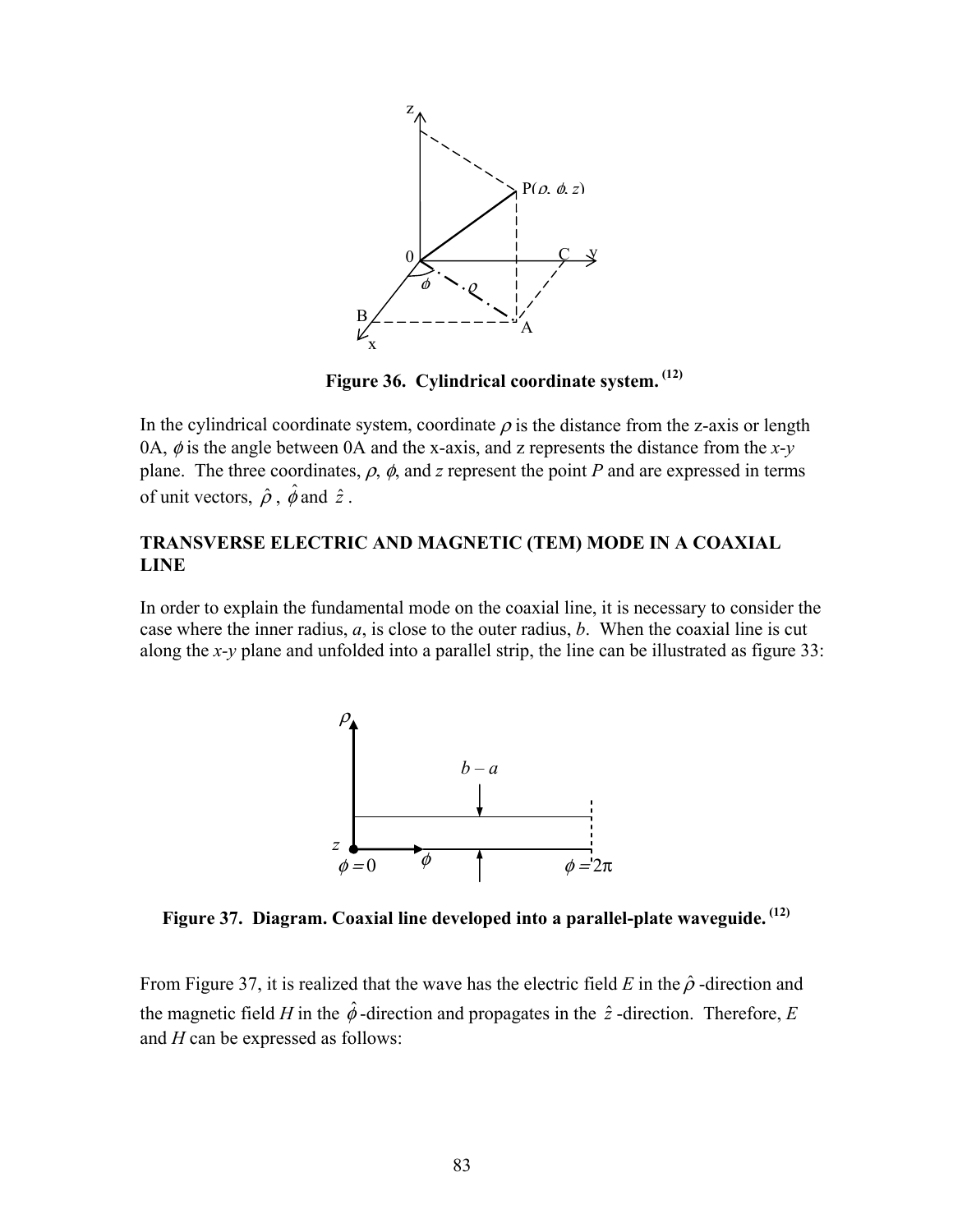$$
E = \hat{\rho} \frac{V_0}{\rho} e^{-jkz} \tag{84}
$$

$$
H = \hat{\phi} \frac{V_0}{\eta \rho} e^{-jkz} \tag{85}
$$

Where:

$$
k = \text{propagation constant}, \ \omega \sqrt{\mu \varepsilon}
$$

$$
\eta = \text{intrinsic impedance}, \sqrt{\frac{\mu}{\varepsilon}}
$$

Since the *E* and *H* are transverse to the direction of wave propagation, the set of equations 84 and 85 is called the transverse electromagnetic mode (TEM) of the coaxial line.

#### **TRANSFORMATION RULES FOR TRANSMISSION LINES**

The following rules are for transforming the field quantities into network parameters. <sup>(12)</sup>

**Rule 1**. Voltage 
$$
V(z) = \alpha_1 \int_{C_t} E \cdot ds
$$
 (86)

Where:

 $\alpha_1$  = proportional constant  $C_t$  = integration path transverse to z

**Rule 2**. Current 
$$
I(z) = \alpha_2 \oint_{C_0} H \cdot ds
$$
 (87)

Where:

 $\alpha_2$  = proportional constant  $C_0$  = closed contour of integration

The power relationship must hold:

**Rule 3.** 
$$
1/2 \operatorname{Re}[V(z)I(z)] = \int_A dA \hat{z} \cdot 1/2 \operatorname{Re}[E \times H]
$$
 (88)

Where  $A = \text{cross-sectional area of the line or waveguide}$ 

## **TRANSMISSION LINE EQUATION**

The electric and magnetic fields *E* and *H* for a coaxial line in the TEM mode are: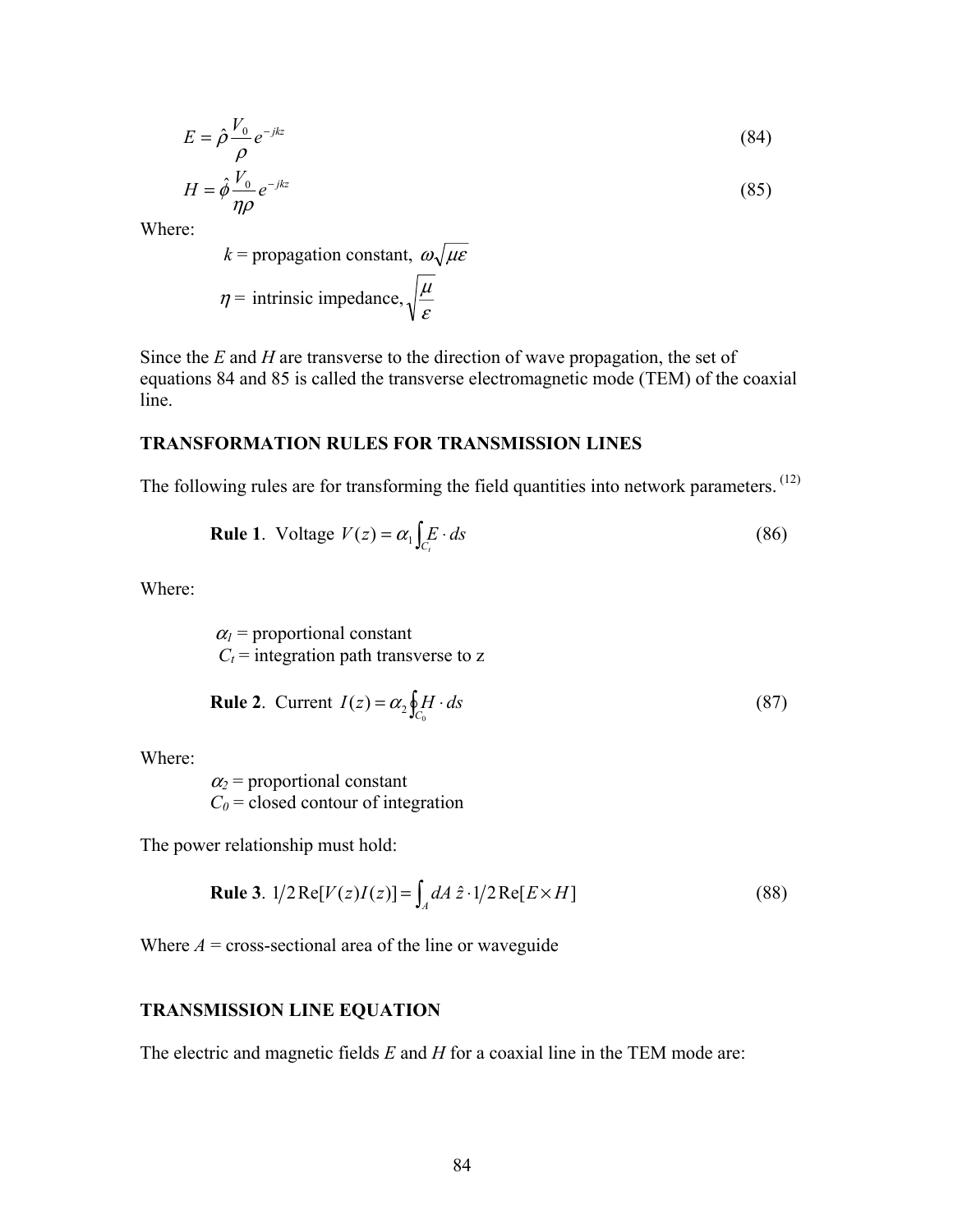$$
E_{\rho} = \frac{V_0}{\rho} e^{-jkz} \tag{89}
$$

$$
H_{\phi} = \frac{V_0}{\eta \rho} e^{-jkz} \tag{90}
$$

By applying the field equations to the transformation rule, the following equations can be defined as:

$$
V(z) = \alpha_1 \int_a^b d\rho E_\rho = \alpha_1 V_0 \ln \frac{b}{a} e^{-jkz}
$$
\n(91)

$$
I(z) = \alpha_2 \oint_{C_0} \rho \, d\phi \, H_{\phi} = \alpha_2 \, \frac{2\pi V_0}{\eta} \, e^{-jkz} \tag{92}
$$

Where:

 $\ddot{\phantom{2}}$ 

$$
\alpha_1, \alpha_2 = \text{calibration constants}
$$
\n
$$
V_0 = \text{applied voltage}
$$
\n
$$
a, b = \text{inside and outside coaxial transmission line diameters (figure 13)}
$$

If the calibration constants are one ( $\alpha_1 = \alpha_2 = 1$ ), equations 91 and 92 become:

$$
E_{\rho} = \frac{V(z)}{\ln(b/a)} \frac{1}{\rho}
$$
\n(93)

$$
H_{\rho} = \frac{I(z)}{2\pi} \frac{1}{\rho} \tag{94}
$$

Maxwell's equations for electric and magnetic fields can be cast in the standard form of TLEs in terms of voltage and current, *V* and *I,* by using cylindrical coordinates. Maxwell's two curl equations are defined as the following TLEs:

$$
\frac{dV}{dz} = -j\omega\mu \frac{I}{2\pi} \ln(b/a) \tag{95}
$$

$$
\frac{dI}{dz} = -j\omega\varepsilon \frac{V}{\ln(b/a)} 2\pi
$$
\n(96)

By eliminating *I* from equation 95, a wave equation for the voltage *V* can be obtained as follows:

$$
\frac{d^2V}{dz^2} = -\omega^2 \mu \varepsilon V \tag{97}
$$

*V* has two solutions of  $e^{-j\omega \sqrt{\mu \epsilon}}$  and  $e^{+j\omega \sqrt{\mu \epsilon}}$ . Each solution has an integration constant as a multiplier. *V* can be expressed by introducing two constants,  $V_+$  and  $\bar{V}_-$ , as: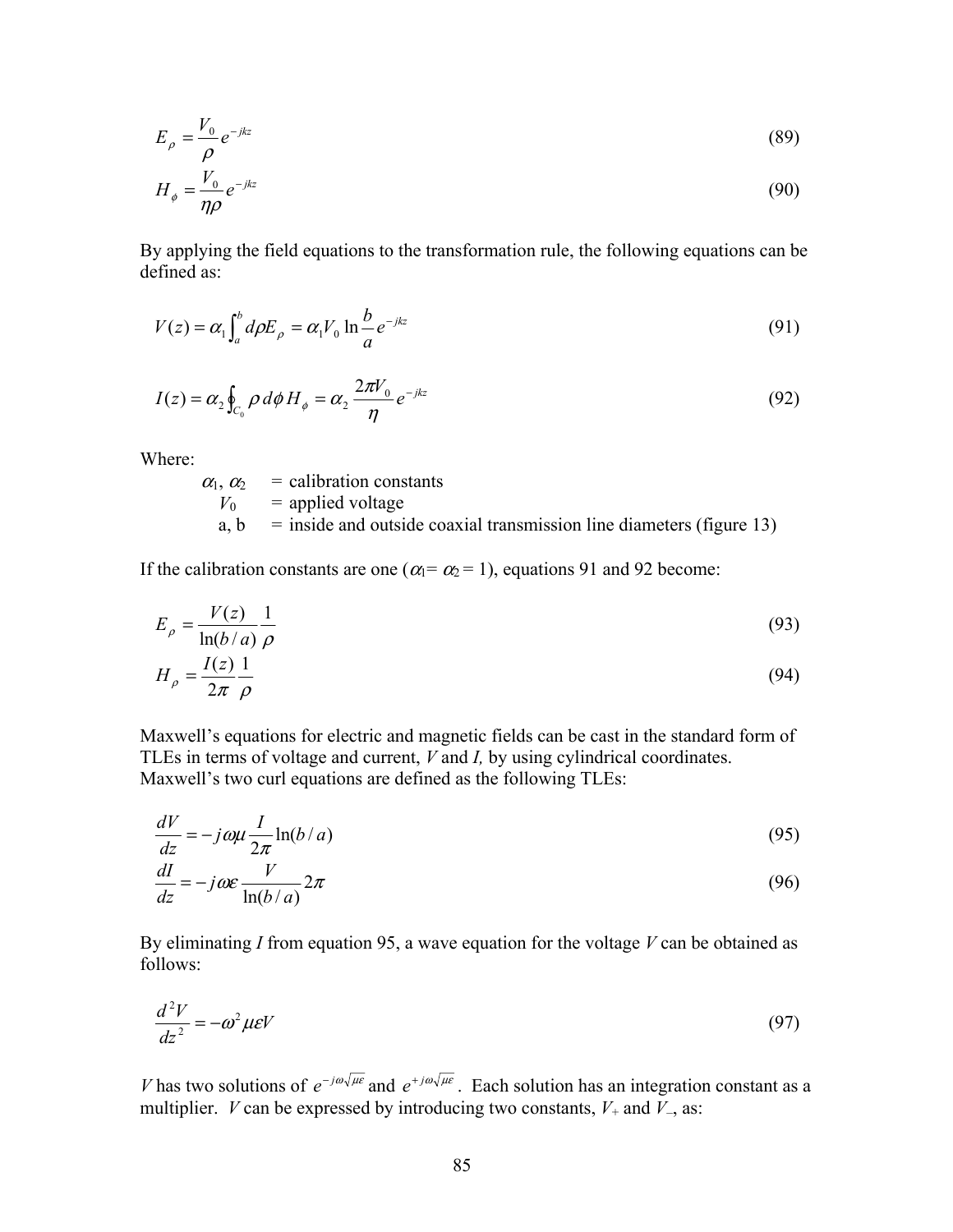$$
V = V_{+}e^{-jkz} + V_{-}e^{+jkz}
$$
\n
$$
(98)
$$

Where  $k = \omega \sqrt{\mu \varepsilon}$ 

The amplitude of *V*+ represents a wave traveling in the positive *z*-direction and the amplitude of *V*– represents a wave traveling in the negative *z*-direction.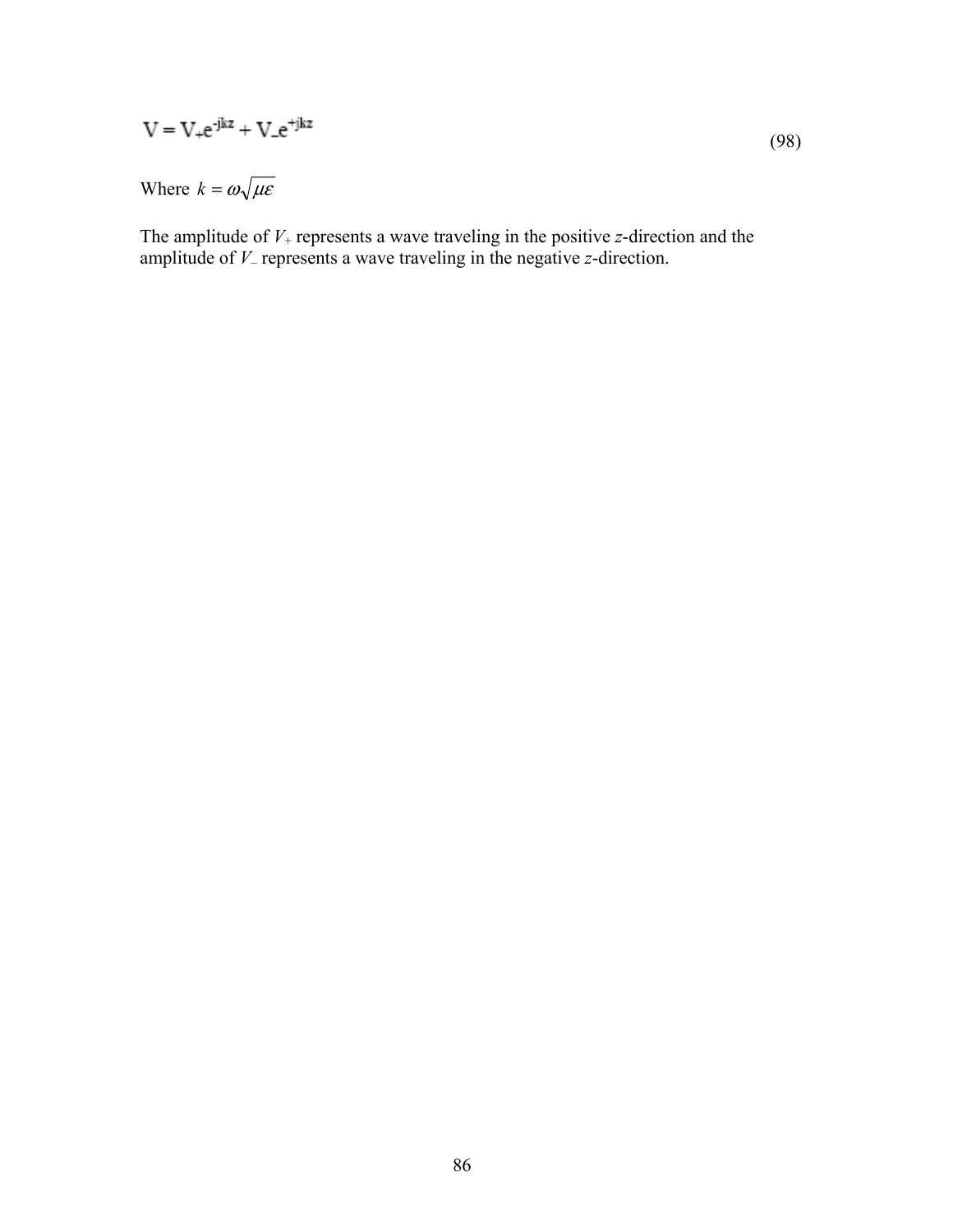#### **APPENDIX B. CHARACTERIZATION OF ERROR IN THE SID**

Relative to the least squares error associated with linear regression, assuming that  $y_i = ax_i + b$ , then the error  $(r_i)$  and the variance  $(r_i^2)$  at a point can be expressed as:

$$
r_i = (y_i - ax_i - b) \tag{99}
$$

$$
r_i^2 = (y_i^2 + a^2 x_i^2 + b^2 - 2ax_i y_i - 2by_i + 2abx_i)
$$
 (100)

The total variance over all points *n* is:

$$
\sum_{i=1}^{n} r_i^2 = \sum_{i=1}^{n} \left( y_i^2 + a^2 x_i^2 + b^2 - 2ax_i y_i - 2by_i + 2abx_i \right)
$$
 (101)

Setting the derivatives of the variance with respect to the coefficients a and b to zero gives:

$$
\frac{\partial \sum_{i=1}^{n} r_i^2}{\partial a} = \sum_{i=1}^{n} \left( 2ax_i^2 - 2x_i y_i + 2bx_i \right) = 0
$$
\n(102)

$$
\frac{\partial \sum_{i=1}^{n} r_i^2}{\partial b} = \sum_{i=1}^{n} (2b - 2y_i + 2ax_i) = 0
$$
\n(103)

and yields two equations in the two unknown coefficients a and b:

$$
\begin{bmatrix} 2\sum_{i=1}^{n} x_i^2 & 2\sum_{i=1}^{n} x_i \\ 2\sum_{i=1}^{n} x_i & 2\sum_{i=1}^{n} 1 \end{bmatrix} \begin{bmatrix} a \\ b \end{bmatrix} = \begin{bmatrix} 2\sum_{i=1}^{n} x_i y_i \\ 2\sum_{i=1}^{n} y_i \end{bmatrix}
$$
 (104)

Which expresses the definition of linear regression. In matrix form, where there are a number (*i*) independent variables  $x_i$  associated with observations  $y_i$  (dependent variable) that form a matrix of independent variables,  $x_{i,j}$  can be expressed as:

$$
y = Xa - r \tag{105}
$$

 $(105)$ 

Where:

 $=$  vector of *j* observations

 $\frac{y}{X}$  = vector of *j* ot<br>  $\frac{y}{X}$  = matrix of  $x_{i,j}$ 

*a* = vector of unknown coefficients

$$
\underline{r} = \text{vector of regression errors}
$$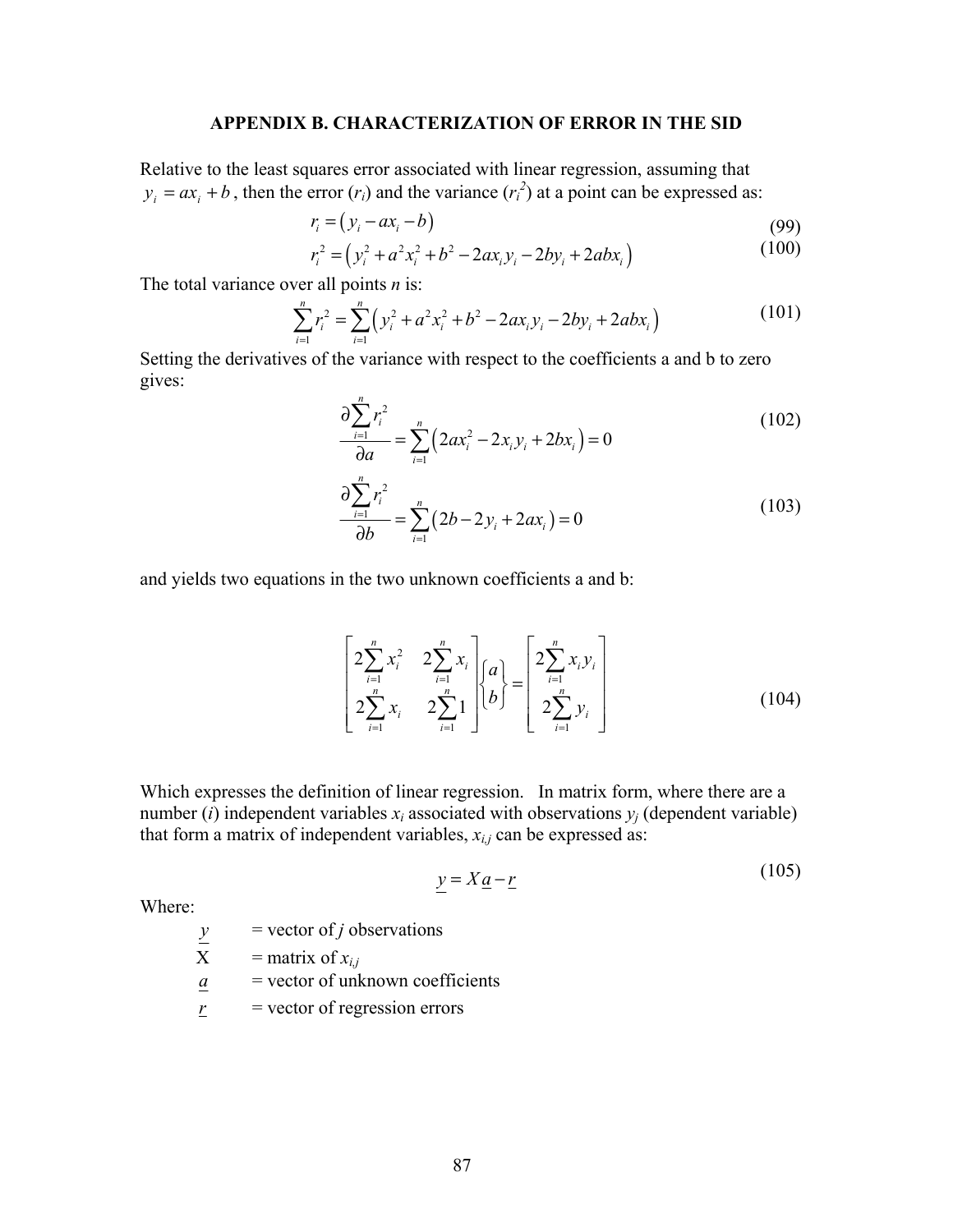Solving for  $\underline{a}$  :

$$
X^T \underline{y} = X^T X \underline{a} - X^T \underline{r} \tag{106}
$$

$$
X^T X \underline{a} = X^T \underline{y} + X^T \underline{r} \tag{107}
$$

$$
\underline{a} = \left[ X^T X \right]^{-1} X^T \underline{y} + \left[ X^T X \right]^{-1} X^T \underline{r}
$$
\n(108)

Where the second part of the above expression represents the residual regression error. Formulating this on the basis of partial derivatives:

$$
\underline{r} = \underline{y} - X\underline{a} \tag{109}
$$

$$
\sum_{i=1}^{n} r_i^2 = \underline{r}^T \underline{r} = \left[ \underline{y} - X \underline{a} \right]^T \left[ \underline{y} - X \underline{a} \right] \tag{110}
$$

Differentiating with respect to the vector of unknown coefficients *a* and setting to zero:

$$
\frac{\partial \sum_{i=1}^{n} r_i^2}{\partial a} = \frac{\partial \left[ \underline{r}^T \underline{r} \right]}{\partial a} = \frac{\partial \left\{ \left[ \underline{y} - X \underline{a} \right]^T \left[ \underline{y} - X \underline{a} \right] \right\}}{\partial a} = 0 \tag{111}
$$

$$
\frac{\partial \left\{ \left[ \underline{y} \right]^T \left[ \underline{y} - X \underline{a} \right] - \underline{a}^T X^T \underline{y} + \underline{a}^T X^T X \underline{a} \right\}}{\partial \underline{a}} = \underline{0}
$$
\n(112)

$$
= \frac{\partial \left\{ \left[ \underline{y} \right]^T \underline{r} \right\}}{\partial \underline{a}} - X^T \underline{y} + X^T X \underline{a} = \underline{0}
$$
\n(113)

Rearranging and solving for *a* :

$$
X^T X \underline{a} = X^T \underline{y} - \frac{\partial \left[ \underline{y}^T \underline{r} \right]}{\partial \underline{a}} \tag{114}
$$

$$
\underline{a} = \left[ X^T X \right]^{-1} X^T \underline{y} - \left[ X^T X \right]^{-1} \frac{\partial \left[ \underline{y}^T \underline{r} \right]}{\partial \underline{a}} \tag{115}
$$

Where again the second part of the above expression represents the residual regression error. Drawing the analogy to the system identification method (SID):

$$
\underline{y} = \underline{y}_m(\underline{a}) - \frac{\partial \underline{y}_m(\underline{a})}{\partial \underline{a}} \partial \underline{a}
$$
\n(116)

Where  $y_m(\underline{a})$  is the matrix of model predictions. Rearranging:

$$
\frac{\partial \underline{y}_m(\underline{a})}{\partial \underline{a}} \partial \underline{a} = \underline{y} - \underline{y}_m(\underline{a}) = \underline{r}
$$
\n
$$
[F]\{\beta\} = [\underline{r}]
$$
\n(117)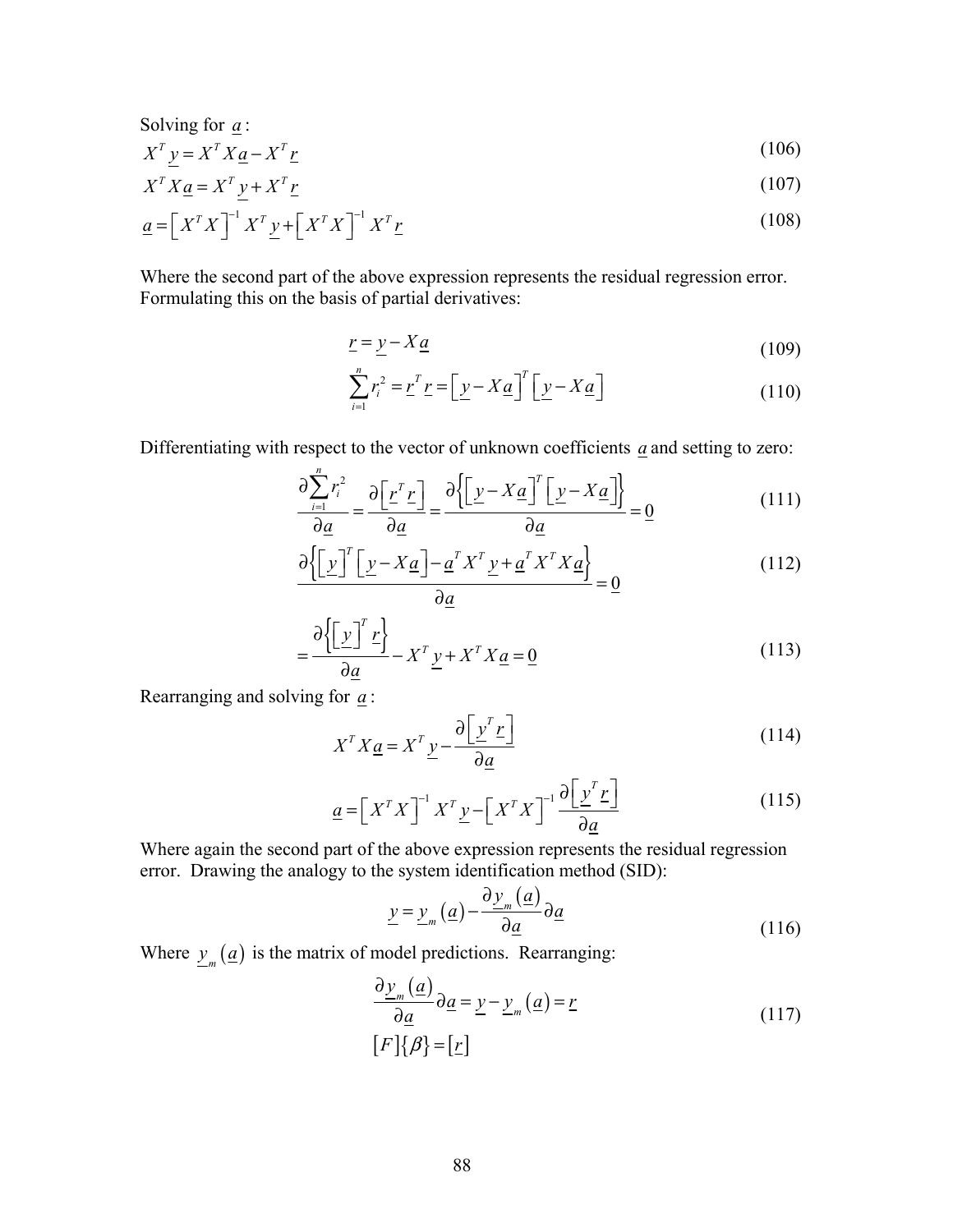Where:

$$
[F] = \left[\frac{\partial y_m}{\partial \underline{a}}\right]
$$
 which is a rectangular sensitivity matrix  $(k \times n)$ ;  $k$  = number of coefficients  $a$   
\n $\{\beta\} = \partial \underline{a}$  which is the matrix of change in the model coefficient  $(n \times 1)$   
\n $\begin{bmatrix} r \end{bmatrix}$  = the matrix of change in the model prediction or the residual error  $(k \times 1)$   
\n1)

Therefore:

$$
\left[\frac{\partial \underline{y}_m(\underline{a})}{\partial \underline{a}}\right]^T \left[\frac{\partial \underline{y}_m(\underline{a})}{\partial \underline{a}}\right] \{\partial \underline{a}\} = \left[\frac{\partial \underline{y}_m(\underline{a})}{\partial \underline{a}}\right]^T \{\underline{r}\}
$$
(118)

$$
\left\{\partial \underline{a}\right\} = \left\{\left[\frac{\partial \underline{y}_m(\underline{a})}{\partial \underline{a}}\right]^T \left[\frac{\partial \underline{y}_m(\underline{a})}{\partial \underline{a}}\right]\right\}^{-1} \left[\frac{\partial \underline{y}_m(\underline{a})}{\partial \underline{a}}\right]^T \left\{\underline{r}\right\}
$$
(119)

This yields a solution for the changes in the model coefficients based on the residual error in the model prediction.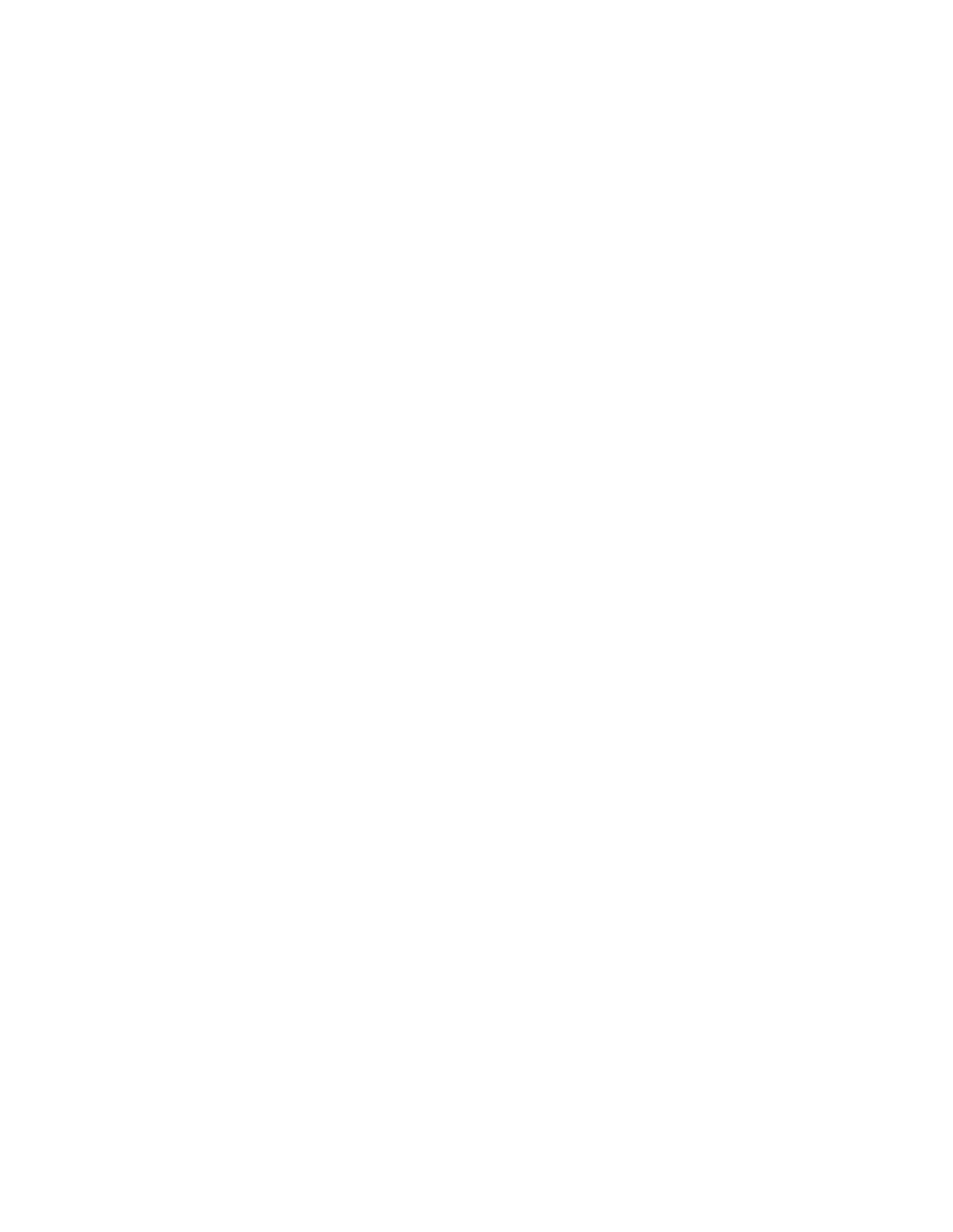# **APPENDIX C. MICROMOIST USER**'**S MANUAL**

The user's manual documents and describes the various features of the MicroMoist program. This will serve as a tool in the installation, navigation, and data processing components of the program. The program was developed to automate, to the extent practical, procedures in interpreting time domain reflectometry (TDR) traces to estimate soil parameters such as moisture content and dry density. MicroMoist was developed specifically for use on data stored in the LTPP database. The program requires input tables to be in a specified format. Other data can be analyzed in with MicroMoist as long as the input data are structured in accordance with this manual.

This manual is divided into three main sections:

- Introduction to the Program
- Getting Started in the Program
- Program Features

## **INTRODUCTION TO THE PROGRAM**

In 1992, the Seasonal Monitoring Program (SMP) was initiated within the LTPP study in order to understand the environmental factors and the relationship with pavement performance. Sixty-four LTPP test sections were selected for the SMP according to pavement type, thickness, environment, and subgrade type. Several instruments were installed at each section to acquire data on in situ moisture content and temperature of sublayers, frost penetration, and depth to ground water. As part of this program, TDR technology was selected to measure in situ moisture content of pavement sublayers. TDR data were collected with 8-inch TDR probes developed by FHWA. Ten TDR probes were installed for each SMP test section at specified depths in the unbound base and subgrade layers below the outer wheel path.

This program was developed based on the approach of using transmission line equations (TLE) and micromechanic models to estimate soil parameters from TDR traces. In this approach, the TLE is used to solve for the dielectric constant of the soil. The dielectric value was then employed in a micromechanics model calibrated specifically to each site and layer combination to determine soil parameters. MicroMoist allows users to view and process TDR traces based on this approach.

MicroMoist extracts data from three input tables that are in Microsoft Access format and shows the smoothed trace on the screen. The trace shown on the screen is processed automatically using the algorithm implemented by the program, which identifies the inflection points and displays the points on the trace. The soil dielectric constant is determined using the data points on the TDR trace between the inflection points.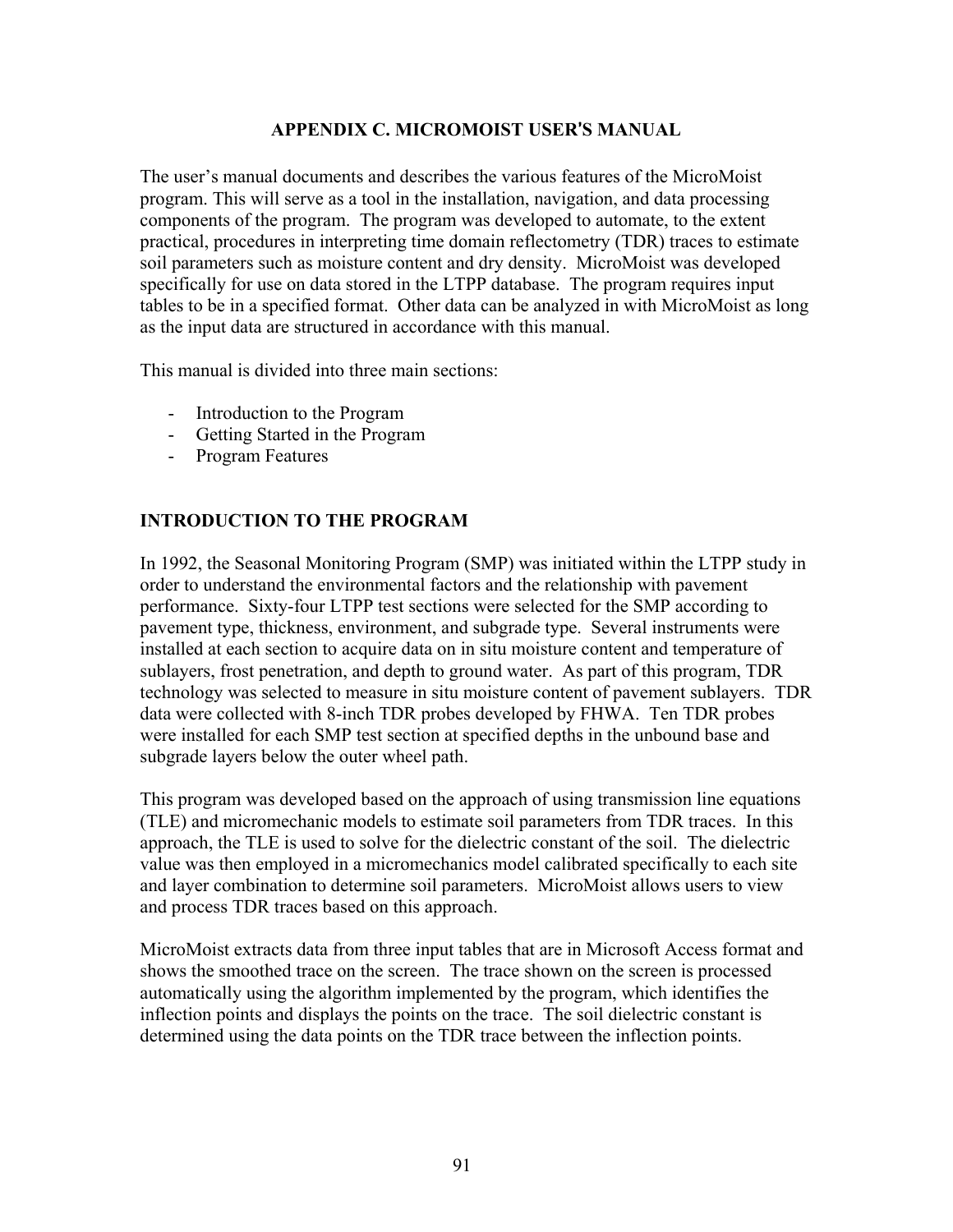The program can process TDR traces in the following ways:

- MicroMoist automatically processes all the TDR traces collectively and shows the identified inflection points on the screen for review.
- For QC purposes, users can view all traces and have the option of adjusting the location of the inflection points. Changed inflection points automatically get recorded as new points on the trace and are hence used for the calculation.

The resultant soil parameters and supporting computations are provided in two Access database tables.

The program was designed with features that make it an efficient tool for reviewing TDR traces and computing parameters of interest.

# **GETTING STARTED IN THE PROGRAM**

Getting started with the new program is easy, especially if Windows XP operating system is currently installed on the target workstation.

# **System Requirements**

To run MicroMoist, the following minimum hardware and software requirements must be met:

- IBM-compatible Pentium processor
- 512 MB of RAM (1 GB recommended)
- 1 MB of available hard disk space, depending on the size of the TDR trace table
- Super video graphics adapter with at least 800\*600 resolution and 256 colors
- Microsoft mouse or compatible pointing device
- Microsoft Windows XP operating system.

# **Installing and Running the Program**

The MicroMoist program is an executable file which does not need to be installed. The program can be run once the program files are copied to the appropriate drive.

# **PROGRAM FEATURES**

MicroMoist was developed to allow users to view TDR traces as well as to automate the process of estimating soil parameters from the traces. In light of this, the following functions and features were incorporated into the program. MicroMoist is a powerful tool for the analysis of TDR traces; however, users must be familiar with TDR data collection principles, equipment, and techniques.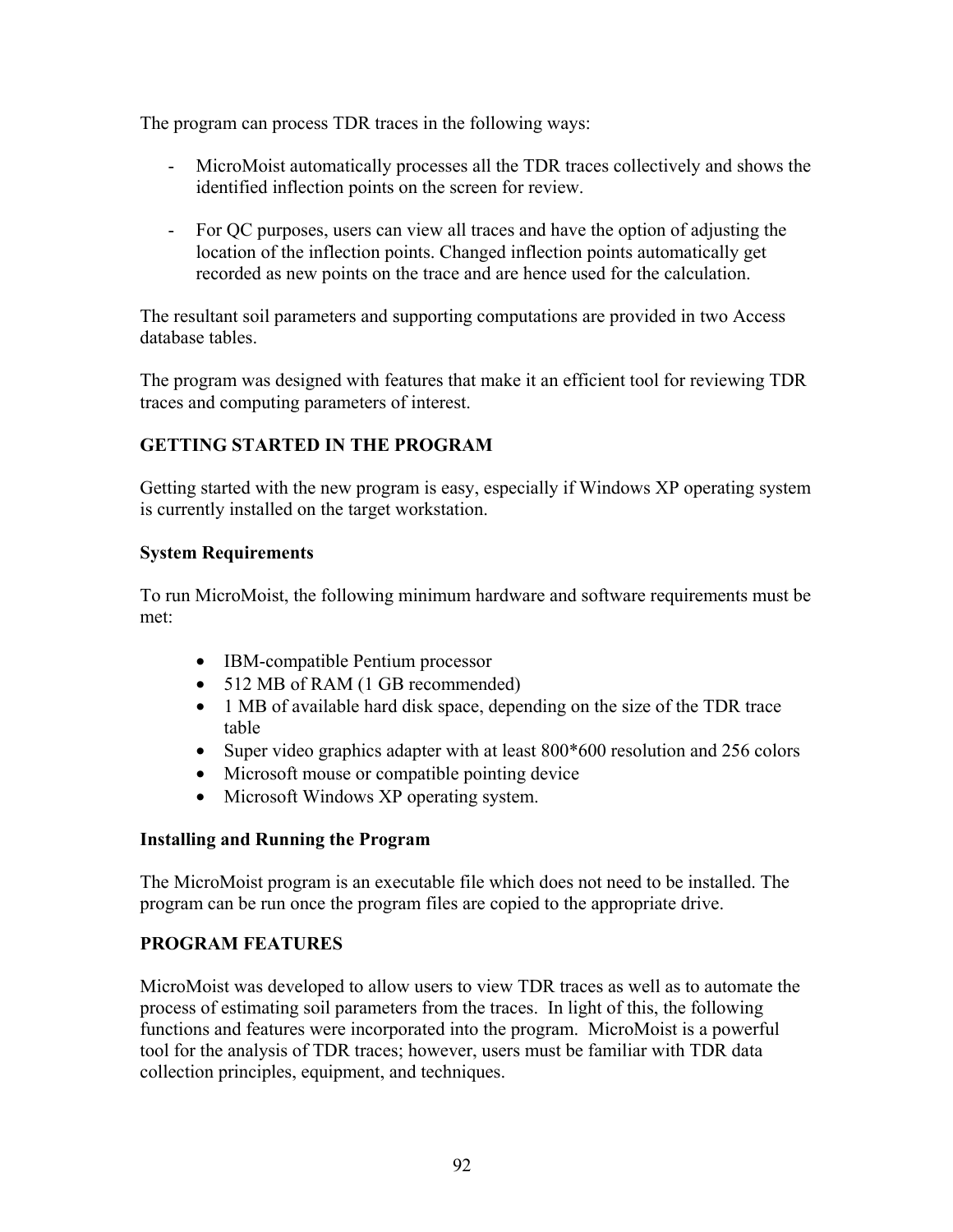# **Raw TDR Trace Data**

The program extracts raw TDR trace data points from an Access database into an Access table. This table should be the same format and structure as the SMP\_TDR\_AUTO table in the LTPP database. The table contains a flat representation of the TDR waveform sampled at 245 intervals and stored in the WAVEP 1 through WAVP 245 field. The table to be queried by MicroMoist can have any name. A sample table is provided with the program. This table must be provided with the following two tables (SMP\_TDR\_DEPTHS\_LENTH and SMP\_TDR\_CALIBRATE) together in one Access database prior to running the program.

# **TDR Depth Records**

The MicroMoist program also requires the SMP\_TDR\_DEPTHS\_LENGTH table in the Access database to extract information on installation depths of TDR sensors. This table needs to be the same structure and format as the SMP\_TDR\_DEPTHS\_LENGTH table in the LTPP database, which contains the physical information of the TDR probes such as the depths at which the probes are installed, their installation date, and the length of TDR probes. This table is used to link to SMP\_TDR\_AUTO to determine the depth corresponding to a TDR trace, using the STATE\_CODE, SHRP\_ID, TDR\_NO, and CONSTRUCTION NO. A sample table is provided with the program. This table must be provided with the raw TDR trace table and the following table (i.e., SMP\_TDR\_CALIBRATE) in one Access database prior to running the program.

# **TDR Calibration Records**

MicroMoist also utilizes calibration information for each site and TDR sensor. A table named SMP\_TDR\_CALIBRATE is required in the Access database. The SMP\_TDR\_CALIBRATE table contains the calibrated dielectric constants of soil components and specific gravity. The calibrated values are required to calculate moisture content and dry density values by linking SMP\_TDR\_CALIBRATE by STATE\_CODE, SHRP ID, and TDR NO fields. A sample table is provided with the program. This table must be provided with the raw TDR trace table and the SMP\_TDR\_DEPTHS\_LENGTH table in an Access database prior to running the program.

# **Starting the Program**

When MicroMoist is started, the main TDR data processing window appears. The user must first open an Access database containing the raw TDR trace table as described in "Raw TDR Trace Data."

# **TDR Program Menus**

Menus in MicroMoist are context sensitive; both the available menus and their contexts change according to which part of the program is active. Menu features are briefly discussed in this section.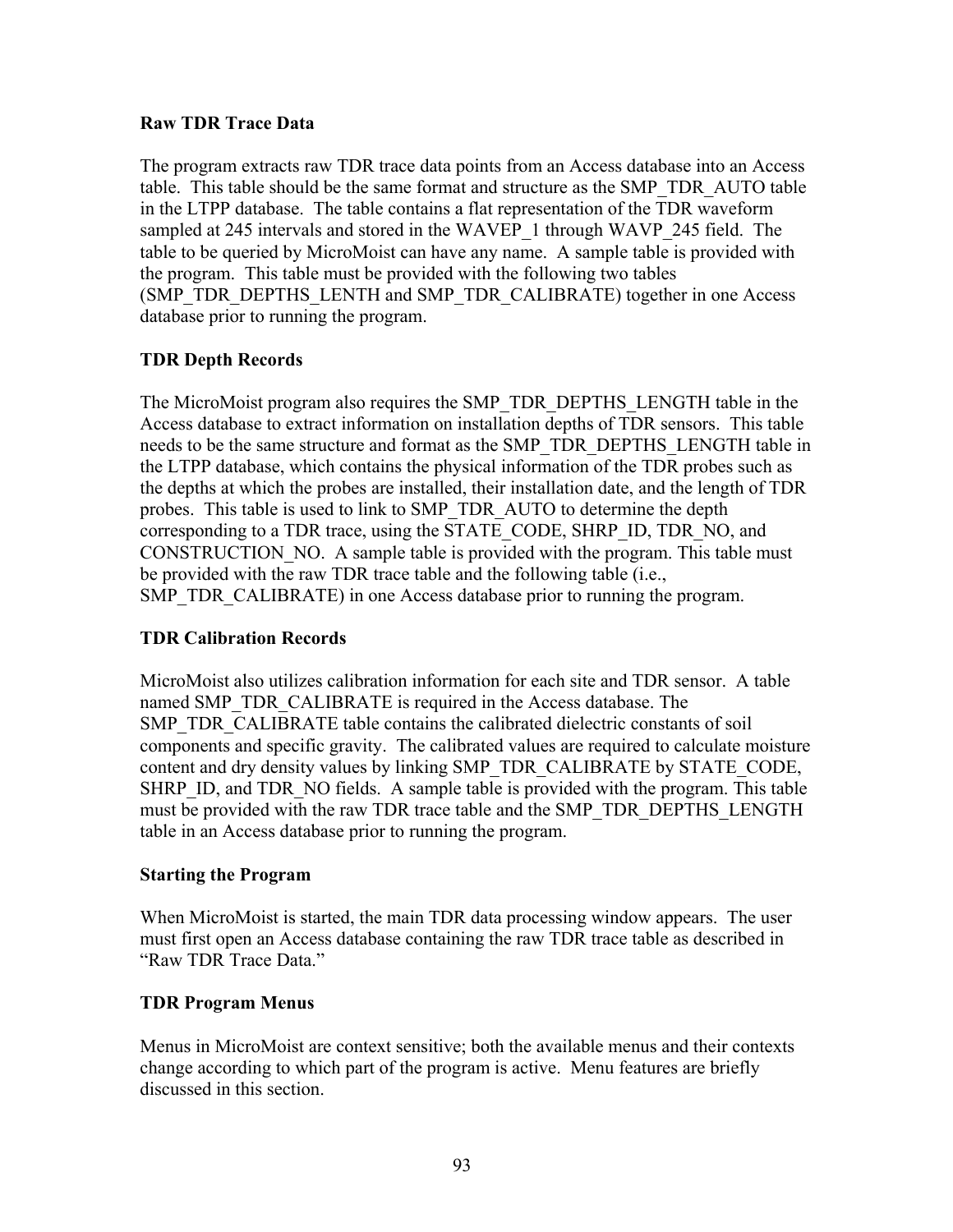The toolbar buttons provide shortcuts to all the menu items. The menu items and corresponding toolbar buttons are both described below.

Menu bar:

- *OPEN:* Opens dialog box to select the database for processing.
- *EXIT:* Ends the program, closing all the connections and the database.

Toolbar: Contains icons in the order listed below:

- *OPEN:* Open dialog box to select the database for processing.
- *CLOSE*: Ends the program, closing all the connections and the database.
- *Previous Trace:* View previous TDR trace in database.
- *Go To:* View a specific TDR trace based on location in the database.
- *Next Trace:* View next TDR trace in database.
- *Show Trace:* Refresh current TDR trace.
- *Change Inflection Points:* Manually select inflection points on TDR trace.
- *Write Dielectric Output:* Compute dielectric constant of TDR trace and store in database.
- *Write Moisture Output:* Compute moisture content and store in database.

The screen contains a combo box, labeled "Dubious Records," which lists TDR traces that do not pass criteria checks. Traces with positive slope or wrong inflection points fall into this category. Additional information is also provided on the screen, including SHRP\_ID, STATE CODE, CONSTRUCION NUMBER, SMP DATE, TDR TIME, and TDR NUMBER, DIST\_WAV of the TDR trace currently displayed.

# **Output Table after Running Program**

Utilizing data from the input database tables described above, the program generates two output tables: SMP\_TDR\_AUTO\_DIELECTRIC and SMP\_TDR\_ MOISTURE. These tables are automatically generated in the Access database containing the input data tables.

The SMP\_TDR\_AUTO\_DIELECTRIC table contains dielectric constant, conductivity, and reflectivity values computed from interpretable TDR records in SMP\_TDR\_AUTO. This table is generated by running the *Write Dielectric Output* option on the toolbar.

The SMP\_TDR\_ MOISTURE table contains the dry density, volumetric moisture content, and gravimetric moisture content values computed from interpretable TDR traces in the SMP\_TDR\_AUTO table and is generated by running the *Write Moisture Output* option on the toolbar.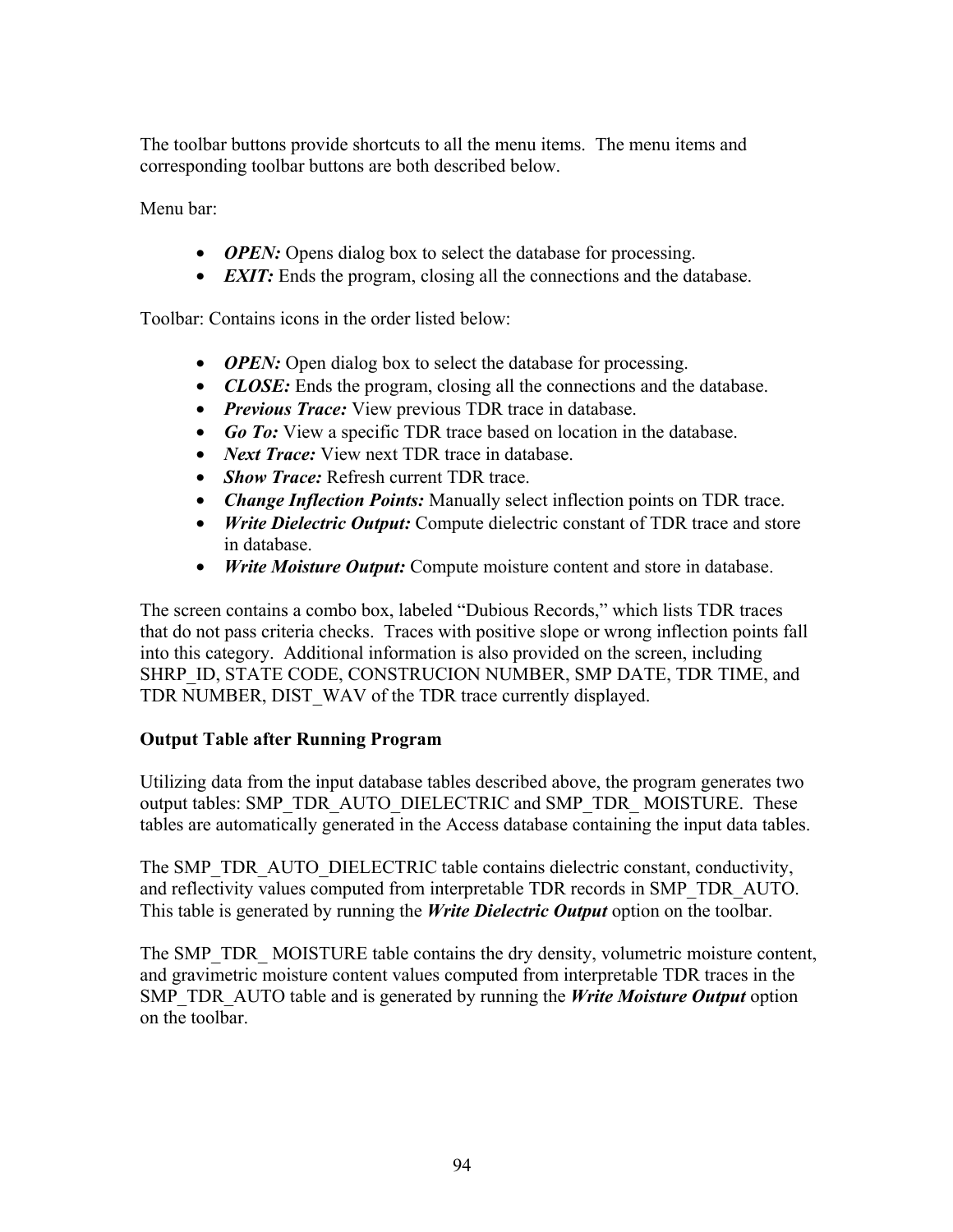### **REFERENCES**

<sup>1</sup> Jiang, Y.J., and Tayabji, S.D. *Analysis of Time Domain Reflectometry Data from LTPP Seasonal Monitoring Program Test Sections – Final Report*, FHWA-RD-99-115, Federal Highway Administration, 1999.

<sup>2</sup> *LTPP SMP* (CD-ROM), Version 1.2, Federal Highway Administration, 2004.

<sup>3</sup> Rada, G.R., Elkins, G.E., Henderson, B., Sambeek, R.J., and Lopez, A., *LTPP Seasonal Monitoring Program: Instrumentation Installation and Data Collection Guidelines*, Report No. FWHA-RD-94-110, Federal Highway Administration, 1995.

<sup>4</sup> FHWA-LTPP Technical Support Services Contractor. *LTPP Manual for Falling Weight Deflectometer Measurements Operational Field Guidelines*, Federal Highway Administration, 2000.

5 Klemunes, J.A. *Determining Volumetric Moisture Using the Time Domain Reflectometry Response*, M.S. Thesis, University of Maryland, 1995.

<sup>6</sup> Klemunes, J.A., *Determining Soil Volumetric Moisture Content Using Time Domain Reflectometry*, FHWA-RD-97-139, Federal Highway Administration, 1998.

7 Roth, K., Schulin, R., Flühler, H., and Attinger, W. Calibration of Time Domain Reflectometry for Water Content Measurement Using a Composite Dielectric Approach, *Water Resource Research*, Vol. 26, No. 10, 1990.

<sup>8</sup> Topp, G.C., Davis, J.L., and Anna, A.P. Electromagnetic Determination of Soil Water Content: Measurement in Coaxial Transmission Lines, *Water Resource Research*, Vol. 16, No. 3, 1980.

9 LTPP Information Management System, Database Scheme and QC specification for SMP\_TDR\_MANUAL\_MOISTURE Tables-Draft Final, Federal Highway Administration, 2002.

10 Das, B.M. *Principles of Geotechnical Engineering*, PWS Engineering: Boston, 1985.

11Lytton, R.L. *Backcalculation of Pavement Layer Properties*, *Nondestructive Testing of Pavements and Backcalculation of Moduli. ASTM 1026.* (A.J. Bush III and G.Y. Baladi, eds.), American Society of Testing Materials: Philadelphia, 1989, pp. 7–38.

12 Shen, L.C., and Kong, J.A. *Applied Electromagnetism*, Brooks/Cole Engineering Division: Monterey, CA, 1983.

13 Hashin, Z. Theory of Composite Materials, in *Mechanics of Composite Materials*, Pergamon Press: Oxford, UK, 1969, pp. 201–242.

14 Tummers, B. *DataThief III manual v.1* β, http://www.datathief.org/, 2005.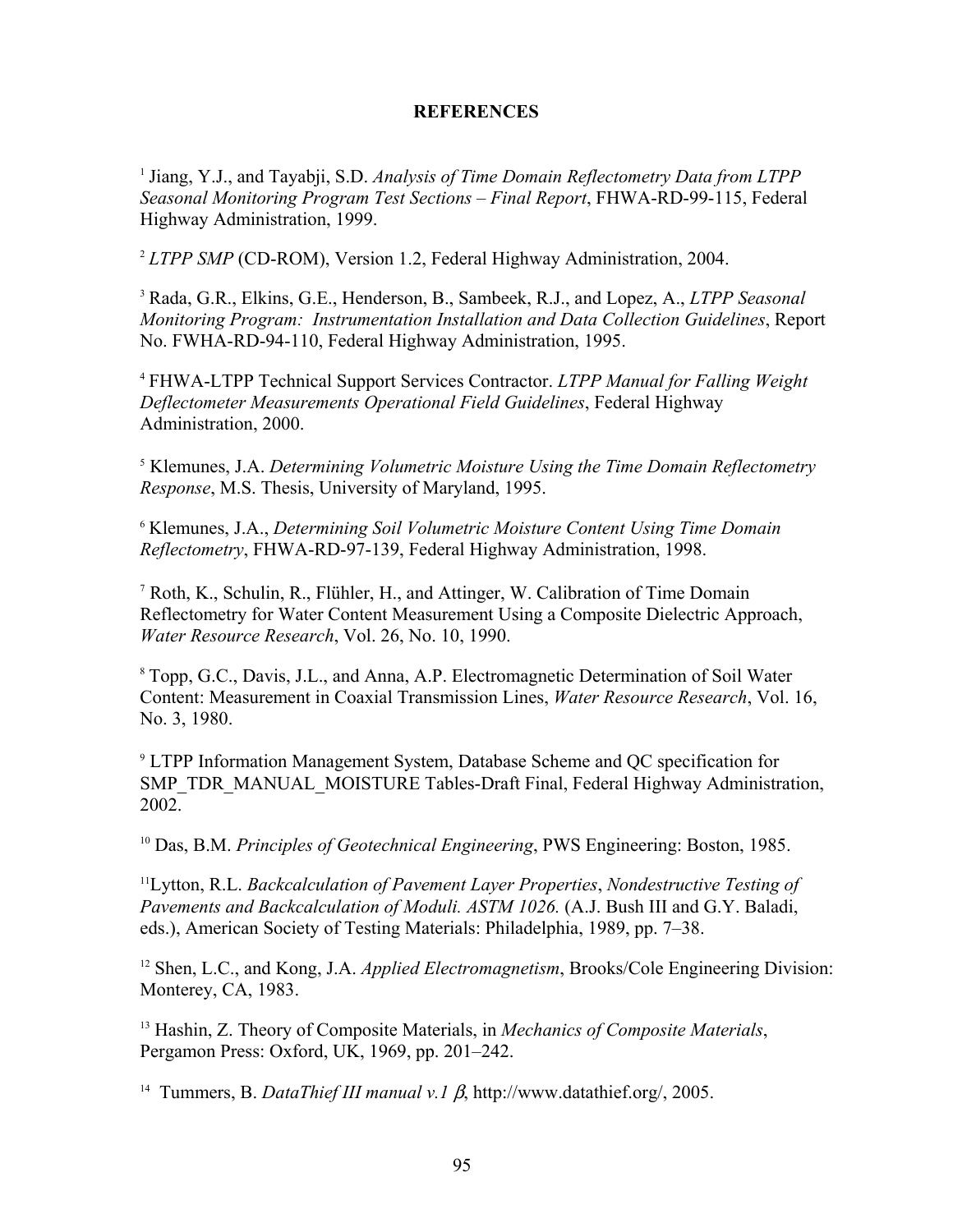*Interpretation of Manual TDR Traces*. Long Term Pavement Performance Program Directive SM-28, FHWA, August 7, 1998.